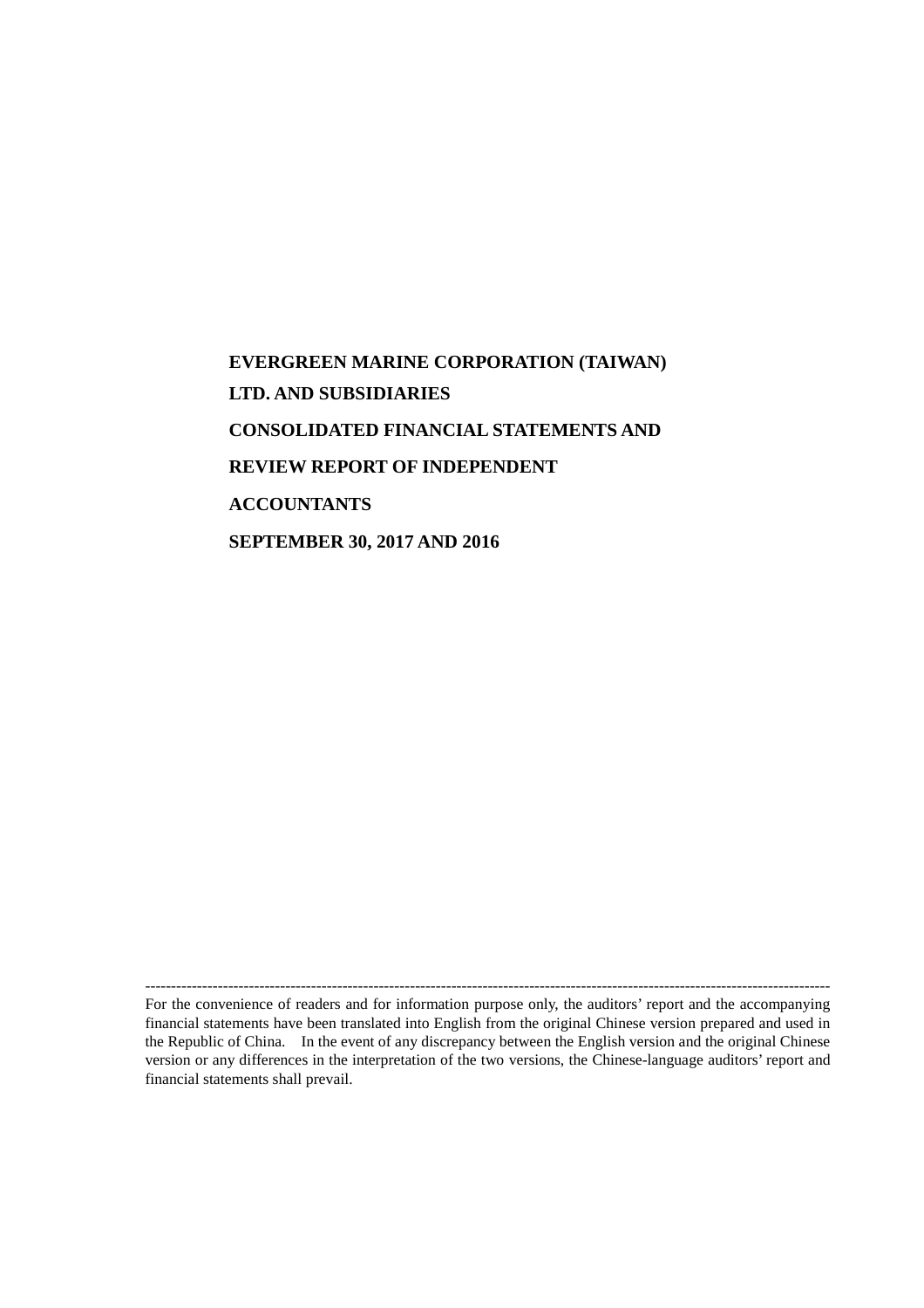### REVIEW REPORT OF INDEPENDENT ACCOUNTANTS TRANSLATED FROM CHINESE

To the Board of Directors and Shareholders of Evergreen Marine Corporation (Taiwan) Ltd.

We have reviewed the accompanying consolidated balance sheets of Evergreen Marine Corporation (Taiwan) Ltd. and subsidiaries as of September 30, 2017 and 2016, and the related consolidated statements of comprehensive income for the three-month and nine-month periods then ended as well as the consolidated statements of changes in equity and of cash flows for the nine-month periods then ended. These consolidated financial statements are the responsibility of the Company's management. Our responsibility is to issue a report on these consolidated financial statements based on our reviews. We did not review the financial statements of all the consolidated subsidiaries. Those financial statements and the information disclosed in Note 13 were reviewed by other independent accountants whose reports thereon have been furnished to us, and our opinion expressed herein is based solely on the review reports of other independent accountants. The statements reflect total assets of NT\$55,188,581 thousand and NT\$60,336,995 thousand, constituting 28.54% and 32.47% of total consolidated assets as of September 30, 2017 and 2016, respectively, and operating revenues of NT\$15,779,812 thousand, NT\$11,271,738 thousand, NT\$42,185,380 thousand and NT\$33,929,350 thousand, constituting 38.00%, 35.30%, 37.31% and 37.59% of the total consolidated operating revenues for the three-month and nine-month periods ended September 30, 2017 and 2016, respectively. In addition, we did not review the financial statements of all the investee companies accounted for using equity method. Those statements were reviewed by other independent accountants, whose reports thereon have been furnished to us, and our opinion expressed herein, insofar as it relates to the amounts included for those investee companies accounted for using equity method and information disclosed in Note 13 relating to these long-term equity investments, is based solely on the review reports of other independent accountants. Long-term investments in these investee companies amounted to NT\$15,707,693 thousand and NT\$14,696,756 thousand, constituting 8.12% and 7.91% of total consolidated assets as of September 30, 2017 and 2016, respectively, and comprehensive income (including share of profit or loss and share of other comprehensive income of associates and joint ventures accounted for using equity method) was NT\$1,191,683 thousand, and comprehensive income was NT\$252,486 thousand, and comprehensive income was NT\$1,659,451 thousand, and comprehensive loss was NT\$556,723 thousand for the threemonth and nine-month periods ended September 30, 2017 and 2016, respectively.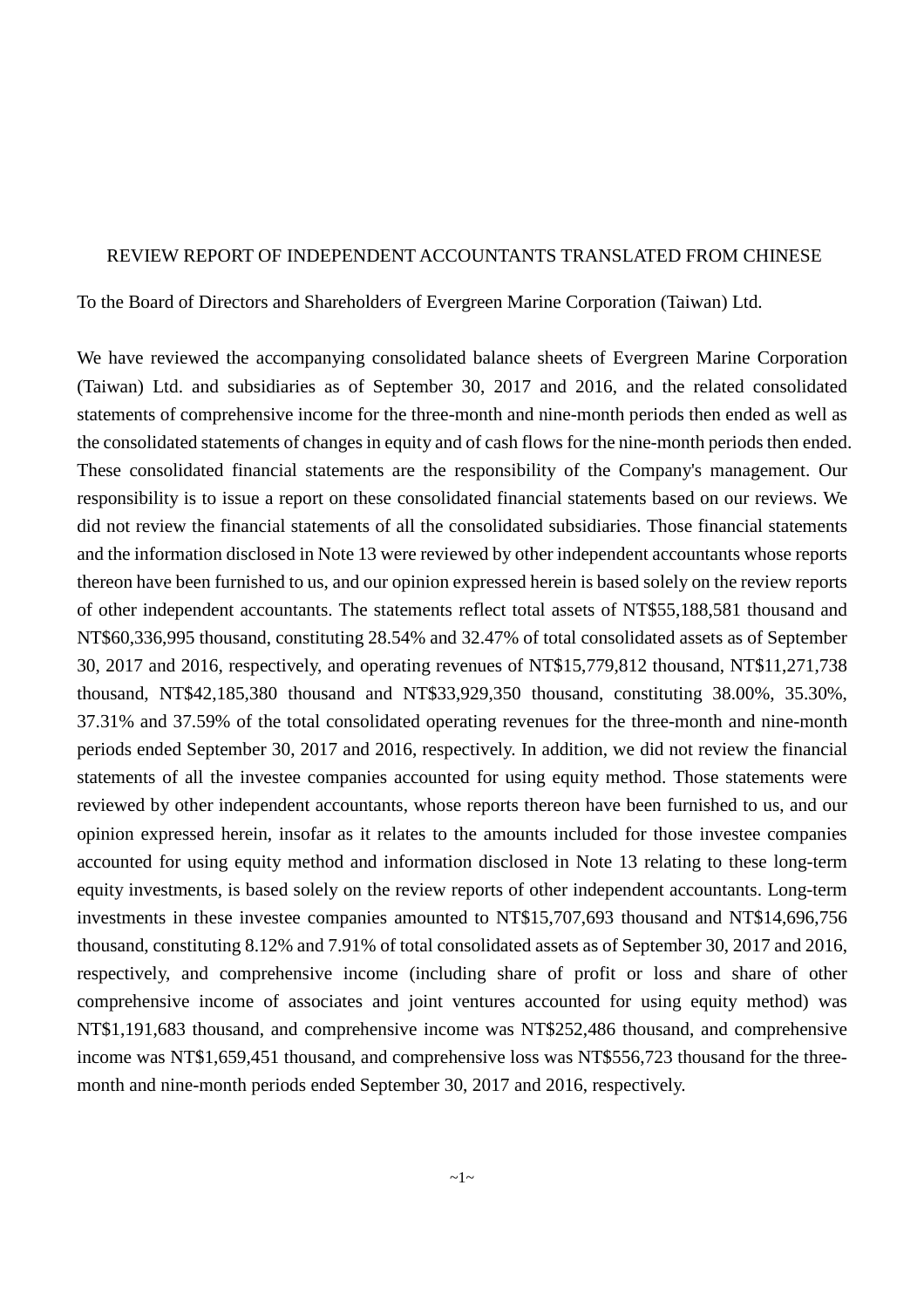Except as explained in the following paragraph, we conducted our reviews in accordance with the Statement of Auditing Standards No. 36, "Engagement to Review Financial Statements" in the Republic of China. A review consists primarily of inquiries of company personnel and analytical procedures applied to financial data. It is substantially less in scope than an audit conducted in accordance with generally accepted auditing standards in the Republic of China, the objective of which is the expression of an opinion regarding the financial statements taken as a whole. Accordingly, we do not express such an opinion.

As described in Note 6(8) to the consolidated financial statements, we did not review certain financial statements of investee companies accounted for using equity method, which statements reflect investments accounted for using equity method of NT\$2,226,231 thousand and NT\$2,209,961 thousand, constituting 1.15% and 1.19% of total consolidated assets as of September 30, 2017 and 2016, respectively, and comprehensive income (including share of profit or loss and share of other comprehensive income of associates and joint ventures accounted for using equity method) was NT\$30,400 thousand, NT\$24,493 thousand, NT\$85,141 thousand and NT\$58,978 thousand for the three-month and nine-month periods ended September 30, 2017 and 2016, respectively. These amounts and the related information disclosed in Note 13 were also based on the unreviewed financial statements of such investees companies.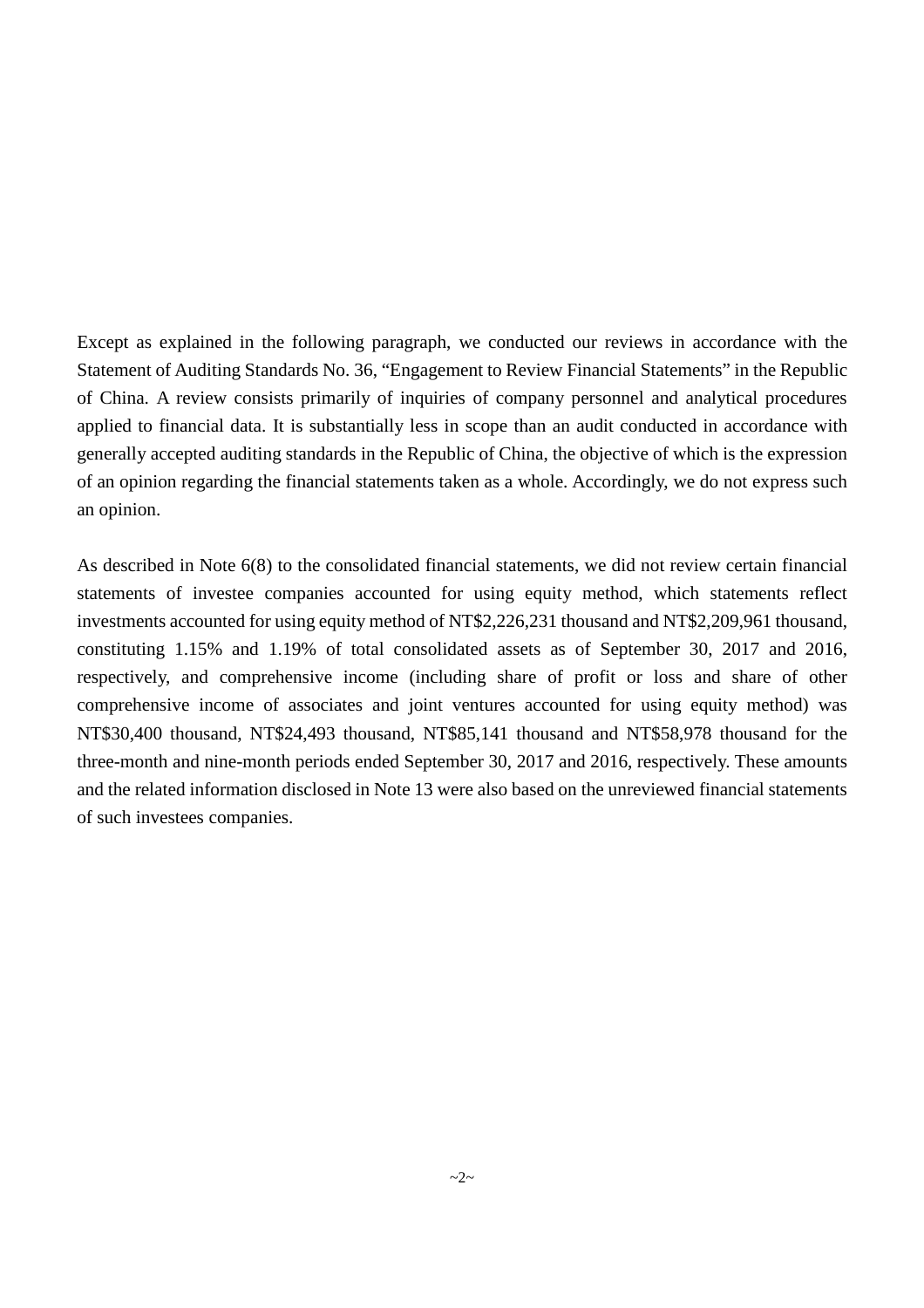Based on our reviews and the reports of the other independent accountants, except for the effect on the consolidated financial statements and related disclosures of such adjustments, if any, as might have been determined to be necessary had the financial statements of these investees companies accounted for using equity method been reviewed by independent accountants as explained in the preceding paragraph and disclosed in Note 13, we are not aware of any material modifications that should be made to the consolidated financial statements referred to in the first paragraph for them to be in conformity with the

"Regulations Governing the Preparation of Financial Reports by Securities Issuers", and International Accounting Standard No. 34 "Interim Financial Reporting", as endorsed by the Financial Supervisory Commission.

Lai, Chung-Hsi Chih, Ping-Chiun For and on behalf of PricewaterhouseCoopers, Taiwan November 13, 2017

As the financial statements are the responsibility of the management, PricewaterhouseCoopers cannot accept any liability for the use of, or reliance on, the English translation or for any errors or misunderstandings that may derive from the translation.

<sup>-------------------------------------------------------------------------------------------------------------------------------------------------</sup> The accompanying consolidated financial statements are not intended to present the financial position and results of operations and cash flows in accordance with accounting principles generally accepted in countries and jurisdictions other than the Republic of China. The standards, procedures and practices in the Republic of China governing the audit of such financial statements may differ from those generally accepted in countries and jurisdictions other than the Republic of China. Accordingly, the accompanying consolidated financial statements and report of independent accountants are not intended for use by those who are not informed about the accounting principles or auditing standards generally accepted in the Republic of China, and their applications in practice.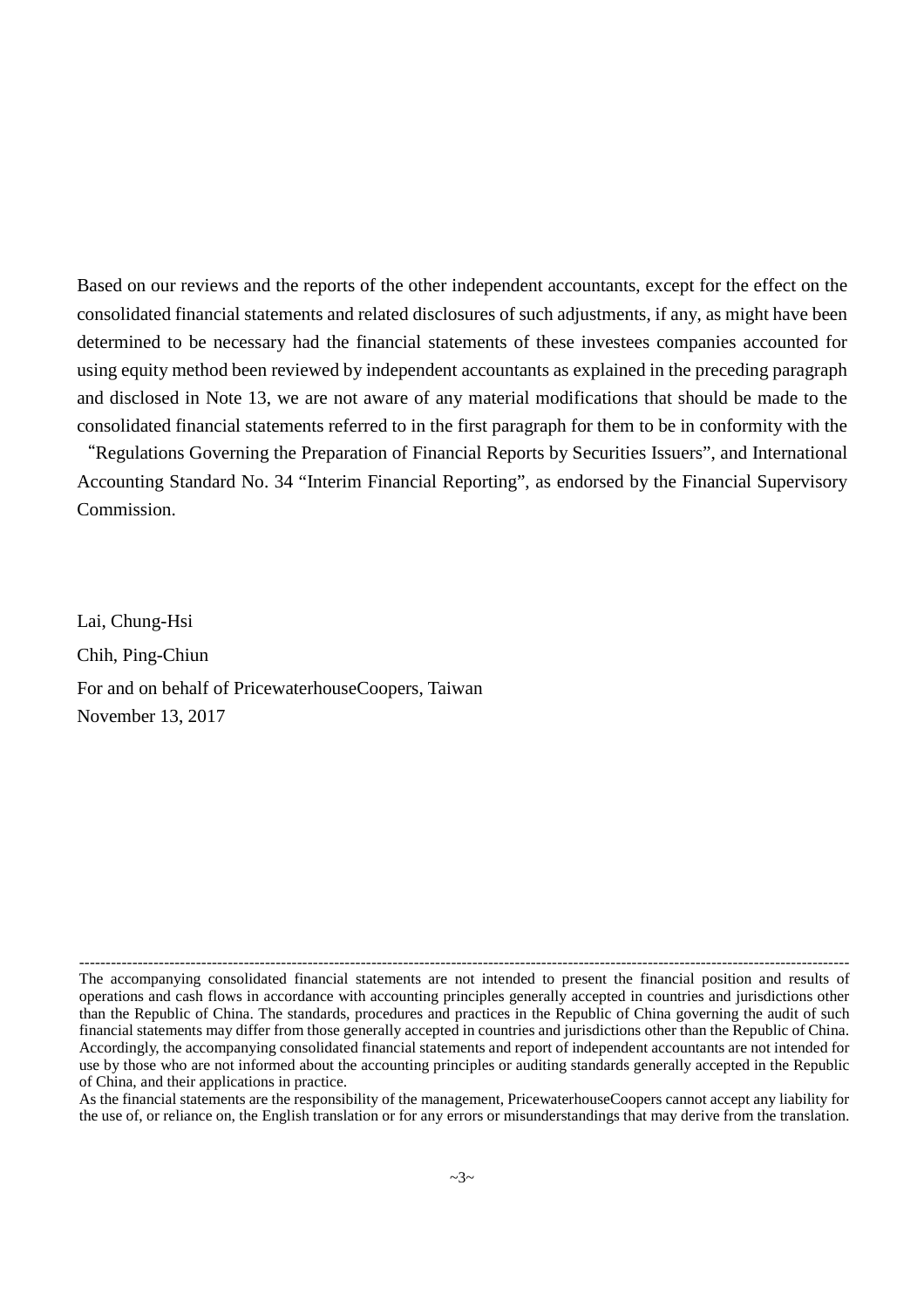| Assets                                        | <b>Notes</b>  | September 30, 2017<br><b>AMOUNT</b> | $\%$         | December 31, 2016<br><b>AMOUNT</b><br>% |                |               | September 30, 2016<br><b>AMOUNT</b> |              |  |
|-----------------------------------------------|---------------|-------------------------------------|--------------|-----------------------------------------|----------------|---------------|-------------------------------------|--------------|--|
| <b>Current assets</b>                         |               |                                     |              |                                         |                |               |                                     | %            |  |
| Cash and cash equivalents                     | 6(1)          | \$<br>38, 268, 225                  | 20           | \$<br>34, 413, 449                      | 18             | $\mathbf{\$}$ | 33, 363, 076                        | 18           |  |
| Financial assets at fair value through $6(2)$ |               |                                     |              |                                         |                |               |                                     |              |  |
| profit or loss - current                      |               |                                     |              |                                         |                |               | 590,102                             |              |  |
| Held-to-maturity financial assets -           | 6(4)          |                                     |              |                                         |                |               |                                     |              |  |
| current                                       |               |                                     |              | 170,000                                 |                |               | 170,000                             |              |  |
| Notes receivable, net                         |               | 37,626                              |              | 30,011                                  |                |               | 35,440                              |              |  |
| Accounts receivable, net                      | 6(5)          | 14, 245, 049                        | 7            | 11,572,595                              | 6              |               | 10,041,336                          | 5            |  |
| Accounts receivable, net - related            | 7             |                                     |              |                                         |                |               |                                     |              |  |
| parties                                       |               | 829,117                             |              | 922,674                                 |                |               | 767,565                             | $\mathbf{1}$ |  |
| Other receivables                             |               | 478,205                             |              | 785,855                                 |                |               | 394,971                             |              |  |
| Other receivables - related parties           | 7             | 466,711                             |              | 287,067                                 |                |               | 242,231                             |              |  |
| Current income tax assets                     |               | 31,375                              |              | 218,829                                 |                |               | 235,174                             |              |  |
| Inventories                                   | 6(6)          | 3, 351, 216                         | 2            | 3,174,920                               | 2              |               | 2,547,336                           | $\mathbf{1}$ |  |
| Prepayments                                   |               | 1,406,145                           | 1            | 1,063,328                               | 1              |               | 1,034,726                           | 1            |  |
| Other current assets                          | 6(7)          | 3,064,076                           | 2            | 1,338,279                               | 1              |               | 1,521,695                           | 1            |  |
| <b>Current assets</b>                         |               | 62, 177, 745                        | 32           | 53, 977, 007                            | 28             |               | 50, 943, 652                        | 27           |  |
| <b>Non-current assets</b>                     |               |                                     |              |                                         |                |               |                                     |              |  |
| Available-for-sale financial assets -         | 6(3)          |                                     |              |                                         |                |               |                                     |              |  |
| non-current                                   |               | 2,715,593                           | 1            | 2,694,826                               | 2              |               | 2,635,540                           | 1            |  |
| Held-to-maturity financial assets -           | 6(4)          |                                     |              |                                         |                |               |                                     |              |  |
| non-current                                   |               | 100,000                             |              | 50,000                                  |                |               | 50,000                              |              |  |
| Investments accounted for using               | 6(8)          |                                     |              |                                         |                |               |                                     |              |  |
| equity method                                 |               | 26, 767, 290                        | 14           | 25,779,053                              | 14             |               | 25,622,086                          | 14           |  |
| Property, plant and equipment, net            | 6(9)          | 92, 345, 444                        | 48           | 99,470,430                              | 52             |               | 99,416,905                          | 54           |  |
| Investment property, net                      | 6(10)         | 1,922,809                           | $\mathbf{1}$ | 1,938,774                               | $\mathbf{1}$   |               | 1,949,287                           | 1            |  |
| Intangible assets                             |               | 95,586                              |              | 121,341                                 |                |               | 24,395                              |              |  |
| Deferred income tax assets                    | 6(30)         | 640,642                             |              | 662,014                                 |                |               | 627,691                             |              |  |
| Other non-current assets                      | $6(11)$ and 8 | 6,619,135                           | 4            | 5,060,319                               | $\mathfrak{Z}$ |               | 4,566,774                           | 3            |  |
| Non-current assets                            |               | 131, 206, 499                       | 68           | 135,776,757                             | 72             |               | 134,892,678                         | 73           |  |
| <b>Total assets</b>                           |               | \$<br>193, 384, 244                 | 100          | \$<br>189, 753, 764                     | 100            | \$            | 185, 836, 330                       | 100          |  |
|                                               |               |                                     |              |                                         |                |               |                                     |              |  |

#### EVERGREEN MARINE CORPORATION (TAIWAN) LTD. AND SUBSIDIARIES CONSOLIDATED BALANCE SHEETS (Expressed in thousands of New Taiwan dollars)

(The consolidated balance sheets as of September 30, 2017 and 2016 are reviewed, not audited)

(Continued)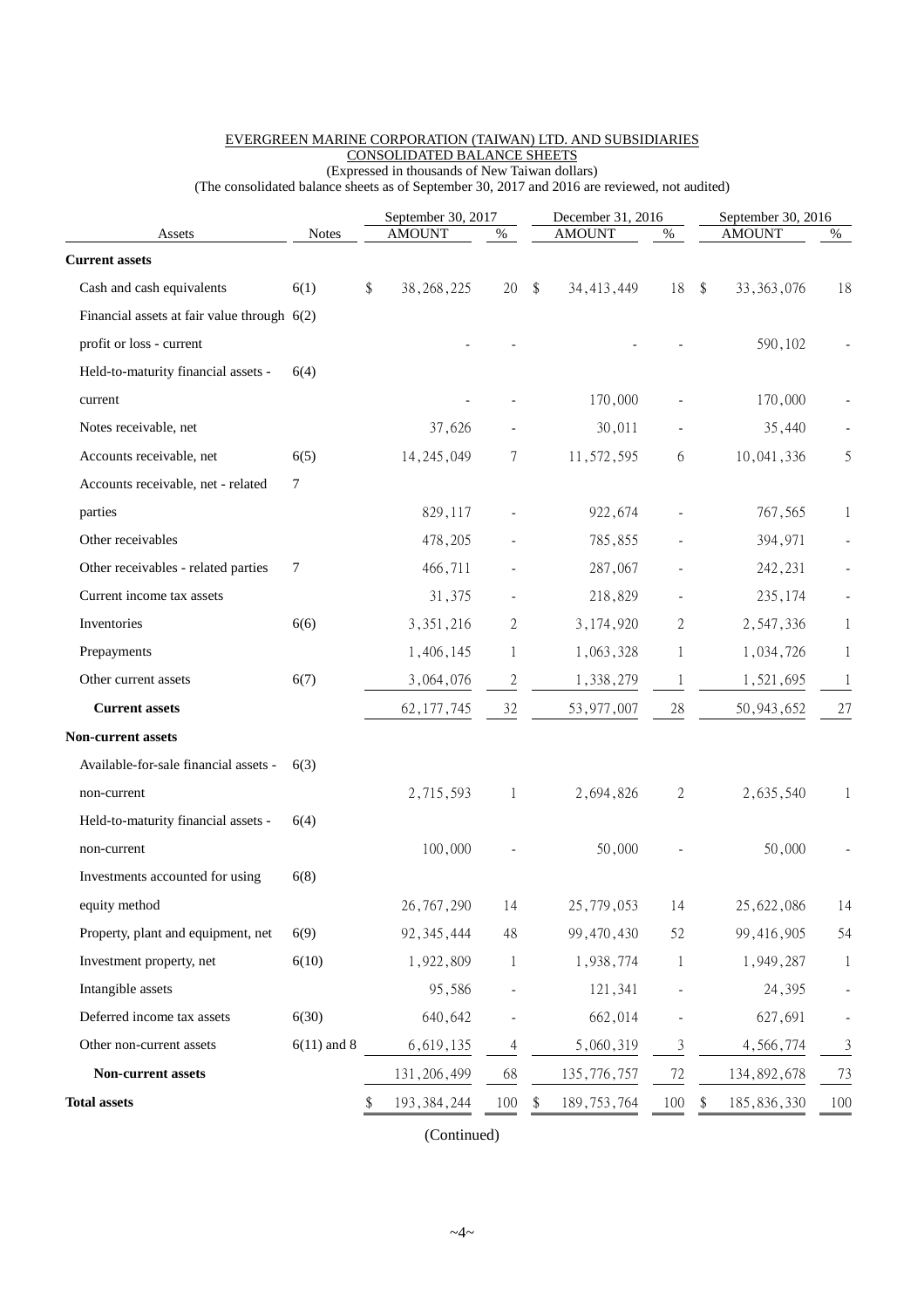|                                           |              | September 30, 2017  |                          | December 31, 2016   |                |    | September 30, 2016 |        |
|-------------------------------------------|--------------|---------------------|--------------------------|---------------------|----------------|----|--------------------|--------|
| Liabilities and Equity                    | <b>Notes</b> | <b>AMOUNT</b>       | $\%$                     | <b>AMOUNT</b>       | $\%$           |    | <b>AMOUNT</b>      | $\%$   |
| <b>Current liabilities</b>                |              |                     |                          |                     |                |    |                    |        |
| Short-term loans                          | 6(12)        | \$                  |                          | \$                  |                | \$ | 470,963            |        |
| Accounts payable                          |              | 15,073,040          | 8                        | 12,615,885          | 7              |    | 11,496,518         | 6      |
| Accounts payable - related parties        | 7            | 366,906             |                          | 291,777             |                |    | 315,879            |        |
| Other payables                            |              | 1,647,697           | 1                        | 1,838,287           | 1              |    | 1,759,698          | 1      |
| Other payables - related parties          | 7            | 944,601             |                          | 142,174             |                |    | 91,602             |        |
| Current income tax liabilities            |              | 245,879             | $\overline{a}$           | 108,469             |                |    | 149,234            |        |
| Other current liabilities                 | 6(13)        | 26,774,931          | 14                       | 27,034,577          | 14             |    | 24,813,316         | 14     |
| <b>Current liabilities</b>                |              | 45, 053, 054        | 23                       | 42,031,169          | 22             |    | 39,097,210         | 21     |
| <b>Non-current liabilities</b>            |              |                     |                          |                     |                |    |                    |        |
| Corporate bonds payable                   | 6(14)        | 8,000,000           | 4                        |                     |                |    |                    |        |
| Long-term loans                           | 6(15)        | 66,773,113          | 35                       | 77,673,504          | 41             |    | 77,877,998         | 42     |
| Deferred income tax liabilities           | 6(30)        | 833,641             | $\overline{\phantom{a}}$ | 633,182             | 1              |    | 673,822            |        |
| Other non-current liabilities             | 6(16)(17)    | 13,699,337          | $\overline{7}$           | 15,777,408          | 8              |    | 15,608,395         | 9      |
| <b>Non-current liabilities</b>            |              | 89,306,091          | 46                       | 94,084,094          | 50             |    | 94, 160, 215       | 51     |
| <b>Total liabilities</b>                  |              | 134, 359, 145       | 69                       | 136, 115, 263       | 72             |    | 133, 257, 425      | 72     |
| Equity attributable to owners of the      |              |                     |                          |                     |                |    |                    |        |
| parent                                    |              |                     |                          |                     |                |    |                    |        |
| Capital                                   |              |                     |                          |                     |                |    |                    |        |
| Common stock                              | 6(19)        | 35, 123, 560        | 18                       | 35, 123, 560        | 18             |    | 35, 123, 560       | 19     |
| <b>Capital surplus</b>                    | 6(20)        |                     |                          |                     |                |    |                    |        |
| Capital surplus                           |              | 7,990,687           | 4                        | 7,989,014           | 4              |    | 7,988,544          | 4      |
| <b>Retained earnings</b>                  | 6(21)        |                     |                          |                     |                |    |                    |        |
| Legal reserve                             |              | 4,985,031           | 3                        | 9, 233, 242         | 5              |    | 9, 233, 242        | 5      |
| Unappropriated retained earnings          |              | 6,824,865           | 3(                       | $4,248,211$ (       | $2)$ (         |    | $2,984,354$ $($    | 1)     |
| Other equity interest                     | 6(22)        |                     |                          |                     |                |    |                    |        |
| Other equity interest                     |              | 1,595,328           | 1                        | 2,889,888           | $\overline{2}$ |    | 2,077,686          | -1     |
| Equity attributable to owners of          |              |                     |                          |                     |                |    |                    |        |
| the parent                                |              | 56, 519, 471        | 29                       | 50, 987, 493        | 27             |    | 51,438,678         | 28     |
| Non-controlling interest                  |              | 2,505,628           | $\overline{c}$           | 2,651,008           | 1              |    | 1,140,227          |        |
| <b>Total equity</b>                       |              | 59,025,099          | 31                       | 53,638,501          | $28\,$         |    | 52, 578, 905       | $28\,$ |
| <b>Significant Contingent Liabilities</b> | 9            |                     |                          |                     |                |    |                    |        |
| <b>And Unrecognized Contract</b>          |              |                     |                          |                     |                |    |                    |        |
| <b>Commitments</b>                        |              |                     |                          |                     |                |    |                    |        |
| Significant events after the balance      | 11           |                     |                          |                     |                |    |                    |        |
| sheet date                                |              |                     |                          |                     |                |    |                    |        |
| <b>Total liabilities and equity</b>       |              | \$<br>193, 384, 244 | 100                      | \$<br>189, 753, 764 | 100            | \$ | 185,836,330        | 100    |

### EVERGREEN MARINE CORPORATION (TAIWAN) LTD. AND SUBSIDIARIES CONSOLIDATED BALANCE SHEETS

(Expressed in thousands of New Taiwan dollars) (The consolidated balance sheets as of September 30, 2017 and 2016 are reviewed, not audited)

The accompanying notes are an integral part of these consolidated financial statements.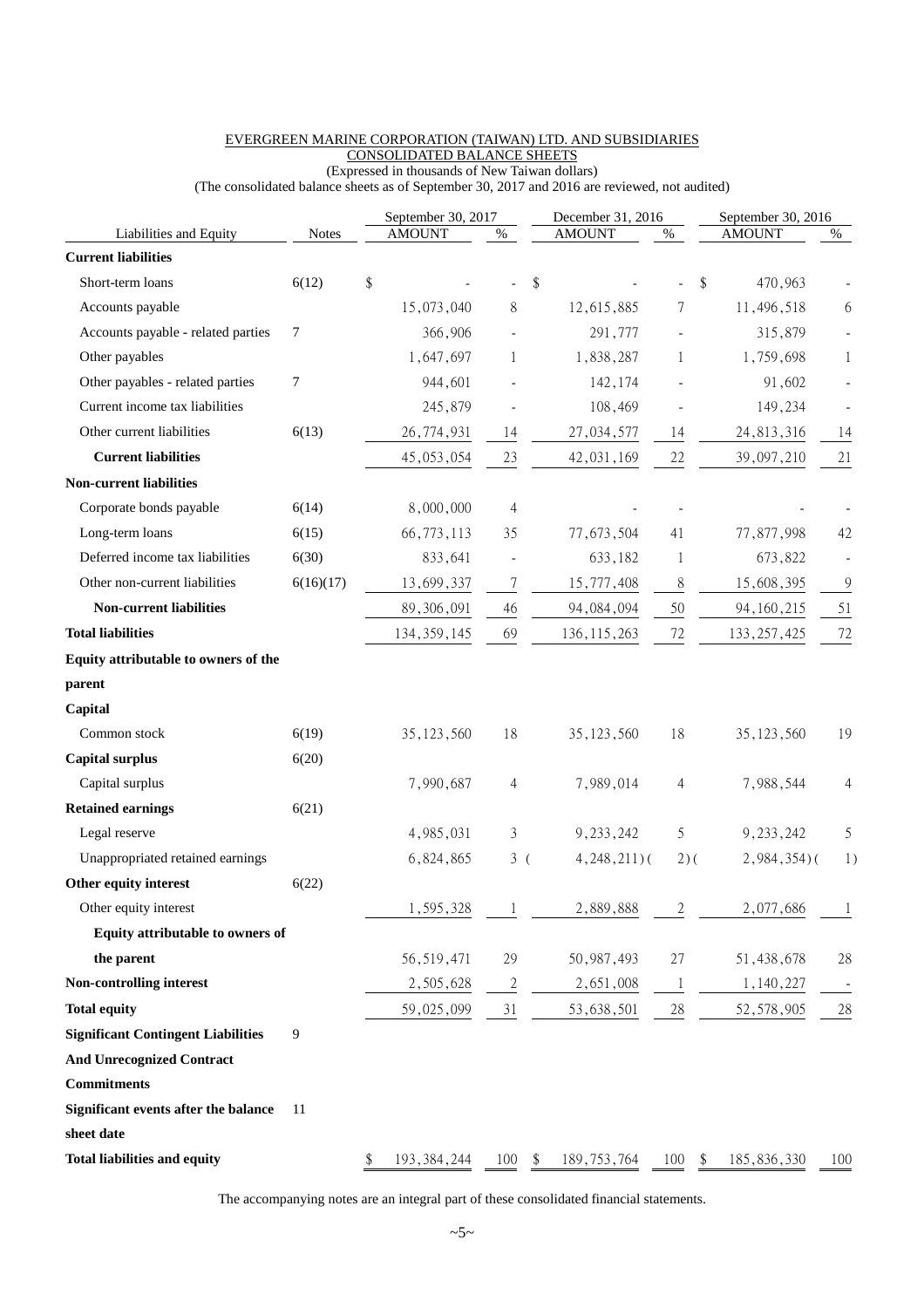#### EVERGREEN MARINE CORPORATION (TAIWAN) LTD. AND SUBSIDIARIES CONSOLIDATED STATEMENTS OF COMPREHENSIVE INCOME

### (Expressed in thousands of New Taiwan dollars, except earnings (loss) per share)

(Reviewed, not audited)

|                                                              |                   |    |                 | Three months ended September 30<br>2017 |                          |                |                    |                      | Nine months ended September 30<br>2017<br>2016 |                |  |  |  |
|--------------------------------------------------------------|-------------------|----|-----------------|-----------------------------------------|--------------------------|----------------|--------------------|----------------------|------------------------------------------------|----------------|--|--|--|
|                                                              |                   |    |                 |                                         | 2016                     |                |                    |                      |                                                |                |  |  |  |
| Items                                                        | <b>Notes</b>      |    | <b>AMOUNT</b>   | %                                       | <b>AMOUNT</b>            | $\%$           | <b>AMOUNT</b>      | %                    | <b>AMOUNT</b>                                  | %              |  |  |  |
| <b>Operating revenue</b>                                     | $6(23)$ and 7     | \$ | 41,525,337      | 100<br>\$.                              | 31,933,823               | 100            | \$113,068,270      | 100<br>$\frac{1}{2}$ | 90, 272, 245                                   | 100            |  |  |  |
| <b>Operating costs</b>                                       | $6(28)(29)$ and 7 |    | $37,012,178$ )( | 89(                                     | $32,339,569$ ( $101$ ) ( |                | $103, 209, 822$ )( | $91)$ (              | 94, 503, 526) (105)                            |                |  |  |  |
| Gross profit (loss)                                          |                   |    | 4, 513, 159     | 11 <sup>6</sup>                         | $405,746$ )(             | 1)             | 9,858,448          | 9(                   | $4,231,281$ )(                                 | 5)             |  |  |  |
| Unrealized (profit) loss from sales                          |                   |    | 188)            | $-$ (                                   | 15,200                   | $-$ (          | 32,278)            |                      | 817                                            |                |  |  |  |
| Realized profit on from sales                                |                   |    | 3,340           |                                         | 1,885                    |                | 9,208              |                      | 5,838                                          |                |  |  |  |
| Gross profit (loss)                                          |                   |    | 4,516,311       | 11 <sup>6</sup>                         | $419,061$ )(             | 1)             | 9,835,378          | 9(                   | $4,224,626$ )(                                 | 5)             |  |  |  |
| <b>Operating expenses</b>                                    | $6(28)(29)$ and 7 |    | $1,491,650$ )(  | $4)$ (                                  | $1,401,715$ )(           | $5)$ (         | $4,392,681$ (      | $4)$ (               | $4,497,181$ $($                                | 5)             |  |  |  |
| Other gains - net                                            | 6(24)             |    | 3,194)          | $-$ (                                   | 12,304)                  |                | 449,997            | $\sim$               | 1,645,897                                      | $\overline{2}$ |  |  |  |
| <b>Operating profit (loss)</b>                               |                   |    | 3,021,467       |                                         | $1,833,080$ $($          | 6)             | 5,892,694          | 5 <sub>0</sub>       | $7,075,910$ $($                                | 8)             |  |  |  |
| Other income                                                 | 6(25)             |    | 182,627         |                                         | 194,141                  |                | 582,265            |                      | 646,671                                        |                |  |  |  |
| Other gains and losses                                       | 6(26)             |    | 203,489         | 1 (                                     | 28,713)                  | $\blacksquare$ | 262,030            |                      | 163,374                                        |                |  |  |  |
| Finance costs                                                | 6(27)             |    | $343,266$ )(    | $1)$ (                                  | $311,839$ )(             | $1)$ (         | $1,028,577$ )(     | $1)$ (               | 911,880)(                                      | 1)             |  |  |  |
| Share of loss of associates and joint ventures accounted for |                   |    |                 |                                         |                          |                |                    |                      |                                                |                |  |  |  |
| using equity method                                          |                   |    | 1,326,164       | 3                                       | 296,968                  |                | 2,052,156          | 2(                   | 562,403)                                       |                |  |  |  |
| Total non-operating income and expenses                      |                   |    | 1,369,014       | 3                                       | 150,557                  |                | 1,867,874          | 2(                   | 664, 238)                                      |                |  |  |  |
| Profit (loss) before income tax                              |                   |    | 4,390,481       | 10 <sup>°</sup>                         | $1,682,523$ $($          | 5)             | 7,760,568          | 7(                   | $7,740,148$ )(                                 | 8)             |  |  |  |
| Income tax expense                                           | 6(30)             |    | $368,011$ )(    | 1)                                      | 84,760                   | $\sim$         | $671,169$ )(       | 1)                   | 282,216                                        |                |  |  |  |
| Profit (loss) for the period                                 |                   |    | 4,022,470       | 9(                                      | $1, 597, 763$ )(         | $5)$ \$        | 7,089,399          | $6($ \$              | $7,457,932$ )                                  | 8)             |  |  |  |
|                                                              |                   |    |                 |                                         |                          |                |                    |                      |                                                |                |  |  |  |

(Continued)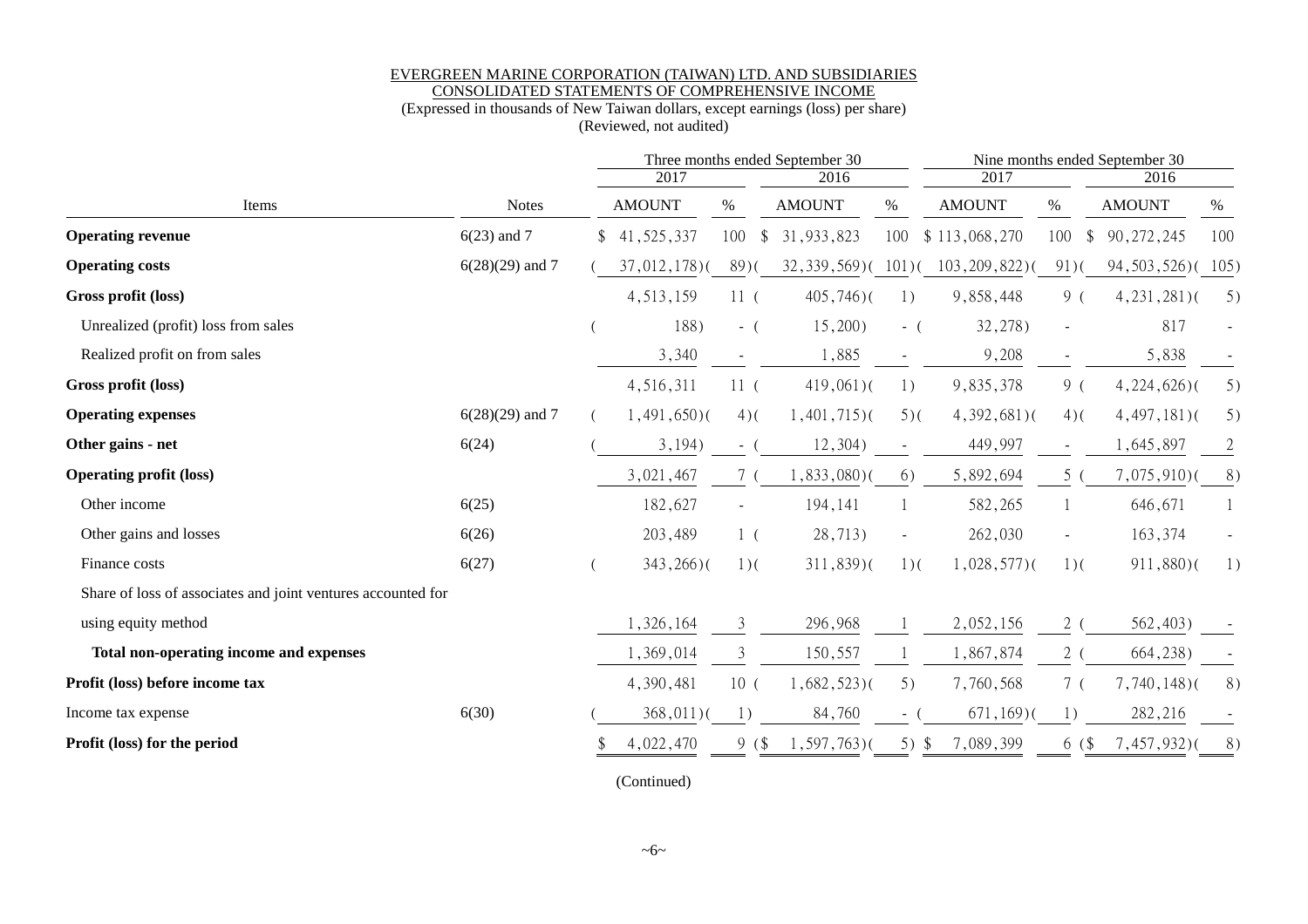#### EVERGREEN MARINE CORPORATION (TAIWAN) LTD. AND SUBSIDIARIES CONSOLIDATED STATEMENTS OF COMPREHENSIVE INCOME

### (Expressed in thousands of New Taiwan dollars, except earnings (loss) per share)

(Reviewed, not audited)

|                                                              |              |   |               |            | Three months ended September 30 |                |                 |          | Nine months ended September 30 |                      |
|--------------------------------------------------------------|--------------|---|---------------|------------|---------------------------------|----------------|-----------------|----------|--------------------------------|----------------------|
|                                                              |              |   | 2017          |            | 2016                            |                | 2017            |          | 2016                           | %                    |
| Items                                                        | <b>Notes</b> |   | <b>AMOUNT</b> | $\%$       | <b>AMOUNT</b>                   | $\%$           | <b>AMOUNT</b>   | $\%$     | <b>AMOUNT</b>                  |                      |
| Other comprehensive income (loss)                            |              |   |               |            |                                 |                |                 |          |                                |                      |
| Components of other comprehensive income that will be        |              |   |               |            |                                 |                |                 |          |                                |                      |
| reclassified to profit or loss                               |              |   |               |            |                                 |                |                 |          |                                |                      |
| Exchange differences on translating the financial statements |              |   |               |            |                                 |                |                 |          |                                |                      |
| of foreign operations                                        |              | ( | 58,119)       | $-$ (\$)   | $920, 166$ )(                   | $3)(\$$        | $1,833,707$ )(  | $1)(\$   | $1, 547, 887$ )(               | 2)                   |
| Unrealized gain (loss) on valuation of available-for-sale    |              |   |               |            |                                 |                |                 |          |                                |                      |
| financial assets                                             |              |   | 65,813)       | $-$ (      | 51,134)                         | $\blacksquare$ | 333,953         |          | 105,863                        |                      |
| Share of other comprehensive income (loss) of associates     |              |   |               |            |                                 |                |                 |          |                                |                      |
| and joint ventures accounted for using equity method         |              |   | 36,162        | $-$ (      | 27,909)                         | $-$ (          | 192,222)        |          | 165,761                        |                      |
| Income tax relating to the components of other               |              |   |               |            |                                 |                |                 |          |                                |                      |
| comprehensive income (loss)                                  |              |   | 5,062)        |            | 12,671                          |                | 12,498)         |          | 16,587                         |                      |
| Components of other comprehensive income that will           |              |   |               |            |                                 |                |                 |          |                                |                      |
| be reclassified to profit or loss                            |              |   | 92,832)       |            | 986,538)(                       | $3)$ (         | $1,704,474$ $($ | $1)$ (   | $1,259,676$ )                  | $\mathbf{2}^{\cdot}$ |
| Other comprehensive loss for the period, net of income tax   |              |   | 92,832        | $($ \$     | 986,538)(                       | $3)(\$$        | ,704,474)       | 1)(      | 1,259,676)                     |                      |
| Total comprehensive income (loss) for the period             |              |   | 3,929,638     | 9<br>(     | $2,584,301$ )(                  | 8)<br>- \$     | 5,384,925       | 5(       | $8,717,608$ )(                 | 10)                  |
| Profit (loss), attributable to:                              |              |   |               |            |                                 |                |                 |          |                                |                      |
| Owners of the parent                                         |              |   | 3,738,532     | (\$<br>9   | $1,149,204$ $($                 | 4)<br>-S       | 6,824,865       | 6 (\$    | $5,546,179$ )                  | $6^{\circ}$          |
| Non-controlling interest                                     |              |   | 283,938       | (          | 448,559)(                       | $1)$ \$        | 264,534         | $-$ (\$) | $1, 911, 753$ )(               | 2)                   |
| Comprehensive income (loss) attributable to:                 |              |   |               |            |                                 |                |                 |          |                                |                      |
| Owners of the parent                                         |              |   | 3,659,877     | 9(         | $2,079,771$ )(                  | 7)<br>-S       | 5,530,305       | 5(       | $6, 564, 281$ )                | 8                    |
| Non-controlling interest                                     |              |   | 269,761       | (          | $504,530$ )(                    | $2)(\$$        | 145,380)        | $-$ (\$) | $2, 153, 327$ )                |                      |
| Earnings (loss) per share (in dollars)<br>6(31)              |              |   |               |            |                                 |                |                 |          |                                |                      |
| Basic earnings (loss) per share                              |              |   |               | $1.06($ \$ |                                 | $0.33)$ \$     |                 | 1.94(    |                                | 1.58)                |
| Diluted earnings (loss) per share                            |              |   |               | $1.06($ \$ |                                 | $0.33)$ \$     |                 | 1.94(    |                                | 1.58)                |

The accompanying notes are an integral part of these consolidated financial statements.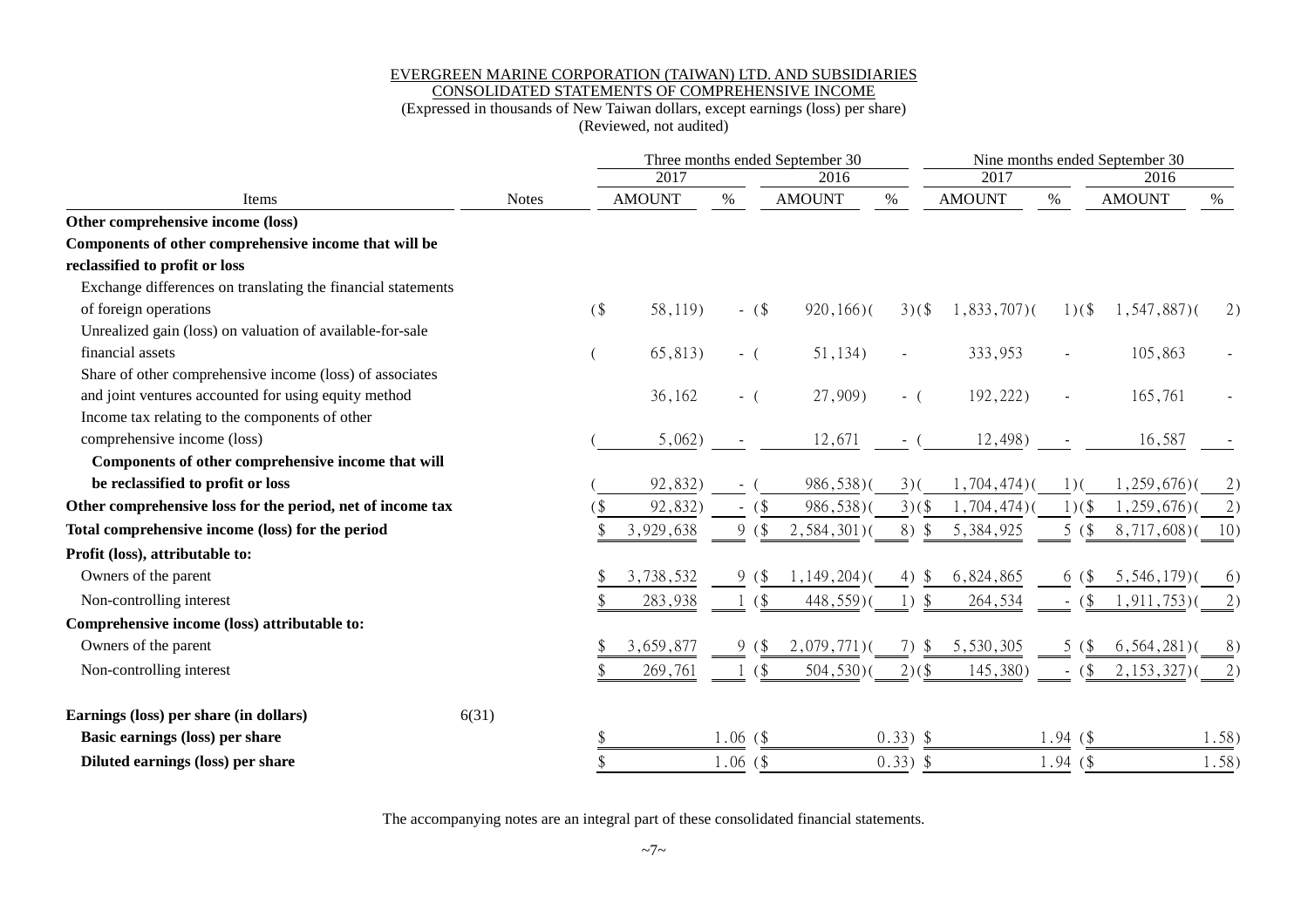#### EVERGREEN MARINE CORPORATION (TAIWAN) LTD. AND SUBSIDIARIES

#### CONSOLIDATED STATEMENTS OF CHANGES IN EQUITY

# (Expressed in thousands of New Taiwan dollars) (Reviewed, not audited)

|                                                                               |              |              |                                                      |                          |                   |                                     | Equity attributable to owners of the parent                                       |                                                                             |     |                                                                                      |              |                                 |               |
|-------------------------------------------------------------------------------|--------------|--------------|------------------------------------------------------|--------------------------|-------------------|-------------------------------------|-----------------------------------------------------------------------------------|-----------------------------------------------------------------------------|-----|--------------------------------------------------------------------------------------|--------------|---------------------------------|---------------|
|                                                                               |              |              |                                                      |                          | Retained earnings |                                     |                                                                                   | Other equity interest                                                       |     |                                                                                      |              |                                 |               |
|                                                                               | <b>Notes</b> | Common stock | Capital<br>surplus,<br>additional<br>paid-in capital | Legal reserve            |                   | Unappropriated<br>retained earnings | Financial<br>statements<br>translation<br>differences of<br>foreign<br>operations | Unrealized gain<br>or loss on<br>available-for-<br>sale financial<br>assets |     | Hedging<br>instrument<br>gain (loss) on<br>effective<br>hedge of cash<br>flow hedges | Total        | Non-<br>controlling<br>interest | Total equity  |
| Nine-month period ended September 30, 2016                                    |              |              |                                                      |                          |                   |                                     |                                                                                   |                                                                             |     |                                                                                      |              |                                 |               |
| Balance at January 1, 2016                                                    |              | \$35,123,560 | \$7,986,633                                          | \$9,233,242              |                   | 2,561,825                           | \$2,155,086                                                                       | \$1,461,850                                                                 | (S) | 521,149)                                                                             | \$58,001,047 | \$3,293,555                     | \$61,294,602  |
| Adjustments to share of changes in equity of associates and<br>joint ventures | 6(20)        |              | 1,911                                                |                          |                   |                                     |                                                                                   |                                                                             |     |                                                                                      | 1,911        |                                 | 1,911         |
| Loss for the period                                                           |              |              |                                                      | $\sim$                   |                   | 5,546,179)                          |                                                                                   |                                                                             |     |                                                                                      | 5,546,179)   | $1,911,753$ )                   | 7,457,932)    |
| Other comprehensive income (loss) for the period                              | 6(22)        |              |                                                      |                          |                   |                                     | 1,503,506                                                                         | 135,582                                                                     |     | 349,823                                                                              | 1,018,101    | 241,575                         | ,259,676      |
| Balance at September 30, 2016                                                 |              | \$35,123,560 | \$7,988,544                                          | \$9,233,242              | (                 | 2,984,354                           | 651,580<br>\$                                                                     | \$1,597,432                                                                 | C\$ | 171,326                                                                              | \$51,438,678 | \$1,140,227                     | \$52,578,905  |
| Nine-month period ended September 30, 2017                                    |              |              |                                                      |                          |                   |                                     |                                                                                   |                                                                             |     |                                                                                      |              |                                 |               |
| Balance at January 1, 2017                                                    |              | \$35,123,560 | \$7,989,014                                          | 9,233,242                | (                 | $4,248,211$ )                       | \$1,254,622                                                                       | \$1,703,161                                                                 | (S) | $67,895$ )                                                                           | \$50,987,493 | \$2,651,008                     | \$53,638,501  |
| Distribution of 2016 earnings:                                                |              |              |                                                      |                          |                   |                                     |                                                                                   |                                                                             |     |                                                                                      |              |                                 |               |
| Legal reserve used to cover accumulated deficits                              |              |              | $\sim$                                               | $4,248,211$ )            |                   | 4,248,211                           |                                                                                   |                                                                             |     |                                                                                      |              |                                 |               |
| Adjustments to share of changes in equity of associates and<br>joint ventures | 6(20)        | $\sim$       | 1,673                                                |                          |                   |                                     |                                                                                   |                                                                             |     |                                                                                      | 1,673        |                                 | 1,673         |
| Profit for the period                                                         |              |              |                                                      | $\overline{\phantom{a}}$ |                   | 6,824,865                           |                                                                                   |                                                                             |     |                                                                                      | 6,824,865    | 264,534                         | 7,089,399     |
| Other comprehensive income (loss) for the period                              | 6(22)        |              |                                                      |                          |                   |                                     | 1,689,168                                                                         | 369,069                                                                     |     | 25,539                                                                               | 1,294,560    | 409,914                         | $1,704,474$ ) |
| Balance at September 30, 2017                                                 |              | \$35,123,560 | \$7,990,687                                          | \$4,985,031              |                   | 6,824,865                           | (\$434,546)                                                                       | \$2,072,230                                                                 |     | 42,356                                                                               | \$56,519,471 | \$2,505,628                     | \$59,025,099  |

The accompanying notes are an integral part of these consolidated financial statements.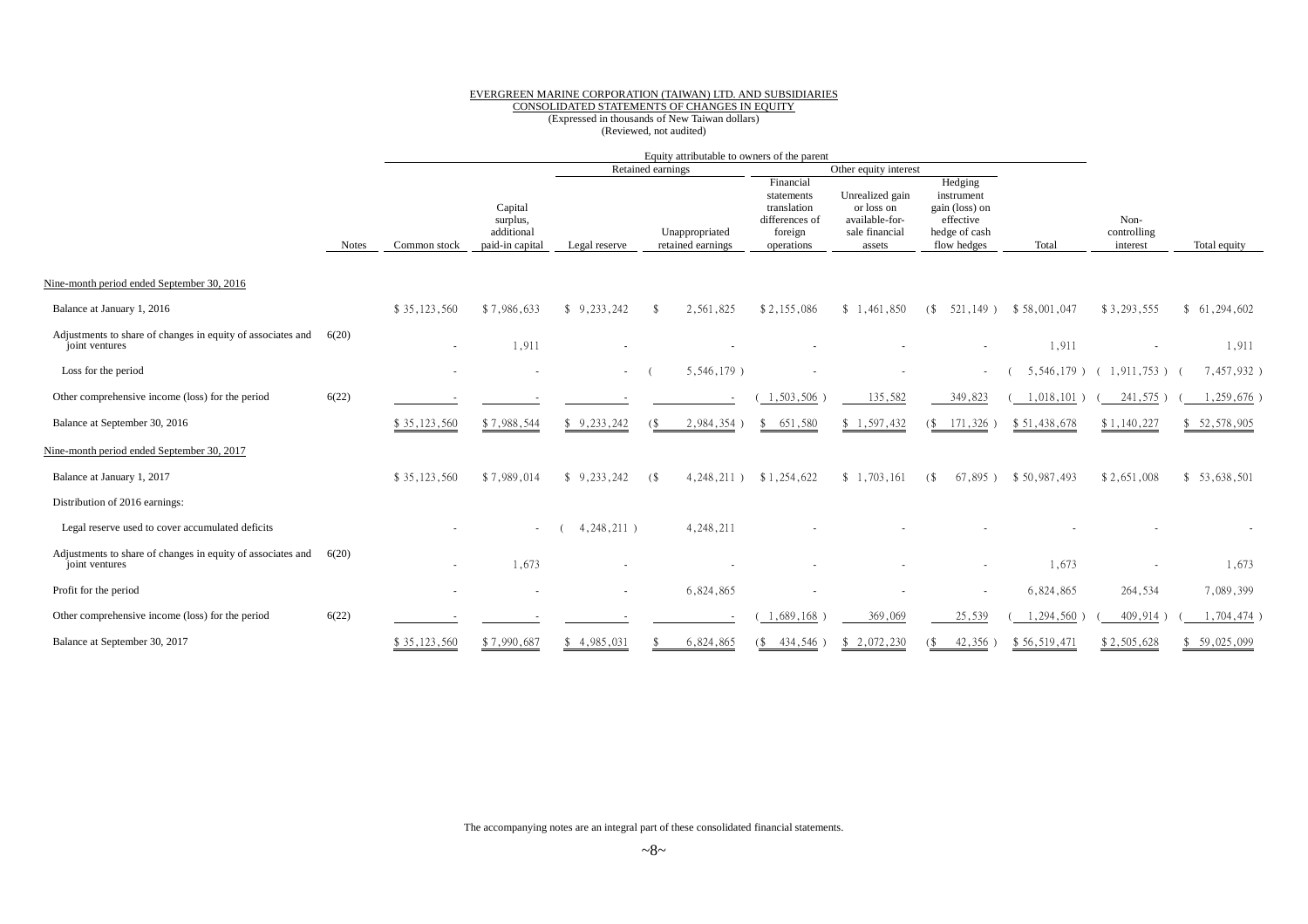### EVERGREEN MARINE CORPORATION (TAIWAN) LTD. AND SUBSIDIARIES

CONSOLIDATED STATEMENTS OF CASH FLOWS (Expressed in thousands of New Taiwan dollars)

(Reviewed, not audited)

|                                                                  |              |                | Nine-month periods ended September 30 |          |               |
|------------------------------------------------------------------|--------------|----------------|---------------------------------------|----------|---------------|
|                                                                  | <b>Notes</b> |                | 2017                                  |          | 2016          |
| <b>CASH FLOWS FROM OPERATING ACTIVITIES</b>                      |              |                |                                       |          |               |
| Profit (loss) before tax                                         |              | \$             | 7,760,568                             | $($ \$   | 7,740,148)    |
| Adjustments                                                      |              |                |                                       |          |               |
| Income and expenses having no effect on cash flows               |              |                |                                       |          |               |
| Financial assets and liabilities at fair value through profit or | 6(26)        |                |                                       |          |               |
| loss                                                             |              |                |                                       | (        | 102)          |
| Depreciation                                                     | 6(9)(10)     |                | 5,740,449                             |          | 6, 157, 054   |
| Amortization                                                     | 6(28)        |                | 28,605                                |          | 14,011        |
| Bad debts expense                                                | 6(5)         |                | 8,185                                 |          | 10,244        |
| Interest income                                                  | 6(25)        | €              | 308,597) (                            |          | 201,198)      |
| Interest expense                                                 | 6(27)        |                | 1,028,577                             |          | 911,880       |
| Dividend income                                                  | 6(25)        | (              | 87,538) (                             |          | $140, 145$ )  |
| Gain on disposal of available-for-sale financial assets          |              | $\overline{(}$ | 353,524)                              |          |               |
| Realized loss from capital reduction of available-for-sale       | 6(26)        |                |                                       |          |               |
| financial assets                                                 |              |                |                                       |          | 1,882         |
| Share of gain (loss) of associates and joint ventures accounted  |              |                |                                       |          |               |
| for using equity method                                          |              | (              | $2,052,156$ )                         |          | 562,403       |
| Net gain on disposal of property, plant and equipment            | 6(24)        | $\overline{(}$ | 449,997)                              | - (      | $1,645,897$ ) |
| Realized loss from property, plant and equipment                 | 6(26)        |                |                                       |          | 16,811        |
| Net loss on disposal of intangible assets                        |              |                |                                       |          | 3             |
| Realized income with affliated companies                         |              | $\overline{(}$ | $15,907$ ) (                          |          | 12,538)       |
| Unrealized income (loss) with affliated companies                |              |                | 32,278                                | (        | 817)          |
| Changes in assets/liabilities relating to operating activities   |              |                |                                       |          |               |
| Changes in operating assets                                      |              |                |                                       |          |               |
| Financial assets at fair value through profit or loss            |              |                |                                       | (        | 590,000)      |
| Notes receivable, net                                            |              | (              | 9,421)                                |          | 2,391         |
| Accounts receivable                                              |              | $\left($       | $3,247,707$ )                         |          | 319,776       |
| Accounts receivable, net - related parties                       |              |                | 168,625                               |          | 32,058)       |
| Other receivables                                                |              |                | 298,683                               | (        | 90,838)       |
| Other receivables - related parties                              |              |                | 167,961)                              |          | 213,777       |
| Inventories                                                      |              |                | 343,467)                              |          | 145,551       |
| Prepayments                                                      |              |                | 395,266) (                            |          | $150, 165$ )  |
| Other current assets                                             |              |                | 1,891,494)                            |          | 1,174,622     |
| Other non-current assets                                         |              |                | $5,675$ )                             | - (      | 28,098)       |
| Net changes in liabilities relating to operating activities      |              |                |                                       |          |               |
| Accounts payable                                                 |              |                | 3,063,136                             | $\left($ | 689,298)      |
| Accounts payable - related parties                               |              | $\overline{(}$ | $31,933$ )                            |          | 131,904       |
| Other payables                                                   |              |                | 606                                   | (        | 118,044)      |
| Other payables - related parties                                 |              |                | 6,738                                 |          | 28,136)       |
| Other current liabilities                                        |              |                | 1,380,839                             |          | 221,061       |
| Other non-current liabilities                                    |              |                | $10,661$ )                            |          | 22,669)       |
| Cash inflow (outflow) generated from operations                  |              |                | 10, 145, 985                          | (        | 1,606,781)    |
| Interest received                                                |              |                | 308,597                               |          | 201,198       |
| Interest paid                                                    |              |                | 1,093,348)                            |          | 945,574)      |
| Income tax paid                                                  |              |                | 133,265)                              |          | 194,391)      |
| Net cash flows from (used in) operating activities               |              |                | 9,227,969                             |          | 2,545,548)    |

(Continued)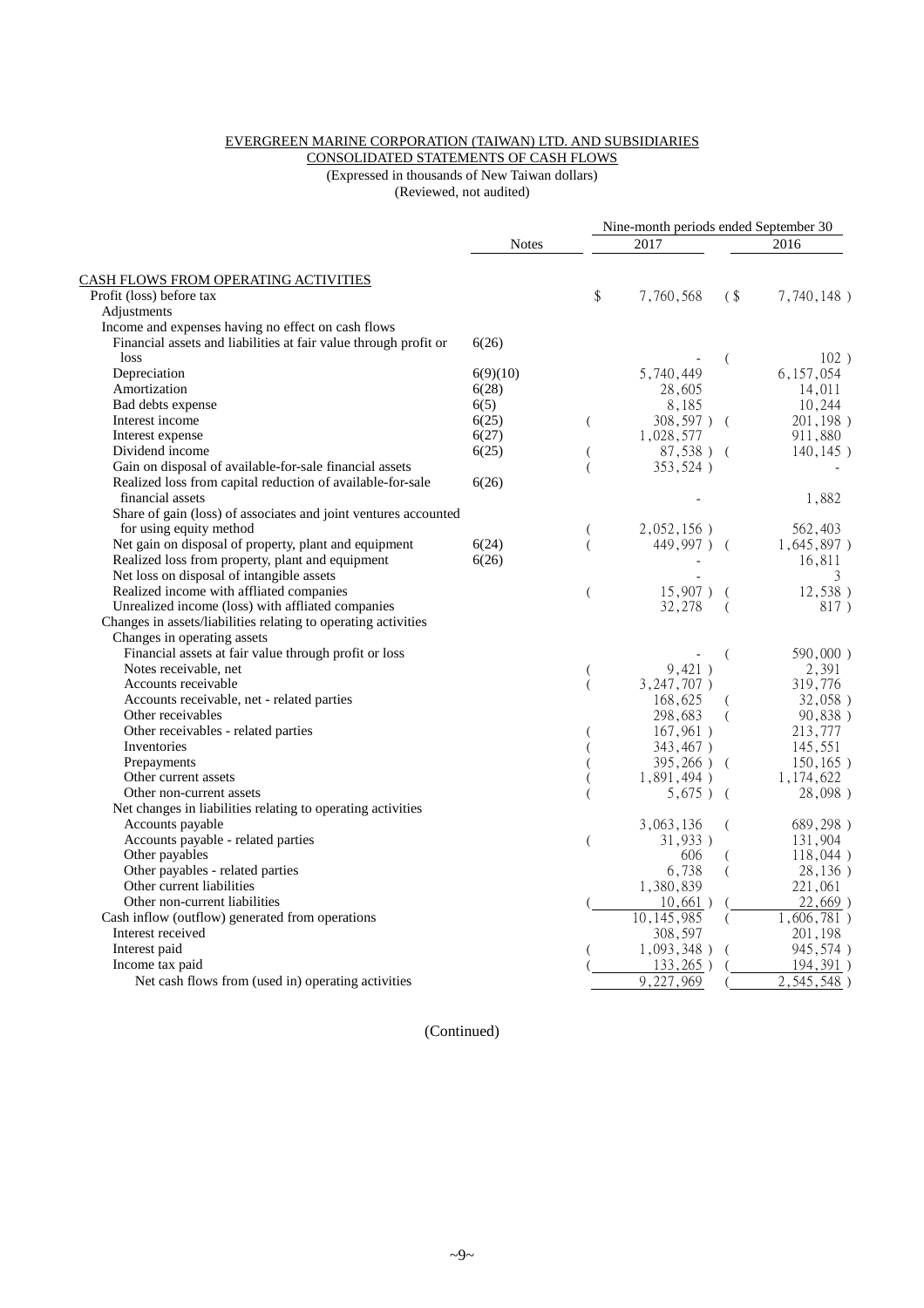### EVERGREEN MARINE CORPORATION (TAIWAN) LTD. AND SUBSIDIARIES

CONSOLIDATED STATEMENTS OF CASH FLOWS (Expressed in thousands of New Taiwan dollars)

(Reviewed, not audited)

|                                                                 |              |                  | Nine-month periods ended September 30 |          |               |
|-----------------------------------------------------------------|--------------|------------------|---------------------------------------|----------|---------------|
|                                                                 | <b>Notes</b> |                  | 2017                                  |          | 2016          |
| CASH FLOWS FROM INVESTING ACTIVITIES                            |              |                  |                                       |          |               |
| Proceeds from disposal of available-for-sale financial assets   |              | \$               | 609,150                               | \$       |               |
| Proceeds from capital reduction of available-for-sale financial |              |                  |                                       |          |               |
| assets                                                          |              |                  |                                       |          | 1,253         |
| Proceeds from disposal of held-to-maturity financial assets     |              |                  | 170,000                               |          | 200,000       |
| Acquisition of held-to-maturity financial assets                |              | $\overline{(\ }$ | $50,000$ )                            |          |               |
| Proceeds from capital reduction of investments accounted for    |              |                  |                                       |          |               |
| using equity method                                             |              |                  |                                       |          | 98,171        |
| Acquisition of investments accounted for using equity method    |              |                  |                                       | $\left($ | 2,482,687)    |
| Acquisition of property, plant and equipment                    | 6(32)        | $\left($         | $1,455,424$ ) (                       |          | $1,533,037$ ) |
| Proceeds from disposal of property, plant and equipment         |              |                  | 489,887                               |          | 2,314,966     |
| Acquisition of intangible assets                                | 6(32)        | $\left($         | $55,083$ ) (                          |          | 11,324)       |
| Increase in other non-current assets                            | 6(32)        | $\overline{(}$   | $3,282,220$ ) (                       |          | 2,047,548)    |
| Cash dividend received                                          |              |                  | 670,354                               |          | 803,694       |
| Net cash flows used in investing activities                     |              |                  | $2,903,336$ )                         |          | 2,656,512)    |
| CASH FLOWS FROM FINANCING ACTIVITIES                            |              |                  |                                       |          |               |
| Increase in short-term loans                                    |              |                  | 400,000                               |          | 7,062,550     |
| Decrease in short-term loans                                    |              | $\overline{(}$   | $400,000$ ) (                         |          | $6,591,588$ ) |
| Increase (decrease) in other payables                           | 7            |                  | 836,022                               |          | 3,443)        |
| Increase in long-term loans                                     |              |                  | 6,061,936                             |          | 19,836,708    |
| Decrease in long-term loans                                     |              | (                | $12,100,022$ ) (                      |          | 13,358,827)   |
| Increase in corporate bonds payable                             |              |                  | 8,000,000                             |          |               |
| Decrease in corporate bonds payable                             |              |                  | $3,000,000$ )                         |          |               |
| Decrease in other non-current liabilities                       |              |                  | $1,207,679$ )                         |          | 628, 259)     |
| Net cash flows (used in) from financing activities              |              |                  | 1,409,743)                            |          | 6, 317, 141   |
| Effect of exchange rate changes                                 |              |                  | $1,060,114$ )                         |          | 586,525)      |
| Net increase in cash and cash equivalents                       |              |                  | 3,854,776                             |          | 528,556       |
| Cash and cash equivalents at beginning of period                |              |                  | 34, 413, 449                          |          | 32,834,520    |
| Cash and cash equivalents at end of period                      |              | S                | 38, 268, 225                          | \$       | 33, 363, 076  |

The accompanying notes are an integral part of these consolidated financial statements.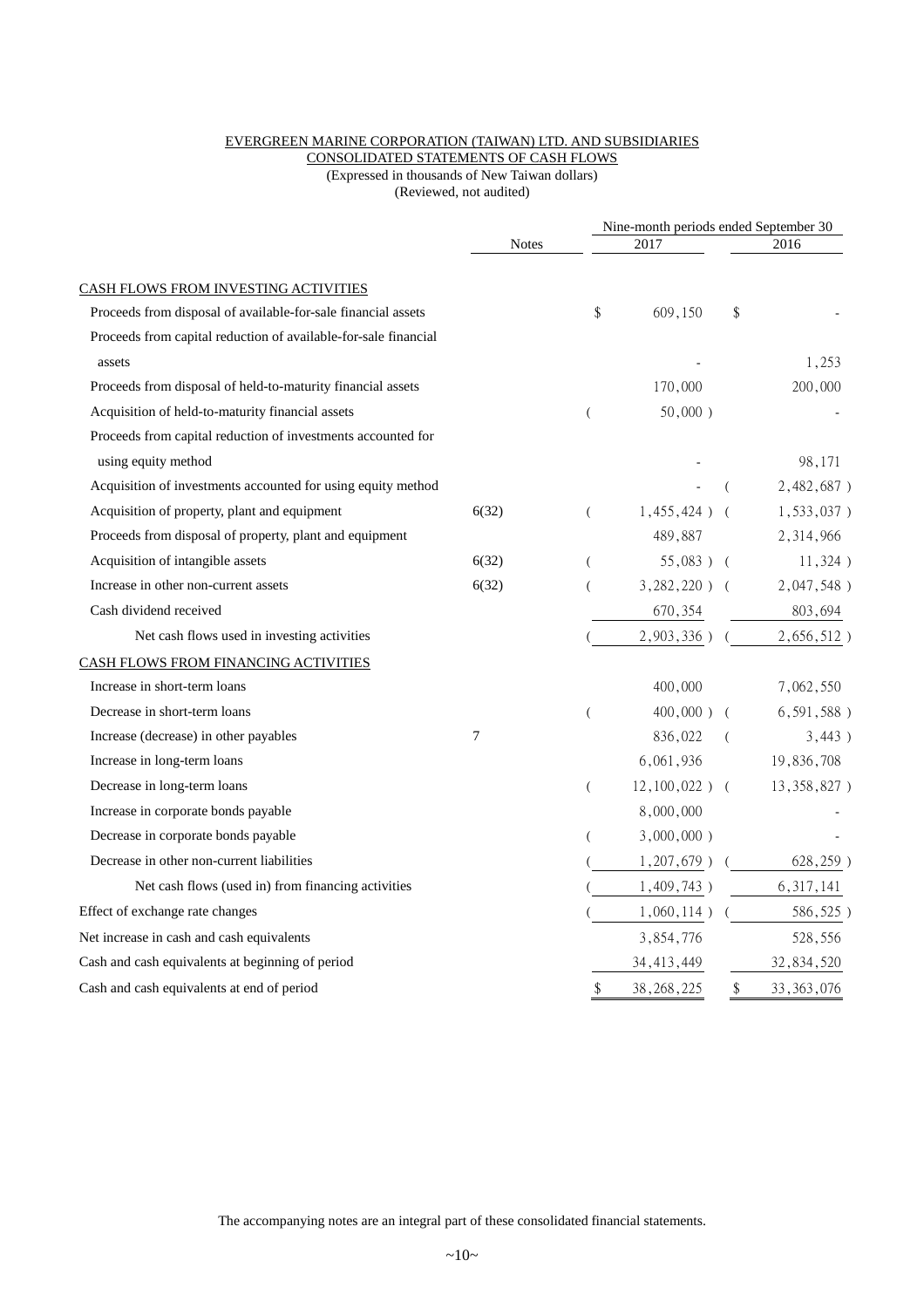# EVERGREEN MARINE CORPORATION (TAIWAN) LTD. AND SUBSIDIARIES NOTES TO THE CONSOLIDATED FINANCIAL STATEMENTS

(Expressed in thousands of New Taiwan Dollars, except as otherwise indicated)

# 1. HISTORY AND ORGANIZATION

Evergreen Marine Corporation (Taiwan) Ltd. (the "Company") was established in the Republic of China. The Company and its subsidiaries (collectively referred herein as the "Group") are mainly engaged in domestic and international marine transportation, shipping agency services, and the distribution of containers. The Company was approved by the Securities and Futures Bureau (SFB), Financial Supervisory Commission, Executive Yuan, R.O.C. to be a public company on November 2, 1982 and was further approved by the SFB to be a listed company on July 6, 1987. The Company's shares have been publicly traded on the Taiwan Stock Exchange since September 21, 1987.

# 2. THE DATE OF AUTHORIZATION FOR ISSUANCE OF THE CONSOLIDATED FINANCIAL STATEMENTS AND PROCEDURES FOR AUTHORIZATION

These consolidated financial statements were authorised by the Board of Directors on November 13, 2017.

# 3. APPLICATION OF NEW STANDARDS, AMENDMENTS AND INTERPRETATIONS

(1) Effect of the adoption of new issuances of or amendments to International Financial Reporting Standards ("IFRS") as endorsed by the Financial Supervisory Commission ("FSC") New standards, interpretations and amendments endorsed by FSC effective from 2017 are as follows:

|                                                                        | Effective date by               |
|------------------------------------------------------------------------|---------------------------------|
|                                                                        | <b>International Accounting</b> |
| New Standards, Interpretations and Amendments                          | <b>Standards Board</b>          |
| Investment entities: applying the consolidation exception (amendments) | January 1, 2016                 |
| to IFRS 10, IFRS 12 and IAS 28)                                        |                                 |
| Accounting for acquisition of interests in joint operations            | January 1, 2016                 |
| (amendments to IFRS 11)                                                |                                 |
| IFRS 14, Regulatory deferral accounts'                                 | January 1, 2016                 |
| Disclosure initiative (amendments to IAS 1)                            | January 1, 2016                 |
| Clarification of acceptable methods of depreciation and amortisation   | January 1, 2016                 |
| (amendments to IAS 16 and IAS 38)                                      |                                 |
| Agriculture: bearer plants (amendments to IAS 16 and IAS 41)           | January 1, 2016                 |
| Defined benefit plans: employee contributions (amendments to IAS 19R)  | July 1, 2014                    |
| Equity method in separate financial statements (amendments to IAS 27)  | January 1, 2016                 |
| Recoverable amount disclosures for non-financial assets (amendments to | January 1, 2014                 |
| IAS 36)                                                                |                                 |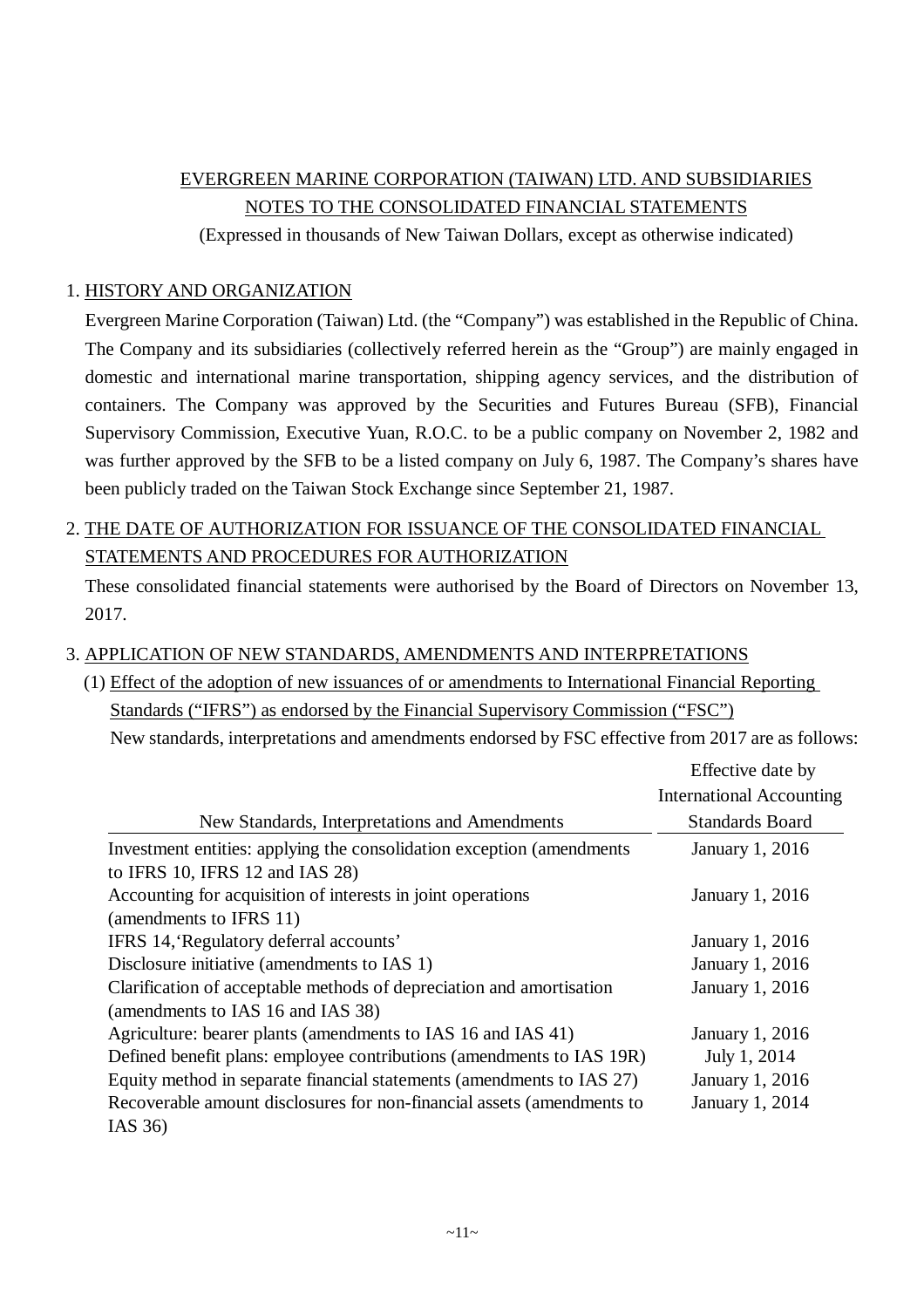|                                                                                        | Effective date by<br><b>International Accounting</b> |
|----------------------------------------------------------------------------------------|------------------------------------------------------|
| New Standards, Interpretations and Amendments                                          | <b>Standards Board</b>                               |
| Novation of derivatives and continuation of hedge accounting<br>(amendments to IAS 39) | January 1, 2014                                      |
| IFRIC 21, 'Levies'                                                                     | January 1, 2014                                      |
| Improvements to IFRSs 2010-2012                                                        | July 1, 2014                                         |
| Improvements to IFRSs 2011-2013                                                        | July 1, 2014                                         |
| Improvements to IFRSs 2012-2014                                                        | January 1, 2016                                      |

Except for the following, the above standards and interpretations have no significant impact to the Group's financial condition and financial performance based on the Group's assessment.

A. Amendments to IAS 19, 'Defined benefit plans: Employee contributions'

The amendment allows contributions made by employees or third parties that are linked to service, and do not vary with the length of employee service, to be deducted from the cost of benefits earned in the period that the service is provided. Contributions made by employees or third parties that are linked to service, and vary according to the length of employee service, must be spread over the service period using the same attribution method that is applied to the benefits.

B. Annual improvements to IFRSs 2010-2012 cycle

IFRS 8, 'Operating segments'

The standard is amended to require disclosure of judgments made by management in aggregating operating segments. This amendment also clarifies that a reconciliation of the total of the reportable segments' assets to the entity's assets is required only when segment asset is provided to chief operating decision maker regularly.

(2) Effect of new issuances of or amendments to IFRSs as endorsed by the FSC but not yet adopted by the Group

New standards, interpretations and amendments endorsed by the FSC effective from 2018 are as follows:

|                                                                    | Effective date by               |
|--------------------------------------------------------------------|---------------------------------|
|                                                                    | <b>International Accounting</b> |
| New Standards, Interpretations and Amendments                      | <b>Standards Board</b>          |
| Classification and measurement of share-based payment transactions | January 1, 2018                 |
| (amendments to IFRS 2)                                             |                                 |
| Applying IFRS 9 'Financial instruments' with IFRS 4'Insurance      | January 1, 2018                 |
| contracts' (amendments to IFRS 4)                                  |                                 |
| IFRS 9, 'Financial instruments'                                    | January 1, 2018                 |
| IFRS 15, 'Revenue from contracts with customers'                   | January 1, 2018                 |
| Clarifications to IFRS 15, 'Revenue from contracts with customers' | <b>January 1, 2018</b>          |
| (amendments to IFRS 15)                                            |                                 |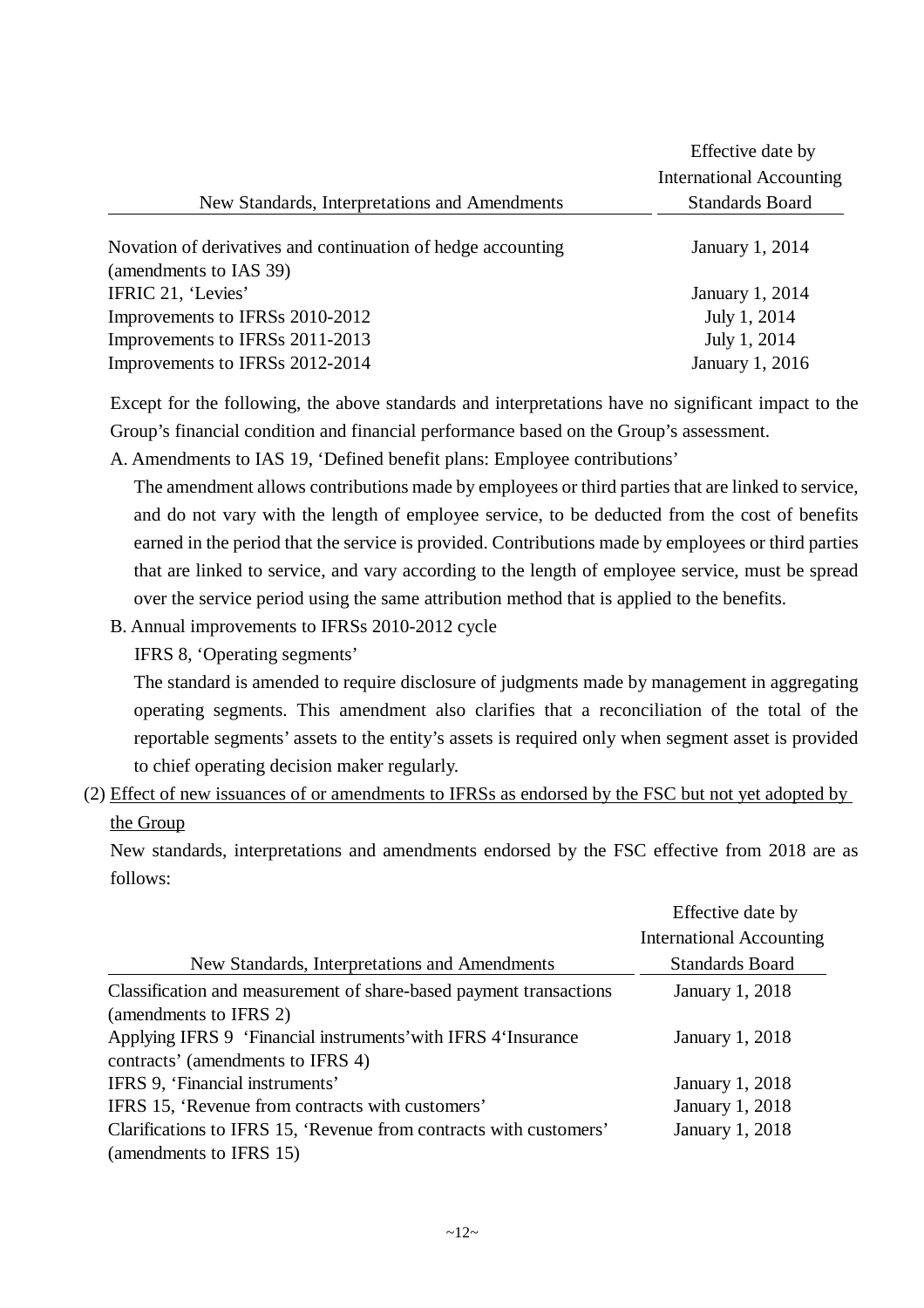| New Standards, Interpretations and Amendments                         | Effective date by<br><b>International Accounting</b><br><b>Standards Board</b> |
|-----------------------------------------------------------------------|--------------------------------------------------------------------------------|
|                                                                       |                                                                                |
| Disclosure initiative (amendments to IAS 7)                           | January 1, 2017                                                                |
| Recognition of deferred tax assets for unrealised losses (amendments) | January 1, 2017                                                                |
| to IAS $12$ )                                                         |                                                                                |
| Transfers of investment property (amendments to IAS 40)               | January 1, 2018                                                                |
| IFRIC 22, 'Foreign currency transactions and advance consideration'   | January 1, 2018                                                                |
| Annual improvements to IFRSs 2014-2016 cycle-Amendments to            | January 1, 2018                                                                |
| IFRS 1, 'First-time adoption of International Financial Reporting     |                                                                                |
| Standards'                                                            |                                                                                |
| Annual improvements to IFRSs 2014-2016 cycle- Amendments to           | January 1, 2017                                                                |
| IFRS 12, 'Disclosure of interests in other entities'                  |                                                                                |
| Annual improvements to IFRSs 2014-2016 cycle- Amendments to IAS       | January 1, 2018                                                                |
| 28, 'Investments in associates and joint ventures'                    |                                                                                |

Except for the following, the above standards and interpretations have no significant impact to the Group's financial condition and financial performance based on the Group's assessment. The quantitative impact will be disclosed when the assessment is complete.

A. IFRS 9, 'Financial instruments'

- (a) Classification of debt instruments is driven by the entity's business model and the contractual cash flow characteristics of the financial assets, which would be classified as financial asset at fair value through profit or loss, financial asset measured at fair value through other comprehensive income or financial asset measured at amortised cost. Equity instruments would be classified as financial asset at fair value through profit or loss, unless an entity makes an irrevocable election at inception to present in other comprehensive income subsequent changes in the fair value of an investment in an equity instrument that is not held for trading.
- (b) The impairment losses of debt instruments are assessed using an 'expected credit loss' approach. An entity assesses at each balance sheet date whether there has been a significant increase in credit risk on that instrument since initial recognition to recognise 12-month expected credit losses or lifetime expected credit losses (interest revenue would be calculated on the gross carrying amount of the asset before impairment losses occurred); or if the instrument that has objective evidence of impairment, interest revenue after the impairment would be calculated on the book value of net carrying amount (i.e. net of credit allowance).
- (c) The amended general hedge accounting requirements align hedge accounting more closely with an entity's risk management strategy. Risk components of non-financial items and a group of items can be designated as hedged items. The standard relaxes the requirements for hedge effectiveness, removing the 80-125% bright line, and introduces the concept of 'rebalancing'; while its risk management objective remains unchanged, an entity shall rebalance the hedged item or the hedging instrument for the purpose of maintaining the hedge ratio.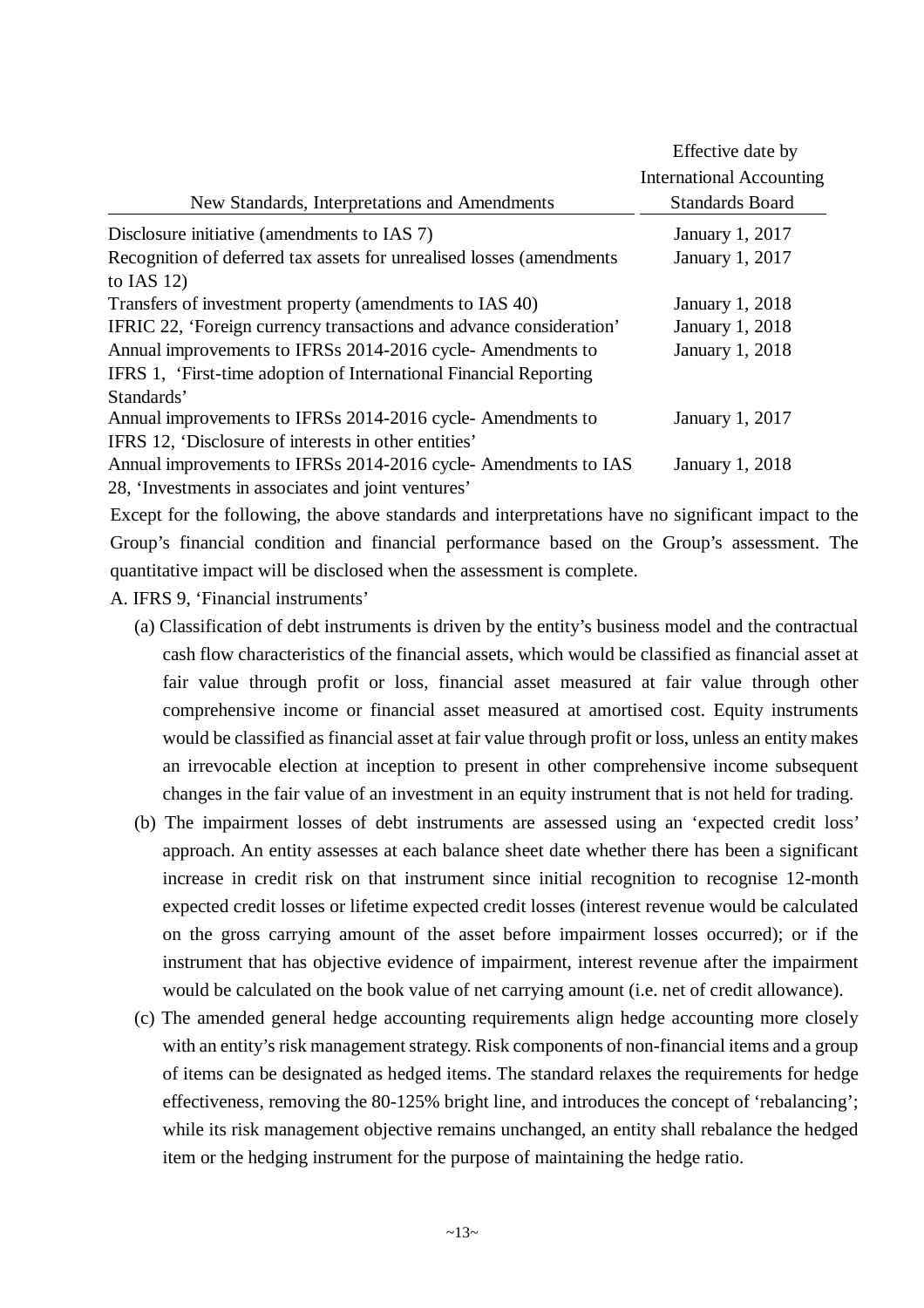B. IFRS 15, 'Revenue from contracts with customers'

IFRS 15, 'Revenue from contracts with customers' replaces IAS 11 'Construction contracts', IAS 18 'Revenue' and relevant interpretations. According to IFRS 15, revenue is recognised when a customer obtains control of promised goods or services. A customer obtains control of goods or services when a customer has the ability to direct the use of, and obtain substantially all of the remaining benefits from, the asset.

The core principle of IFRS 15 is that an entity recognises revenue to depict the transfer of promised goods or services to customers in an amount that reflects the consideration to which the entity expects to be entitled in exchange for those goods or services. An entity recognises revenue in accordance with that core principle by applying the following steps:

- Step 1: Identify contracts with customer
- Step 2: Identify separate performance obligations in the contract(s)
- Step 3: Determine the transaction price
- Step 4: Allocate the transaction price.

Step 5: Recognise revenue when the performance obligation is satisfied.

Further, IFRS 15 includes a set of comprehensive disclosure requirements that requires an entity to disclose sufficient information to enable users of financial statements to understand the nature, amount, timing and uncertainty of revenue and cash flows arising from contracts with customers.

C. Amendments to IAS 7, 'Disclosure initiative'

This amendment requires that an entity shall provide more disclosures related to changes in liabilities arising from financing activities, including both changes arising from cash flows and non-cash changes.

(3) Effect of IFRSs issued by IASB but not yet endorsed by the FSC

New standards, interpretations and amendments issued by IASB but not yet included in the IFRSs endorsed by the FSC are as follows:

|                                                                                                                             | Effective date by                                                                |
|-----------------------------------------------------------------------------------------------------------------------------|----------------------------------------------------------------------------------|
|                                                                                                                             | <b>International Accounting</b>                                                  |
| New Standards, Interpretations and Amendments                                                                               | <b>Standards Board</b>                                                           |
| Prepayment features with negative compensation (amendments to<br>IFRS 9                                                     | January 1, 2019                                                                  |
| Sale or contribution of assets between an investor and its associate or<br>joint venture (amendments to IFRS 10 and IAS 28) | To be determined by<br><b>International Accounting</b><br><b>Standards Board</b> |
| IFRS 16, 'Leases'                                                                                                           | January 1, 2019                                                                  |
| IFRS 17, 'Insurance contracts'                                                                                              | January 1, 2021                                                                  |
| Long-term interests in associates and joint ventures (amendments to<br>IAS 28)                                              | January 1, 2019                                                                  |
| IFRIC 23, 'Uncertainty over income tax treatments'                                                                          | January 1, 2019                                                                  |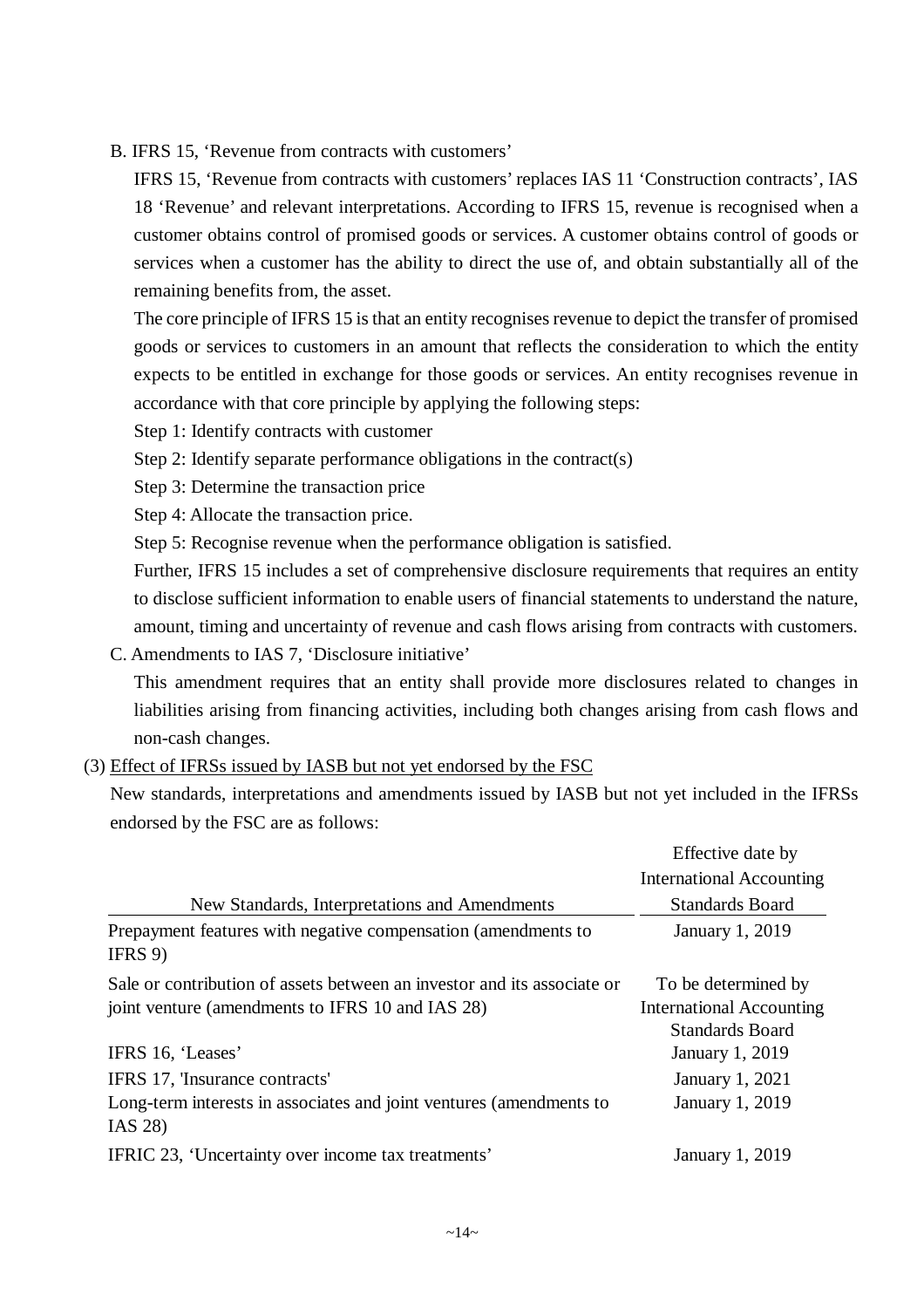Except for the following, the above standards and interpretations have no significant impact to the Group's financial condition and financial performance based on the Group's assessment. The quantitative impact will be disclosed when the assessment is complete.

IFRS 16, 'Leases'

IFRS 16, 'Leases', replaces IAS 17, 'Leases' and related interpretations and SICs. The standard requires lessees to recognise a 'right-of-use asset' and a lease liability (except for those leases with terms of 12 months or less and leases of low-value assets). The accounting stays the same for lessors, which is to classify their leases as either finance leases or operating leases and account for those two types of leases differently. IFRS 16 only requires enhanced disclosures to be provided by lessors.

# 4. SUMMARY OF SIGNIFICANT ACCOUNTING POLICIES

The principal accounting policies applied in the preparation of these consolidated financial statements are set out below. These policies have been consistently applied to all the periods presented, unless otherwise stated.

(1)Compliance statement

These consolidated financial statements of the Group have been prepared in accordance with the Regulations Governing the Preparation of Financial Reports by Securities Issuers and IAS 34, 'Interim Financial Reporting' as endorsed by the FSC.

- (2)Basis of preparation
	- A.Except for the following items, these consolidated financial statements have been prepared under the historical cost convention:
		- (a)Financial assets and financial liabilities (including derivative instruments) at fair value through profit or loss.
		- (b)Available-for-sale financial assets measured at fair value.
		- (c)Defined benefit liabilities recognised based on the net amount of pension fund assets less present value of defined benefit obligation.
	- B. The preparation of financial statements in conformity with International Financial Reporting Standards, International Accounting Standards, IFRIC Interpretations, and SIC Interpretations as endorsed by the FSC (collectively referred herein as the "IFRSs") requires the use of certain critical accounting estimates. It also requires management to exercise its judgment in the process of applying the Group's accounting policies. The areas involving a higher degree of judgment or complexity, or areas where assumptions and estimates are significant to the consolidated financial statements are disclosed in Note 5.

# (3)Basis of consolidation

- A.Basis for preparation of consolidated financial statements
	- (a)All subsidiaries are included in the Group's consolidated financial statements. Subsidiaries are all entities (including special purpose entities) controlled by the Group. The Group controls an entity when the Group is exposed, or has rights, to variable returns from its involvement with the entity and has the ability to affect those returns through its power over the entity.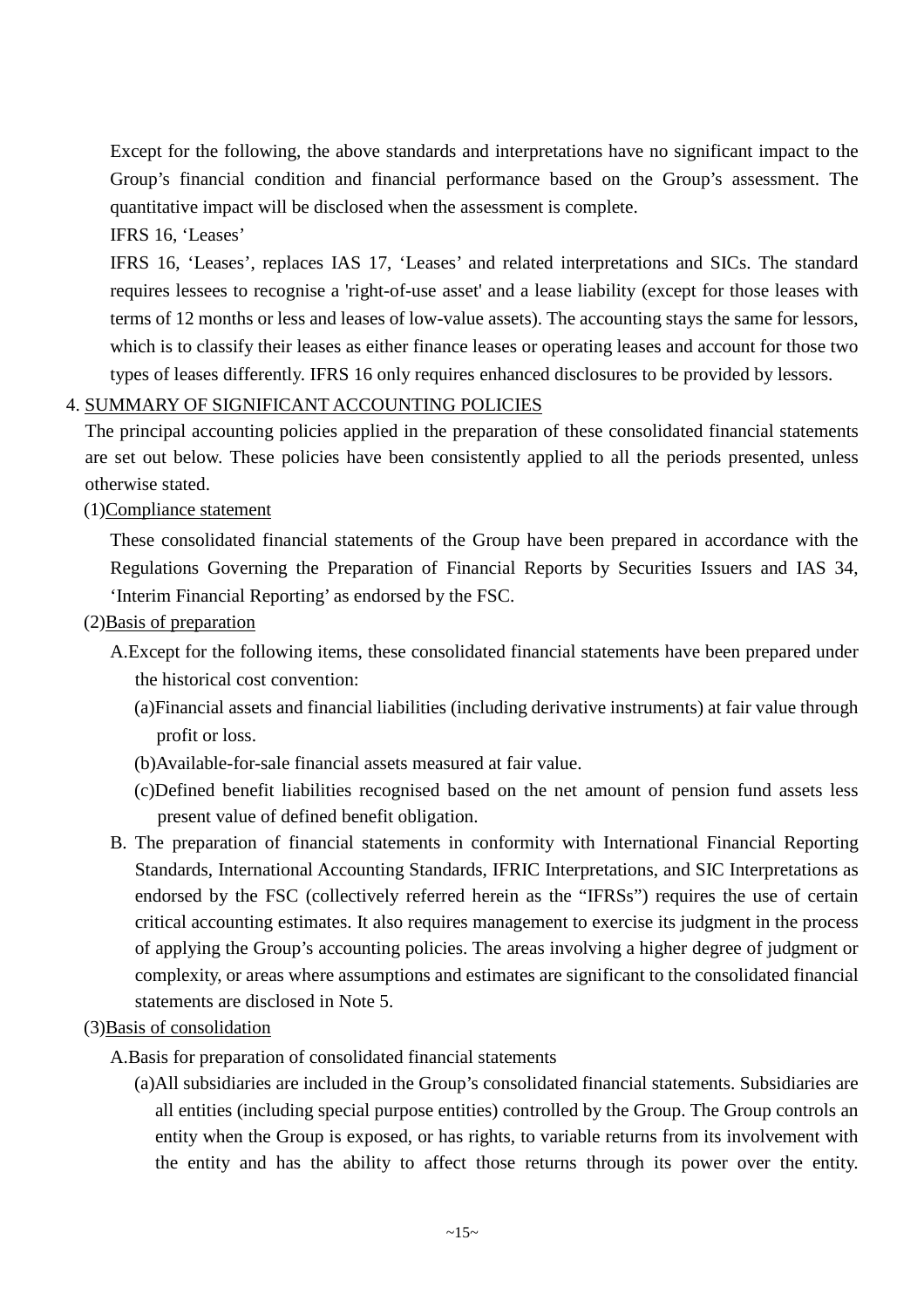Consolidation of subsidiaries begins from the date the Group obtains control of the subsidiaries and ceases when the Group loses control of the subsidiaries.

- (b)Inter-company transactions, balances and unrealised gains or losses on transactions between companies within the Group are eliminated. Accounting policies of subsidiaries have been adjusted where necessary to ensure consistency with the policies adopted by the Group.
- (c)Profit or loss and each component of other comprehensive income are attributed to the owners of the parent and to the non-controlling interests. Total comprehensive income is attributed to the owners of the parent and to the non-controlling interests even if this results in the noncontrolling interests having a deficit balance.
- (d)Changes in a parent's ownership interest in a subsidiary that do not result in the parent losing control of the subsidiary (transactions with non-controlling interests) are accounted for as equity transactions, i.e. transactions with owners in their capacity as owners. Any difference between the amount by which the non-controlling interests are adjusted and the fair value of the consideration paid or received is recognised directly in equity.
- (e)When the Group loses control of a subsidiary, the Group remeasures any investment retained in the former subsidiary at its fair value. That fair value is regarded as the fair value on initial recognition of a financial asset or the cost on initial recognition of the associate or joint venture. Any difference between fair value and carrying amount is recognised in profit or loss. All amounts previously recognised in other comprehensive income in relation to the subsidiary are reclassified to profit or loss, on the same basis as would be required if the related assets or liabilities were disposed of. That is, when the Group loses control of a subsidiary, all gains or losses previously recognised in other comprehensive income in relation to the subsidiary should be reclassified from equity to profit or loss, if such gains or losses would be reclassified to profit or loss when the related assets or liabilities are disposed of.

|                |             |                                                 |        | Ownership $(\%)$                         |        |             |
|----------------|-------------|-------------------------------------------------|--------|------------------------------------------|--------|-------------|
| Name of        | Name of     | Main business                                   |        | September 30, December 31, September 30, |        |             |
| Investor       | Subsidiary  | activities                                      | 2017   | 2016                                     | 2016   | Description |
| The            | <b>TTSC</b> | Cargo loading                                   | 55.00  | 55.00                                    | 55.00  |             |
| Company        |             | and discharging                                 |        |                                          |        |             |
| The<br>Company | Peony       | Investments in<br>transport-related<br>business | 100.00 | 100.00                                   | 100.00 |             |
| The<br>Company | <b>ETS</b>  | <b>Terminal Services</b>                        | 100.00 | 100.00                                   | 100.00 |             |

B. Subsidiaries included in the consolidated financial statements: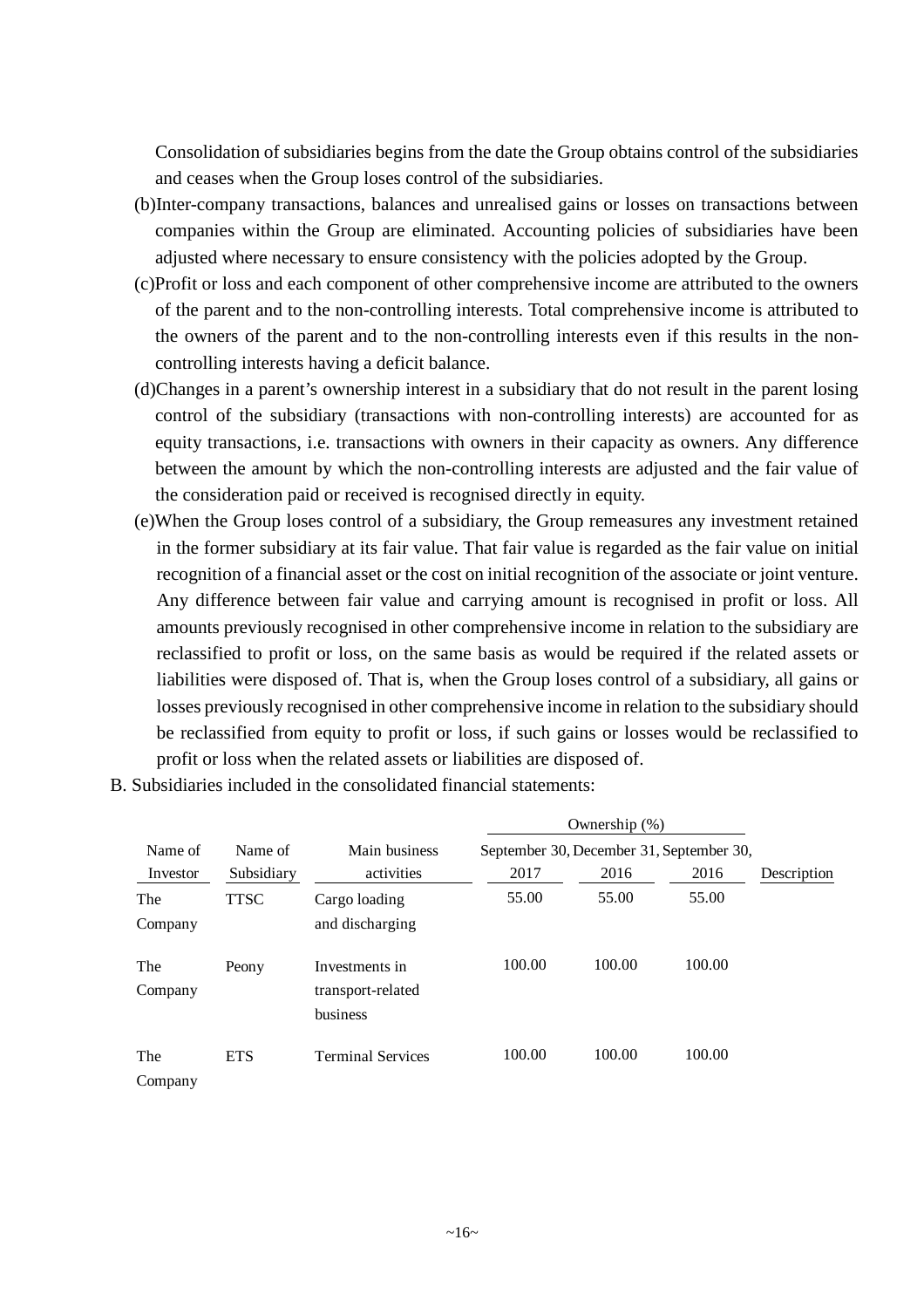|          |                |                                                                                |        | Ownership (%) |                                          |             |
|----------|----------------|--------------------------------------------------------------------------------|--------|---------------|------------------------------------------|-------------|
| Name of  | Name of        | Main business                                                                  |        |               | September 30, December 31, September 30, |             |
| Investor | Subsidiary     | activities                                                                     | 2017   | 2016          | 2016                                     | Description |
| Peony    | <b>GMS</b>     | <b>Container Shipping</b>                                                      | 100.00 | 100.00        | 100.00                                   |             |
| Peony    | Clove          | Investments in container<br>yards and port terminals                           | 100.00 | 100.00        | 100.00                                   |             |
| Peony    | <b>EMU</b>     | Container shipping                                                             | 51.00  | 51.00         | 51.00                                    |             |
| Peony    | EHIC(M)        | Manufacturing of<br>dry steel containers<br>and container parts                | 84.44  | 84.44         | 84.44                                    |             |
| Peony    | Armand<br>N.V. | Investments in container<br>yards and port terminals                           | 70.00  | 70.00         | 70.00                                    |             |
| Peony    | <b>KTIL</b>    | Loading,<br>discharging, storage,<br>repairs and cleaning                      | 20.00  | 20.00         | 20.00                                    | (a)         |
| Peony    | <b>MBPI</b>    | Containers storage<br>and inspections of<br>containers at the<br>customs house | 95.03  | 95.03         | 95.03                                    |             |
| Peony    | <b>MBT</b>     | Inland transportation,<br>repairs and cleaning<br>of containers                | 17.39  | 17.39         | 17.39                                    |             |
| Peony    | EGS            | Agency services dealing<br>with port formalities                               | 51.00  | 51.00         | 51.00                                    |             |
| Peony    | EGK            | Agency services dealing<br>with port formalities                               | 100.00 | 100.00        | 100.00                                   |             |
| Peony    | <b>EGT</b>     | Agency services dealing<br>with port formalities                               | 51.00  | 51.00         | 51.00                                    |             |
| Peony    | EGI            | Agency services dealing<br>with port formalities                               | 99.99  | 99.99         | 99.99                                    |             |
| Peony    | <b>EMA</b>     | Agency services dealing<br>with port formalities                               | 67.50  | 67.50         | 67.50                                    |             |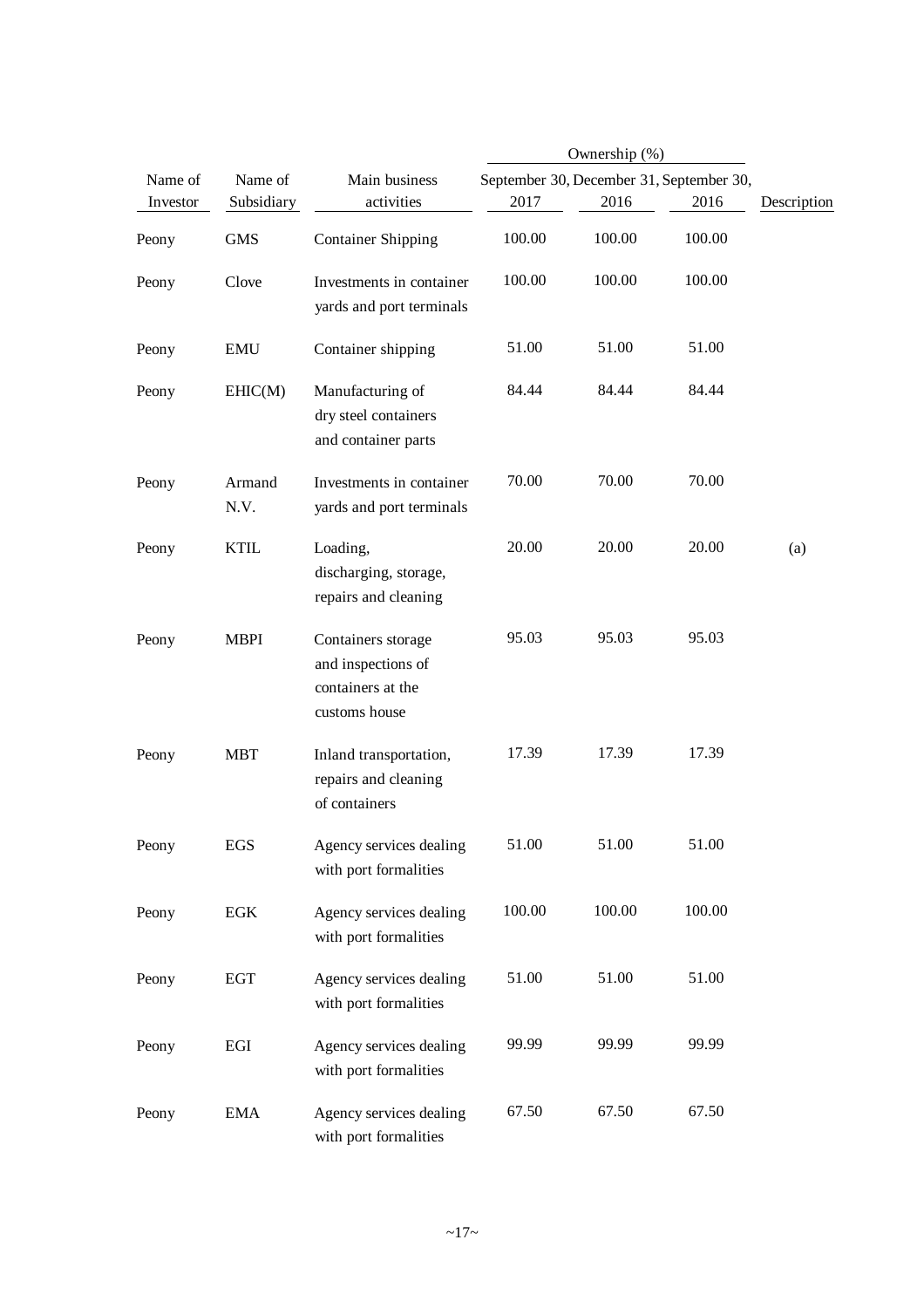|            |             |                                                                             |        | Ownership (%)                            |        |             |
|------------|-------------|-----------------------------------------------------------------------------|--------|------------------------------------------|--------|-------------|
| Name of    | Name of     | Main business                                                               |        | September 30, December 31, September 30, |        |             |
| Investor   | Subsidiary  | activities                                                                  | 2017   | 2016                                     | 2016   | Description |
| Peony      | <b>EIT</b>  | Agency services dealing<br>with port formalities                            | 55.00  | 55.00                                    | 55.00  |             |
| Peony      | <b>EES</b>  | Agency services dealing<br>with port formalities                            | 55.00  | 55.00                                    | 55.00  |             |
| Peony      | <b>ERU</b>  | Agency services dealing<br>with port formalities                            | 51.00  | 51.00                                    | 51.00  |             |
| Peony      | <b>EEU</b>  | Agency services dealing<br>with port formalities                            | 100.00 | 100.00                                   | 100.00 |             |
| Peony      |             | EGD-WWX Agency services dealing<br>with port formalities                    | 100.00 | 100.00                                   | 100.00 | (d)         |
| Peony      | <b>EGF</b>  | Agency services dealing<br>with port formalities                            |        | 100.00                                   | 100.00 | (c)         |
| Peony      | <b>EGN</b>  | Agency services dealing<br>with port formalities                            | 100.00 | 100.00                                   | 100.00 |             |
| Peony      | <b>ESA</b>  | Agency services dealing<br>with port formalities                            | 55.00  | 55.00                                    | 55.00  |             |
| Peony      | <b>EGB</b>  | Real estate leasing                                                         | 95.00  | 95.00                                    | 95.00  |             |
| <b>EMU</b> | Island      | Investments in<br>operating machinery<br>and equipment of<br>port terminals | 15.00  | 15.00                                    | 15.00  |             |
| <b>EMU</b> | <b>KTIL</b> | Loading,<br>discharging, storage,<br>repairs and cleaning<br>of containers  | 20.00  | 20.00                                    | 20.00  | (a)         |
| <b>EMU</b> | <b>EGU</b>  | Agency services dealing<br>with port formalities                            | 100.00 | 100.00                                   | 100.00 |             |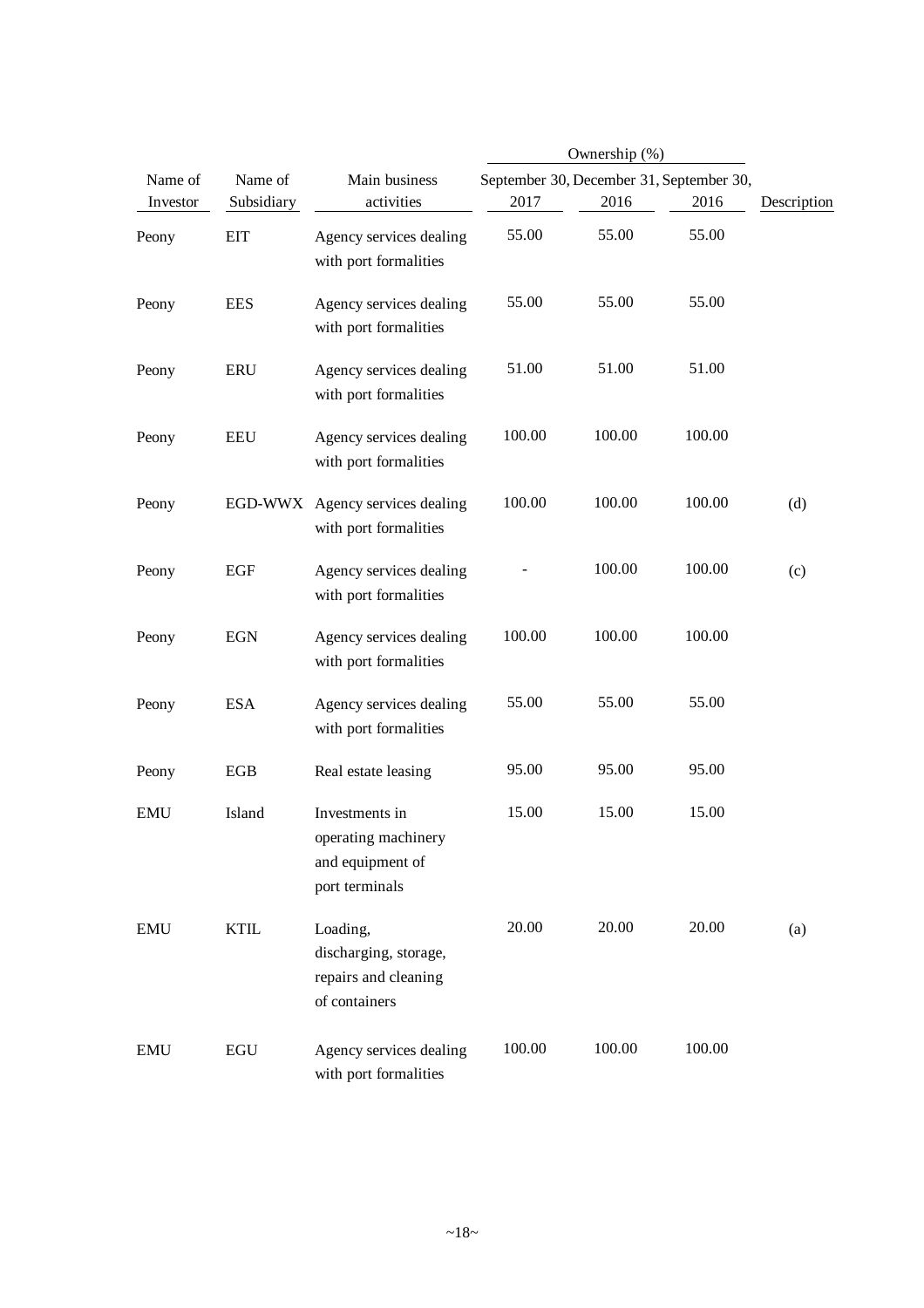|                |                |                                                                                           | Ownership (%) |                                          |        |             |
|----------------|----------------|-------------------------------------------------------------------------------------------|---------------|------------------------------------------|--------|-------------|
| Name of        | Name of        | Main business                                                                             |               | September 30, December 31, September 30, |        |             |
| Investor       | Subsidiary     | activities                                                                                | 2017          | 2016                                     | 2016   | Description |
| <b>EMU</b>     | <b>EGUD</b>    | Agency services dealing<br>with port formalities                                          | 100.00        | 100.00                                   | 100.00 | (b)         |
| <b>EEU</b>     | <b>EGDL</b>    | Agency services dealing<br>with port formalities                                          | 100.00        | 100.00                                   | 100.00 | (e)         |
| <b>EEU</b>     | <b>EGDV</b>    | Agency services dealing<br>with port formalities                                          |               | 100.00                                   | 100.00 | (f)         |
| Clove          | Island         | Investments in<br>operating machinery<br>and equipment of<br>port terminals               | 36.00         | 36.00                                    | 36.00  |             |
| Armand<br>N.V. | Armand<br>B.V. | Investments in container<br>yards and port terminals                                      | 100.00        | 100.00                                   | 100.00 |             |
| Island         | Whitney        | Investments and<br>leases of operating<br>machinery and<br>equipment of port<br>terminals | 100.00        | 100.00                                   | 100.00 |             |
| Island         | Hemlock        | Investments and<br>leases of operating<br>machinery and<br>equipment of port<br>terminals | 100.00        | 100.00                                   | 100.00 |             |
| <b>MBPI</b>    | <b>MBT</b>     | Inland transportation,<br>repairs and cleaning<br>of containers                           | 72.95         | 72.95                                    | 72.95  |             |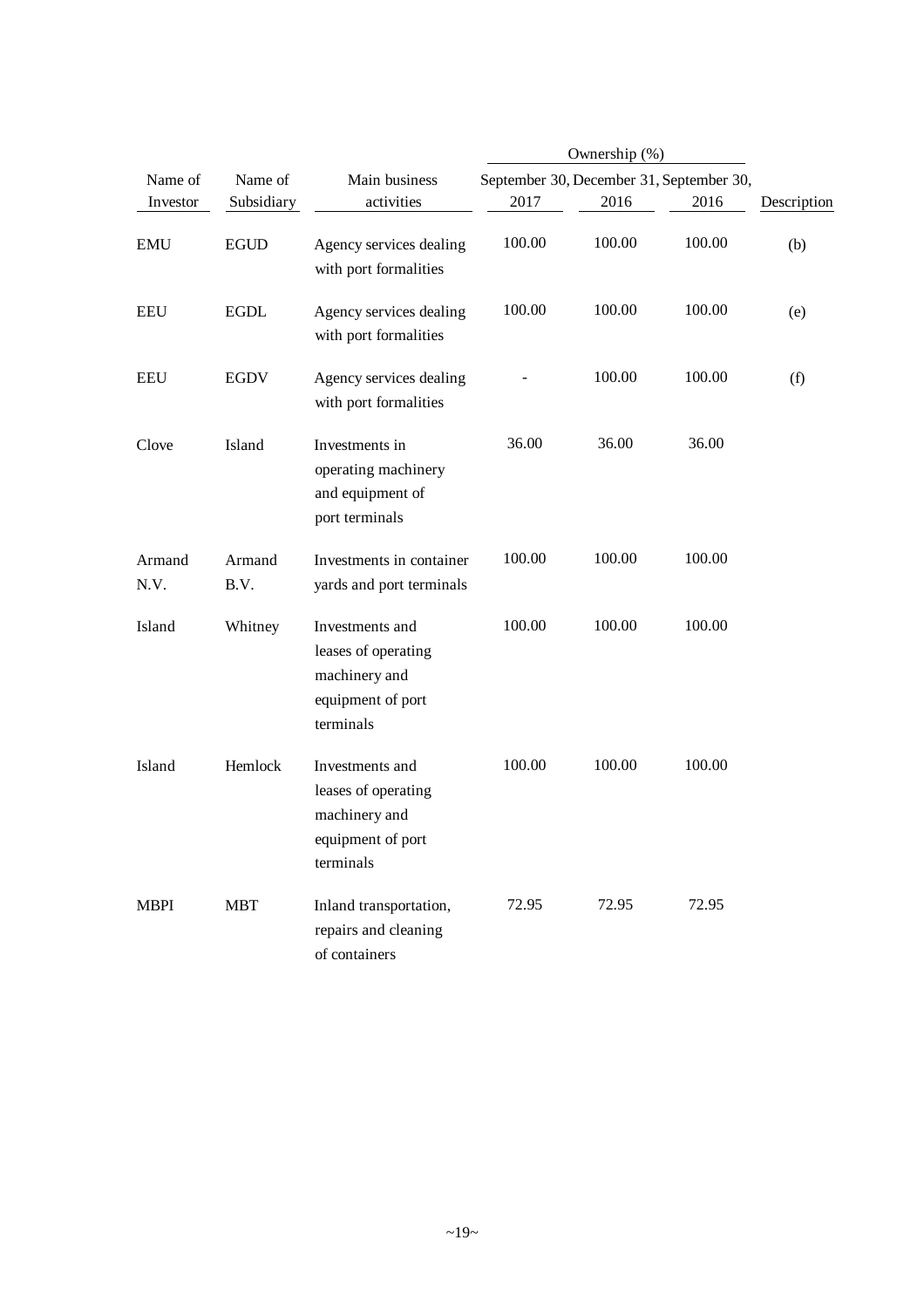- (a) The Group shall present consolidated financial statements in which it consolidates its investments in KTIL since control is presumed to exist when the Group merely owns 40% interests of the entity and when there is power to cast the majority of votes at meetings of the Board of Directors.
- (b) On August 1, 2016, the Board of Directors has resolved that the subsidiary Peony to sell 100% share ownership of EGUD to the sub-subsidiary – EMU. Since EMU obtained the wholly-owned ownership, the Board of Directors resolved a reorganization plan to transfer businesses from EGU and EGUD to EMU on August 1, 2016. As of the issuance of financial report, the liquidation of EGU and EGUD are still in process.
- (c) On May 15, 2017, the Board of Directors of the subsidiary, Peony, has approved the proposal of reorganisation and disposal of 100% of EGF's equity to the sub-subsidiary, EEU. After acquiring EGF's equity, EEU consummated a merger with its subsidiary, EGF, under the resolution of shareholders' meeting on August 1, 2017. The merger made EEU the surviving company as EGF was dissolved thereafter.
- (d) The proposal of reorganisation of the subsidiary, Peony, has been approved by the Board of Directors on May 15, 2017 to transfer EGDW's business to the sub-subsidiary, EEU, beginning on August 1, 2017. As of the issuance of financial report, the liquidation of EGDW is still in process.
- (e) The proposal of reorganisation of the sub-subsidiary, EEU, has been resolved at the shareholders' meeting on May 18, 2017, to transfer its business to its subsidiary, EGDL, effective on August 1, 2017. As of the issuance of financial report, the liquidation of EGDL is still in process.
- (f) The merger of the sub-subsidiary, EEU, and its subsidiary, EGDV, has been approved at the shareholders' meeting on July 4, 2017. The merger made EEU the surviving company as EGDV was dissolved thereafter.
- C.Subsidiary not included in the consolidated financial statements: None.
- D.Adjustments for subsidiaries with different balance sheet dates: None.
- E.Significant restrictions: None.
- F. Subsidiaries that have non-controlling interests that are material to the Group:
	- As of September 30, 2017, December 31, 2016 and September 30, 2016, the non-controlling interest amounted to \$2,505,628, \$2,651,008 and \$1,140,227, respectively. The information of noncontrolling interest and respective subsidiaries is as follows:

|            |                         |                    | Non-controlling interest |                   |           |             |  |  |
|------------|-------------------------|--------------------|--------------------------|-------------------|-----------|-------------|--|--|
|            |                         | September 30, 2017 |                          | December 31, 2016 |           |             |  |  |
|            | Name of Principal place |                    | Ownership                |                   | Ownership |             |  |  |
| subsidiary | of business             | Amount             | $\mathcal{O}_0$          | Amount            | $(\%)$    | Description |  |  |
| <b>EMU</b> | U.K.                    | \$1,300,289        | 49%                      | \$1,346,808       | 49%       |             |  |  |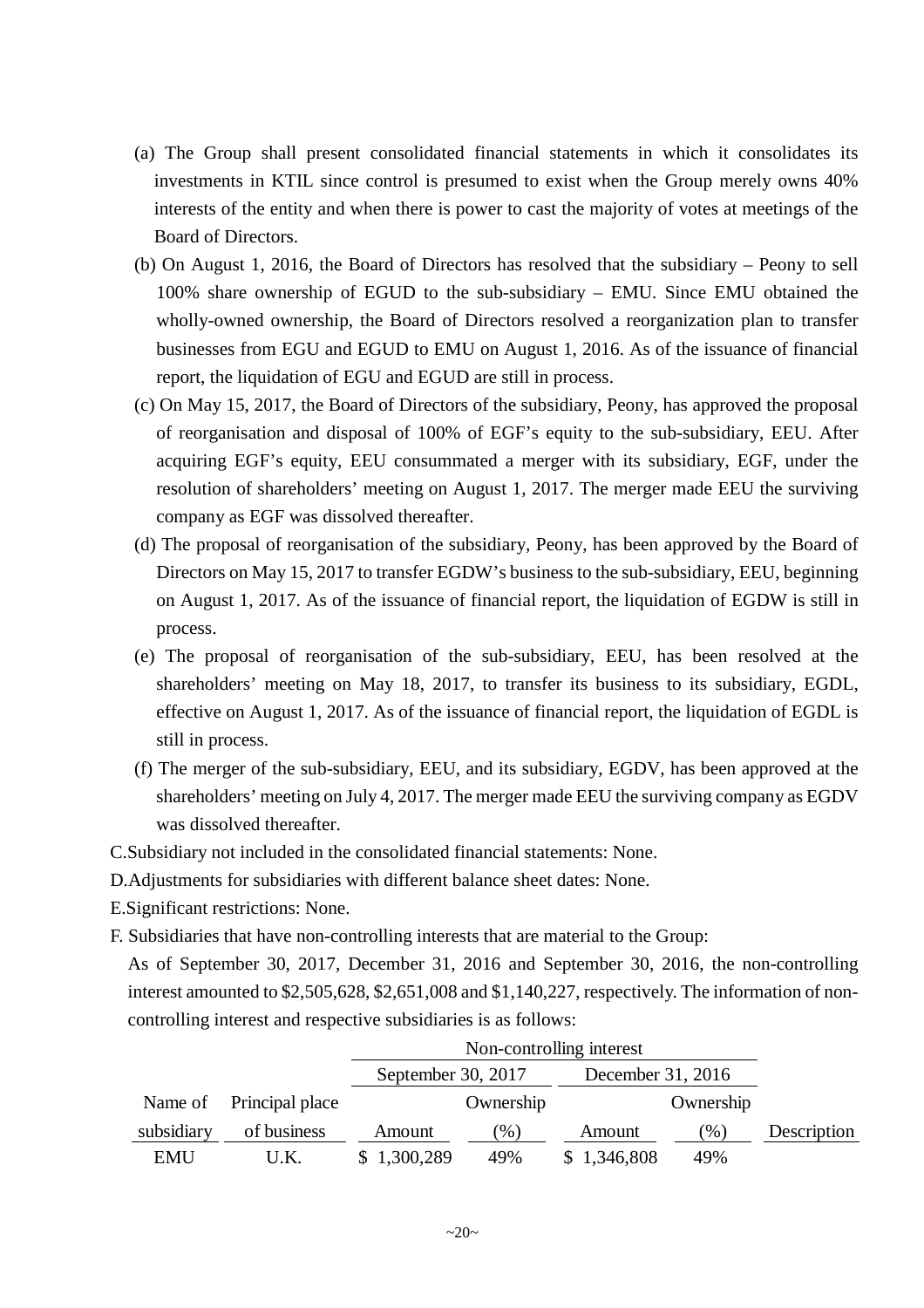|            |                         | Non-controlling interest |             |
|------------|-------------------------|--------------------------|-------------|
|            |                         | September 30, $2016$     |             |
|            | Name of Principal place | Ownership                |             |
| subsidiary | of business             | $(\%)$<br>Amount         | Description |
| <b>EMU</b> | U.K.                    | 135,814)<br>49%<br>(S    |             |

Summarised financial information of the subsidiaries:

# Balance sheets

|                            |                    |              | <b>EMU</b>        |     |                    |
|----------------------------|--------------------|--------------|-------------------|-----|--------------------|
|                            | September 30, 2017 |              | December 31, 2016 |     | September 30, 2016 |
| Current assets             | \$<br>8,573,771    | \$           | 8,558,298         | S   | 7,759,852          |
| Non-current assets         | 39,748,008         |              | 43,908,688        |     | 43,456,163         |
| <b>Current liabilities</b> | 19,574,949) (      |              | 18,383,253) (     |     | 19,811,525)        |
| Non-current liabilities    | 26,093,180)        |              | 31, 335, 146)     |     | 31,681,661)        |
| Total net assets           | 2,653,650          | $\mathbb{S}$ | 2,748,587         | (\$ | 277,171)           |

# Statements of comprehensive income

|                                                                            | <b>EMU</b> |                                                |                            |                                                |  |
|----------------------------------------------------------------------------|------------|------------------------------------------------|----------------------------|------------------------------------------------|--|
|                                                                            |            | Three-month period ended<br>September 30, 2017 |                            | Three-month period ended<br>September 30, 2016 |  |
| Revenue                                                                    | \$         | 15,418,936                                     | \$                         | 10,938,977                                     |  |
| Profit (loss) before income tax                                            | \$         | 405,090                                        | (                          | 1,043,586)                                     |  |
| Income tax (expense) benefit                                               |            | 4,413)                                         |                            | 1,370                                          |  |
| Profit (loss) for the period<br>from continuing operations                 |            | $400,677$ (                                    |                            | 1,042,216)                                     |  |
| Other comprehensive income<br>(loss), net of tax                           |            | 1,878                                          |                            | 739)                                           |  |
| Total comprehensive income<br>(loss) for the period                        | S          | 402,555                                        | $\left( \text{\$} \right)$ | 1,042,955                                      |  |
| Comprehensive income (loss)<br>attributable to non-controlling<br>interest |            | 197,252                                        |                            | 511,048                                        |  |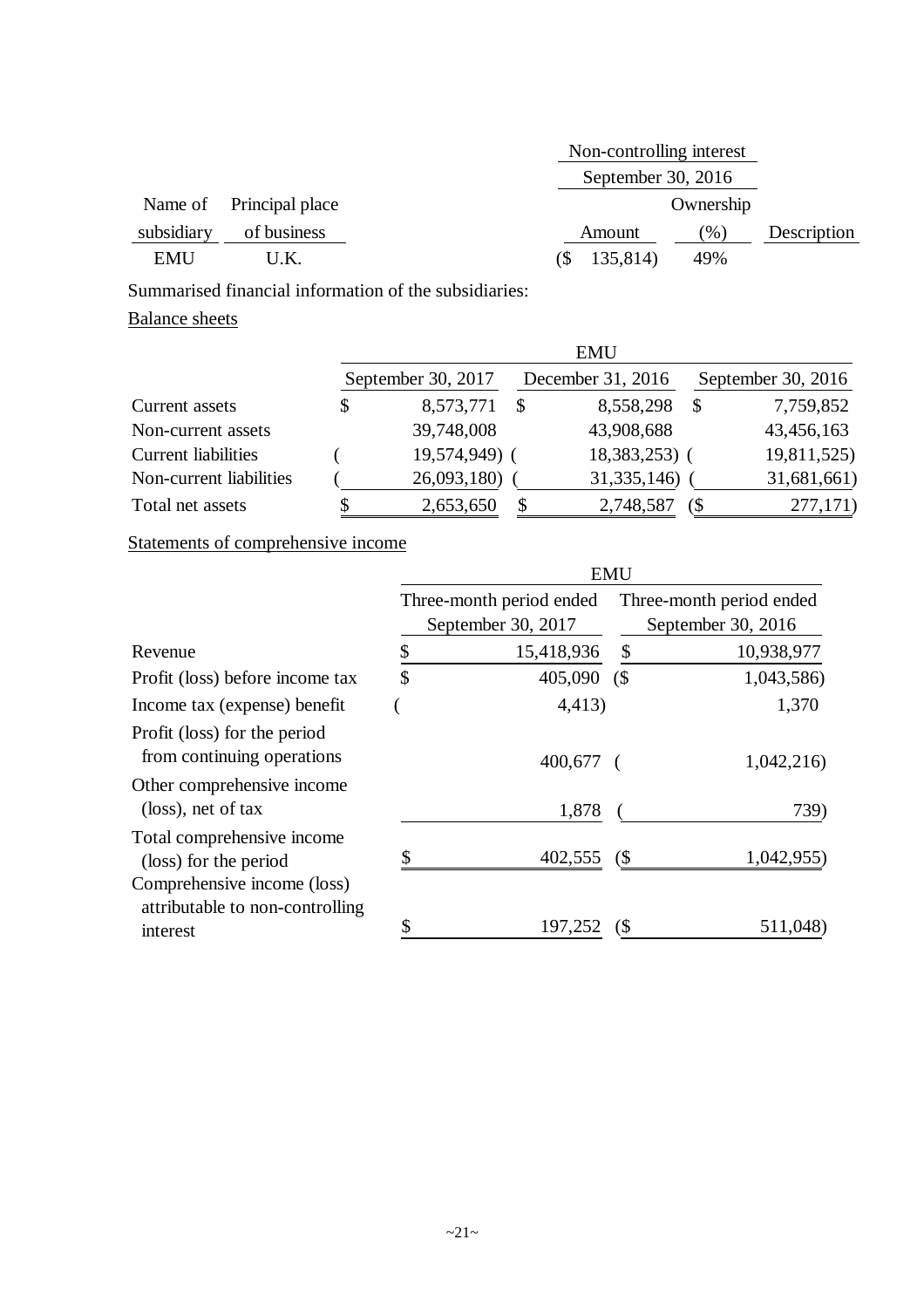|                                                                |               | Nine-month period ended                       |            | Nine-month period ended                       |
|----------------------------------------------------------------|---------------|-----------------------------------------------|------------|-----------------------------------------------|
|                                                                |               | September 30, 2017                            |            | September 30, 2016                            |
| Revenue                                                        | $\frac{6}{5}$ | 41,018,493                                    | \$         | 32,960,108                                    |
| Profit (loss) before income tax                                | \$            | 79,146                                        | (S         | 4,132,976)                                    |
| Income tax expense                                             |               | $11,876$ (                                    |            | 4,640                                         |
| Profit (loss) for the period<br>from continuing operations     |               | 67,270                                        |            | 4,137,616)                                    |
| Other comprehensive income                                     |               |                                               |            |                                               |
| (loss), net of tax                                             |               | 3,962                                         |            | 6,115)                                        |
| Total comprehensive income                                     | \$            |                                               |            |                                               |
| (loss) for the period                                          |               | 71,232                                        | (          | 4, 143, 731)                                  |
| Comprehensive income (loss)<br>attributable to non-controlling |               |                                               |            |                                               |
| interest                                                       | \$            | 34,904                                        | (          | 2,030,428)                                    |
| Statements of cash flows                                       |               |                                               |            |                                               |
|                                                                |               |                                               | <b>EMU</b> |                                               |
|                                                                |               | Nine-month period ended<br>September 30, 2017 |            | Nine-month period ended<br>September 30, 2016 |
| Net cash provided by (used in)<br>operating activities         | \$            | 4,244,861                                     | (          | 362,930)                                      |
| Net cash used in investing                                     |               |                                               |            |                                               |
| activities                                                     |               | $222,917$ (                                   |            | 145,792)                                      |
| Net cash (used in) provided by<br>financing activities         |               | 4,615,080)                                    |            | 221,531                                       |
| Effect of exchange rates on cash<br>and cash equivalents       |               | 109,576)                                      |            | 98,034)                                       |
| Decrease in cash and cash                                      |               |                                               |            |                                               |
| equivalents                                                    |               | 702,712) (                                    |            | 385,225)                                      |
| Cash and cash equivalents,<br>beginning of period              |               | 1,890,638                                     |            | 1,803,873                                     |
| Cash and cash equivalents,                                     |               |                                               |            |                                               |
| end of period                                                  | \$            | 1,187,926                                     | \$         | 1,418,648                                     |

(4)Foreign currency translation

Items included in the financial statements of each of the Group's entities are measured using the currency of the primary economic environment in which the entity operates (the "functional currency"). The consolidated financial statements are presented in New Taiwan Dollars, which is the Company's functional and the Group's presentation currency.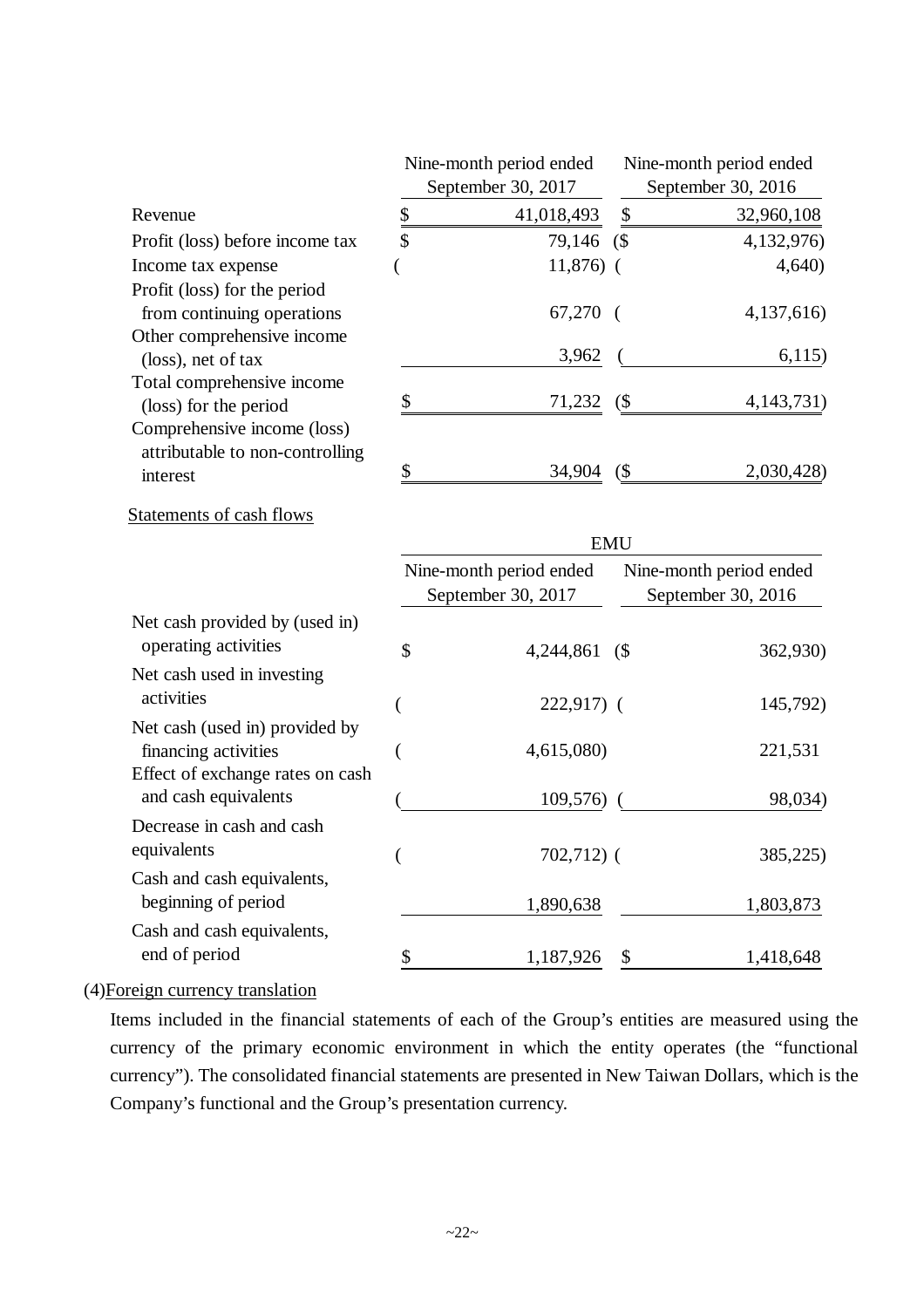- A.Foreign currency transactions and balances
	- (a)Foreign currency transactions are translated into the functional currency using the exchange rates prevailing at the dates of the transactions or valuation where items are remeasured. Foreign exchange gains and losses resulting from the settlement of such transactions are recognised in profit or loss in the period in which they arise, except when deferred in other comprehensive income as qualifying cash flow hedges and qualifying net investment hedges.
	- (b)Monetary assets and liabilities denominated in foreign currencies at the period end are retranslated at the exchange rates prevailing at the balance sheet date. Exchange differences arising upon re-translation at the balance sheet date are recognised in profit or loss.
	- (c)Non-monetary assets and liabilities denominated in foreign currencies held at fair value through profit or loss are re-translated at the exchange rates prevailing at the balance sheet date; their translation differences are recognised in profit or loss. Non-monetary assets and liabilities denominated in foreign currencies held at fair value through other comprehensive income are re-translated at the exchange rates prevailing at the balance sheet date; their translation differences are recognised in other comprehensive income. However, non-monetary assets and liabilities denominated in foreign currencies that are not measured at fair value are translated using the historical exchange rates at the dates of the initial transactions.
	- (d)All other foreign exchange gains and losses based on the nature of those transactions are presented in the statement of comprehensive income within 'other gains and losses'.
- B.Translation of foreign operations
	- (a)The operating results and financial position of all the group entities and associates that have a functional currency different from the presentation currency are translated into the presentation currency as follows:
		- i. Assets and liabilities for each balance sheet presented are translated at the closing exchange rate at the date of that balance sheet;
		- ii. Income and expenses for each statement of comprehensive income are translated at average exchange rates of that period; and
		- iii. All resulting exchange differences are recognised in other comprehensive income.
	- (b)When the foreign operation partially disposed of or sold is an associate, exchange differences that were recorded in other comprehensive income are proportionately reclassified to profit or loss as part of the gain or loss on sale. In addition, even when the Group still retains partial interest in the former foreign associate after losing significant influence over the former foreign associate, such transactions should be accounted for as disposal of all interest in these foreign operations.
	- (c)When the foreign operation partially disposed of or sold is a subsidiary, cumulative exchange differences that were recorded in other comprehensive income are proportionately transferred to the non-controlling interest in this foreign operation. In addition, even when the Group still retains partial interest in the former foreign subsidiary after losing control of the former foreign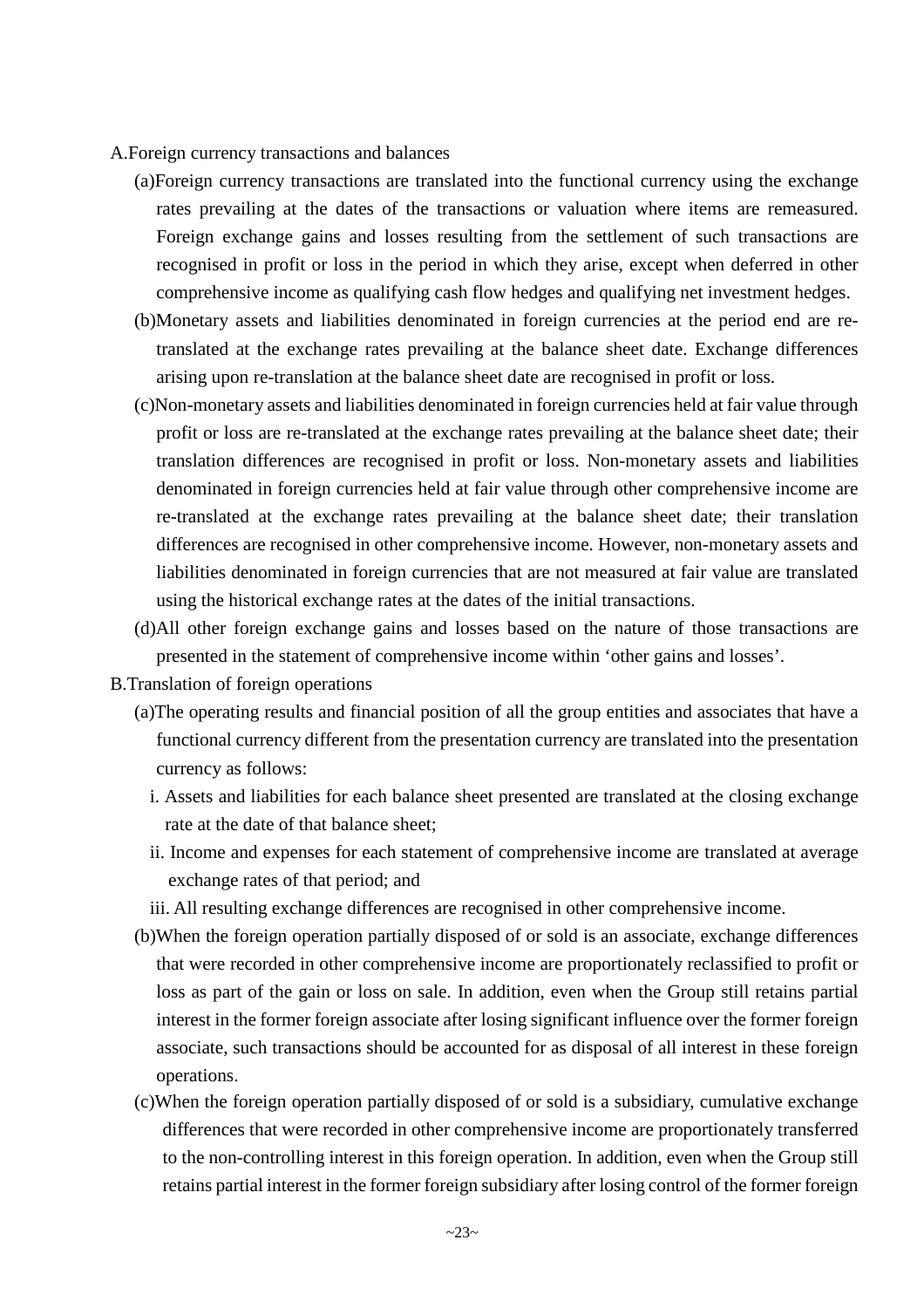subsidiary, such transactions should be accounted for as disposal of all interest in the foreign operation.

- (5)Classification of current and non-current items
	- A.Assets that meet one of the following criteria are classified as current assets; otherwise they are classified as non-current assets:
		- (a)Assets arising from operating activities that are expected to be realised, or are intended to be sold or consumed within the normal operating cycle;
		- (b)Assets held mainly for trading purposes;
		- (c)Assets that are expected to be realised within twelve months from the balance sheet date;
		- (d)Cash and cash equivalents, excluding restricted cash and cash equivalents and those that are to be exchanged or used to pay off liabilities more than twelve months after the balance sheet date.
	- B.Liabilities that meet one of the following criteria are classified as current liabilities; otherwise they are classified as non-current liabilities:
		- (a)Liabilities that are expected to be paid off within the normal operating cycle;
		- (b)Liabilities arising mainly from trading activities;
		- (c)Liabilities that are to be paid off within twelve months from the balance sheet date;
		- (d)Liabilities for which the repayment date cannot be extended unconditionally to more than twelve months after the balance sheet date. Terms of a liability that could, at the option of the counterparty, result in its settlement by the issue of equity instruments do not affect its classification.
- (6)Cash equivalents

Cash equivalents refer to short-term, highly liquid investments that are readily convertible to known amounts of cash and which are subject to an insignificant risk of changes in value. Time deposits with original maturities of one year or less that meet the definition above and are held for the purpose of meeting short-term cash commitments in operations are classified as cash equivalents.

- (7)Financial assets at fair value through profit or loss
	- A.Financial assets at fair value through profit or loss are financial assets held for trading or financial assets designated as at fair value through profit or loss on initial recognition. Financial assets are classified in this category of held for trading if acquired principally for the purpose of selling in the short-term. Derivatives are also categorized as financial assets held for trading unless they are designated as hedges. Financial assets that meet one of the following criteria are designated as at fair value through profit or loss on initial recognition:
		- (a)Hybrid (combined) contracts; or
		- (b)They eliminate or significantly reduce a measurement or recognition inconsistency; or
		- (c)They are managed and their performance is evaluated on a fair value basis, in accordance with a documented risk management or investment strategy.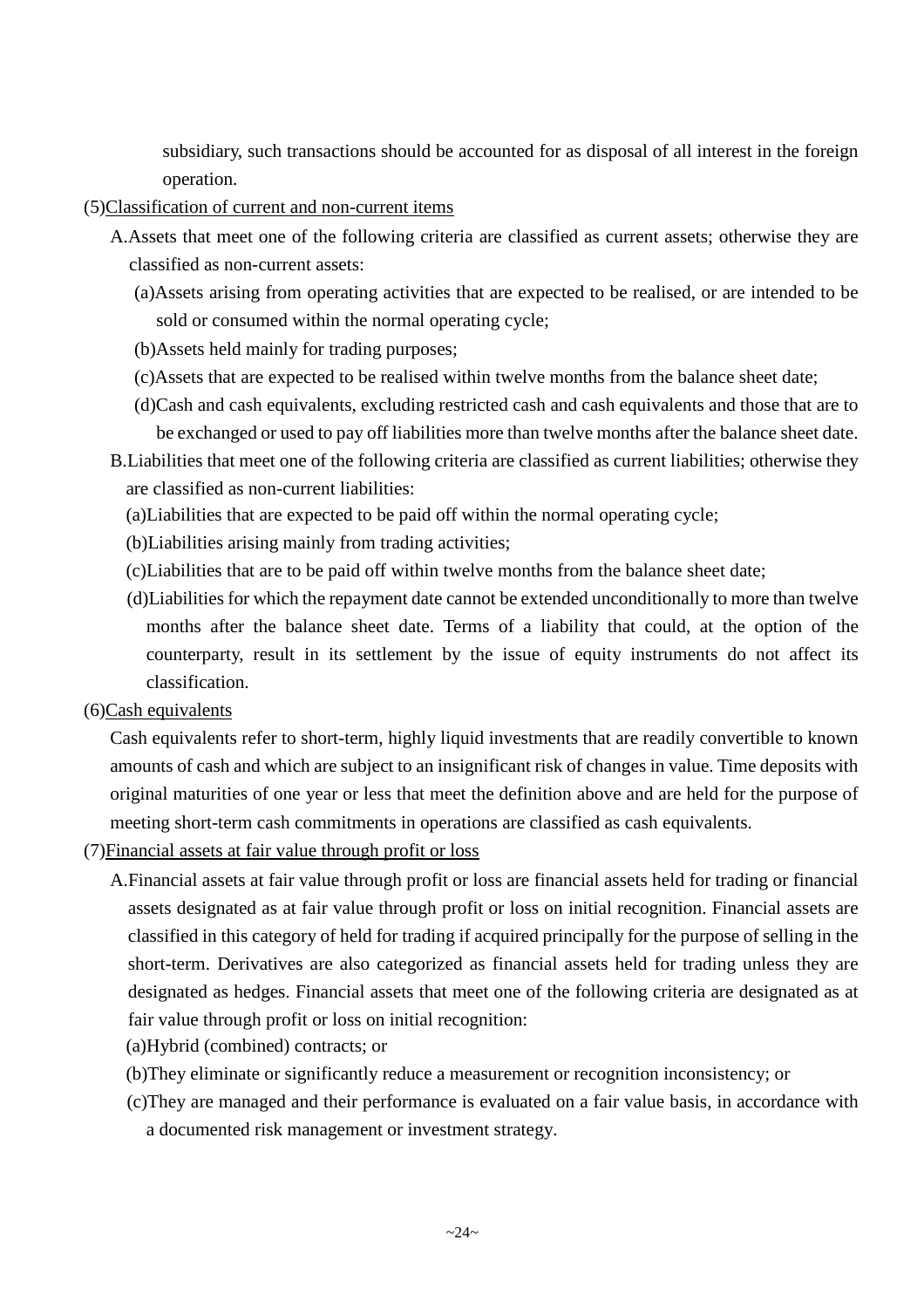- B.On a regular way purchase or sale basis, financial assets at fair value through profit or loss are recognised and derecognised using trade date accounting.
- C.Financial assets at fair value through profit or loss are initially recognised at fair value. Related transaction costs are expensed in profit or loss. These financial assets are subsequently remeasured and stated at fair value, and any changes in the fair value of these financial assets are recognised in profit or loss.
- (8)Available-for-sale financial assets
	- A.Available-for-sale financial assets are non-derivatives that are either designated in this category or not classified in any of the other categories.
	- B.On a regular way purchase or sale basis, available-for-sale financial assets are recognised and derecognised using trade date accounting.
	- C.Available-for-sale financial assets are initially recognised at fair value plus transaction costs. These financial assets are subsequently remeasured and stated at fair value, and any changes in the fair value of these financial assets are recognised in other comprehensive income. Investments in equity instruments that do not have a quoted market price in an active market and whose fair value cannot be reliably measured are presented in 'financial assets carried at cost'.
- (9)Held-to-maturity financial assets
	- A.Held-to-maturity financial assets are non-derivative financial assets with fixed or determinable payments and fixed maturity date that the Group has the positive intention and ability to hold to maturity other than those that meet the definition of loans and receivables and those that are designated as at fair value through profit or loss or as available-for-sale on initial recognition.
	- B.On a regular way purchase or sale basis, held-to-maturity financial assets are recognised and derecognised using trade date accounting.
	- C.Held-to-maturity financial assets are initially recognised at fair value on the trade date plus transaction costs and subsequently measured at amortised cost using the effective interest method, less provision for impairment. Amortisation of a premium or a discount on such assets is recognised in profit or loss.
- (10)Notes, accounts and other receivables

Notes and accounts receivable are claims resulting from the sale of goods or services. Receivables arising from transactions other than the sale of goods or services are classified as other receivables. Notes, accounts and other receivables are recognised initially at fair value and subsequently measured at amortised cost using the effective interest method, less provision for impairment. However, short-term accounts receivable without bearing interest are subsequently measured at initial invoice amount as effect of discounting is immaterial.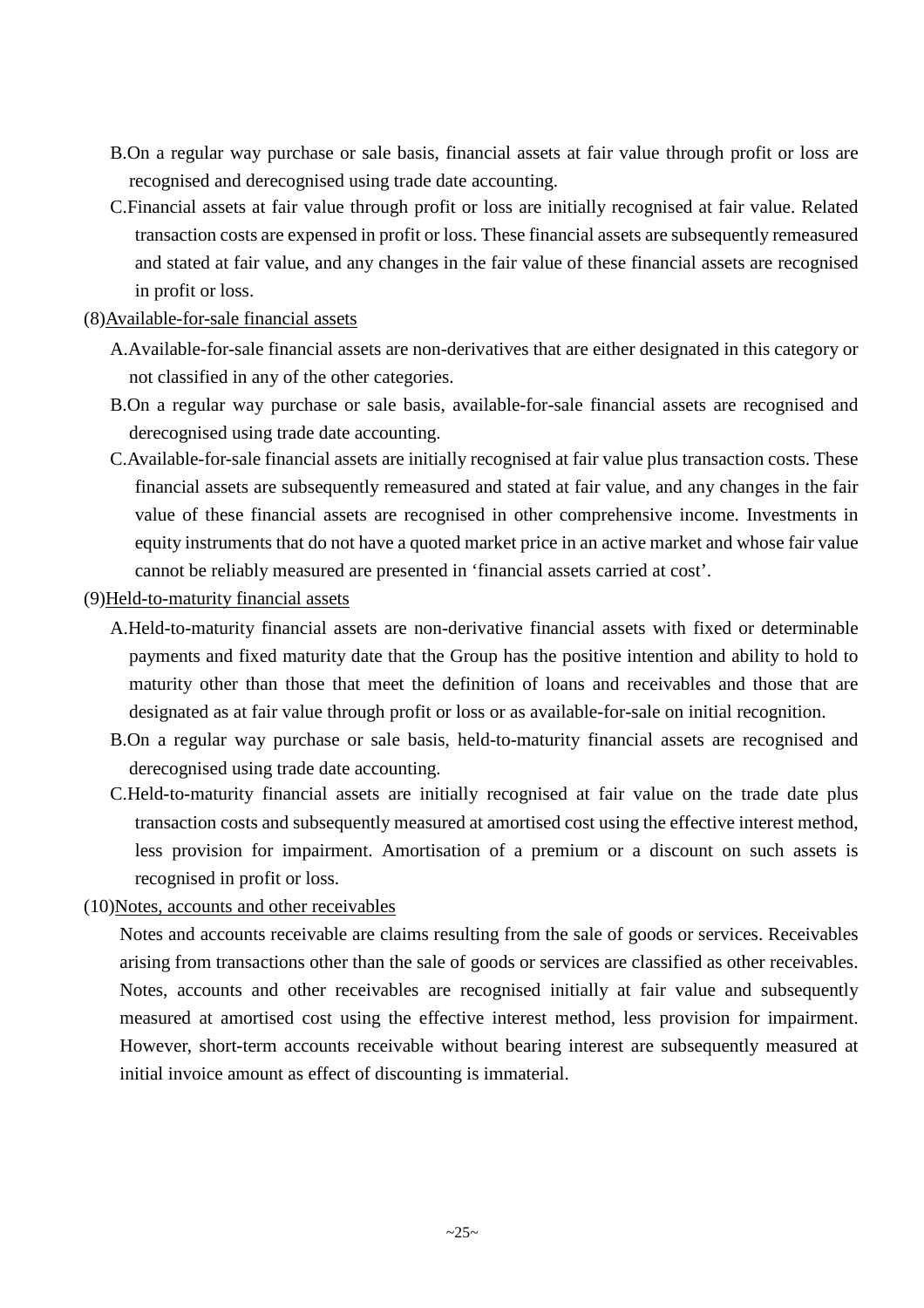### (11)Impairment of financial assets

- A.The Group assesses at each balance sheet date whether there is objective evidence that a financial asset or a group of financial assets is impaired as a result of one or more events that occurred after the initial recognition of the asset (a 'loss event') and that loss event (or events) has an impact on the estimated future cash flows of the financial asset or group of financial assets that can be reliably estimated.
- B.The criteria that the Group uses to determine whether there is objective evidence of an impairment loss is as follows:
	- (a)Significant financial difficulty of the issuer or debtor;
	- (b)A breach of contract, such as a default or delinquency in interest or principal payments;
	- (c)The Group, for economic or legal reasons relating to the borrower's financial difficulty, granted the borrower a concession that a lender would not otherwise consider;
	- (d)It becomes probable that the borrower will enter bankruptcy or other financial reorganisation;
	- (e)The disappearance of an active market for that financial asset because of financial difficulties;
	- (f)Observable data indicating that there is a measurable decrease in the estimated future cash flows from a group of financial assets since the initial recognition of those assets, although the decrease cannot yet be identified with the individual financial asset in the group, including adverse changes in the payment status of borrowers in the group or national or local economic conditions that correlate with defaults on the assets in the group;
	- (g)Information about significant changes with an adverse effect that have taken place in the technology, market, economic or legal environment in which the issuer operates, and indicates that the cost of the investment in the equity instrument may not be recovered; or
	- (h)A significant or prolonged decline in the fair value of an investment in an equity instrument below its cost.
- C.When the Group assesses that there has been objective evidence of impairment and an impairment loss has occurred, accounting for impairment is made as follows according to the category of financial assets:
	- (a)Financial assets measured at cost

The amount of the impairment loss is measured as the difference between the asset's carrying amount and the present value of estimated future cash flows discounted at current market return rate of similar financial assets, and is recognised in profit or loss. Impairment loss recognised for this category shall not be reversed subsequently. Impairment loss is recognised by adjusting the carrying amount of the asset through the use of an impairment allowance account.

(b)Available-for-sale financial assets

The amount of the impairment loss is measured as the difference between the asset's acquisition cost (less any principal repayment and amortisation) and current fair value, less any impairment loss on that financial asset previously recognised in profit or loss, and is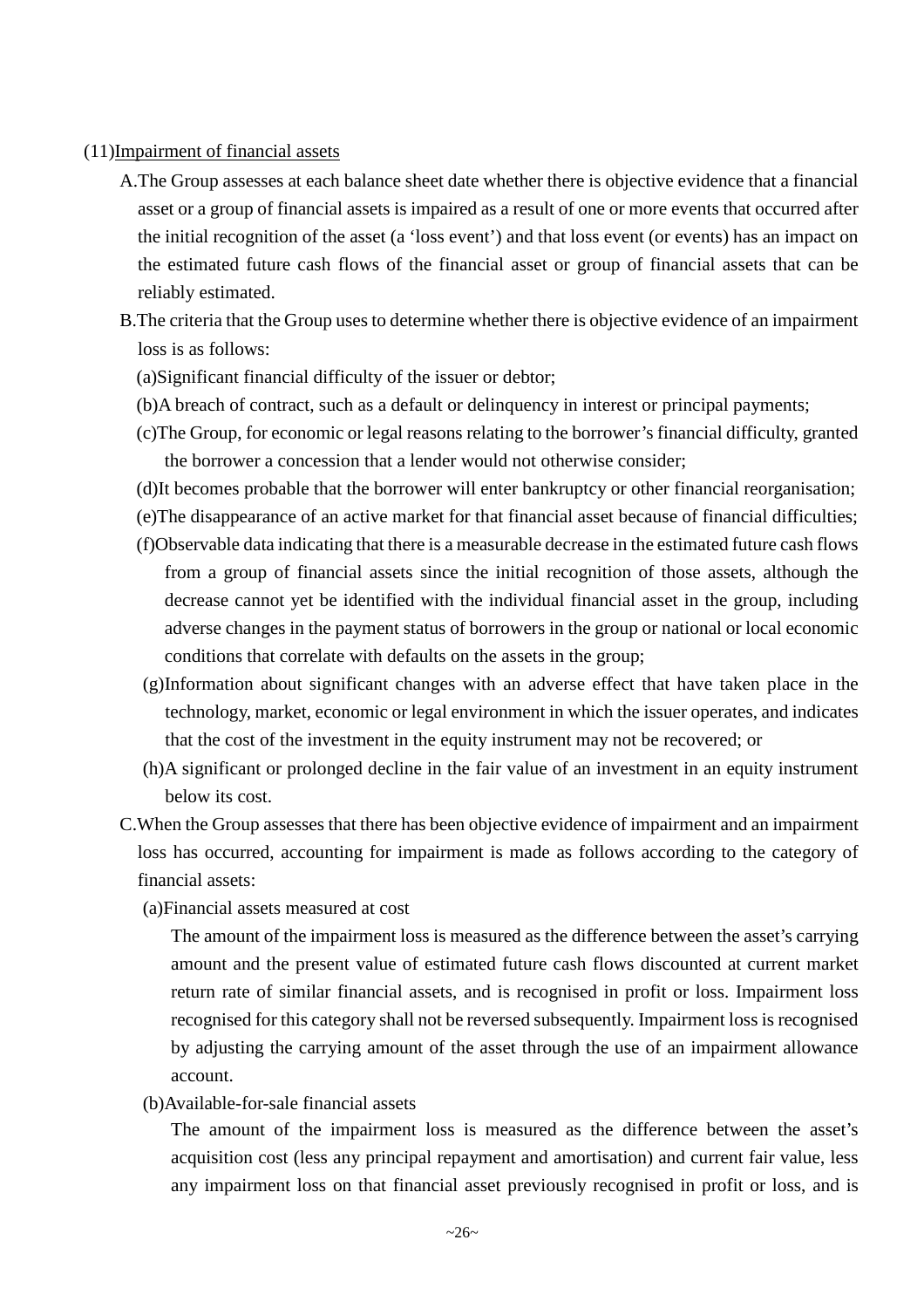reclassified from 'other comprehensive income' to 'profit or loss'. If, in a subsequent period, the fair value of an investment in a debt instrument increases, and the increase can be related objectively to an event occurring after the impairment loss was recognised, then such impairment loss is reversed through profit or loss. Impairment loss of an investment in an equity instrument recognised in profit or loss shall not be reversed through profit or loss. Impairment loss is recognised and reversed by adjusting the carrying amount of the asset through the use of an impairment allowance account.

## (12)Derecognition of financial assets

The Group derecognises a financial asset when one of the following conditions is met:

- A.The contractual rights to receive cash flows from the financial asset expire.
- B.The contractual rights to receive cash flows from the financial asset have been transferred and the Group has transferred substantially all risks and rewards of ownership of the financial asset.
- C.The contractual rights to receive cash flows from the financial asset have been transferred; however, the Group has not retained control of the financial asset.
- (13)Leases (lessor)

Lease income from an operating lease (net of any incentives given to the lessee) is recognised in profit or loss on a straight-line basis over the lease term.

(14)Inventories

Inventories refer to fuel inventories and steel inventories. Fuel inventories are physically measured by the crew of each ship and reported back to the Head Office through telegraph for recording purposes at balance sheet date. Valuation of inventories is based on the exchange rate prevailing at balance sheet date.

The perpetual inventory system is adopted for steel inventory recognition. Steel inventories are stated at cost. The cost is determined using the weighted-average method. At the end of period, inventories are evaluated at the lower of cost or net realisable value, and the individual item approach is used in the comparison of cost and net realisable value. The calculation of net realisable value should be based on the estimated selling price in the normal course of business, net of estimated costs of completion and estimated selling expenses.

# (15)Investments accounted for using equity method / associates

- A.Associates are all entities over which the Group has significant influence but not control. In general, it is presumed that the investor has significant influence, if an investor holds, directly or indirectly 20 percent or more of the voting power of the investee. Investments in associates are accounted for using the equity method and are initially recognised at cost.
- B.The Group's share of its associates' post-acquisition profits or losses is recognised in profit or loss, and its share of post-acquisition movements in other comprehensive income is recognised in other comprehensive income. When the Group's share of losses in an associate equals or exceeds its interest in the associate, including any other unsecured receivables, the Group does not recognise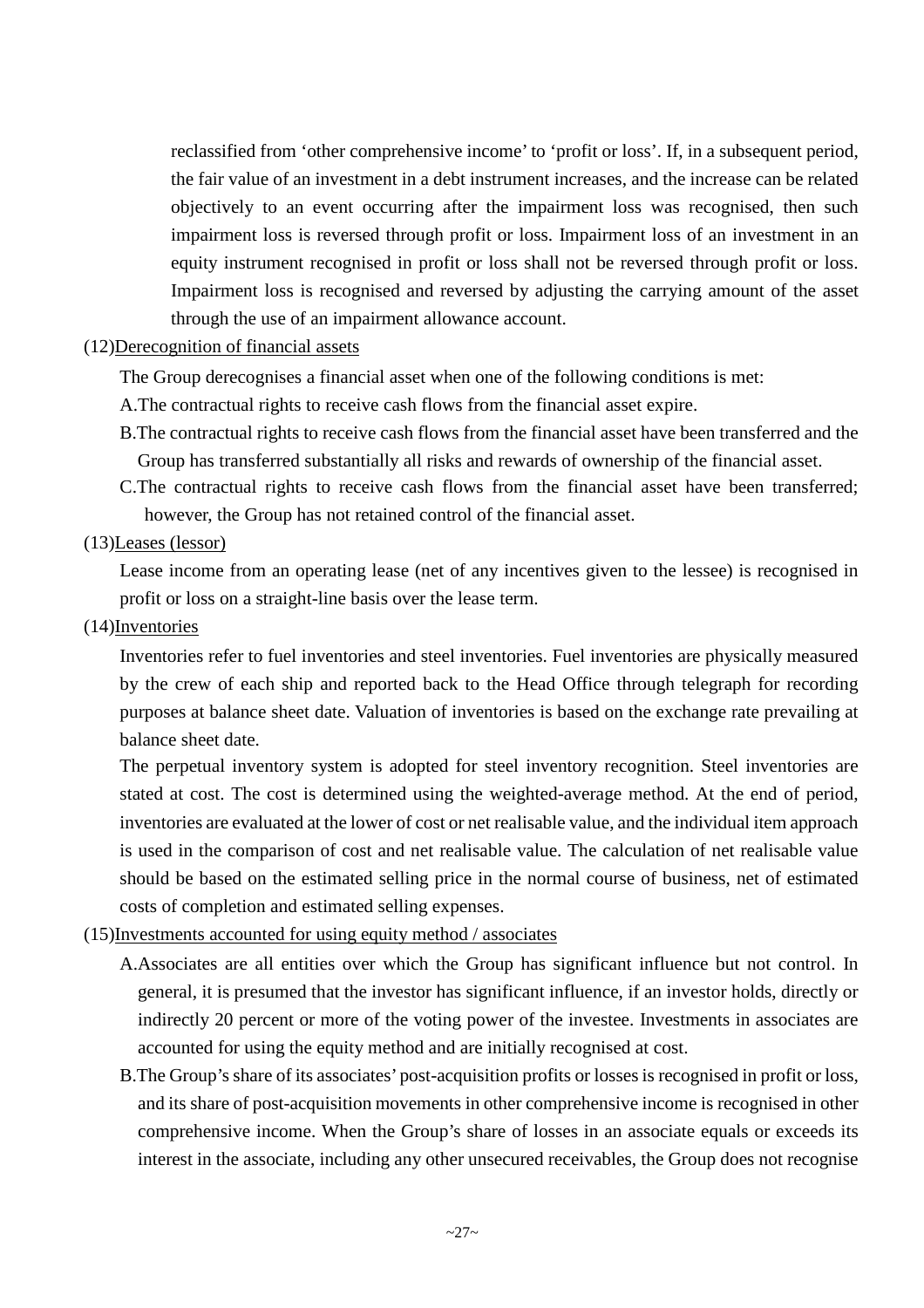further losses, unless it has incurred legal or constructive obligations or made payments on behalf of the associate.

- C.When changes in an associate's equity that are not recognised in profit or loss or other comprehensive income of the associate and such changes not affecting the Group's ownership percentage of the associate, the Group recognises the Group's share of change in equity of the associate in 'capital surplus' in proportion to its ownership.
- D.Unrealised gains and loss on transactions between the Group and its associates are eliminated to the extent of the Group's interest in the associates. Unrealised losses are also eliminated unless the transaction provides evidence of an impairment of the asset transferred. Accounting policies of associates have been adjusted where necessary to ensure consistency with the policies adopted by the Group.
- E.In the case that an associate issues new shares and the Group does not subscribe or acquire new shares proportionately, which results in a change in the Group's ownership percentage of the associate but maintains significant influence on the associate, then 'capital surplus' and 'investments accounted for using equity method' shall be adjusted for the increase or decrease of its share of equity interest. If the above condition causes a decrease in the Group's ownership percentage of the associate, in addition to the above adjustment, the amounts previously recognised in other comprehensive income in relation to the associate are reclassified to profit or loss proportionately on the same basis as would be required if the relevant assets or liabilities were disposed of.
- F.Upon loss of significant influence over an associate, the Group remeasures any investment retained in the former associate at its fair value. Any difference between fair value and carrying amount is recognised in profit or loss.
- G.When the Group disposes its investment in an associate, if it loses significant influence over this associate, the amounts previously recognised in other comprehensive income in relation to the associate, are reclassified to profit or loss, on the same basis as would be required if the relevant assets or liabilities were disposed of. If it still retains significant influence over this associate, then the amounts previously recognised in other comprehensive income in relation to the associate are reclassified to profit or loss proportionately in accordance with the aforementioned approach.
- H.When the Group disposes its investment in an associate, if it loses significant influence over this associate, the amounts previously recognised as capital surplus in relation to the associate are transferred to profit or loss. If it still retains significant influence over this associate, then the amounts previously recognised as capital surplus in relation to the associate are transferred to profit or loss proportionately.
- (16)Property, plant and equipment
	- A.Property, plant and equipment are initially recorded at cost. Borrowing costs incurred during the construction period are capitalised.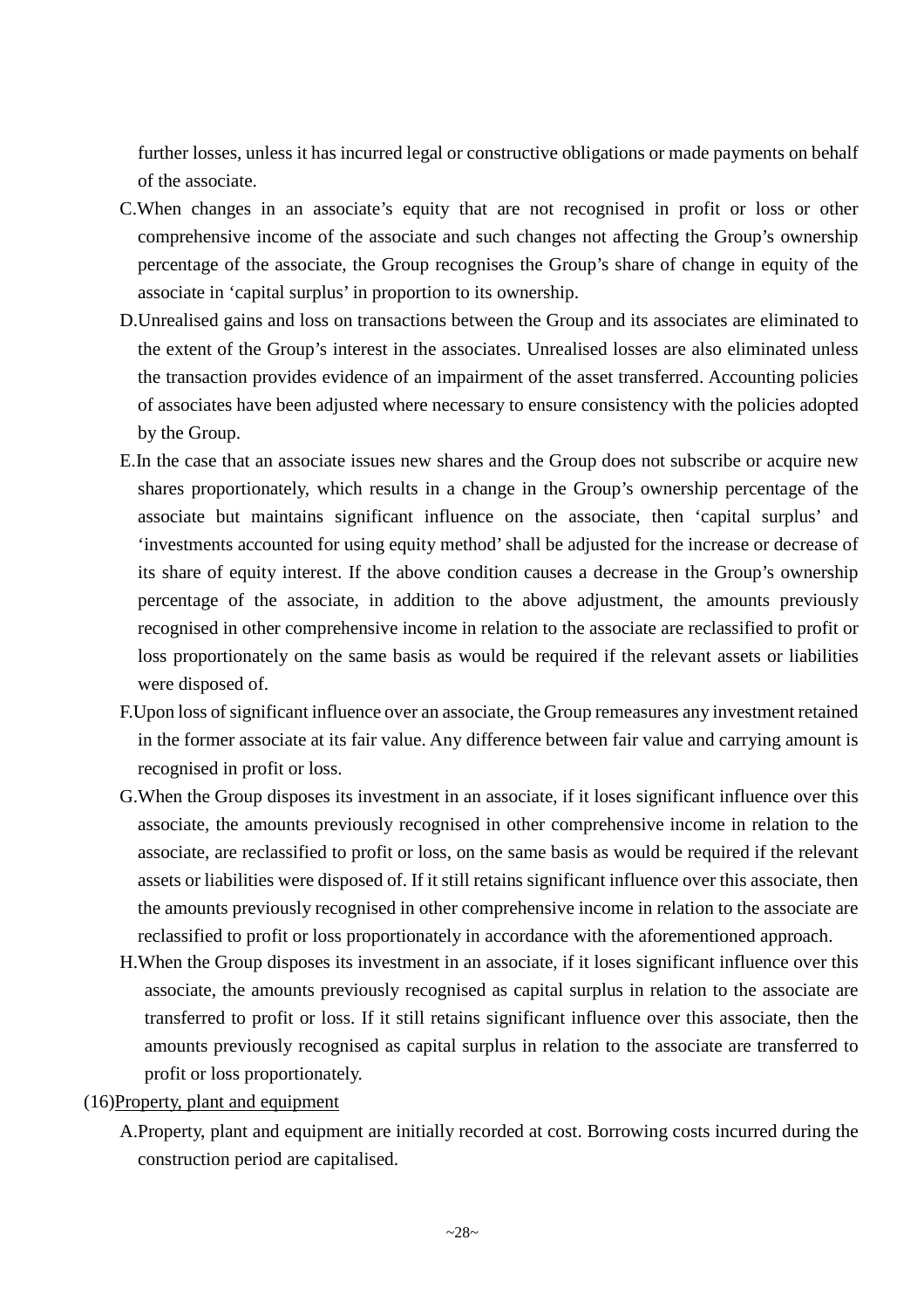- B.Subsequent costs are included in the asset's carrying amount or recognised as a separate asset, as appropriate, only when it is probable that future economic benefits associated with the item will flow to the Group and the cost of the item can be measured reliably. The carrying amount of the replaced part is derecognised. All other repairs and maintenance are charged to profit or loss during the financial period in which they are incurred.
- C.Land is not depreciated. Other property, plant and equipment apply cost model and are depreciated using the straight-line method to allocate their cost over their estimated useful lives. Each part of an item of property, plant, and equipment with a cost that is significant in relation to the total cost of the item must be depreciated separately.
- D.The assets' residual values, useful lives and depreciation methods are reviewed, and adjusted if appropriate, at each balance sheet date. If expectations for the assets' residual values and useful lives differ from previous estimates or the patterns of consumption of the assets' future economic benefits embodied in the assets have changed significantly, any change is accounted for as a change in estimate under IAS 8, 'Accounting Policies, Changes in Accounting Estimates and Errors', from the date of the change. The estimated useful lives of property, plant and equipment are as follows:

| <b>Buildings</b>                | $20 \sim 60$ years |
|---------------------------------|--------------------|
| Loading and unloading equipment | $2 \sim 20$ years  |
| <b>Ships</b>                    | $18 \sim 25$ years |
| Transportation equipment        | $6 \sim 10$ years  |
| Lease assets                    | $3 \sim 90$ years  |
| Other equipment                 | $2 \sim 15$ years  |

- (17)Leased assets/ leases (lessee)
	- A.Based on the terms of a lease contract, a lease is classified as a finance lease if the Group assumes substantially all the risks and rewards incidental to ownership of the leased asset.
		- (a)A finance lease is recognised as an asset and a liability at the lease's commencement at the lower of the fair value of the leased asset or the present value of the minimum lease payments.
		- (b)The minimum lease payments are apportioned between the finance charges and the reduction of the outstanding liability. The finance charges are allocated to each period over the lease term so as to produce a constant periodic rate of interest on the remaining balance of the liability.
		- (c)Property, plant and equipment held under finance leases are depreciated over their estimated useful lives. If there is no reasonable certainty that the Group will obtain ownership at the end of the lease, the asset shall be depreciated over the shorter of the lease term and its useful life.
	- B.Payments made under an operating lease (net of any incentives received from the lessor) are recognised in profit or loss on a straight-line basis over the lease term.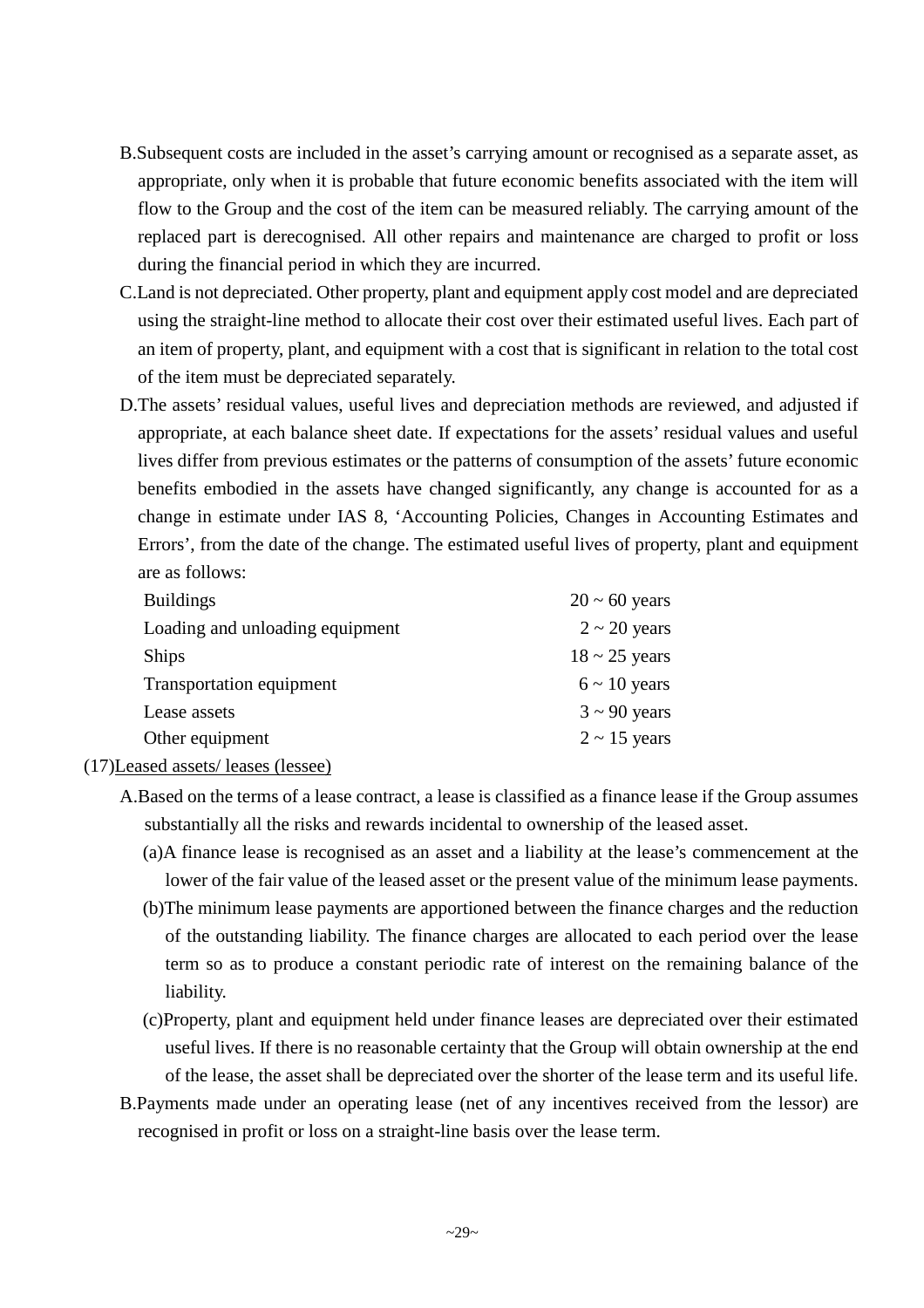C.The accounting treatment of sale and leaseback transactions depends on the substance of the transaction. If sale and finance leaseback is in substance a financing transaction, the difference between the sales proceeds and the carrying value of the asset is deferred and amortised to the income statement over the lease term. If the sale price is below the fair value, the difference between sale price and carrying amount should be recognised immediately except that, if a loss arising is compensated by future rent at below market price, it should be deferred and amortised in proportion to the rent payments over the period for which the asset is expected to be used. If the sale price is above the fair value, the excess of proceeds over fair value should be deferred and amortised over the period for which the asset is expected to be used.

## (18)Investment property

An investment property is stated initially at its cost and measured subsequently using the cost model. Except for land, investment property is depreciated on a straight-line basis over its estimated useful life of  $20 \sim 60$  years.

### (19)Intangible assets

Computer software is stated at cost and amortised on a straight-line basis over its estimated useful life of 3 years.

### (20)Impairment of non-financial assets

The Group assesses at each balance sheet date the recoverable amounts of those assets where there is an indication that they are impaired. An impairment loss is recognised for the amount by which the asset's carrying amount exceeds its recoverable amount. The recoverable amount is the higher of an asset's fair value less costs to sell or value in use. When the circumstances or reasons for recognizing impairment loss for an asset in prior years no longer exist or diminish, the impairment loss is reversed. The increased carrying amount due to reversal should not be more than what the depreciated or amortised historical cost would have been if the impairment had not been recognised.

### (21)Loans

- A.Borrowings are recognised initially at fair value, net of transaction costs incurred. Borrowings are subsequently stated at amortised cost; any difference between the proceeds (net of transaction costs) and the redemption value is recognised in profit or loss over the period of the borrowings using the effective interest method.
- B.Fees paid on the establishment of loan facilities are recognised as transaction costs of the loan to the extent that it is probable that some or all of the facility will be drawn down. In this case, the fee is deferred until the draw-down occurs. To the extent there is no evidence that it is probable that some or all of the facility will be drawn down, the fee is capitalised as a pre-payment for liquidity services and amortised over the period of the facility to which it relates.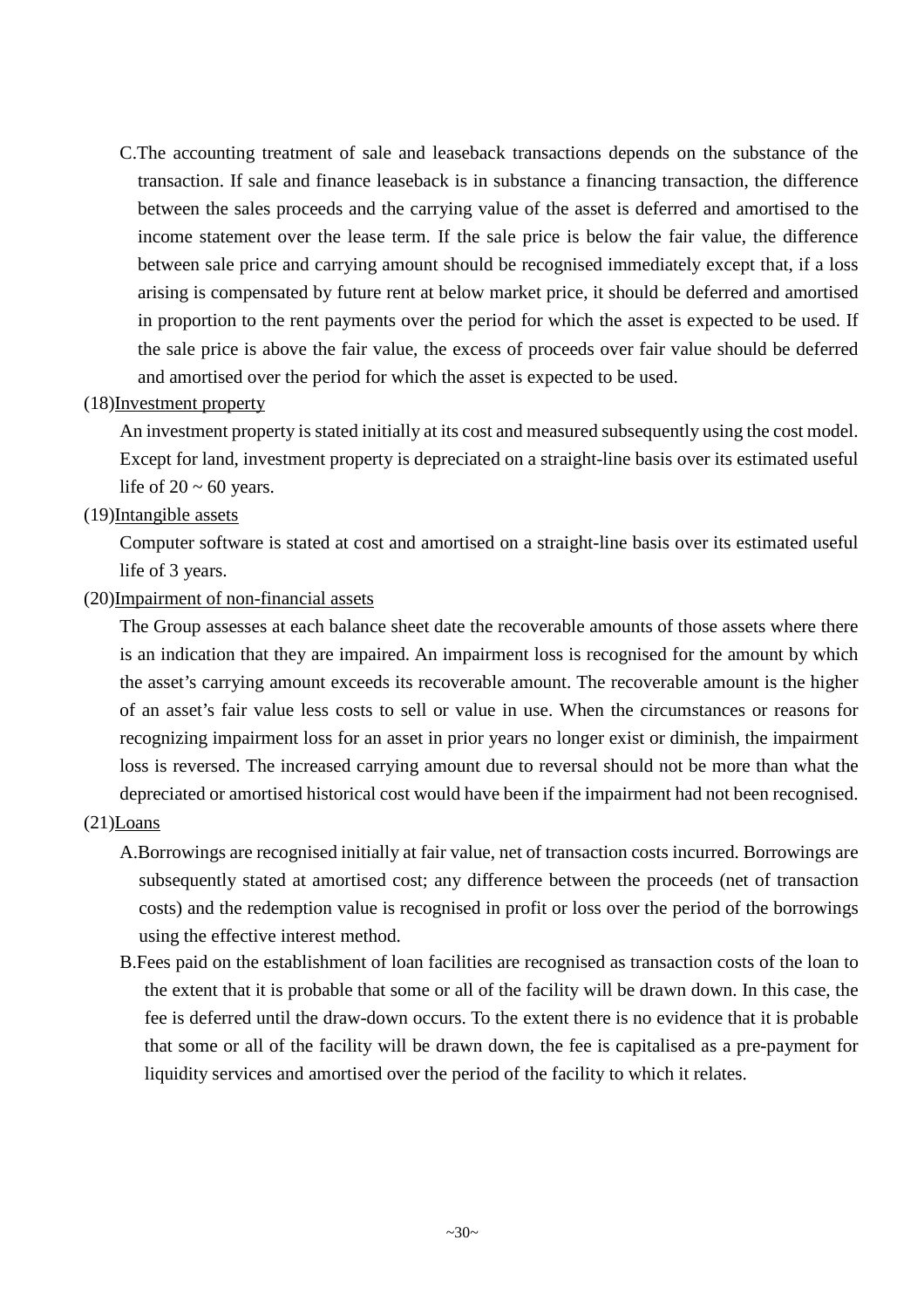## (22)Accounts payable

Notes and accounts payable are obligations to pay for goods or services that have been acquired in the ordinary course of business from suppliers. They are recognised initially at fair value and subsequently measured at amortised cost using the effective interest method. However, short-term accounts payable without bearing interest are subsequently measured at initial invoice amount as effect of discounting is immaterial.

## (23)Financial liabilities at fair value through profit or loss

- A.Financial liabilities at fair value through profit or loss are financial liabilities held for trading or financial liabilities designated as at fair value through profit or loss on initial recognition. Financial liabilities are classified in this category of held for trading if acquired principally for the purpose of repurchasing in the short-term. Derivatives are also categorized as financial liabilities held for trading unless they are designated as hedges. Financial liabilities that meet one of the following criteria are designated as at fair value through profit or loss on initial recognition: (a)Hybrid (combined) contracts; or
	- (b)They eliminate or significantly reduce a measurement or recognition inconsistency; or
	- (c)They are managed and their performance is evaluated on a fair value basis, in accordance with a documented risk management policy.
- B.Financial liabilities at fair value through profit or loss are initially recognised at fair value. Related transaction costs are expensed in profit or loss. These financial liabilities are subsequently remeasured and stated at fair value, and any changes in the fair value of these financial liabilities are recognised in profit or loss. Derivative liabilities that are linked to equity instruments which do not have a quoted market price in an active market and whose fair value cannot be reliably measured, and that must be settled by delivery of such unquoted equity instruments are presented in 'financial liabilities measured at cost'.
- (24)Derecognition of financial liabilities

A financial liability is derecognised when the obligation under the liability specified in the contract is discharged or cancelled or expires.

(25)Offsetting financial instruments

Financial assets and liabilities are offset and reported in the net amount in the balance sheet when there is a legally enforceable right to offset the recognised amounts and there is an intention to settle on a net basis or realise the asset and settle the liability simultaneously.

- (26)Financial liabilities and equity instruments
	- A.Ordinary corporate bonds issued by the Group are initially recognised at fair value, net of transaction costs incurred. Ordinary corporate bonds are subsequently stated at amortised cost; any difference between the proceeds (net of transaction costs) and the redemption value is accounted for as the premium or discount on bonds payable and presented as an addition to or deduction from bonds payable, which is amortised in profit or loss as an adjustment to the 'finance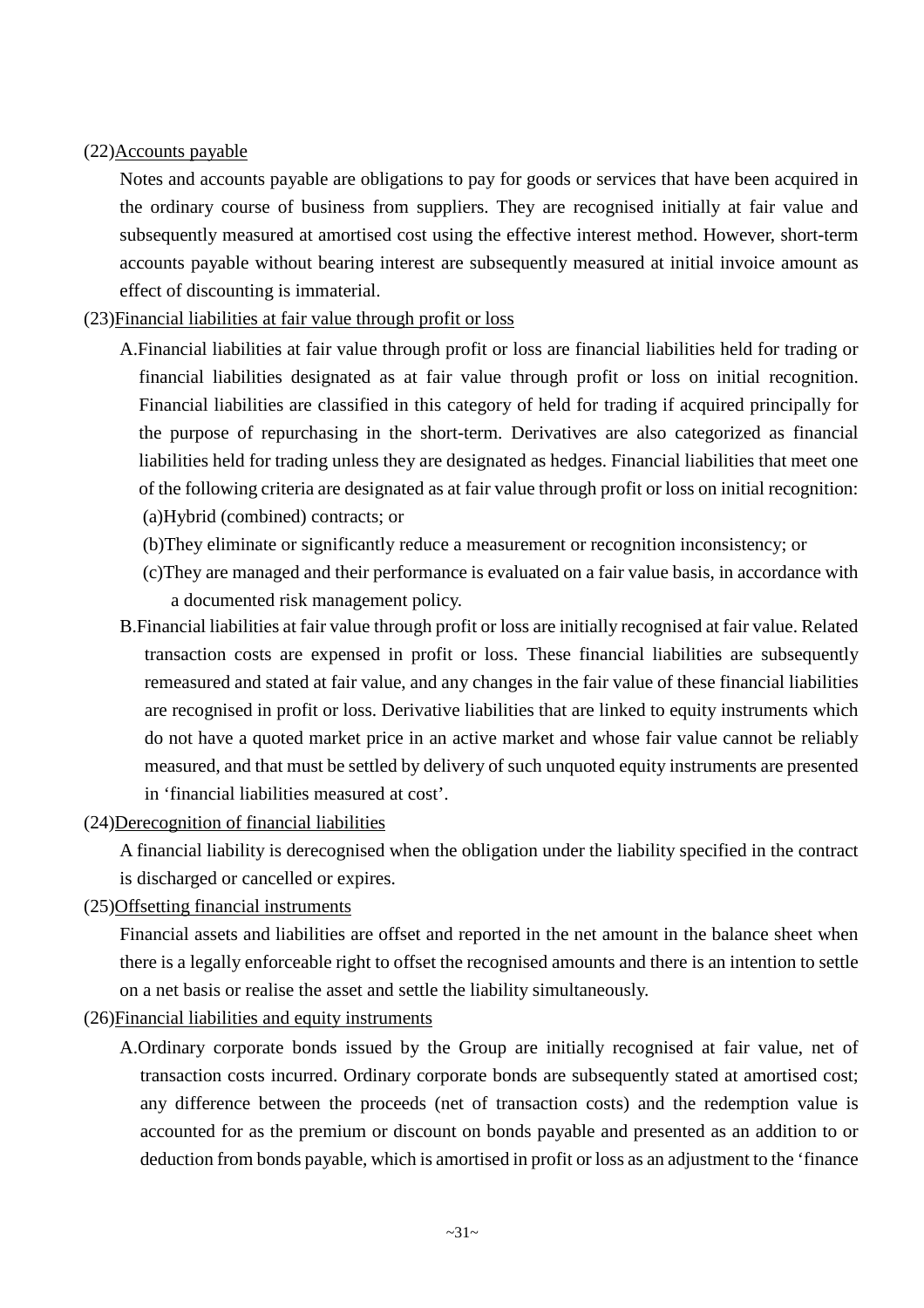costs' over the period of bond circulation using the effective interest method.

- B.Convertible corporate bonds issued by the Group contain conversion options (that is, the bondholders have the right to convert the bonds into the Group's common shares by exchanging a fixed amount of cash for a fixed number of common shares), call options and put options. The Group classifies the bonds payable and derivative features embedded in convertible corporate bonds on initial recognition as a financial asset, a financial liability or an equity instrument. Convertible corporate bonds are accounted for as follows:
	- (a)Call options and put options embedded in convertible corporate bonds are recognised initially at net fair value as 'financial assets or financial liabilities at fair value through profit or loss'. They are subsequently remeasured and stated at fair value on each balance sheet date; the gain or loss is recognised as 'gain or loss on valuation of financial assets or financial liabilities at fair value through profit or loss'.
	- (b)Bonds payable of convertible corporate bonds is initially recognised at fair value and subsequently stated at amortised cost. Any difference between the proceeds and the redemption value is accounted for as the premium or discount on bonds payable and presented as an addition to or deduction from bonds payable, which is amortised in profit or loss as an adjustment to the 'finance costs' over the period of bond circulation using the effective interest method.
	- (c)Conversion options embedded in convertible corporate bonds issued by the Group, which meet the definition of an equity instrument, are initially recognised in 'capital surplus—stock warrants' at the residual amount of total issue price less amounts of 'financial assets or financial liabilities at fair value through profit or loss' and 'bonds payable—net' as stated above. Conversion options are not subsequently remeasured.
	- (d)Any transaction costs directly attributable to the issuance of convertible corporate bonds are allocated to the liability and equity components in proportion to the allocation of proceeds.
	- (e)When bondholders exercise conversion options, the liability component of the bonds (including 'bonds payable' and 'financial assets or financial liabilities at fair value through profit or loss') shall be remeasured on the conversion date. The book value of common shares issued due to the conversion shall be based on the adjusted book value of the abovementioned liability component plus the book value of capital surplus - stock warrants.
- (27)Derivative financial instruments and hedging activities
	- A.Derivatives are initially recognised at fair value on the date a derivative contract is entered into and are subsequently remeasured at their fair value. Any changes in the fair value are recognised in profit or loss.
	- B.The Group designates certain derivatives as hedges of a particular risk associated with a recognised asset or liability or a highly probable forecast transaction (cash flow hedge).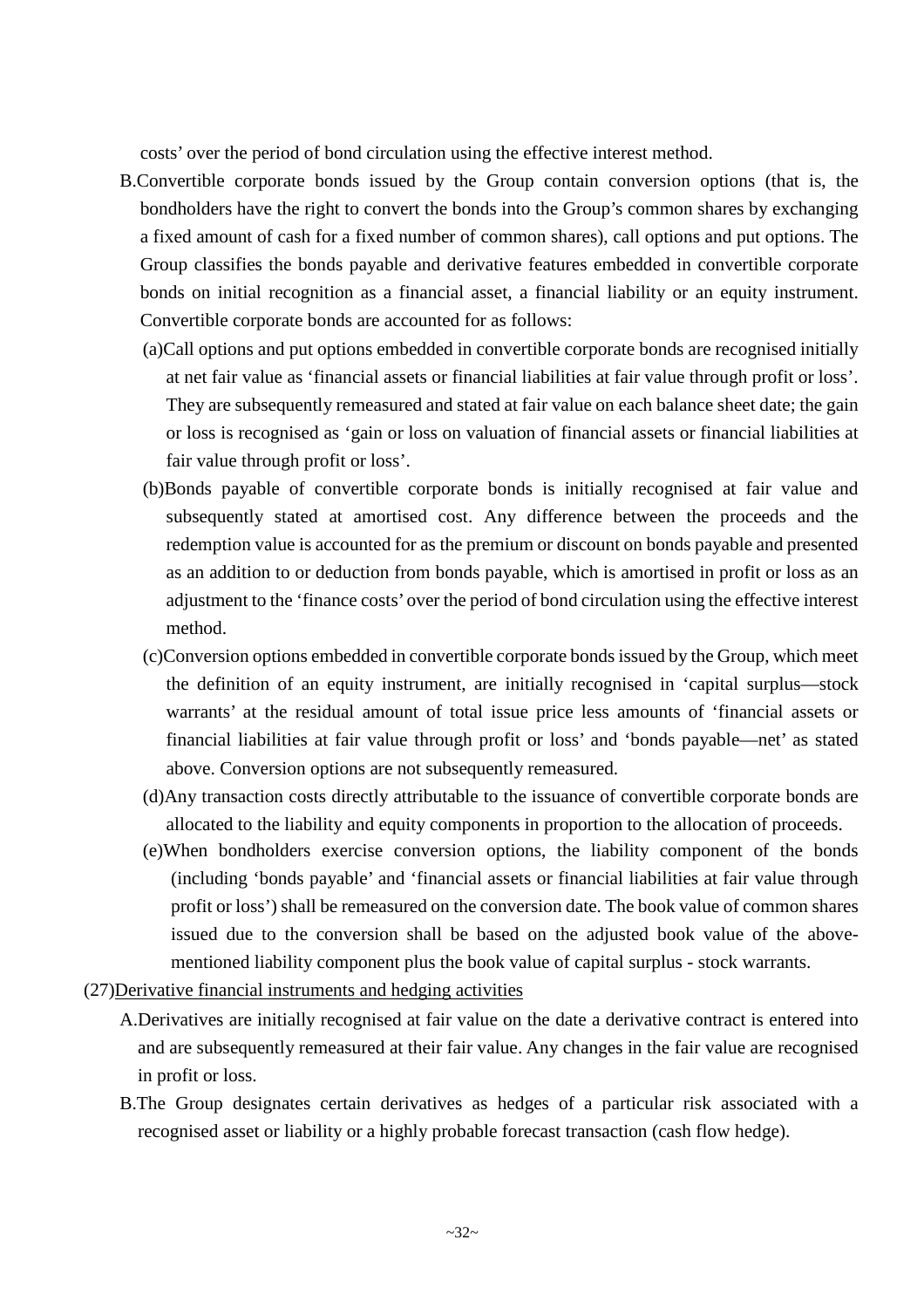- C.The Group documents at the inception of the transaction the relationship between hedging instruments and hedged items, as well as its risk management objectives and strategy for undertaking various hedging transactions. The Group also documents its assessment, both at hedge inception and on an ongoing basis, of whether the derivatives that are used in hedging transactions are highly effective in offsetting changes in fair values or cash flows of hedged items.
- D.The full fair value of a hedging derivative is classified as a non-current asset or liability when the remaining maturity of the hedged item is more than 12 months, and as a current asset or liability when the remaining maturity of the hedged item is less than 12 months. Trading derivatives are classified as current assets or liabilities.
- E.Cash flow hedge
	- (a)The effective portion of changes in the fair value of derivatives that are designated and qualified as cash flow hedges is recognised in other comprehensive income. The gain or loss relating to the ineffective portion is recognised immediately in the statement of comprehensive income within 'other gains and losses'.
	- (b)Amounts accumulated in other comprehensive income are reclassified into profit or loss in the periods when the hedged item affects profit or loss. The gain or loss relating to the effective portion of interest rate swaps hedging variable rate borrowings is recognised in the statement of comprehensive income within 'finance costs'. However, when the forecast transaction that is hedged results in the recognition of a non-financial asset or financial liability, the gains and losses previously deferred in other comprehensive income are reclassified into profit or loss in the periods when the asset acquired or the liability assumed affects profit or loss. The deferred amounts are ultimately recognised in operating costs.
	- (c)When a hedging instrument expires, or is sold, cancelled or executed, or when a hedge no longer meets the criteria for hedge accounting, any cumulative gain or loss existing in other comprehensive income at that time remains in other comprehensive income. When a forecast transaction occurs or is no longer expected to occur, the cumulative gain or loss that was reported in other comprehensive income is transferred to profit or loss in the periods when the hedged forecast cash flow affects profit or loss.

### (28)Employee benefits

## A.Short-term employee benefits

Short-term employee benefits are measured at the undiscounted amount of the benefits expected to be paid in respect of service rendered by employees in a period and should be recognised as expenses in that period when the employees render service.

### B.Pensions

### (a)Defined contribution plans

For defined contribution plans, the contributions are recognised as pension expenses when they are due on an accrual basis. Prepaid contributions are recognised as an asset to the extent of a cash refund or a reduction in the future payments.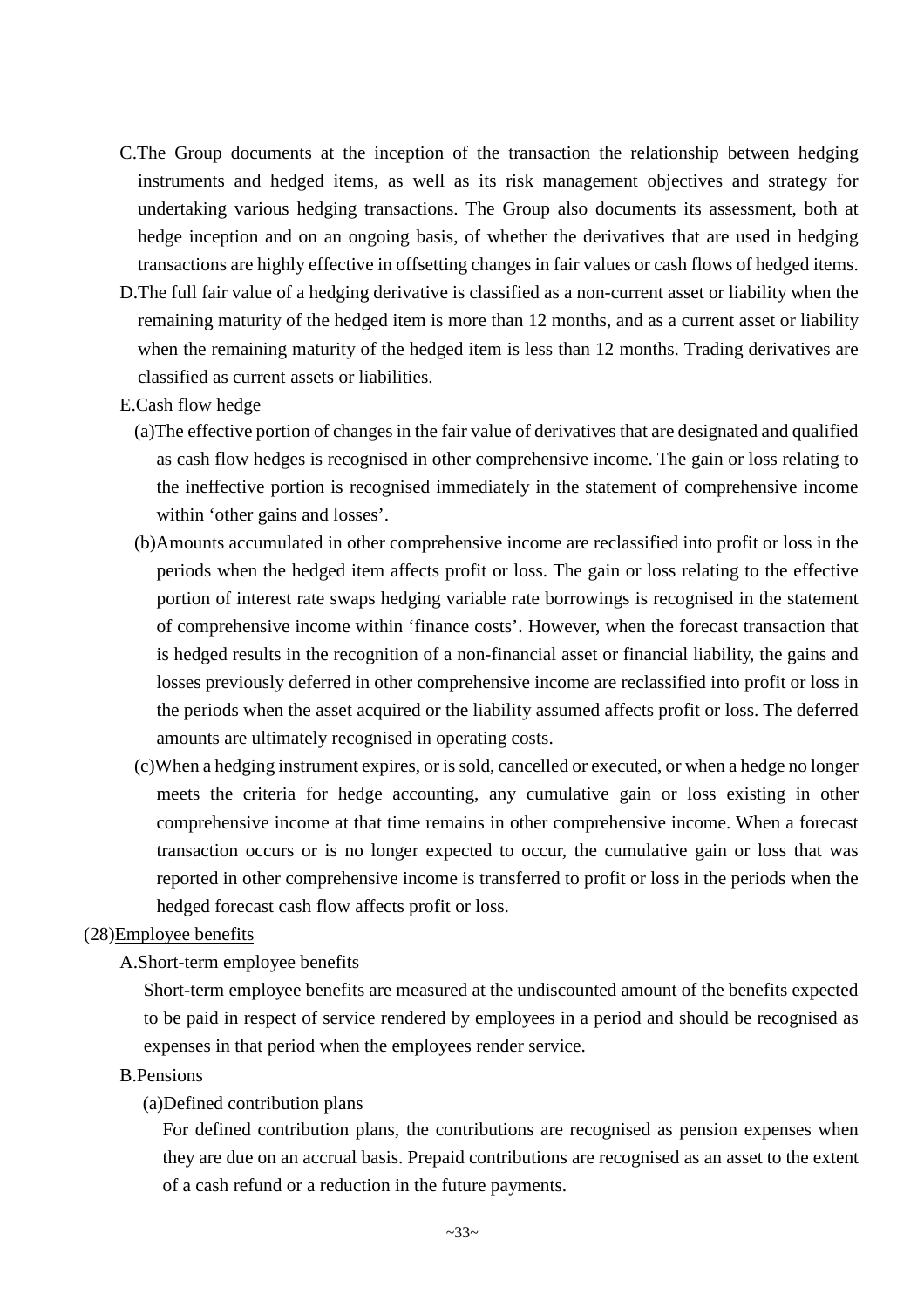### (b)Defined benefit plans

- i. Net obligation under a defined benefit plan is defined as the present value of an amount of pension benefits that employees will receive on retirement for their services with the Group in current period or prior periods. The liability recognised in the balance sheet in respect of defined benefit pension plans is the present value of the defined benefit obligation at the balance sheet date less the fair value of plan assets, together with adjustments for unrecognised past service costs. The defined benefit net obligation is calculated annually by independent actuaries using the projected unit credit method. The rate used to discount is determined by using interest rates of high-quality corporate bonds that are denominated in the currency in which the benefits will be paid, and that have terms to maturity approximating to the terms of the related pension liability; when there is no deep market in high-quality corporate bonds, the Group uses interest rates of government bonds (at the balance sheet date) instead.
- ii. Actuarial gains and losses arising on defined benefit plans are recognised in other comprehensive income in the period in which they arise and adjust to undistributed earnings.
- iii. Past service costs are recognised immediately in profit or loss.
- iv. Pension cost for the interim period is calculated on a year-to-date basis by using the pension cost rate derived from the actuarial valuation at the end of the prior financial year, adjusted for significant market fluctuations since that time and for significant curtailments, settlements, or other significant one-off events. And, the related information is disclosed accordingly.
- C.Termination benefits

Termination benefits are employee benefits provided in exchange for the termination of employment as a result from either the Group's decision to terminate an employee's employment before the normal retirement date, or an employee's decision to accept an offer of redundancy benefits in exchange for the termination of employment. The Group recognises termination benefits when it is demonstrably committed to a termination, when it has a detailed formal plan to terminate the employment of current employees and when it can no longer withdraw the plan. In the case of an offer made by the Group to encourage voluntary termination of employment, the termination benefits are recognised as expenses only when it is probable that the employees are expected to accept the offer and the number of the employees taking the offer can be reliably estimated. Benefits falling due more than 12 months after balance sheet date are discounted to their present value.

D.Employees' bonus and directors' and supervisors' remuneration

Employees' bonus and directors' and supervisors' remuneration are recognised as expenses and liabilities, provided that such recognition is required under legal obligation or constructive obligation and those amounts can be reliably estimated. However, if the accrued amounts for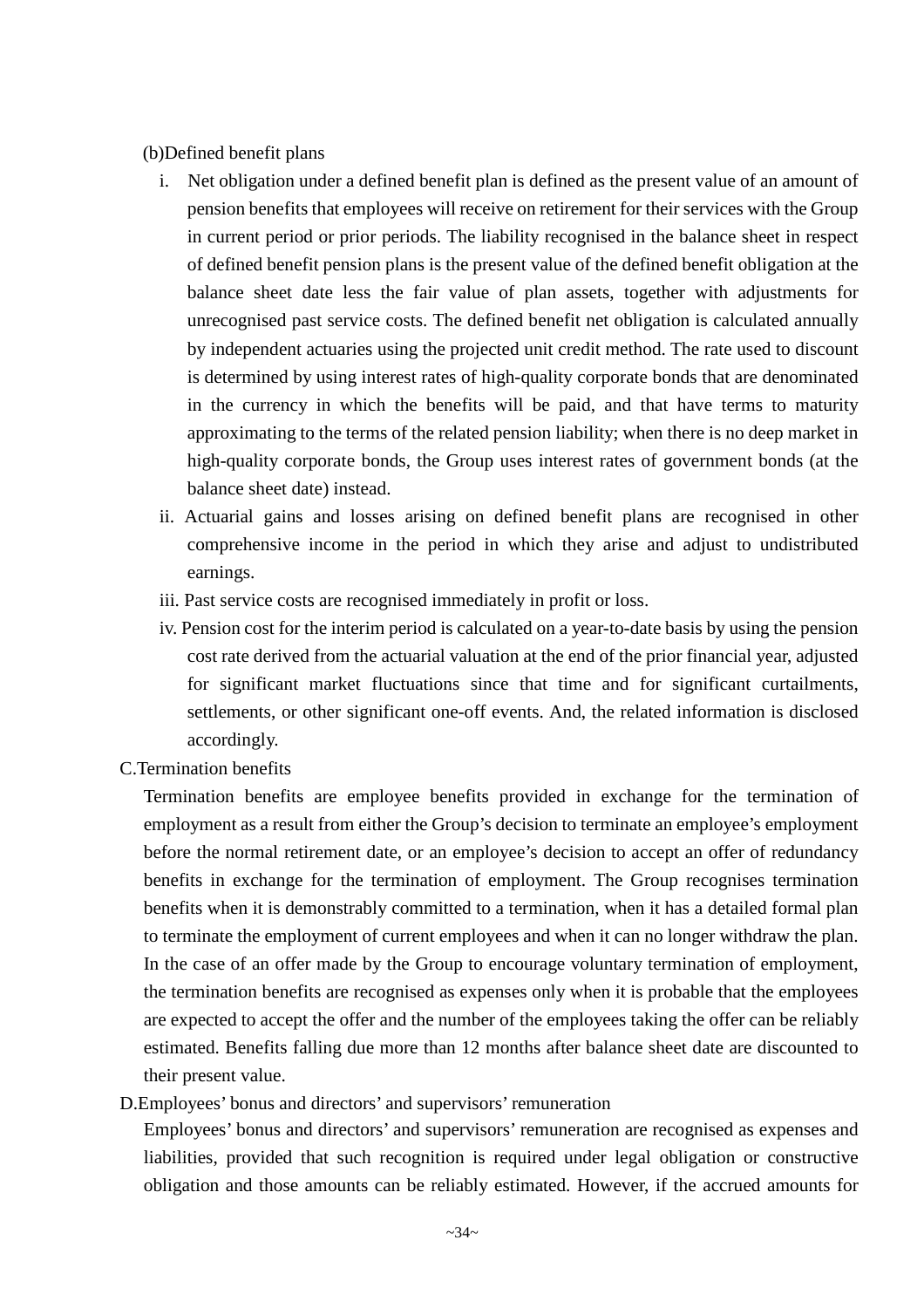employees' bonus and directors' and supervisors' remuneration are different from the actual distributed amounts as resolved by the stockholders at their stockholders' meeting subsequently, the differences should be recognised based on the accounting for changes in estimates. The Group calculates the number of shares of employees' stock bonus based on the fair value per share at the previous day of the stockholders' meeting held in the year following the financial reporting year, and after taking into account the effects of ex-rights and ex-dividends.

### (29)Income tax

- A.The tax expense for the period comprises current and deferred tax. Tax is recognised in profit or loss, except to the extent that it relates to items recognised in other comprehensive income or items recognised directly in equity, in which cases the tax is recognised in other comprehensive income or equity.
- B.The current income tax expense is calculated on the basis of the tax laws enacted or substantively enacted at the balance sheet date in the countries where the Company and its subsidiaries operate and generate taxable income. Management periodically evaluates positions taken in tax returns with respect to situations in accordance with applicable tax regulations. It establishes provisions where appropriate based on the amounts expected to be paid to the tax authorities. An additional 10% tax is levied on the unappropriated retained earnings and is recorded as income tax expense in the year the stockholders resolve to retain the earnings.
- C.Deferred income tax is recognised, using the balance sheet liability method, on temporary differences arising between the tax bases of assets and liabilities and their carrying amounts in the consolidated balance sheet. Deferred income tax is provided on temporary differences arising on investments in subsidiaries and associates, except where the timing of the reversal of the temporary difference is controlled by the Group and it is probable that the temporary difference will not reverse in the foreseeable future. Deferred income tax is determined using tax rates and laws that have been enacted or substantially enacted by the balance sheet date and are expected to apply when the related deferred income tax asset is realised or the deferred income tax liability is settled.
- D.Deferred income tax assets are recognised only to the extent that it is probable that future taxable profit will be available against which the temporary differences can be utilized. At each balance sheet date, unrecognised and recognised deferred income tax assets are reassessed.
- E.Current income tax assets and liabilities are offset and the net amount reported in the balance sheet when there is a legally enforceable right to offset the recognised amounts and there is an intention to settle on a net basis or realise the asset and settle the liability simultaneously. Deferred income tax assets and liabilities are offset on the balance sheet when the entity has the legally enforceable right to offset current tax assets against current tax liabilities and they are levied by the same taxation authority on either the same entity or different entities that intend to settle on a net basis or realise the asset and settle the liability simultaneously.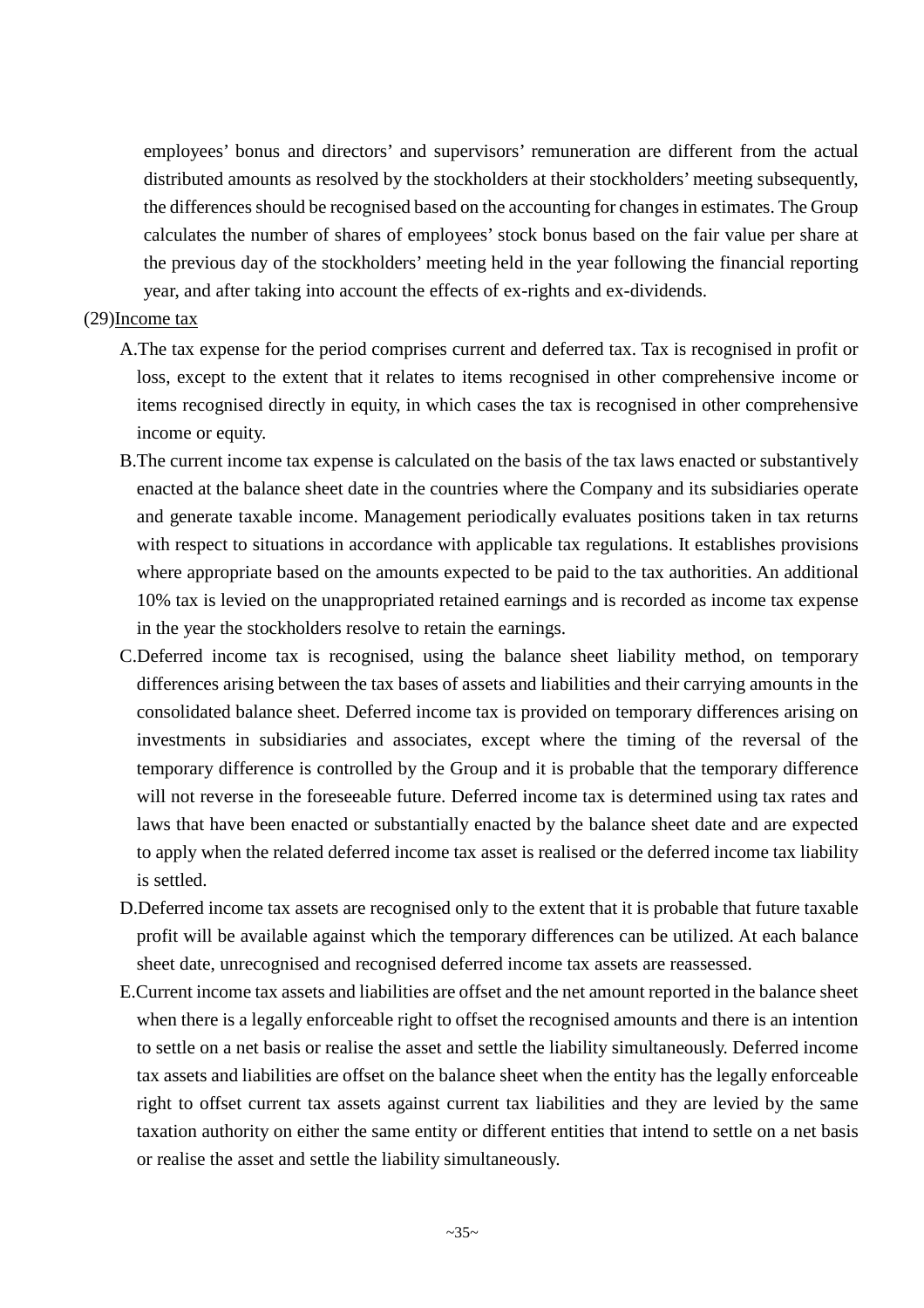- F. A deferred tax asset shall be recognised for the carryforward of unused tax credits resulting from acquisitions of equipment or technology, research and development expenditures and equity investments to the extent that it is possible that future taxable profit will be available against which the unused tax credits can be utilised.
- G.The interim period income tax expense is recognised based on the estimated average annual effective income tax rate expected for the full financial year applied to the pretax income of the interim period, and the related information is disclosed accordingly.

#### (30)Dividends

Dividends are recorded in the Company's financial statements in the period in which they are approved by the Company's shareholders. Cash dividends are recorded as liabilities; stock dividends are recorded as stock dividends to be distributed and are reclassified to ordinary shares on the effective date of new shares issuance.

#### (31)Revenue recognition

#### A.Sales of goods

Revenue is measured at the fair value of the consideration received or receivable taking into account of business tax, returns, rebates and discounts for the sale of goods to external customers in the ordinary course of the Group's activities. Revenue arising from the sales of goods should be recognised when the Group has delivered the goods to the customer, the amount of sales revenue can be measured reliably and it is probable that the future economic benefits associated with the transaction will flow to the entity. The delivery of goods is completed when the significant risks and rewards of ownership have been transferred to the customer, the Group retains neither continuing managerial involvement to the degree usually associated with ownership nor effective control over the goods sold, and the customer has accepted the goods based on the sales contract or there is objective evidence showing that all acceptance provisions have been satisfied.

#### B.Sales of services

Revenue from delivering services is recognised under the percentage-of-completion method when the outcome of services provided can be estimated reliably. The stage of completion of a service contract is measured by the percentage of the actual services performed as of the financial reporting date to the total services to be performed. If the outcome of a service contract cannot be estimated reliably, contract revenue should be recognised only to the extent that contract costs incurred are likely to be recoverable.

#### (32)Operating segments

Operating segments are reported in a manner consistent with the internal reporting provided to the chief operating decision-maker. The chief operating decision-maker is responsible for allocating resources and assessing performance of the operating segments.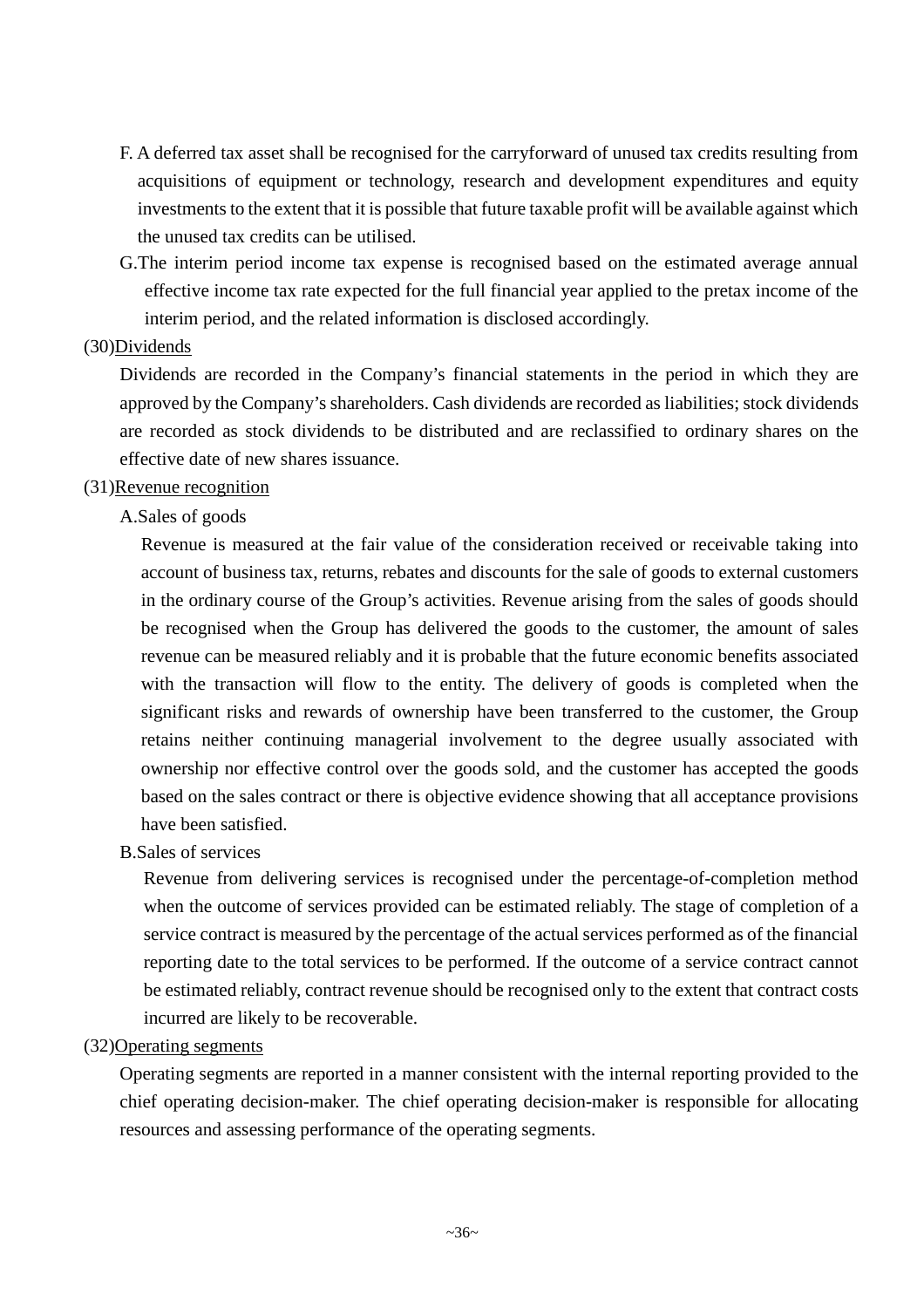## 5. CRITICAL ACCOUNTING JUDGEMENTS, ESTIMATES AND KEY SOURCES OF ASSUMPTION UNCERTAINTY

The preparation of these consolidated financial statements requires management to make critical judgements in applying the Group's accounting policies and make critical assumptions and estimates concerning future events. Assumptions and estimates may differ from the actual results and are continually evaluated and adjusted based on historical experience and other factors. Such assumptions and estimates have a significant risk of causing a material adjustment to the carrying amounts of assets and liabilities within the next financial year; and the related information is addressed below:

(1) Critical judgements in applying the Group's accounting policies

Financial assets—impairment of equity investments

The Group follows the guidance of IAS 39 to determine whether a financial asset—equity investment is impaired. This determination requires significant judgement. In making this judgement, the Group evaluates, among other factors, the duration and extent to which the fair value of an equity investment is less than its cost and the financial health of and short-term business outlook for the investee, including factors such as industry and sector prformance, changes in technology and operational and financing cash flow.

If the decline of the fair value of an individual equity investment below cost was considered significant or prolonged, the Group would transfer the accumulated fair value adjustments recognised in other comprehensive income on the impaired available-for-sale financial assets to profit or loss or being the recognition of the impairment loss on the impaired financial assets measured at cost in profit or loss.

### (2) Critical accounting estimates and assumptions

A.Revenue recognition

Revenue from delivering services and related costs are recognised under the percentage-ofcompletion method when the outcome of services provided can be estimated reliably. The stage of completion of a service contract is measured by the percentage of the actual services performed as of the financial reporting date to the total services to be performed.

B.Impairment assessment of tangible and intangible assets (excluding goodwill)

The Group assesses impairment based on its subjective judgement and determines the separate cash flows of a specific group of assets, useful lives of assets and the future possible income and expenses arising from the assets depending on how assets are utilized and industrial characteristics. Any changes of economic circumstances or estimates due to the change of Group strategy might cause material impairment on assets in the future.

As of September 30, 2017, the Group had property, plant, equipment and intangible assets amounting to \$92,345,444 and 95,586, respectively.

C.Impairment assessment of investments accounted for using equity method

The Group assesses the impairment of an investment accounted for using equity method as soon as there is any indication that it might have been impaired and its carrying amount cannot be recoverable. The Group assesses the recoverable amounts of an investment accounted for using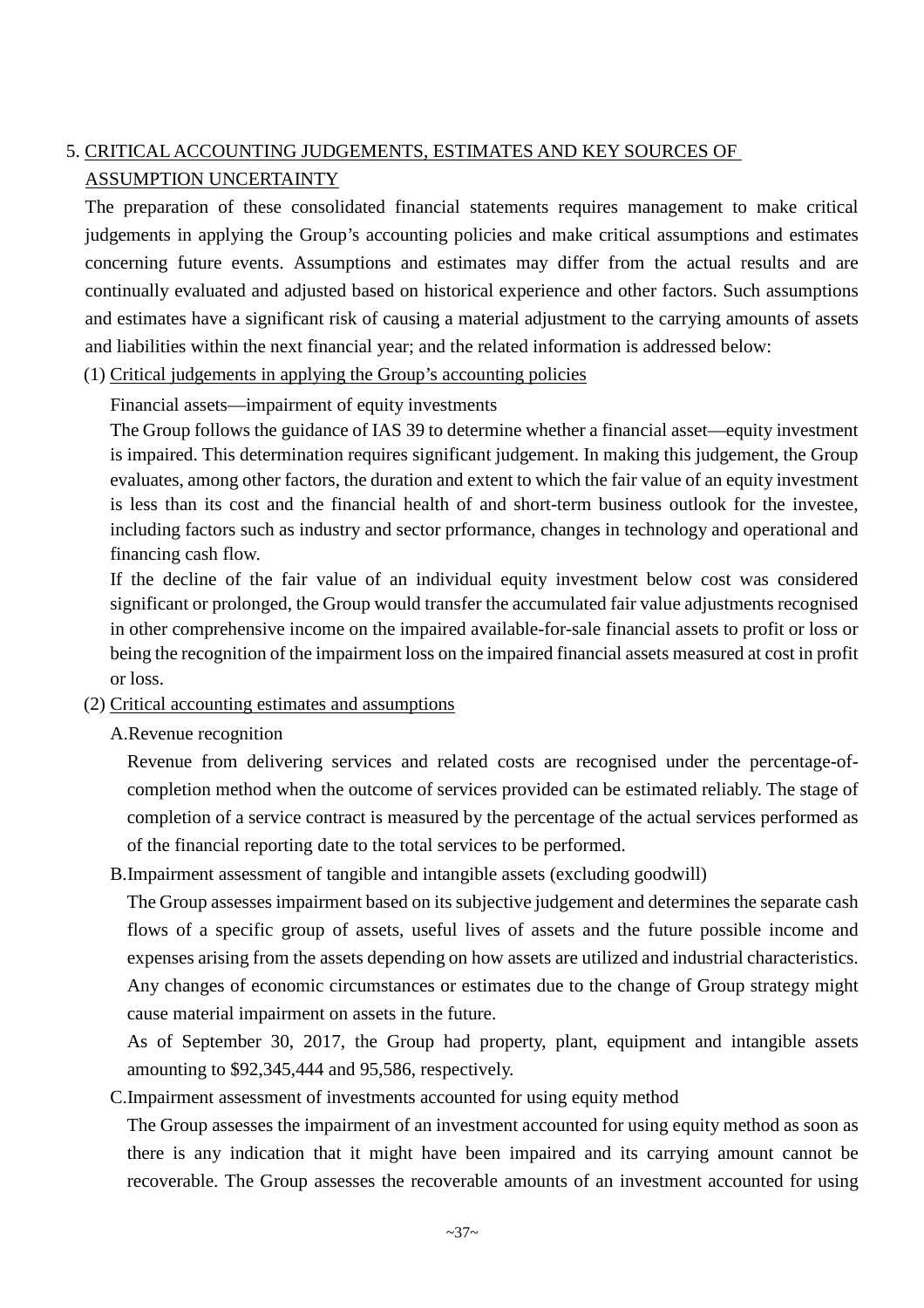equity method based on the present value of the Group's share of expected future cash flows of the investee, and analyzes the reasonableness of related assumptions.

D. Realisability of deferred tax assets

Deferred tax assets are recognised only to the extent that it is probable that future taxable profit will be available against which the deductible temporary differences can be utilised. Assessment of the realisability of deferred tax assets involves critical accounting judgements and estimates of the management, including the assumptions of expected future sales revenue growth rate and profit rate, available tax credits, tax planning, etc. Any variations in global economic environment, industrial environment, and laws and regulations might cause material adjustments to deferred tax assets.

As of September 30, 2017, the Group recognised deferred tax assets amounting to \$640,642.

F.Financial assets—fair value measurement of unlisted stocks without active market

The fair value of unlisted stocks held by the Group that are not traded in an active market is determined considering those companies' recent funding raising activities, fair value assessment of other companies of the same type, market conditions and other economic indicators existing on balance sheet date. Any changes in these judgements and estimates will impact the fair value measurement of these unlisted stocks. Please refer to Note 12(3) for the financial instruments fair value information.

As of September 30, 2017, the carrying amount of unlisted stocks without active market was \$1,355,621.

#### 6. DETAILS OF SIGNIFICANT ACCOUNTS

(1)Cash and cash equivalents

|                             | September 30, 2017 December 31, 2016 September 30, 2016 |            |  |            |  |              |
|-----------------------------|---------------------------------------------------------|------------|--|------------|--|--------------|
| Cash on hand and petty cash |                                                         | 12,728     |  | 17,294     |  | 15,639       |
| Checking accounts and       |                                                         |            |  |            |  |              |
| demand deposits             |                                                         | 7,768,188  |  | 5,625,604  |  | 4,761,433    |
| Time deposits               |                                                         | 30,487,309 |  | 28,770,551 |  | 28,586,004   |
|                             |                                                         | 38,268,225 |  | 34,413,449 |  | 33, 363, 076 |

A. The Group transacts with a variety of financial institutions all with high credit quality to disperse credit risk, so it expects that the probability of counterparty default is remote.

B. The Group has no cash and cash equivalents pledged to others.

(2)Financial assets at fair value through profit or loss

| Items                             | September 30, 2017 December 31, 2016 September 30, 2016 |                          |                          |      |         |
|-----------------------------------|---------------------------------------------------------|--------------------------|--------------------------|------|---------|
| Current items:                    |                                                         |                          |                          |      |         |
| Financial assets held for trading |                                                         |                          |                          |      |         |
| Beneficiary certificate           |                                                         | $-$ \$                   | $\overline{\phantom{a}}$ | - \$ | 590,000 |
| Valuation adjustment              |                                                         |                          |                          |      | 102     |
|                                   |                                                         | $\overline{\phantom{a}}$ | $\overline{\phantom{a}}$ |      | 590,102 |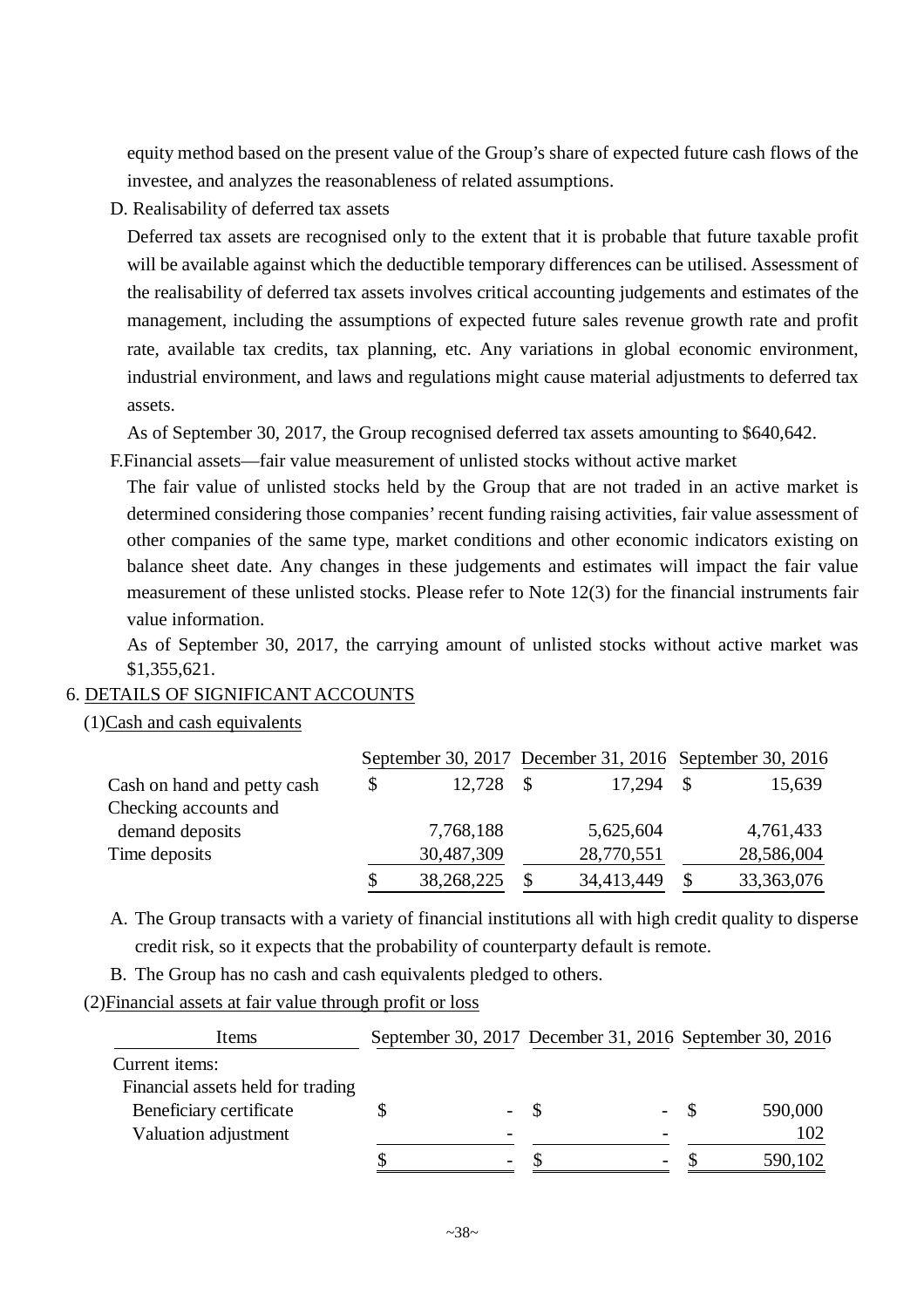- A. The Group recognised net gain of \$102 and \$102 on financial assets held for trading for the three -month and nine-month periods ended September 30, 2017, respectively.
- B. The counterparties of the Group's debt instrument investments have good credit quality.
- C. The Group has no financial assets at fair value through profit or loss pledged to others.

(3)Available-for-sale financial assets

| Items                       |               |               | September 30, 2017 December 31, 2016 September 30, 2016 |               |           |
|-----------------------------|---------------|---------------|---------------------------------------------------------|---------------|-----------|
| Non-current items:          |               |               |                                                         |               |           |
| Listed (TSE and OTC) stocks | \$<br>768,809 | <sup>\$</sup> | 1,023,088                                               | <sup>\$</sup> | 490,801   |
| Emerging stocks             |               |               |                                                         |               | 532,287   |
| Unlisted stocks             | 254,667       |               | 266,779                                                 |               | 262,272   |
|                             | 1,023,476     |               | 1,289,867                                               |               | 1,285,360 |
| Valuation adjustment        | 1,692,117     |               | 1,404,959                                               |               | 1,350,180 |
|                             | 2,715,593     | \$.           | 2,694,826                                               | S             | 2,635,540 |

- A. The Group recognised \$(69,445), \$(68,479), \$287,158 and \$69,905 in other comprehensive income (loss) for fair value change for the three-month and nine-month periods ended September 30, 2017 and 2016, respectively.
- B. The Company originally owned the emerging stock of Taiwan High Speed Rail Corporation which was first publicly traded on October 27, 2016. However, for the year ended December 31, 2015, the Company assessed that there had been objective evidence of impairment given that the market price of the shares declined continuously. As of September 30, 2017, the Company has recognized \$374,855 as impairment loss.
- C. The Group recognised impairment loss of \$3,065 on unlisted stocks.
- D. The Group has no available-for-sale assets pledged to others.
- (4)Held-to-maturity financial assets

| Items              |                          |         | September 30, 2017 December 31, 2016 September 30, 2016 |         |  |
|--------------------|--------------------------|---------|---------------------------------------------------------|---------|--|
| Current items:     |                          |         |                                                         |         |  |
| Financial bonds    | $\overline{\phantom{a}}$ | 170,000 |                                                         | 170,000 |  |
| Non-current items: |                          |         |                                                         |         |  |
| Financial bonds    | 100,000                  | 50,000  |                                                         | 50,000  |  |

A. The Group recognised interest income of \$555, \$1,425, \$1,785 and \$6,784 for amortised cost in profit or loss for the three-month and nine-month periods ended September 30, 2017 and 2016, respectively.

- B. The counterparties of the Group's investments have good credit quality.
- C. The Group has no held-to-maturity financial assets held by the Group pledged to others.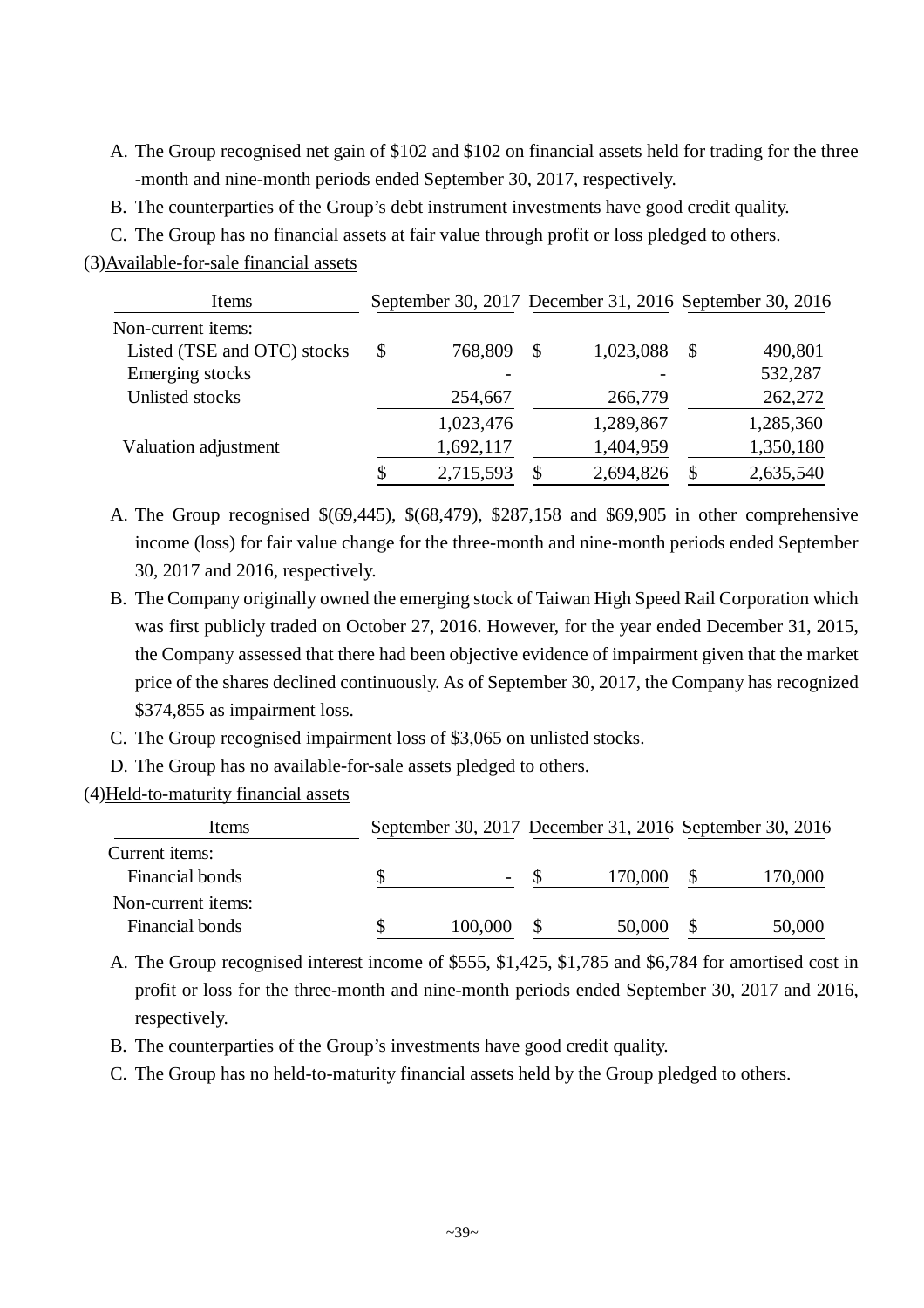#### (5)Accounts receivable, net

|                               | September 30, 2017 December 31, 2017 September 30, 2016 |               |                 |  |            |  |
|-------------------------------|---------------------------------------------------------|---------------|-----------------|--|------------|--|
| Accounts receivable           |                                                         | 14,328,513 \$ | $11,671,670$ \$ |  | 10,060,667 |  |
| Less: allowance for bad debts |                                                         | 83,464)       | 99,075)         |  | 19,331)    |  |
|                               |                                                         | 14,245,049    | 11,572,595      |  | 10,041,336 |  |

A. The credit quality of accounts receivable that were neither past due nor impaired was in the following categories based on the Group's credit quality control policy.

|         | September 30, 2017 | December 31, 2016 | September 30, $2016$ |           |  |
|---------|--------------------|-------------------|----------------------|-----------|--|
| Group 1 | 1,715,085          | 1,284,920         |                      | 934,385   |  |
| Group 2 | 10,928,047         | 8,806,443         |                      | 8,138,628 |  |
|         | 12,643,132         | 10,091,363        |                      | 9,073,013 |  |
|         |                    |                   |                      |           |  |

Note:

Group 1: Low risk: The Group's ten largest customers, with sound performance and high transparency of financial information, are approved based on the Group's credit quality control policy.

Group 2: General risk.

B. The ageing analysis of accounts receivable that were past due but not impaired is as follows:

|                | September 30, 2017 | December 31, 2016 | September 30, 2016 |         |  |
|----------------|--------------------|-------------------|--------------------|---------|--|
| Up to 30 days  | 1,364,423          | 1,232,006         |                    | 884,853 |  |
| 31 to 180 days | 237,494            | 249,226           |                    | 83,470  |  |
|                | 1,601,917          | 1,481,232         |                    | 968,323 |  |

The above ageing analysis was based on past due date.

C. Movement analysis of financial assets that were impaired is as follows:

- (a) As of September 30, 2017, December 31, 2016 and September 30, 2016, the Group's accounts receivable that were impaired amounted to \$83,464, \$99,075 and \$19,331, respectively.
- (b) Movements on the Group provision for impairment of accounts receivable are as follows:

|                              | 2017 |                      |    |                 |         |  |  |  |
|------------------------------|------|----------------------|----|-----------------|---------|--|--|--|
|                              |      | Individual provision |    | Group provision | Total   |  |  |  |
| At January 1                 | (\$  | 99,075) \$           |    | $-$ (\$)        | 99,075) |  |  |  |
| Provision for impairment     |      | 8,185)               |    | $\sim$ $-$      | 8,185)  |  |  |  |
| Reversal of impairment       |      | 19,260               |    |                 | 19,260  |  |  |  |
| Write-offs during the period |      | 69                   |    |                 | 69      |  |  |  |
| Net exchange differences     |      | 4,467                |    |                 | 4,467   |  |  |  |
| At September 30              |      | 83,464)              | \$ |                 | 83,464) |  |  |  |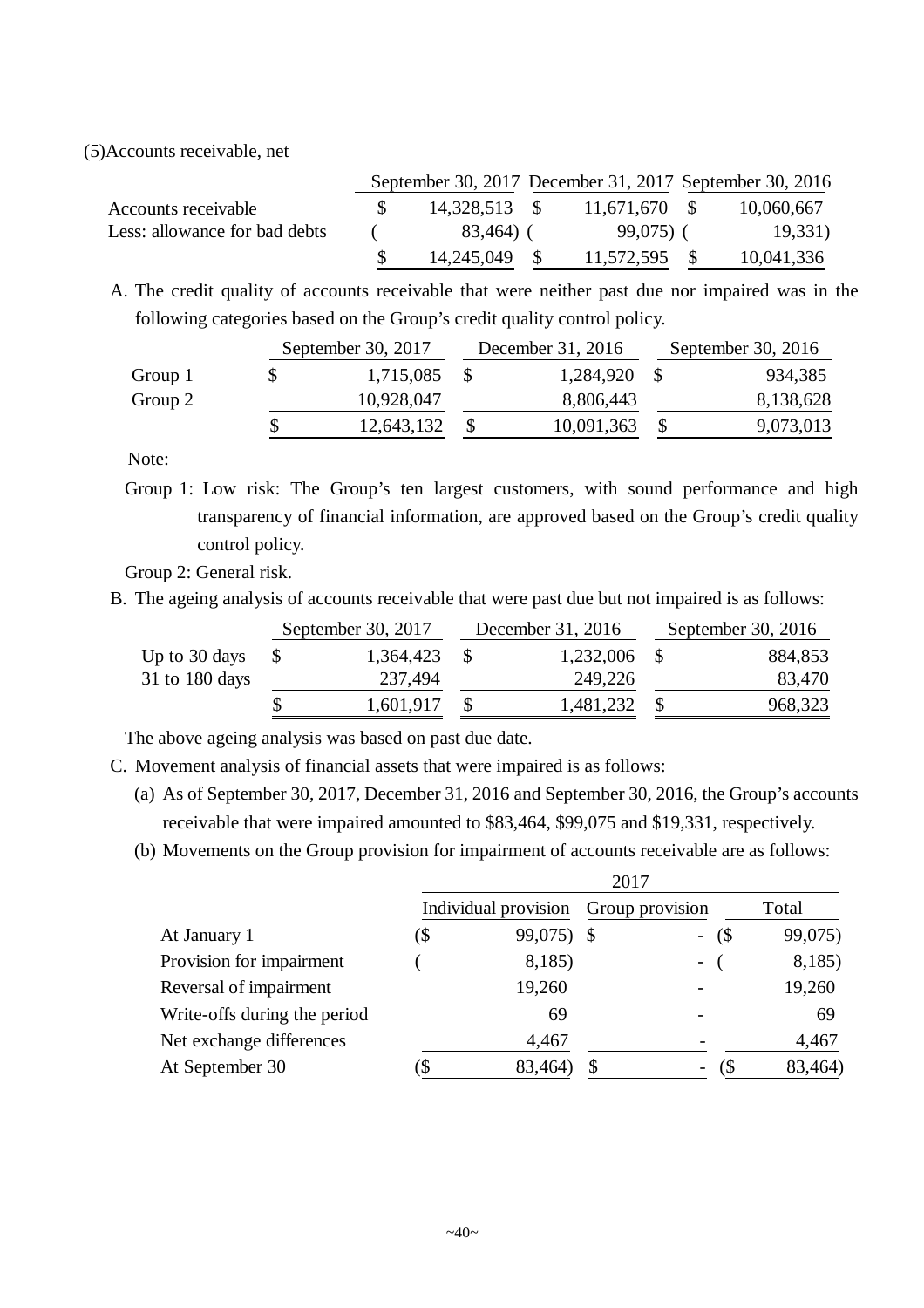|                              | 2016 |                      |                 |                              |         |  |  |
|------------------------------|------|----------------------|-----------------|------------------------------|---------|--|--|
|                              |      | Individual provision | Group provision |                              | Total   |  |  |
| At January 1                 | (\$  | 30,772) \$           |                 | $-$ (\$)                     | 30,772) |  |  |
| Provision for impairment     |      | 10,244)              |                 | $\blacksquare$               | 10,244  |  |  |
| Reversal of impairment       |      | 21,759               |                 |                              | 21,759  |  |  |
| Write-offs during the period |      | 586                  |                 |                              | 586     |  |  |
| Net exchange differences     |      | 660)                 |                 | $\qquad \qquad \blacksquare$ | 660)    |  |  |
| At September 30              |      | 19,331               |                 | $\qquad \qquad \blacksquare$ | 19,331  |  |  |

D. The Group does not hold any collateral as security. (6)Inventories

|                          |                     |                    |                           | September 30, 2017              |               |                    |
|--------------------------|---------------------|--------------------|---------------------------|---------------------------------|---------------|--------------------|
|                          | Cost                |                    |                           | Allowance for<br>valuation loss |               | Book value         |
| Ship fuel                | \$                  | 2,975,194          | $\boldsymbol{\mathsf{S}}$ |                                 | \$            | 2,975,194          |
| Steel and others         |                     | 376,022            |                           |                                 |               | 376,022            |
|                          | \$                  | 3,351,216          | \$                        |                                 | \$            | 3,351,216          |
|                          |                     |                    |                           | December 31, 2016               |               |                    |
|                          |                     |                    |                           | Allowance for                   |               |                    |
|                          |                     | Cost               |                           | valuation loss                  |               | Book value         |
| Ship fuel                | \$                  | 2,782,953          | \$                        |                                 | \$            | 2,782,953          |
| Steel and others         |                     | 391,967            |                           |                                 |               | 391,967            |
|                          | \$                  | 3,174,920          | \$                        |                                 | \$            | 3,174,920          |
|                          |                     |                    |                           | September 30, 2016              |               |                    |
|                          |                     |                    |                           | Allowance for                   |               |                    |
|                          |                     | Cost               |                           | valuation loss                  |               | Book value         |
| Ship fuel                | $\hat{\mathcal{L}}$ | 2,182,906          | \$                        |                                 | \$            | 2,182,906          |
| Steel and others         |                     | 364,430            |                           |                                 |               | 364,430            |
|                          | \$                  | 2,547,336          | \$                        |                                 | \$            | 2,547,336          |
| (7) Other current assets |                     |                    |                           |                                 |               |                    |
|                          |                     | September 30, 2017 |                           | December 31, 2016               |               | September 30, 2016 |
| Shipowner's accounts     | \$                  | 1,708,864          | $\mathbb{S}$              | 110,646                         | $\mathcal{S}$ | 345,274            |
| Agency accounts          |                     | 1,022,877          |                           | 772,724                         |               | 769,236            |
| Other financial assets   |                     | 180,176            |                           | 183,200                         |               | 179,323            |
| Temporary debits         |                     | 152,159            |                           | 271,709                         |               | 227,862            |
|                          | \$                  | 3,064,076          | \$                        | 1,338,279                       | \$            | 1,521,695          |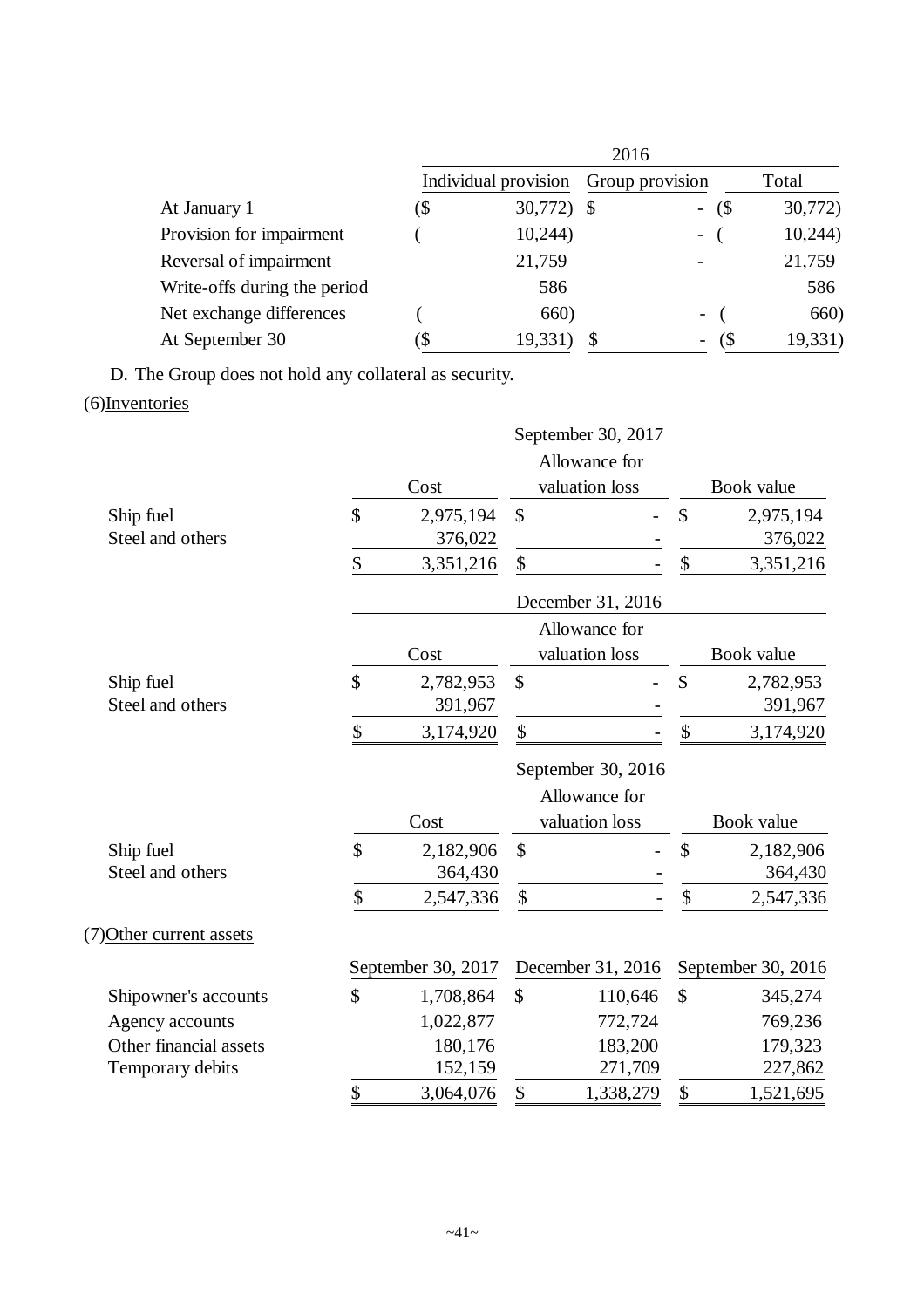- A. Shipowner's accounts:
	- (a) Temporary accounts, between the Group and other related parties Evergreen International S.A., Gaining Enterprise S.A., Italia Marittima S.p.A., Evergreen Marine (Hong Kong) Ltd. and Evergreen Marine (Singapore) Pte. Ltd. incurred due to foreign port formalities and pier rental expenses.
	- (b) In response to market competition and enhancement of global transportation network to provide better logistics services to customers, the Group has joined Cosco Container Lines Co., Ltd., Kawasaki Kisen Kaisha, Ltd., Yang Ming (UK), Ltd. and Hanjin Shipping Co., Ltd. to form the CKYHE Alliance Transactions for trading of shipping spaces.
	- (c) In response to market competition and enhancement of global transportation network to provide better logistics services to customers, the Group has joined Cosco Container Lines Co., Ltd., CMA CGM, Ltd., and the Orient Overseas Container Line, Ltd. to form the OCEAN Alliance on March 31, 2017 for trading of shipping space.
- B. Agency accounts:

The Group entered into agency agreements with its related parties, whereby the related parties act as the Group's agents to deal with domestic and foreign port formalities, such as arrival and departure of the Group's ships, cargo stevedoring and forwarding, freight collection, and payment of expenses incurred in domestic and foreign ports.

- C. On February 2, 2017, the aforementioned CKYHE member, Hanjin Shipping Co., Ltd. was judged by the Seoul Central District Court to undergo liquidation instead of reorganization, in accordance with Article 286 of Debtor Rehabilitation and Bankruptcy Act 2005 (Republic of Korea). For the year ended December 31, 2016, the Group recognised \$47,455 as impairment loss of net receivables from ship-owners due to a remote probability to recover the debt from the ship-owners.
- (8)Investments accounted for using equity method
	- A. Details of long-term equity investments accounted for using equity method are set forth below:

|                                      |                  |              | September 30, 2017 December 31, 2016 September 30, 2016 |    |            |
|--------------------------------------|------------------|--------------|---------------------------------------------------------|----|------------|
| Evergreen International Storage and  | \$<br>8,395,940  | \$           | 8,517,744                                               | \$ | 8,279,366  |
| <b>Transport Corporation</b>         |                  |              |                                                         |    |            |
| <b>EVA Airways Corporation</b>       | 9,431,346        |              | 8,699,063                                               |    | 8,924,348  |
| Taipei Port Container Terminal       | 1,420,280        |              | 1,414,293                                               |    | 1,422,615  |
| Corporation                          |                  |              |                                                         |    |            |
| Charng Yang Development Co., Ltd.    | 520,612          |              | 531,069                                                 |    | 514,551    |
| Luanta Investment (Netherlands) N.V. | 1,888,654        |              | 1,993,507                                               |    | 1,942,882  |
| Balsam Investment (Netherlands) N.V. | 1,229,302        |              | 550,749                                                 |    | 539,129    |
| Colon Container Terminal S.A.        | 2,537,405        |              | 2,740,375                                               |    | 2,695,661  |
| Others                               | 1,343,751        |              | 1,332,253                                               |    | 1,303,534  |
|                                      | \$<br>26,767,290 | $\mathbb{S}$ | 25,779,053                                              | S  | 25,622,086 |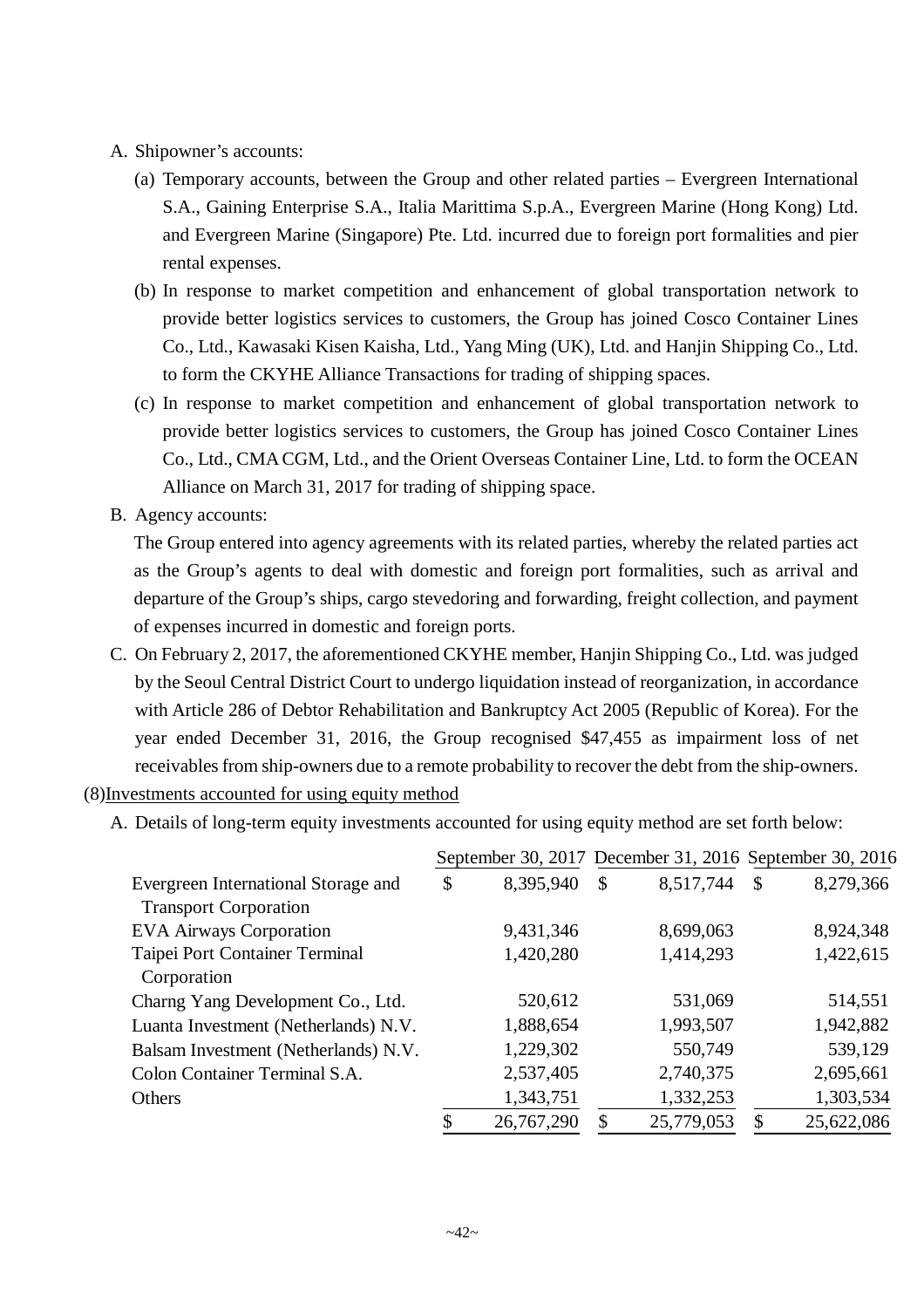#### B. Associates

(a) The basic information of the associates that are material to the Group is as follows:

|                                                                              | Principal |           |                  |                    |                                                         |                  |
|------------------------------------------------------------------------------|-----------|-----------|------------------|--------------------|---------------------------------------------------------|------------------|
|                                                                              | place of  |           |                  |                    | Nature of                                               | Methods of       |
| Company name                                                                 | business  |           | Ownership $(\%)$ |                    | relationship                                            | measurement      |
|                                                                              |           | September |                  | December September |                                                         |                  |
|                                                                              |           | 30, 2017  | 31, 2016         | 30, 2016           |                                                         |                  |
| Evergreen<br><b>International</b><br>Storage and<br>Transport<br>Corporation | TW        | 39.74%    | 39.74%           |                    | With a right<br>39.74% over 20% to<br>vote              | Equity<br>method |
| <b>EVA Airways</b><br>Corporation                                            | TW        | 16.31%    | 16.31%           | 16.31%             | Have a right<br>to vote in the<br>Board of<br>Directors | Equity<br>method |

(b) The summarised financial information of the associates that are material to the Group is as follows:

Balance sheet

|                                                |                  |              | Evergreen International Storage and Transport Corporation |               |                                                         |
|------------------------------------------------|------------------|--------------|-----------------------------------------------------------|---------------|---------------------------------------------------------|
|                                                |                  |              |                                                           |               | September 30, 2017 December 31, 2016 September 30, 2016 |
| Current assets                                 | \$<br>4,413,435  | <sup>S</sup> | 4,883,682                                                 | <sup>\$</sup> | 4,884,869                                               |
| Non-current assets                             | 28,000,942       |              | 28,917,060                                                |               | 28,442,878                                              |
| <b>Current liabilities</b>                     | $2,311,176$ (    |              | $2,380,308$ (                                             |               | 2,332,801)                                              |
| Non-current liabilities                        | 8,531,435)       |              | 9,592,754)                                                |               | 9,795,627)                                              |
| Total net assets                               | \$<br>21,571,766 | S            | 21,827,680                                                | S             | 21,199,319                                              |
| Share in associate's net assets                | \$<br>8,511,002  | $\mathbb{S}$ | 8,611,875                                                 | <sup>\$</sup> | 8,361,606                                               |
| Unrealized income with affiliated<br>companies | 115,062)         |              | 94,131)                                                   |               | 82,240)                                                 |
| Carrying amount of the associate               | \$<br>8,395,940  | \$           | 8,517,744                                                 |               | 8,279,366                                               |

|                                 |                                                         | <b>EVA Airways Corporation</b> |             |
|---------------------------------|---------------------------------------------------------|--------------------------------|-------------|
|                                 | September 30, 2017 December 31, 2016 September 30, 2016 |                                |             |
| Current assets                  | \$<br>63,303,882<br><sup>\$</sup>                       | 69, 375, 363<br><sup>S</sup>   | 58,650,254  |
| Non-current assets              | 155,745,576                                             | 148,288,041                    | 142,792,524 |
| <b>Current liabilities</b>      | $60,153,544$ ) (                                        | $62,284,933$ (                 | 60,654,191) |
| Non-current liabilities         | 94,784,071)                                             | 96,042,190)                    | 80,005,292) |
| Total net assets                | 64,111,843                                              | 59,336,281<br>\$               | 60,783,295  |
| Share in associate's net assets | 9,431,346<br>S                                          | 8,699,063<br>\$                | 8,924,348   |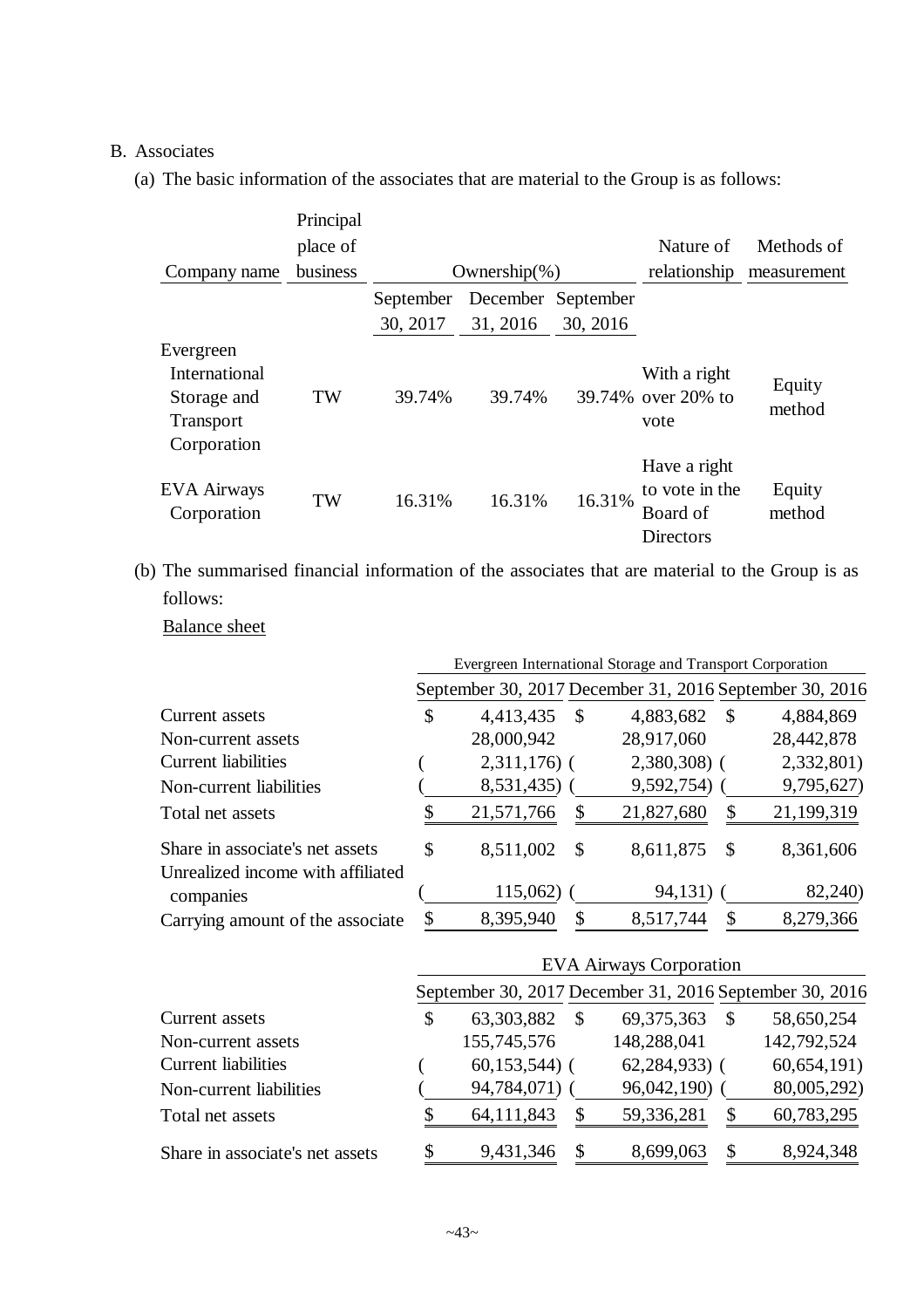#### Statement of comprehensive income

|                                                | Evergreen International Storage and Transport Corporation |          |                                                   |
|------------------------------------------------|-----------------------------------------------------------|----------|---------------------------------------------------|
|                                                | Three-month period                                        |          | Three-month period                                |
|                                                |                                                           |          | ended September 30, 2017 ended September 30, 2016 |
| Revenue                                        | 1,877,757                                                 | <b>S</b> | 1,871,958                                         |
| Profit for the period                          | \$<br>221,422 \$                                          |          | 170,519                                           |
| Other comprehensive gain (loss),<br>net of tax | 72,171                                                    |          | 250,103)                                          |
| Total comprehensive income (loss)              | 293,593                                                   | (\$      | 79,584)                                           |

|                                      | Evergreen International Storage and Transport Corporation |                   |
|--------------------------------------|-----------------------------------------------------------|-------------------|
|                                      | Nine-month period                                         | Nine-month period |
|                                      | ended September 30, 2017 ended September 30, 2016         |                   |
| Revenue                              | 5,628,286                                                 | 5,534,605         |
| Profit for the period                | 574,341                                                   | 604,517           |
| Other comprehensive loss, net of tax | 456,333)                                                  | 547,140)          |
| Total comprehensive income           | 118,008                                                   | 57,377            |
| Dividends received from associates   | 148,422                                                   | 148,422           |

|                                           |                    |    | Three-month period ended Three-month period ended |
|-------------------------------------------|--------------------|----|---------------------------------------------------|
|                                           | September 30, 2017 |    | September 30, 2016                                |
| Revenue                                   | 43,166,421         | S  | 38,887,294                                        |
| Profit for the period                     | \$<br>4,671,870    | -S | 2,521,407                                         |
| Other comprehensive income,<br>net of tax | 44,298             |    | 435,171                                           |
| Total comprehensive income                | 4,716,168          |    | 2,956,578                                         |

EVA Airways Corporation

|                 |                           | September 30, 2016                                                                        |
|-----------------|---------------------------|-------------------------------------------------------------------------------------------|
| 121,431,700     | $\boldsymbol{\mathsf{S}}$ | 108,261,851                                                                               |
| \$<br>5,907,572 |                           | 5,116,642                                                                                 |
| 69,503)         |                           | 2,353,893                                                                                 |
| 5,838,069       | \$                        | 7,470,535                                                                                 |
| 132,191         | £.                        | 188,845                                                                                   |
|                 | September 30, 2017        | <b>EVA Airways Corporation</b><br>Nine-month period ended Nine-month period ended<br>- \$ |

(c) The carrying amount of the Group's interests in all individually immaterial associates and the Group's share of the operating results are summarised below:

As of September 30, 2017, December 31, 2016 and September 30, 2016, the carrying amount of the Group's individually immaterial associates amounted to \$8,940,004, \$8,562,246 and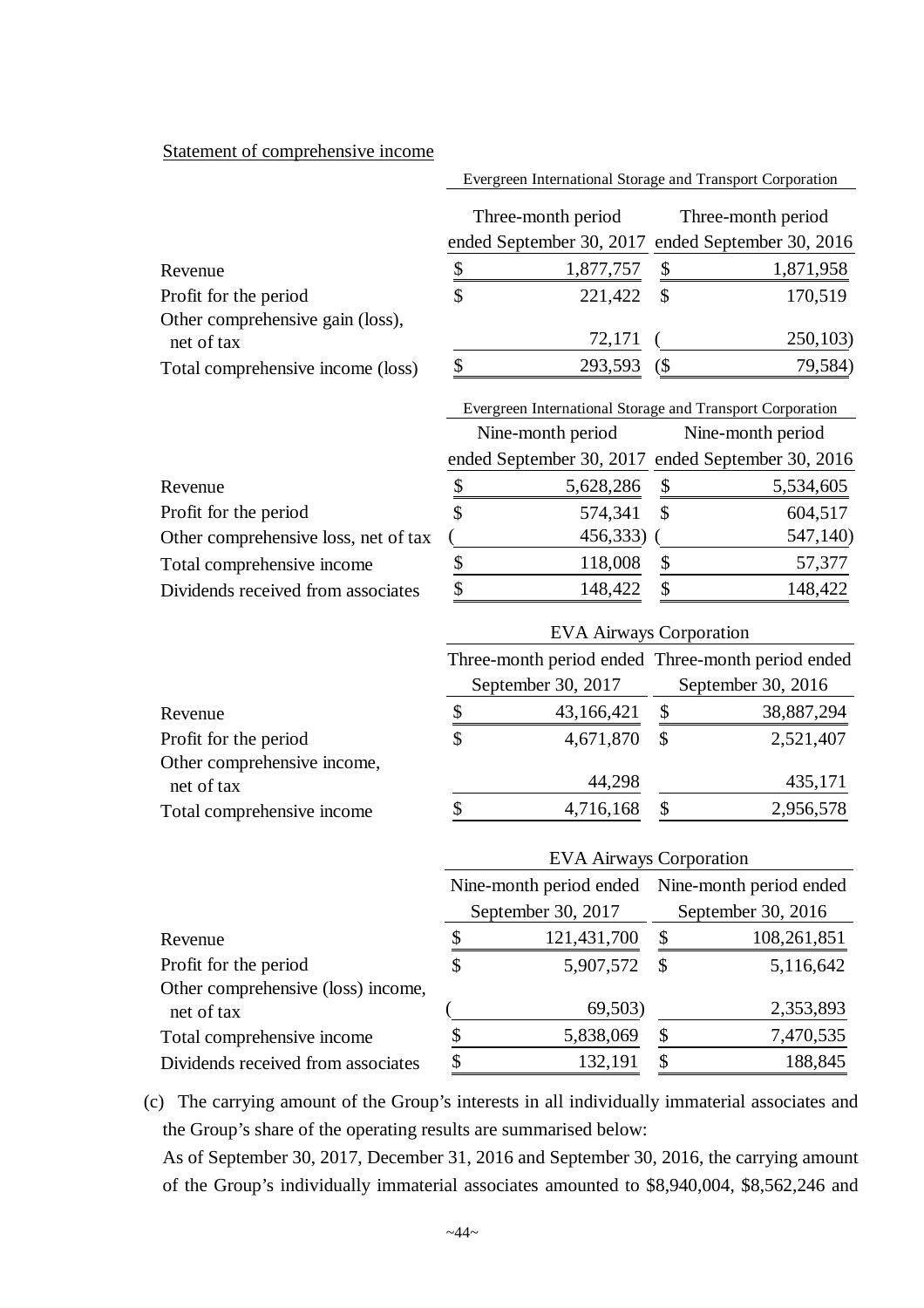\$8,418,372, respectively.

|                                    |                    | Nine-month period ended Nine-month period ended |
|------------------------------------|--------------------|-------------------------------------------------|
|                                    | September 30, 2017 | September 30, 2016                              |
| Gain (loss) for the period         | $2,123,734$ (\$)   | 3,073,101)                                      |
| Other comprehensive income (loss), |                    |                                                 |
| net of tax                         |                    |                                                 |
| Total comprehensive income (loss)  | 2,123,734          | 3,073,101)                                      |

C. The fair value of the Group's associates which have quoted market price was as follows:

|                                        |            | September 30, 2017 December 31, 2016 September 30, 2016 |            |
|----------------------------------------|------------|---------------------------------------------------------|------------|
| <b>Evergreen International Storage</b> | 5,873,275  | 5,428,009                                               | 5,470,415  |
| and Transport Corporation              |            |                                                         |            |
| <b>EVA Airways Corporation</b>         | 10,075,634 | 9,649,978                                               | 9,451,691  |
|                                        | 15,948,909 | 15,077,987                                              | 14,922,106 |

- D. The Board of Directors has resolved that the subsidiary Peony Investment S.A. to participate in Ningbo Victory Container Co., Ltd. capital increase as the original shareholder, and the investment amount was USD 6,144 thousand as of May 26, 2016. The shareholding ratio remained at 40% after the capital increase and Ningbo Victory Container Co., Ltd. is accounted for using equity method.
- E. The Board of Directors has resolved that the subsidiary Peony Investment S.A. to participate in Balsam Investment (Netherlands) N.V.'s capital increase as an original shareholder. The investment amount was USD 76,930 thousand for the year ended December 31, 2016. The shareholding ratio remains at 49% after the capital increase and Balsam Investment (Netherlands) N.V. is accounted for using equity method.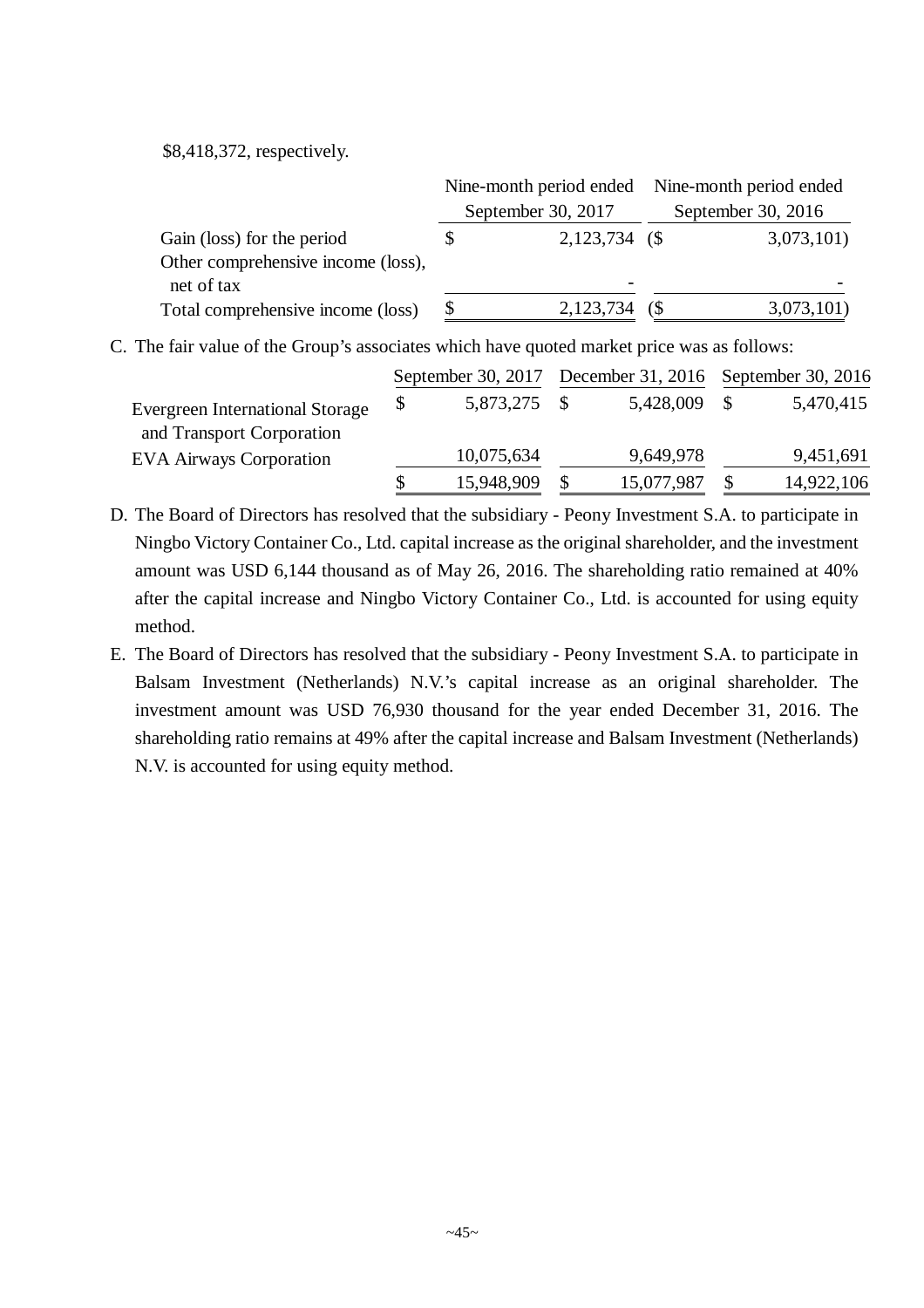## (9)Property, plant and equipment, net

|                       |                          |                  |                          | Loading         |                 |                              |                  |              |                   |                     |              |                            |
|-----------------------|--------------------------|------------------|--------------------------|-----------------|-----------------|------------------------------|------------------|--------------|-------------------|---------------------|--------------|----------------------------|
|                       |                          |                  |                          | and             | Computer and    |                              |                  |              |                   |                     |              |                            |
|                       |                          |                  | Machinery                | unloading       |                 | communication Transportation |                  | Office       | Lease             | Leasehold           |              |                            |
|                       | Land                     | <b>Buildings</b> | equipment                | equipment       | equipment       | equipment                    | Ships            | equipment    | assets            | improvements        | Others       | Total                      |
|                       |                          |                  |                          |                 |                 |                              |                  |              |                   |                     |              |                            |
| At January 1, 2017    |                          |                  |                          |                 |                 |                              |                  |              |                   |                     |              |                            |
| Cost                  | \$845.610                | \$1,632,334      | \$600,442                | \$9,269,204     | 1.064.943<br>-S | \$17,025,213                 | \$110,782,722    | \$511,701    | \$21,192,069      | 366,787<br>-S       | \$138,493    | \$163,429,518              |
| Accumulated           |                          |                  |                          |                 |                 |                              |                  |              |                   |                     |              |                            |
| depreciation          | $\overline{\phantom{a}}$ | 1,004,644)       | 479,520)                 | 5,612,263       | 248,689)        | 7,412,028)                   | 42,981,997)      | 411,375)     | 5,565,381)        | 242,660)            | 531)         | 63,959,088)                |
|                       | \$845,610                | 627,690          | \$120,922                | \$3,656,941     | 816,254         | \$.<br>9,613,185             | 67,800,725<br>\$ | \$100,326    | \$15,626,688      | 124,127             | \$137,962    | \$<br>99,470,430           |
| 2017                  |                          |                  |                          |                 |                 |                              |                  |              |                   |                     |              |                            |
| Opening net book      |                          |                  |                          |                 |                 |                              |                  |              |                   |                     |              |                            |
| amount                | \$845,610                | 627.690<br>- \$  | \$120,922                | $$3,656,941$ \$ | 816,254         | 9,613,185<br>-S              | \$67,800,725     | \$100,326    | $$15,626,688$ \\$ | 124,127             | \$137,962    | 99,470,430<br>S.           |
| <b>Additions</b>      | $\overline{\phantom{a}}$ | 1,323            | 3,132                    | 199,671         | 50,974          | 985,570                      | 108,459          | 11,517       | 48,211            | 12,848              | 27,208       | 1,448,913                  |
| Disposals             | $-$ (                    | $1,064)$ (       | $283)$ (                 | $2,441)$ (      | $616)$ (        | 21,940)                      | $\sim$           | $3,695$ ) (  | $4,618$ ) (       | 6,110)              | - (          | 40,767                     |
| Reclassifications     | $-$ (                    | 178)             | $\overline{\phantom{a}}$ | 98,281          | 79,164          | $\overline{\phantom{a}}$     | 1,328,684        | $\sim$       | 83,142)           | 204,088             | 81,012)      | 1,545,885                  |
| Depreciation          | $\sim$                   | $23,840)$ (      | $7,407$ )                | 340,568) (      | $143,429$ (     | 997,156) (                   | $3,299,721$ (    | $24,500$ )   | $801,397$ (       | 85,738) (           | $2,112)$ (   | 5,725,868)                 |
| Net exchange          |                          |                  |                          |                 |                 |                              |                  |              |                   |                     |              |                            |
| differences           | $10,827$ ) (             | $5,869$ )        | 337)                     | $118,313$ (     | $46,807$ (      | 410,334)                     | $2,827,375$ (    | 1,011)       | 927,440) (        | 629)                | 4,207)       | 4,353,149)                 |
| Closing net book      | \$834,783                | 598,062<br>- \$  | \$116,027                | \$3,493,571     | 755,540<br>-S   | 9,169,325<br><sup>S</sup>    | \$63,110,772     | 82,637<br>S. | \$13,858,302      | 248,586<br>-SS      | 77,839<br>S  | \$92,345,444               |
| amount                |                          |                  |                          |                 |                 |                              |                  |              |                   |                     |              |                            |
| At September 30, 2017 |                          |                  |                          |                 |                 |                              |                  |              |                   |                     |              |                            |
| Cost                  | \$834,783                | \$1,636,815      | \$599,715                | \$9,288,758     | 1,128,687<br>-S | \$16,558,470                 | \$107,022,341    | \$499,358    | \$19,884,972      | 571,984<br>-S       | \$<br>80,482 |                            |
| Accumulated           |                          |                  |                          |                 |                 |                              |                  |              |                   |                     |              | \$158,106,365              |
| depreciation          |                          | 1.038.753)       | 483,688)                 | 5,795,187       | 373,147)        | 7.389.145)                   | 43.911.569)      | 416,721      | 6,026,670         | 323,398)            | 2,643)       | 65,760,921)                |
|                       | \$834,783                | 598.062<br>-\$   | \$116,027                | \$3,493,571     | 755,540<br>-\$  | 9,169,325<br><sup>\$</sup>   | \$63,110,772     | \$<br>82.637 | \$13,858,302      | 248,586<br><b>S</b> | 77.839<br>\$ | 92,345,444<br>$\mathbb{S}$ |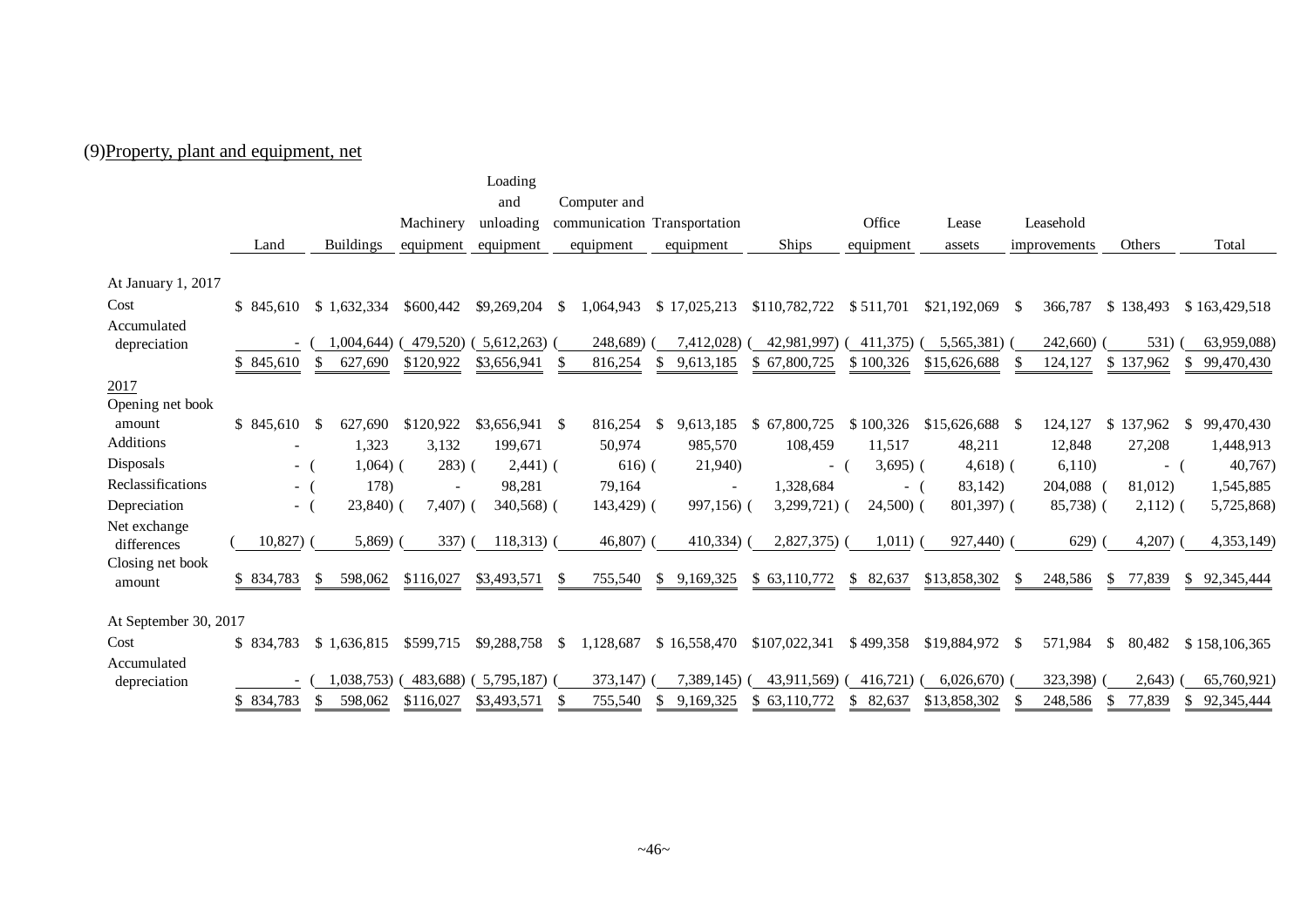|                             |               |                         |                | Loading         |                              |                          |                   |                         |                   |                 |           |                            |
|-----------------------------|---------------|-------------------------|----------------|-----------------|------------------------------|--------------------------|-------------------|-------------------------|-------------------|-----------------|-----------|----------------------------|
|                             |               |                         |                | and             | Computer and                 |                          |                   |                         |                   |                 |           |                            |
|                             |               |                         | Machinery      | unloading       | communication Transportation |                          |                   | Office                  | Lease             | Leasehold       |           |                            |
|                             | Land          | <b>Buildings</b>        | equipment      | equipment       | equipment                    | equipment                | <b>Ships</b>      | equipment               | assets            | improvements    | Others    | Total                      |
| At January 1, 2016          |               |                         |                |                 |                              |                          |                   |                         |                   |                 |           |                            |
| Cost                        | \$ 823,656    | \$1,658,060             | \$638,955      | \$8,698,643     | - \$<br>235,114              | \$19,390,776             | \$112,145,161     | \$516,257               | \$23,354,144      | 350,042<br>- \$ | \$466,263 | \$168,277,071              |
| Accumulated                 |               |                         |                |                 |                              |                          |                   |                         |                   |                 |           |                            |
| depreciation                |               | 976,105)                | 499,554)       | (5,283,786)     | 197,883)                     | 7,513,029)               | 39, 141, 571)     | 420,350)                | 6,450,500)        | 175,065)        | 48)       | 60,657,891)                |
|                             | \$823,656     | 681,955<br>\$           | \$139,401      | \$3,414,857     | 37,231<br>\$.                | \$11,877,747             | 73,003,590<br>S.  | 95,907<br>S.            | \$16,903,644      | 174,977         | \$466,215 | \$107,619,180              |
| 2016                        |               |                         |                |                 |                              |                          |                   |                         |                   |                 |           |                            |
| Opening net book            |               |                         |                |                 |                              |                          |                   |                         |                   |                 |           |                            |
| amount                      | \$823,656     | $\mathbb{S}$<br>681,955 | \$139,401      | \$3,414,857     | 37,231<br>- \$               | \$11,877,747             | 73,003,590<br>\$  | 95,907<br><sup>\$</sup> | $$16,903,644$ \\$ | 174,977         | \$466,215 | \$107,619,180              |
| Additions                   |               | 7,186                   | 1,052          | 40,514          | 8,583                        | 59,726                   | 284,111           | 22,670                  | 644,379           | 11,680          | 449,088   | 1,528,989                  |
| Disposals                   |               |                         | - (            | 678(            | $77)$ (                      | 653,059)                 | $-$ (             | 385(                    | $15,405$ (        | 344)            | - (       | 669,948)                   |
| Reclassifications           | 24,810        | 9,885                   | $\overline{a}$ | 588,658         | 620,982                      | $\overline{\phantom{a}}$ | 77,760            | 14,578 (                | 101,972)          | 1,099           | 649,912)  | 585,888                    |
| Depreciation                | $ -$          | $26,230$ (              | 9,203)         | $332,159$ (     | $24,117)$ (                  | $1,089,504$ (            | 3,431,848)        | $24,385$ (              | $1,153,286$ (     | $51,523$ (      | 176)      | 6,142,431)                 |
| Impairment loss             | $ \,$         | 10,220                  | $\sim$ $-$     | 6,591)          |                              |                          |                   |                         |                   |                 | $-$ (     | 16,811)                    |
| Net exchange<br>differences | 940           | 20,804)                 | 1,324)         | 70,962)         | 318)                         | 344,783)                 | 2,257,781)        | 1,447)                  | 757,873)          | 479)            | 33,131)   | 3,487,962)                 |
| Closing net book            |               |                         |                |                 |                              |                          |                   |                         |                   |                 |           |                            |
| amount                      | \$849,406     | \$<br>641,772           | \$129,926      | \$3,633,639     | 642,284<br>S.                | 9.850.127<br>\$.         | 67,675,832<br>\$. | \$106,938               | \$15,519,487      | 135,410         | \$232,084 | \$99,416,905               |
| At September 30, 2016       |               |                         |                |                 |                              |                          |                   |                         |                   |                 |           |                            |
| Cost                        | \$849,406     | \$1,621,815             | \$632,006      | $$9,099,672$ \$ | 851,738                      | \$17,152,056             | \$108,525,751     | \$515,422               | $$20,894,036$ \\$ | 360,702         | \$232,309 | \$160,734,913              |
| Accumulated                 |               |                         |                |                 |                              |                          |                   |                         |                   |                 |           |                            |
| depreciation                |               | 980,043)                | 502,080)       | 5,466,033)      | 209,454)                     | 7,301,929)               | 40,849,919)       | 408,484)                | 5,374,549)        | 225,292)        | 225)      | 61,318,008)                |
|                             | 849,406<br>S. | 641,772                 | \$129,926      | \$3,633,639     | 642,284                      | 9,850,127                | 67, 675, 832      | \$106,938               | \$15,519,487      | 135,410         | \$232,084 | $\mathbb{S}$<br>99,416,905 |
|                             |               |                         |                |                 |                              |                          |                   |                         |                   |                 |           |                            |

A.The Group has issued a negative pledge to granting banks for drawing borrowings within the credit line to purchase the above transportation equipment.

B.Information about the property, plant and equipment that were pledged to others as collaterals is provided in Note 8.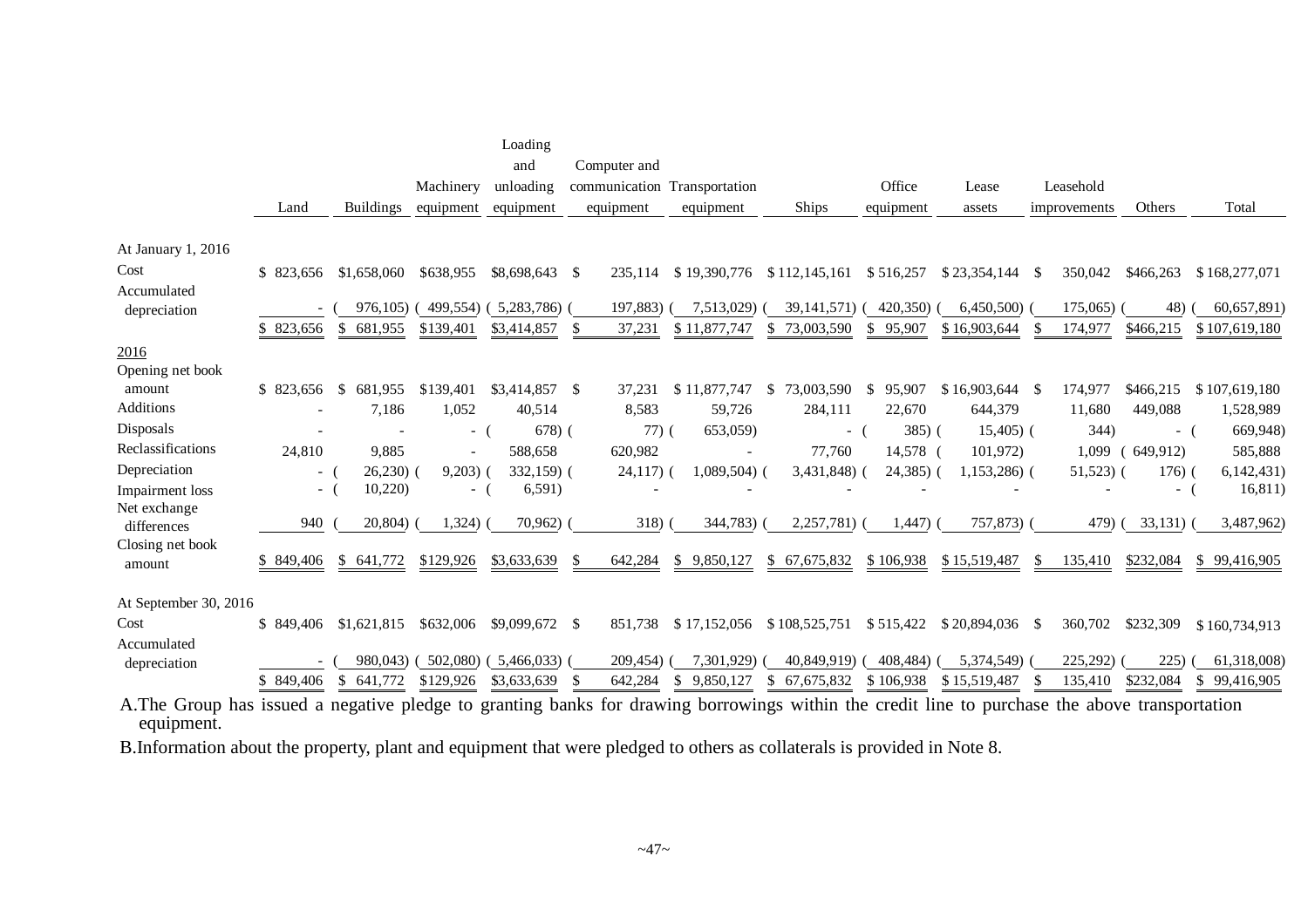## (10)Investment property, net

|                          | Land            |               | <b>Buildings</b> |                           | Total     |
|--------------------------|-----------------|---------------|------------------|---------------------------|-----------|
| At January 1, 2017       |                 |               |                  |                           |           |
| Cost                     | \$<br>1,414,631 | \$            | 1,000,649        | \$                        | 2,415,280 |
| Accumulated depreciation |                 |               | 476,506)         |                           | 476,506)  |
|                          | \$<br>1,414,631 | \$            | 524,143          | \$                        | 1,938,774 |
| 2017                     |                 |               |                  |                           |           |
| Opening net book amount  | \$<br>1,414,631 | \$            | 524,143          | $\mathcal{S}$             | 1,938,774 |
| Reclassifications        | \$<br>178       | $\mathcal{S}$ |                  |                           | 178       |
| Depreciation             |                 |               | $14,581$ (       |                           | 14,581)   |
| Net exchange differences | 37)             |               | 1,525)           |                           | 1,562)    |
| Closing net book amount  | \$<br>1,414,772 | \$            | 508,037          | $\mathcal{S}$             | 1,922,809 |
| At September 30, 2017    |                 |               |                  |                           |           |
| Cost                     | \$<br>1,414,772 | \$            | 1,002,435        | \$                        | 2,417,207 |
| Accumulated depreciation |                 |               | 494,398)         |                           | 494,398)  |
|                          | \$<br>1,414,772 | \$            | 508,037          | \$                        | 1,922,809 |
| At January 1, 2016       |                 |               |                  |                           |           |
| Cost                     | \$<br>1,420,461 | \$            | 1,046,174        | $\mathcal{S}$             | 2,466,635 |
| Accumulated depreciation |                 |               | 499,610)         |                           | 499,610)  |
|                          | \$<br>1,420,461 | \$            | 546,564          | \$                        | 1,967,025 |
| 2016                     |                 |               |                  |                           |           |
| Opening net book amount  | \$<br>1,420,461 | \$            | 546,564          | $\mathcal{S}$             | 1,967,025 |
| Depreciation charge      |                 |               | $14,623$ (       |                           | 14,623)   |
| Net exchange differences | 292)            |               | 2,823)           |                           | 3,115)    |
| Closing net book amount  | \$<br>1,420,169 | \$            | 529,118          | \$                        | 1,949,287 |
| At September 30, 2016    |                 |               |                  |                           |           |
| Cost                     | \$<br>1,420,169 | \$            | 1,039,841        | \$                        | 2,460,010 |
| Accumulated depreciation |                 |               | 510,723)         |                           | 510,723)  |
|                          | \$<br>1,420,169 | \$            | 529,118          | $\boldsymbol{\mathsf{S}}$ | 1,949,287 |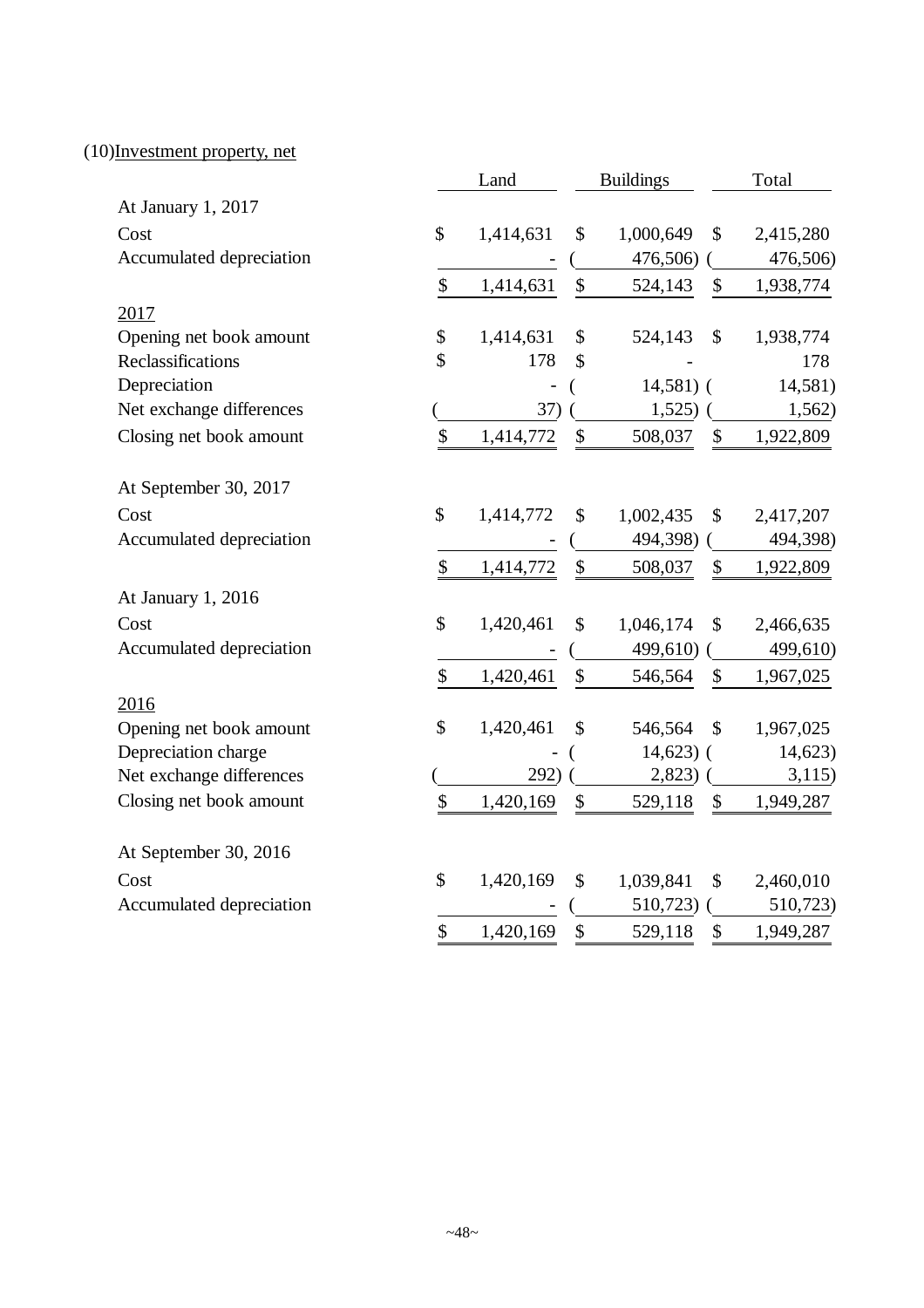A.Rental income from the investment property and direct operating expenses arising from the investment property are shown below:

|                                                                                                                           | Three-month period | Three-month period                                                     |
|---------------------------------------------------------------------------------------------------------------------------|--------------------|------------------------------------------------------------------------|
|                                                                                                                           |                    | ended September 30, 2017 ended September 30, 2016                      |
| Rental revenue from the lease of the<br>investment property                                                               | \$<br>27,792       | 26,622<br>$\mathcal{S}$                                                |
| Direct operating expenses arising<br>from the investment property<br>that generated rental income<br>in the period        | \$<br>5,351        | $\mathcal{S}$<br>6,292                                                 |
| Direct operating expenses arising<br>from the investment property that<br>did not generate rental income in<br>the period | \$<br>180          | \$<br>190                                                              |
|                                                                                                                           |                    |                                                                        |
|                                                                                                                           | Nine-month period  | Nine-month period<br>ended September 30, 2017 ended September 30, 2016 |
| Rental revenue from the lease of the<br>investment property                                                               | \$<br>83,417       | 82,894<br>$\boldsymbol{\mathsf{S}}$                                    |
| Direct operating expenses arising<br>from the investment property<br>that generated rental income<br>in the period        | 16,020<br>\$       | $\mathcal{S}$<br>17,442                                                |
| Direct operating expenses arising<br>from the investment property that<br>did not generate rental income in               |                    |                                                                        |

B.The fair value of the investment property held by the Group as at September 30, 2017, December 31, 2016 and September 30, 2016 was \$3,699,205, \$3,696,799 and \$3,563,685, respectively. The fair value measurements were based on the market prices of recently sold properties in the immediate vicinity of a certain property.

C.Information about the investment property that were pledged to others as collaterals is provided in Note 8.

#### (11)Other non-current assets

|                           |           |           |               | September 30, 2017 December 31, 2016 September 30, 2016 |
|---------------------------|-----------|-----------|---------------|---------------------------------------------------------|
| Prepayments for equipment | 6,460,151 | 4,898,843 |               | 4,411,157                                               |
| Refundable deposits       | 158,672   | 159,013   |               | 155,305                                                 |
| Others                    | 312       | 2,463     |               | 312                                                     |
|                           | 6,619,135 | 5,060,319 | $\mathcal{S}$ | 4,566,774                                               |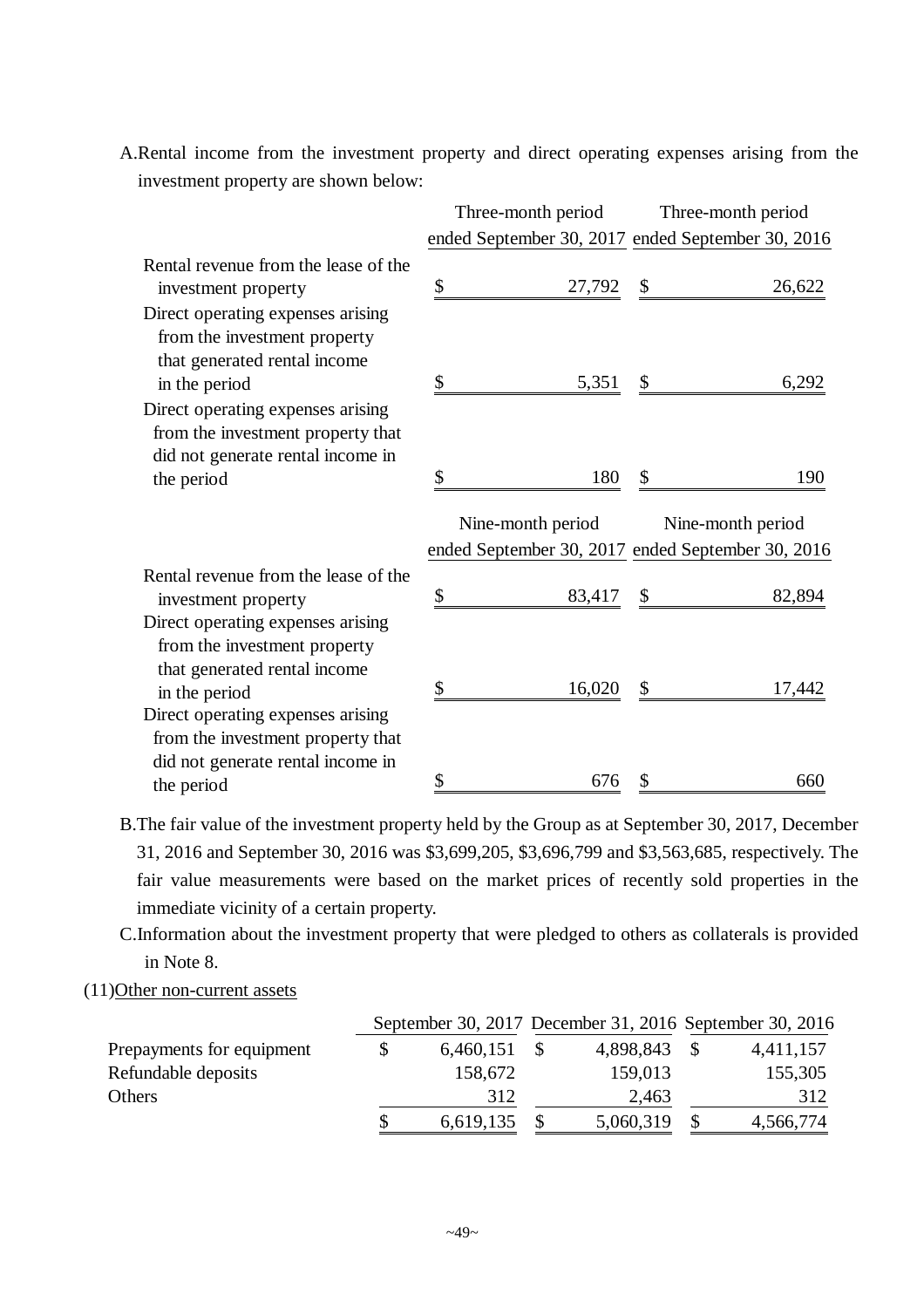Amount of borrowing costs capitalised as part of prepayment for equipment and the range of the interest rates for such capitalisation are as follows:

|                                         |                           | Three-month period                                      |                           |                           |                 | Three-month period   |
|-----------------------------------------|---------------------------|---------------------------------------------------------|---------------------------|---------------------------|-----------------|----------------------|
|                                         |                           | ended September 30, 2017 ended September 30, 2016       |                           |                           |                 |                      |
| Amount capitalised                      |                           | $\boldsymbol{\mathsf{S}}$                               | 28,989                    | $\boldsymbol{\mathsf{S}}$ |                 | 13,351               |
| Interest rate                           |                           | 1.31%~2.93%                                             |                           |                           | $1.31\%$ ~2.26% |                      |
|                                         |                           | Nine-month period                                       |                           |                           |                 | Nine-month period    |
|                                         |                           | ended September 30, 2017 ended September 30, 2016       |                           |                           |                 |                      |
| Amount capitalised                      |                           | \$                                                      | 80,323                    | $\boldsymbol{\mathsf{S}}$ |                 | 34,448               |
| Interest rate                           |                           | 1.31%~2.93%                                             |                           |                           | 1.31%~2.26%     |                      |
| (12)Short-term borrowings               |                           |                                                         |                           |                           |                 |                      |
| Type of borrowings                      |                           | September 30, 2017 December 31, 2016 September 30, 2016 |                           |                           |                 |                      |
| Secured bank loan                       | $\boldsymbol{\mathbb{S}}$ |                                                         | \$                        |                           | \$              | 470,963              |
| Interest rate                           |                           |                                                         |                           |                           |                 | $1.57\% \sim 1.97\%$ |
| (13) Other current liabilities          |                           |                                                         |                           |                           |                 |                      |
|                                         |                           | September 30, 2017 December 31, 2016 September 30, 2016 |                           |                           |                 |                      |
| Receipt in advance                      | \$                        | 20,195                                                  | $\mathcal{S}$             | 13,827                    | $\mathcal{S}$   | 44,936               |
| Long-term liabilities - current portion |                           | 16,925,068                                              |                           | 14,965,142                |                 | 14,547,142           |
| Corporate bonds - current portion       |                           |                                                         |                           | 3,000,000                 |                 | 3,000,000            |
| Shipowner's accounts                    |                           | 2,826,025                                               |                           | 3,535,446                 |                 | 1,905,493            |
| Agency accounts                         |                           | 5,585,563                                               |                           | 3,938,029                 |                 | 3,788,349            |
| Long-term leases payable - current      |                           | 1,371,716                                               |                           | 1,530,688                 |                 | 1,506,363            |
| Others                                  |                           | 46,364                                                  |                           | 51,445                    |                 | 21,033               |
|                                         | \$                        | 26,774,931                                              | $\mathbb{S}$              | 27,034,577                | \$              | 24,813,316           |
| (14) Corporate bonds payable            |                           |                                                         |                           |                           |                 |                      |
|                                         |                           | September 30, 2017 December 31, 2016 September 30, 2016 |                           |                           |                 |                      |
| Domestic secured corporate bonds        | \$                        | 8,000,000                                               | $\boldsymbol{\mathsf{S}}$ | 3,000,000                 | $\mathbb{S}$    | 3,000,000            |
| Less: current portion or exercise       |                           |                                                         |                           |                           |                 |                      |
| of put options                          |                           |                                                         |                           | 3,000,000)                |                 | 3,000,000)           |
|                                         | \$                        | 8,000,000                                               | \$                        |                           | \$              |                      |

A. On April 25, 2017, the Company issued its thirteenth domestic secured corporate bonds (referred herein as the "Thirteenth Bonds"), totaling \$8,000,000. The Thirteenth Bonds are categorized into Bond A, B, C, D, E, F and G, depending on the guarantee institution. Bond A totals \$2,000,000, and the rest total \$6,000,000, with each par value \$1,000,000. The major terms of the issuance are set forth below:

(a) Period: 5 years (April 25, 2017 to April 25, 2022)

(b) Coupon rate: 1.05% fixed per annum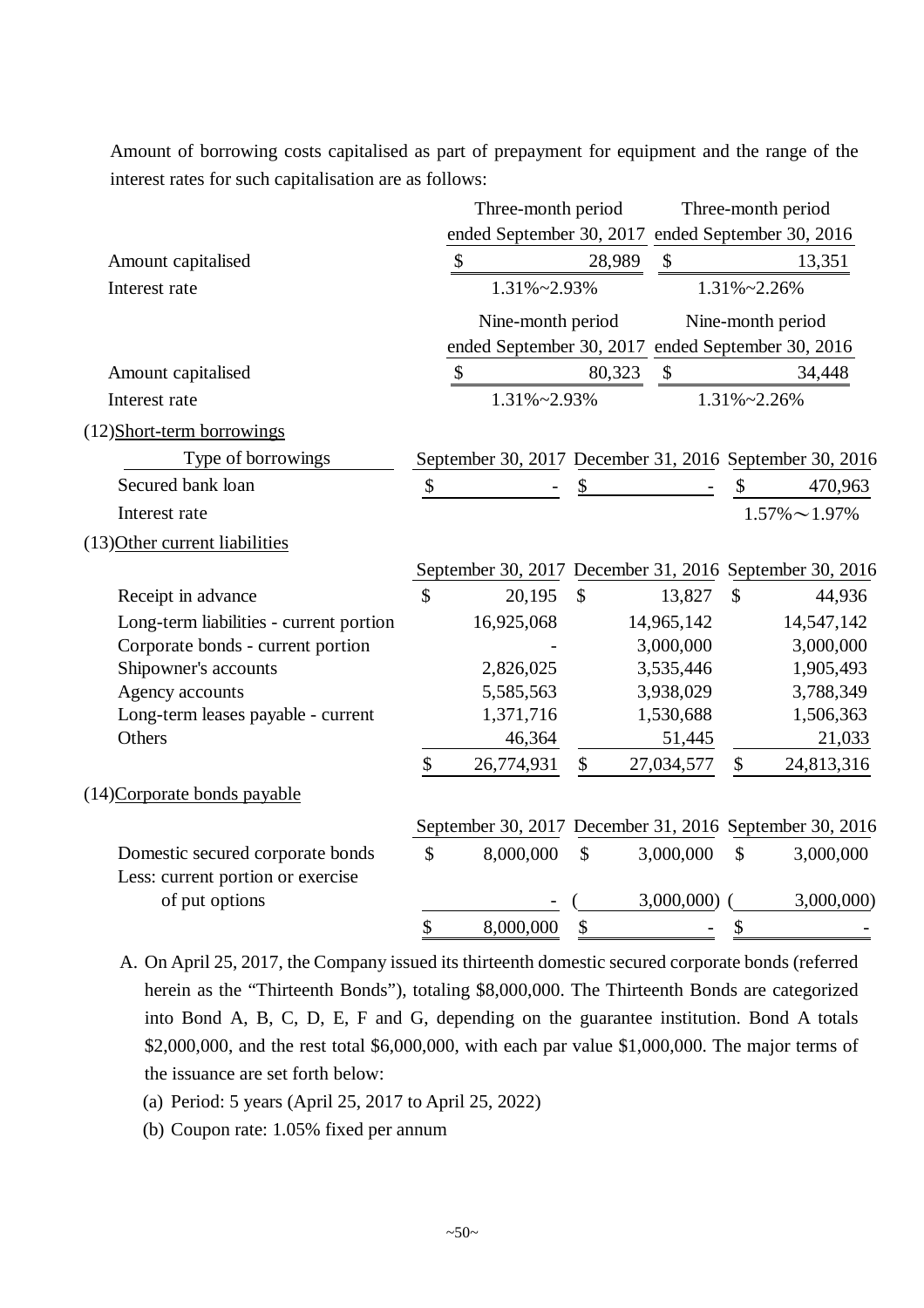(c) Principal repayment and interest payment

Repayments for the Thirteenth Bonds are paid annually on coupon rate, starting a year from the issuing date. For each category of the bonds mentioned above, half the principal must be paid at the end of the fourth year, and another half at the maturity date.

(d) Collaterals

The Thirteenth Bonds are secured. Bond A is guaranteed by Hua Nan Bank, Bond B is guaranteed by First Bank, Bond C is guaranteed by Mega International Commercial Bank, Bond D is guaranteed by Land Bank of Taiwan, Bond E is guaranteed by Chang Hwa Bank, Bond F is guaranteed by Taiwan Cooperative Bank, and Bond G is guaranteed by Bank Sinopac.

- B. On April 26, 2012, the Company issued its twelfth domestic secured corporate bonds (referred herein as the "Twelfth Bonds"), totaling \$3,000,000. The Twelfth Bonds are categorized into Bond A and B, depending on the guarantee institution. Bond A totals \$2,000,000, and Bond B totals \$1,000,000. The major terms of the issuance are set forth below:
	- (a) Period: 5 years (April 26, 2012 to April 26, 2017)
	- (b) Coupon rate: 1.28% fixed per annum
	- (c) Principal repayment and interest payment Repayments for the Twelfth Bonds are paid annually on coupon rate, starting a year from the issuing date. The principal of the Twelfth Bonds shall be repaid in lump sum at maturity.
	- (d) Collaterals

The Twelfth Bonds are secured. Bond A is guaranteed by Bank Sinopac, and Bond B is guaranteed by Far Eastern International Bank.

(15)Long-term loans

|                                  | September 30, 2017 December 31, 2016 September 30, 2016 |               |                        |                        |
|----------------------------------|---------------------------------------------------------|---------------|------------------------|------------------------|
| Secured bank loans               | \$<br>56,243,404                                        | $\mathcal{S}$ | 62,831,664             | \$<br>70,357,823       |
| Unsecured bank loans             | 27,837,410                                              |               | 29,737,286             | 22,130,278             |
| Add: Unrealised foreign exchange |                                                         |               |                        |                        |
| (gains) losses                   | 356,580)                                                |               | 105,294                | 26,469)                |
| Less: Hosting fee credit         | 26,053                                                  |               | $35,598$ )             | 36,492)                |
|                                  | 83,698,181                                              |               | 92,638,646             | 92,425,140             |
| Less: Current portion            | 16,925,068)                                             |               | 14,965,142)            | 14,547,142)            |
|                                  | \$<br>66,773,113                                        | \$            | 77,673,504             | \$<br>77,877,998       |
| Borrowing period                 | $106.12 \times 116.06$                                  |               | $106.03 \times 116.06$ | $105.10 \times 116.06$ |
| Interest rate                    | 1.18%~4.32%                                             |               | $0.85\% \sim 5.22\%$   | $0.85\% \sim 5.22\%$   |

Please refer to Note 8 for details of the collaterals pledged for the above long-term loans.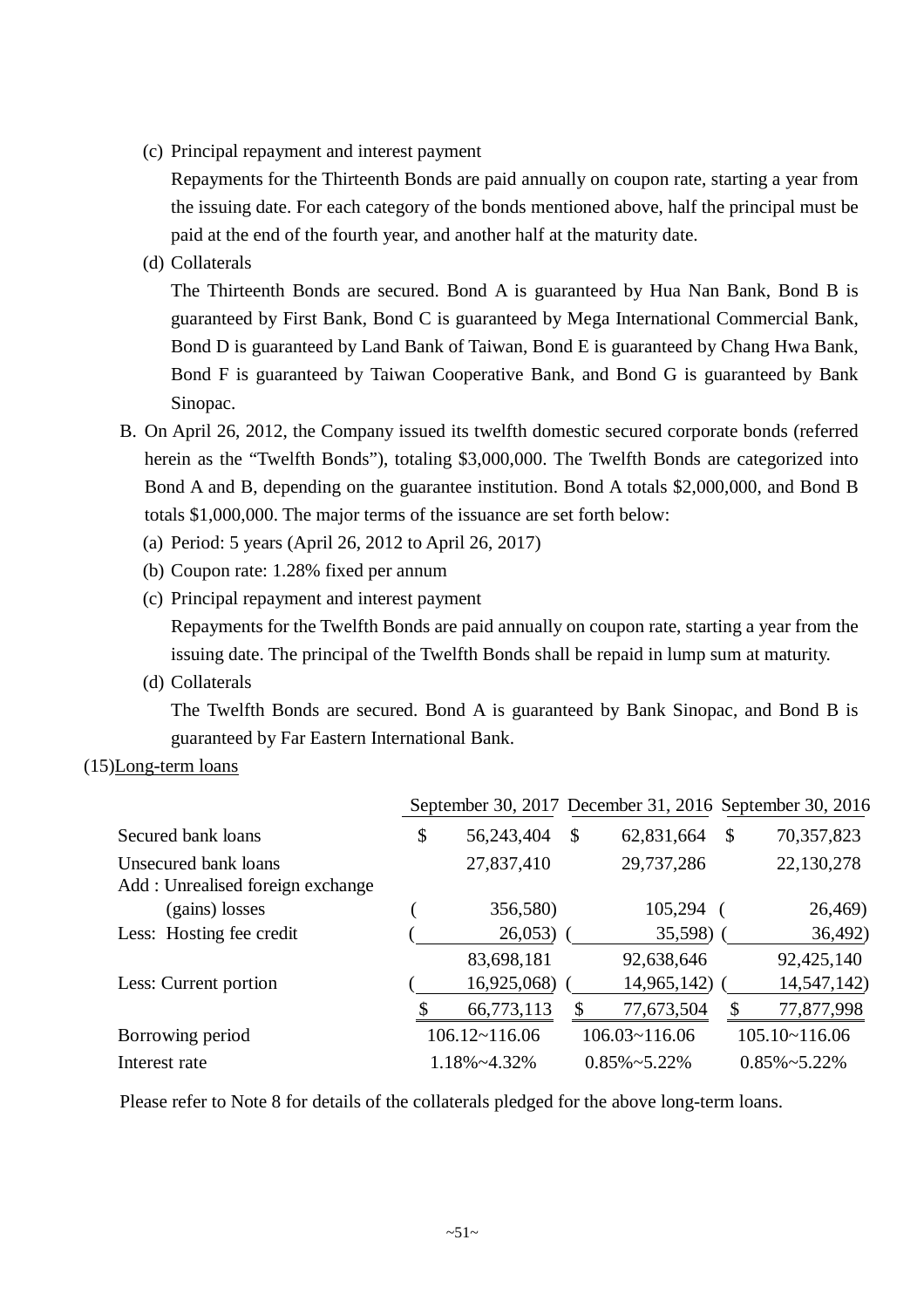## (16)Other non-current liabilities

|                                        |                  |              |            | September 30, 2017 December 31, 2016 September 30, 2016 |
|----------------------------------------|------------------|--------------|------------|---------------------------------------------------------|
| Long-term leases payable - non-current | \$<br>10,756,448 | <sup>S</sup> | 12,730,572 | 12,572,023                                              |
| Accrued pension liabilities            | 2,878,533        |              | 2,968,046  | 2,931,257                                               |
| Guarantee deposits received            | 21,720           |              | 23,322     | 29,557                                                  |
| Unrealised gain on sale and leaseback  | 42,636           |              | 55,468     | 75,558                                                  |
|                                        | 13,699,337       |              | 15,777,408 | 15,608,395                                              |

#### (17)Finance lease liabilities

The Group leases in loading and unloading equipment, ships and transportation equipment under finance lease, based on the terms of the lease contracts. Future minimum lease payments and their present values as at September 30, 2017, December 31, 2016 and September 30, 2016 are as follows:

|                                                      |                     |          | September 30, 2017 |                           |
|------------------------------------------------------|---------------------|----------|--------------------|---------------------------|
|                                                      | Total finance lease |          | Future finance     | Present value of          |
|                                                      | liabilities         |          | charges            | finance lease liabilities |
| Current                                              |                     |          |                    |                           |
| Not later than one year                              | \$<br>1,794,366     | (        | 422,650)           | \$<br>1,371,716           |
| Non-current                                          |                     |          |                    |                           |
| Later than one year but not<br>later than five years | 11,556,417          | $\left($ | 1,170,234)         | 10,386,183                |
| Over five years                                      | 380,524             |          | 10,259             | 370,265                   |
|                                                      | 11,936,941          |          | 1,180,493)         | 10,756,448                |
|                                                      | \$<br>13,731,307    | $($ \$   | 1,603,143)         | \$<br>12,128,164          |
|                                                      |                     |          | December 31, 2016  |                           |
|                                                      | Total finance lease |          | Future finance     | Present value of          |
|                                                      | liabilities         |          | charges            | finance lease liabilities |
| Current                                              |                     |          |                    |                           |
| Not later than one year                              | \$<br>2,016,904     | (        | 486,216)           | \$<br>1,530,688           |
| Non-current                                          |                     |          |                    |                           |
| Later than one year but not<br>later than five years | $6,761,219$ (       |          | 1,397,946)         | 5,363,273                 |
| Over five years                                      | 7,562,359           |          | 195,060)           | 7,367,299                 |
|                                                      | 14,323,578          |          | 1,593,006)         | 12,730,572                |
|                                                      | \$<br>16,340,482    | $($ \$   | 2,079,222)         | \$<br>14,261,260          |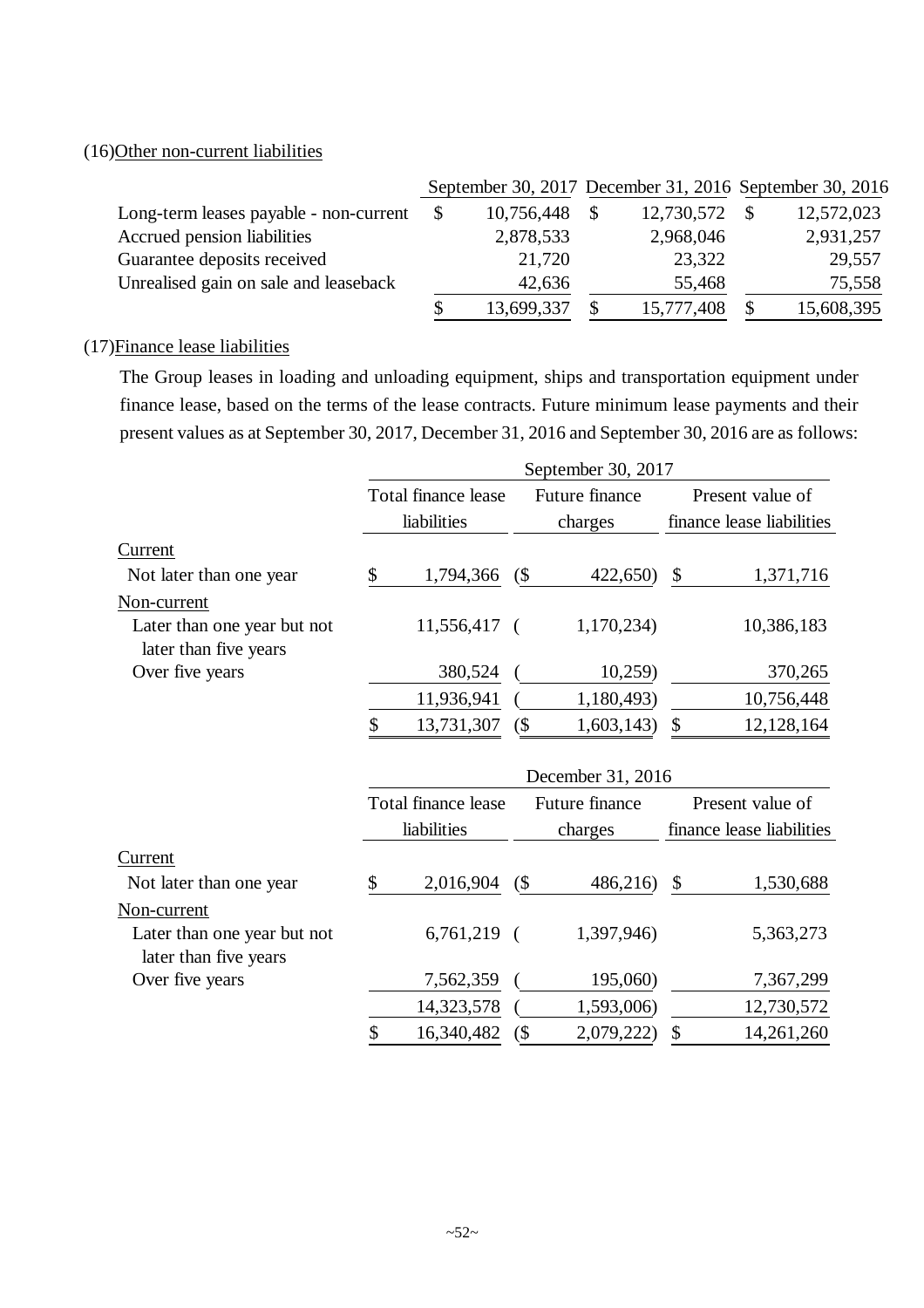|                                                      | September 30, 2016 |                     |   |                |    |                           |  |  |
|------------------------------------------------------|--------------------|---------------------|---|----------------|----|---------------------------|--|--|
|                                                      |                    | Total finance lease |   | Future finance |    | Present value of          |  |  |
|                                                      |                    | liabilities         |   | charges        |    | finance lease liabilities |  |  |
| Current                                              |                    |                     |   |                |    |                           |  |  |
| Not later than one year                              | \$                 | 2,005,509           | ( | 499,146)       | \$ | 1,506,363                 |  |  |
| Non-current                                          |                    |                     |   |                |    |                           |  |  |
| Later than one year but not<br>later than five years |                    | 6,826,041           |   | 1,444,925)     |    | 5,381,116                 |  |  |
| Over five years                                      |                    | 7,437,956           |   | 247,048)       |    | 7,190,908                 |  |  |
|                                                      |                    | 14,263,997          |   | 1,691,973)     |    | 12,572,024                |  |  |
|                                                      | \$                 | 16,269,506          | ( | 2, 191, 119)   | S  | 14,078,387                |  |  |

#### (18)Pension

- A. (a) In accordance with the Labor Pension Act ("the Act"), effective July 1, 2005, which adopted a defined contribution scheme, employees of the Company and its subsidiary-TTSC may choose to be subject to either the Act, maintaining their seniority before the enforcement of the Act, or the pension mechanism of the Labor Standard Law. Under the defined benefit pension plan, two units are accrued for each year of service for the first 15 years and one unit for each additional year thereafter, subject to a maximum of 45 units. Pension benefits are based on the number of units accrued and the average monthly salaries and wages of the last 6 months prior to retirement. The Company and its subsidiary-TTSC contribute monthly an amount equal to 15% of the employees' monthly salaries and wages to the retirement fund deposited with the Trust Department of Bank of Taiwan under the name of the Labor Pension Fund Supervisory Committee. Also, the Company would assess the balance in the aforementioned labor pension reserve account by the end of December 31, every year. If the account balance is insufficient to pay the pension calculated by the aforementioned method, to the employees expected to be qualified for retirement next year, the Company will make contributions to cover the deficit by next March.
	- (b) The employees with R.O.C. nationality of the Group's subsidiaries, Greencompass Marine S. A. and Evergreen Marine (UK) Limited, adopted the Act. Under the defined benefit pension plan, two units are accrued for each year of service for the first 15 years and one unit for each additional year thereafter, subject to a maximum of 45 units. Pension benefits are based on the number of units accrued and the average monthly salaries and wages of the last 6 months prior to retirement.
	- (c) For the aforementioned pension plan, the Group recognised pension costs of \$55,553, \$57,478, \$165,110 and \$175,713 for the three-month and nine-month periods ended September 30, 2017 and 2016, respectively.
	- (d) Expected contributions to the defined benefit pension plans of the Company and its subsidiary-TTSC for the year ended September 30, 2017 amounts to \$96,698.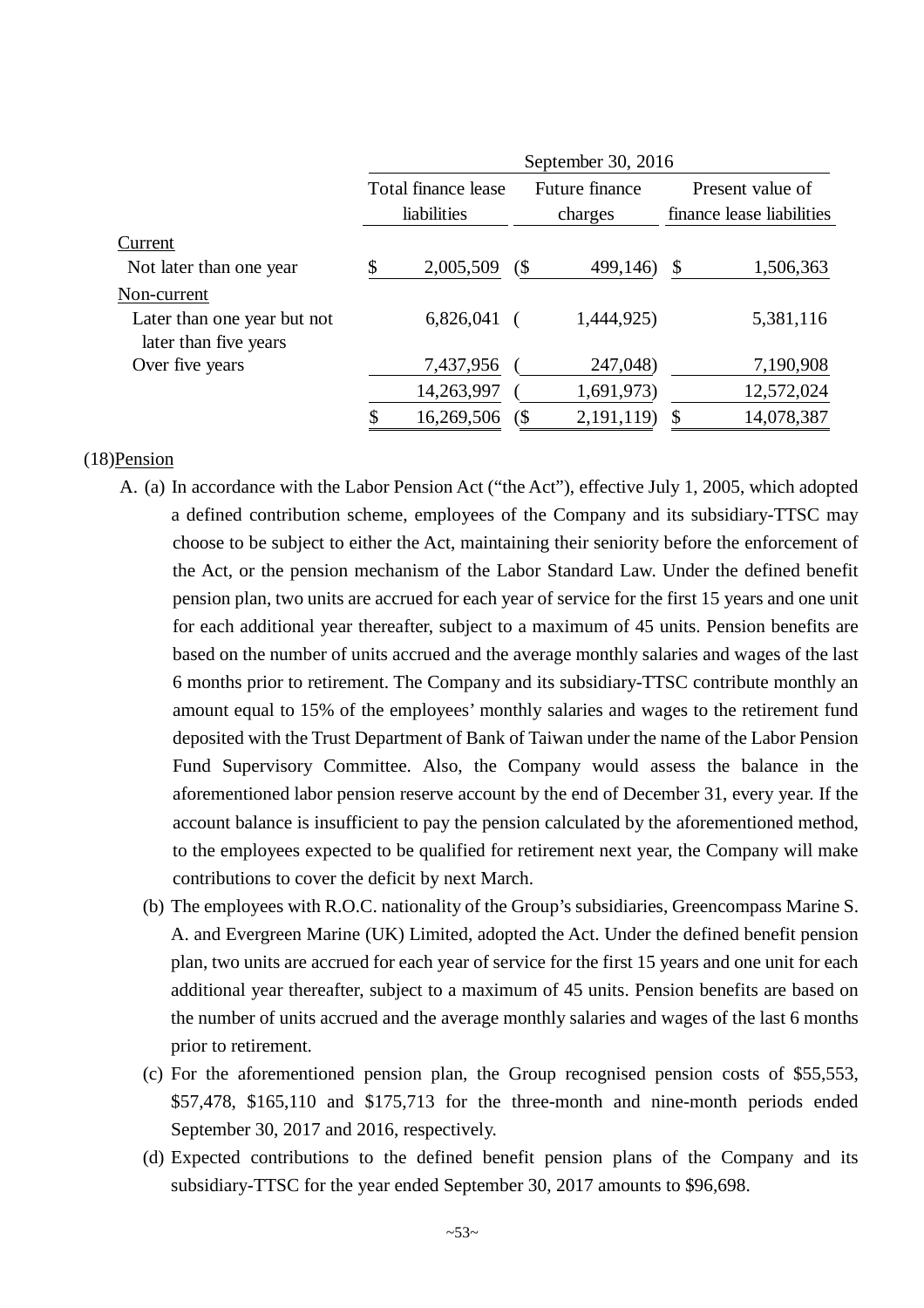- B. (a) Effective July 1, 2005, the Company and its domestic subsidiary-TTSC have established a defined contribution pension plan (the "New Plan") under the Labor Pension Act (the"Act"), covering all regular employees with R.O.C. nationality. Under the New Plan, the Company and its domestic subsidiary-TTSC contribute monthly an amount based on 6% of the employees' monthly salaries and wages to the employees' individual pension accounts at the Bureau of Labor Insurance. The benefits accrued are paid monthly or in lump sum upon termination of employment.
	- (b) The pension costs under defined contribution pension plans of the Group for the three-month and nine-month periods ended September 30, 2017 and 2016 were \$46,375, \$41,584, \$133,678 and \$124,218, respectively.

#### (19)Capital stock

As of September 30, 2017, the Company's authorized capital was \$36,000,000, and the paid-in capital was \$ 35,123,560, consisting of 3,512,356 thousand shares of common stocks with a par value of \$10 (in dollars) per share. All proceeds from shares issued have been collected.

#### (20)Capital surplus

A. Pursuant to the R.O.C. Company Act, capital surplus arising from paid-in capital in excess of par value on issuance of common stocks and donations can be used to cover accumulated deficit or to issue new stocks or cash to shareholders in proportion to their share ownership, provided that the Company has no accumulated deficit. Further, the R.O.C. Securities and Exchange Law requires that the amount of capital surplus to be capitalised mentioned above should not exceed 10% of the paid-in capital each year. Capital surplus should not be used to cover accumulated deficit unless the legal reserve is insufficient.

|                                 |              |   | 2017             |              |         |             |
|---------------------------------|--------------|---|------------------|--------------|---------|-------------|
|                                 |              |   | Adjustments to   |              |         |             |
|                                 |              |   | share of changes |              |         |             |
|                                 |              |   | in equity of     |              |         |             |
|                                 | <b>Share</b> |   | associates and   |              | Donated |             |
|                                 | premium      |   | joint ventures   |              | assets  | Others      |
| At January 1, 2017              | \$5,895,171  | S | 2,086,684        | $\mathbb{S}$ | 446     | \$<br>6,713 |
| Recognition of change in equity |              |   |                  |              |         |             |
| of associates in proportion to  |              |   |                  |              |         |             |
| the Company's ownership         |              |   | 1,673            |              |         |             |
| At September 30, 2017           | \$5,895,171  | ¢ | 2,088,357        |              |         | 6,713       |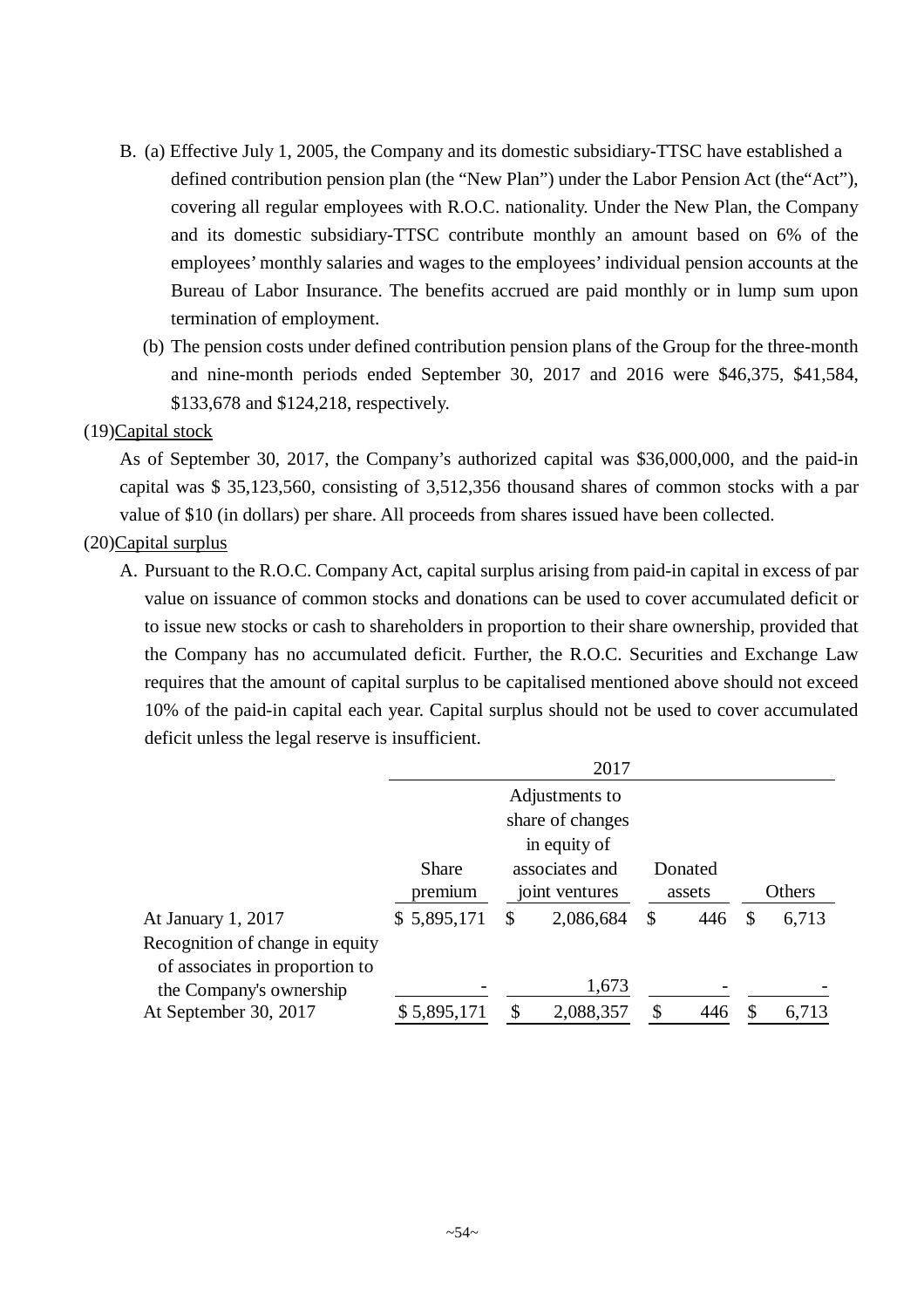|                                 |              |    | 2016             |     |         |    |        |
|---------------------------------|--------------|----|------------------|-----|---------|----|--------|
|                                 |              |    | Adjustments to   |     |         |    |        |
|                                 |              |    | share of changes |     |         |    |        |
|                                 |              |    | in equity of     |     |         |    |        |
|                                 | <b>Share</b> |    | associates and   |     | Donated |    |        |
|                                 | premium      |    | joint ventures   |     | assets  |    | Others |
| At January 1, 2016              | \$5,895,171  | \$ | 2,084,303        | S   | 446     | \$ | 6,713  |
| Recognition of change in equity |              |    |                  |     |         |    |        |
| of associates in proportion to  |              |    |                  |     |         |    |        |
| the Company's ownership         |              |    | 1,911            |     |         |    |        |
| At September 30, 2016           | \$5,895,171  | S. | 2,086,214        | \$. | 446     | £. | 6,713  |

#### (21)Retained earnings

- A. According to the Company's Articles of Incorporation, if there is any profit for a fiscal year, the Company shall first make provision for all taxes and cover prior years' losses and then appropriate 10% of the residual amount as legal reserve. Dividends shall be proposed by the Board of Directors and resolved by the stockholders.
- B. Dividend policy

In order to facilitate future expansion plans, dividends to stockholders are distributed mutually in the form of both cash and stocks with the basic principle that the ratio of cash dividends to total stock dividends shall not be lower than 10%.

C. Legal reserve

Except for covering accumulated deficit or issuing new stocks or cash to shareholders in proportion to their share ownership, the legal reserve shall not be used for any other purpose. The use of legal reserve for the issuance of stocks or cash to shareholders in proportion to their share ownership is permitted, provided that the distribution of the reserve is limited to the portion in excess of 25% of the Company's paid-in capital.

- D. In accordance with the regulations, the Company shall set aside special reserve from the debit balance on other equity items at the balance sheet date before distributing earnings. When debit balance on other equity items is reversed subsequently, the reversed amount could be included in the distributable earnings.
- E. (a) As of 2015, the Company distributed no dividends to shareholders in order to facilitate future operation plans.
	- (b) For the year ended December 31, 2016, the Company incurred accumulated deficit. On June 22, 2017, the Board of Directors proposed to offset the accumulated deficit totaling \$4,248,211 with the legal reserve.
- F. For information relating to employees', directors' and supervisors' remuneration, please refer to Note 6(29).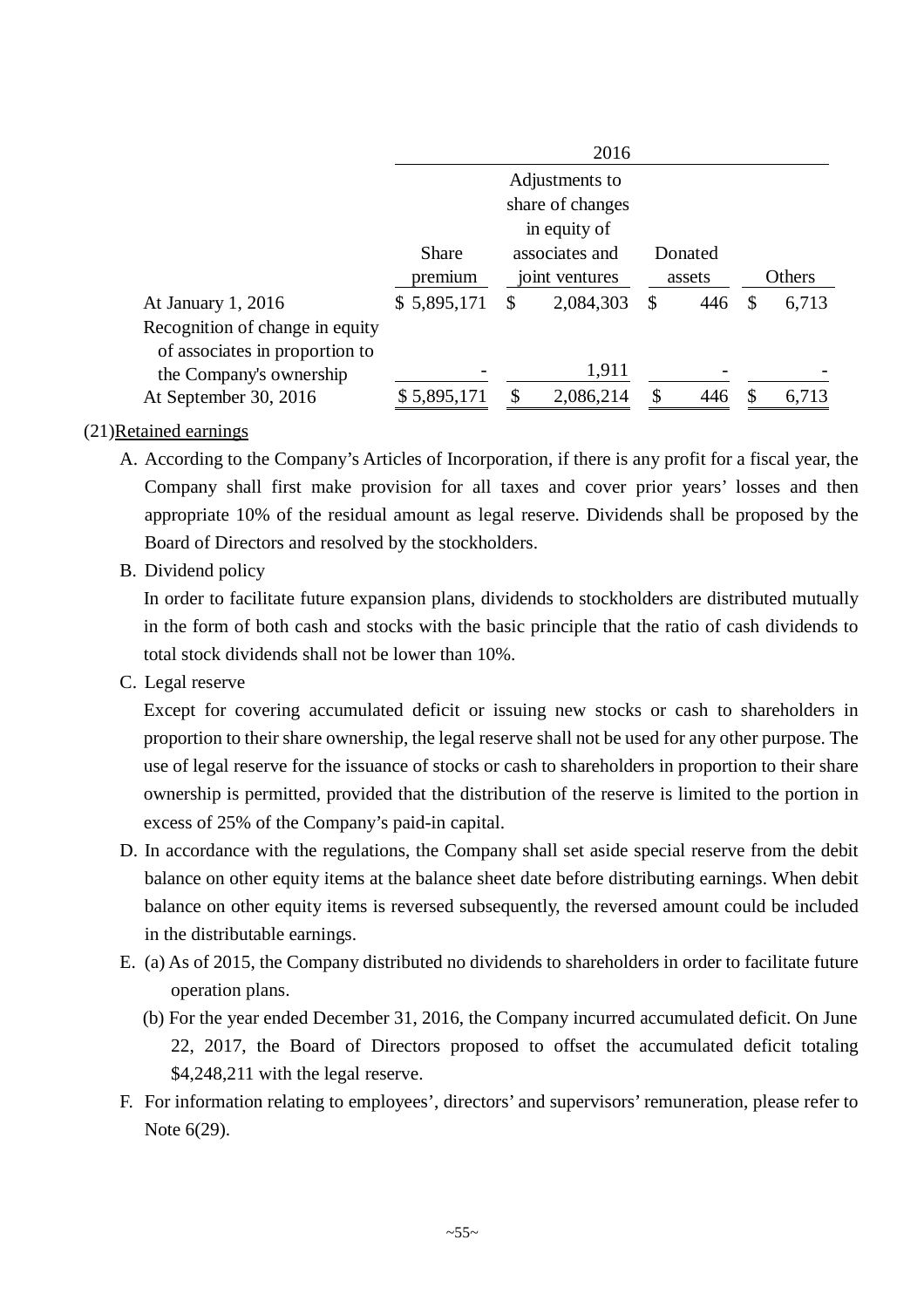# (22)Other equity items

|                                   |        | Hedging  |               | Available-for-           |   | Currency                 |                           |             |
|-----------------------------------|--------|----------|---------------|--------------------------|---|--------------------------|---------------------------|-------------|
|                                   |        | reserve  |               | sale investment          |   | translation              |                           | Total       |
| At January 1, 2017                | $($ \$ | 67,895   | $\mathcal{S}$ | 1,703,161                |   | \$1,254,622              | $\boldsymbol{\mathsf{S}}$ | 2,889,888   |
| $Revaluation - gross$             |        |          |               | 333,882                  |   |                          |                           | 333,882     |
| Revaluation - tax                 |        |          |               | 14,705)                  |   |                          |                           | 14,705)     |
| Revaluation - associates          |        |          |               | 49,892                   |   |                          |                           | 49,892      |
| Cash flow hedges:                 |        |          |               |                          |   |                          |                           |             |
| - Fair value gain in the period   |        |          |               |                          |   |                          |                           |             |
| - Associates                      |        | 25,539   |               |                          |   |                          |                           | 25,539      |
| Currency translation differences: |        |          |               |                          |   |                          |                           |             |
| $-Group$                          |        |          |               |                          |   | $1,423,722)$ (           |                           | 1,423,722)  |
| $-Group - tax$                    |        |          |               |                          |   | 2,207                    |                           | 2,207       |
| -Associates                       |        |          |               |                          |   | 267,653)                 |                           | 267,653)    |
| At September 30, 2017             | (\$    | 42,356)  | \$            | 2,072,230                | ( | 434,546)                 | \$                        | 1,595,328   |
|                                   |        |          |               |                          |   |                          |                           |             |
|                                   |        | Hedging  |               | Available-for-           |   | Currency                 |                           |             |
|                                   |        | reserve  |               | sale investment          |   | translation              |                           | Total       |
| At January 1, 2016                | $($ \$ | 521,149) | $\mathcal{S}$ | 1,461,850                |   | \$2,155,086              | \$                        | 3,095,787   |
| $Revaluation - gross$             |        |          |               | 105,863                  |   |                          |                           | 105,863     |
| Revaluation - tax                 |        |          |               | 14,349                   |   |                          |                           | 14,349      |
| Revaluation - associates          |        |          |               | 15,370                   |   |                          |                           | 15,370      |
| Cash flow hedges:                 |        |          |               |                          |   |                          |                           |             |
| - Fair value gain in the period   |        |          |               |                          |   |                          |                           |             |
| - Associates                      |        | 349,823  |               |                          |   |                          |                           | 349,823     |
| Currency translation differences: |        |          |               |                          |   |                          |                           |             |
| $-$ Group                         |        |          |               |                          |   | $1,306,312$ (            |                           | 1,306,312)  |
| $-$ Group $-$ tax                 |        |          |               |                          |   | 2,238                    |                           | 2,238       |
| - Associates                      |        |          |               |                          |   | 199,432)                 |                           | 199,432)    |
| At September 30, 2016             | $($ \$ | 171,326) |               | \$1,597,432              |   | \$651,580                |                           | \$2,077,686 |
| (23) Operating revenue            |        |          |               |                          |   |                          |                           |             |
|                                   |        |          |               | Three-month period       |   | Three-month period       |                           |             |
|                                   |        |          |               | ended September 30, 2017 |   | ended September 30, 2016 |                           |             |
| Marine freight income             |        | \$       |               | 37,572,405               |   | \$                       |                           | 28,274,875  |
| Ship rental and slottage income   |        |          |               | 301,583                  |   |                          |                           | 679,245     |
| Container manufacturing income    |        |          |               | 447,999                  |   |                          |                           | 371,159     |

|                                 | 41,525,337 | 31,933,823 |
|---------------------------------|------------|------------|
| Container income and others     | 2,930,129  | 2,334,082  |
| service income                  |            |            |
| Commission income and agency    | 273,221    | 274,462    |
| Container manufacturing income  | 447,999    | 371,159    |
| Suip rental and slottage income | JULJ0J     | 0/9,24J    |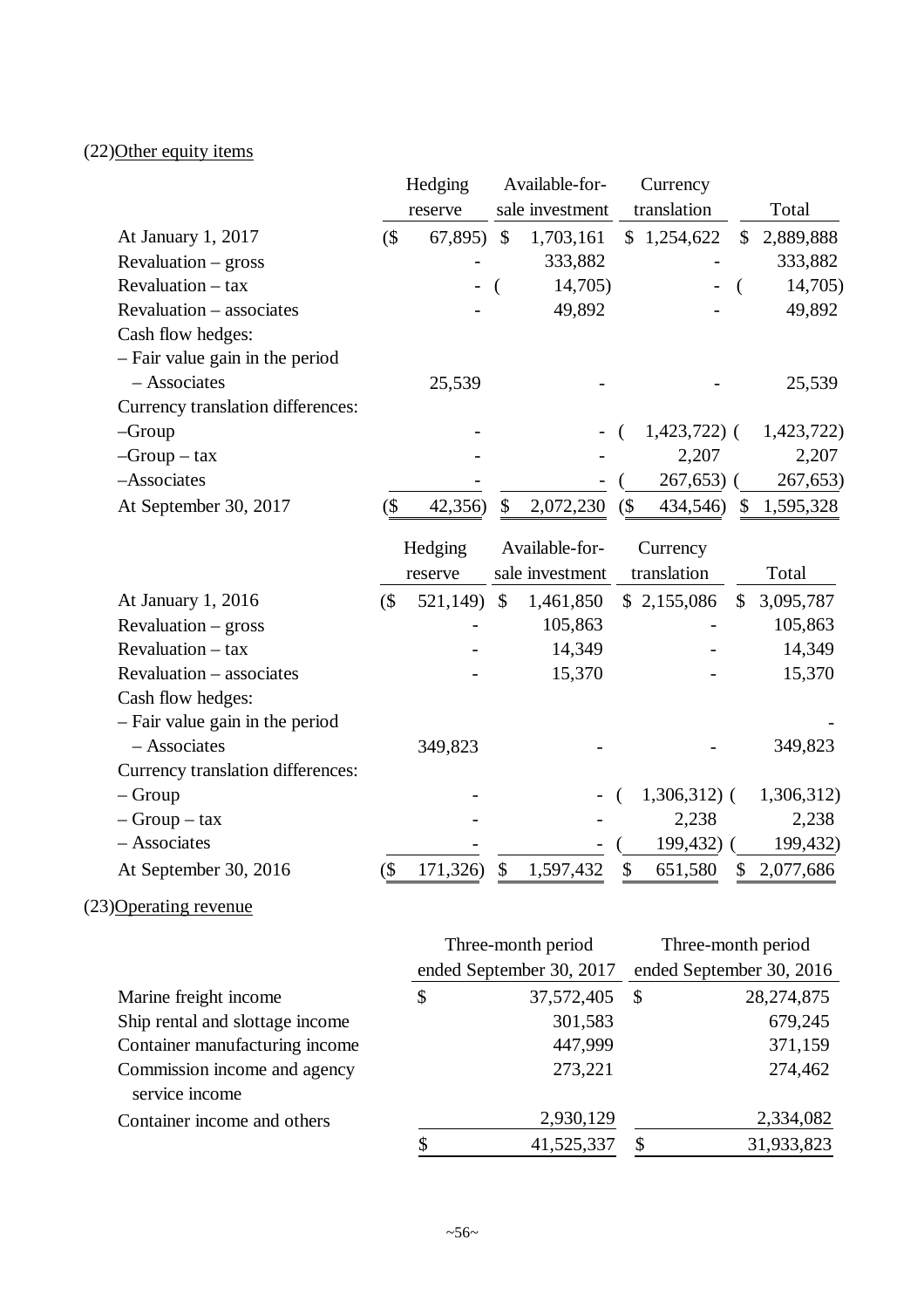|                                                        | Nine-month period        | Nine-month period        |
|--------------------------------------------------------|--------------------------|--------------------------|
|                                                        | ended September 30, 2017 | ended September 30, 2016 |
| Marine freight income                                  | \$<br>101,696,494        | \$<br>79,886,665         |
| Ship rental income and slottage                        | 1,324,235                | 1,400,193                |
| Container manufacturing income                         | 1,173,002                | 947,723                  |
| Commission income and agency<br>service income         | 1,003,699                | 920,529                  |
| Container income and others                            | 7,870,840                | 7,117,135                |
|                                                        | \$<br>113,068,270        | \$<br>90,272,245         |
| (24) Other income and expenses, net                    |                          |                          |
|                                                        | Three-month period       | Three-month period       |
|                                                        | ended September 30, 2017 | ended September 30, 2016 |
| Losses on disposal of property, plant<br>and equipment | $(\$\,$<br>3,194 $($ \$  | 12,304)                  |
|                                                        | Nine-month period        | Nine-month period        |
|                                                        | ended September 30, 2017 | ended September 30, 2016 |
| Gains on disposal of property, plant<br>and equipment  | \$<br>449,997            | \$<br>1,645,897          |
| (25) Other income                                      |                          |                          |
|                                                        | Three-month period       | Three-month period       |
|                                                        | ended September 30, 2017 | ended September 30, 2016 |
| Rental revenue                                         | \$<br>28,245             | \$<br>27,594             |
| Dividend income                                        | 3,115                    | 33,868                   |
| Interest income:                                       |                          |                          |
| Interest income from bank deposits                     | 108,654                  | 69,517                   |
| Interest income from financial assets                  |                          |                          |
| other than financial assets at fair                    |                          |                          |
| value through profit or loss                           | 555                      | 1,425                    |
| Other income - other                                   | 42,058                   | 61,737                   |
|                                                        | 182,627<br>\$            | 194,141<br>\$            |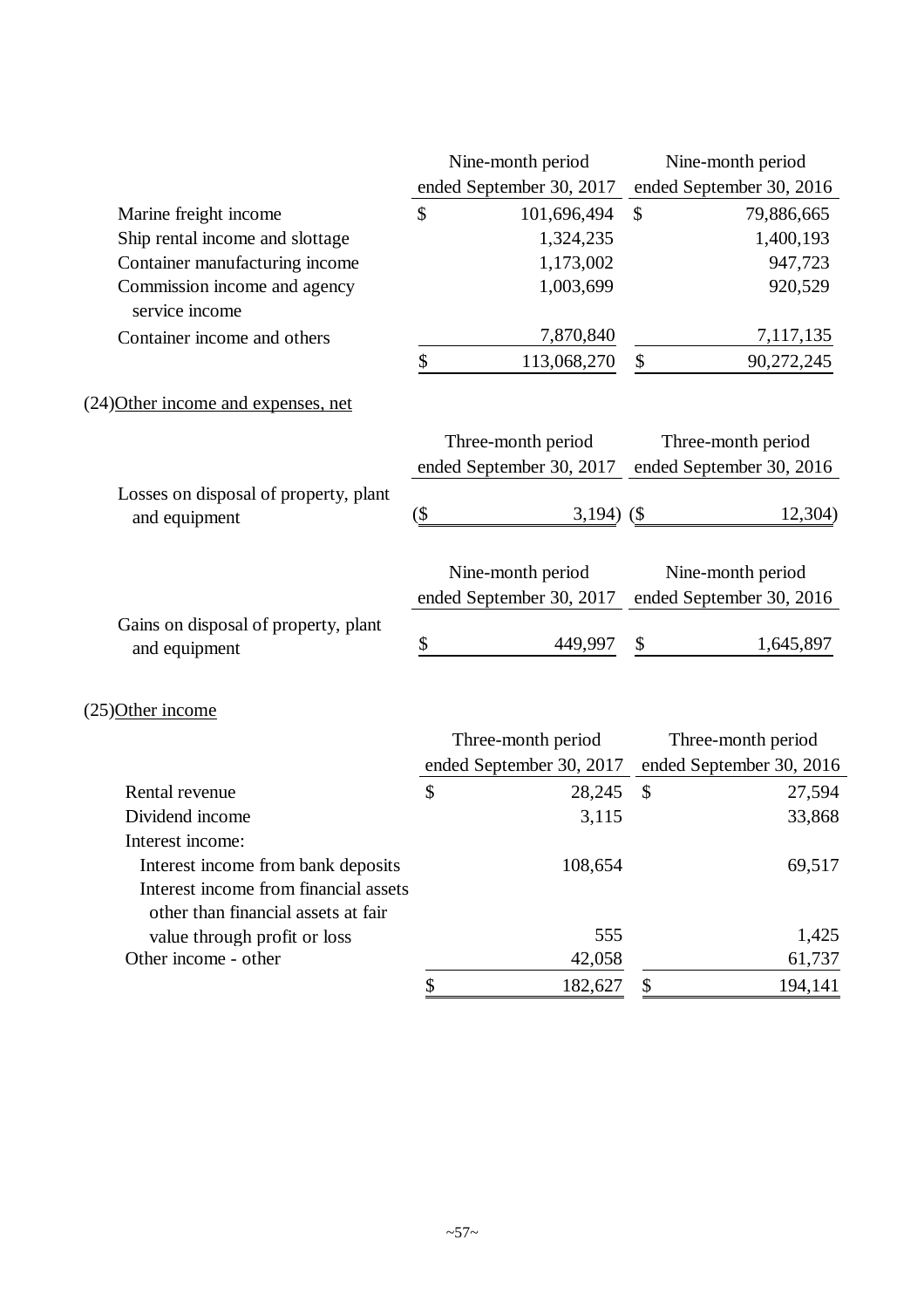|                                                                              | Nine-month period        | Nine-month period        |                          |
|------------------------------------------------------------------------------|--------------------------|--------------------------|--------------------------|
|                                                                              | ended September 30, 2017 | ended September 30, 2016 |                          |
| Rental revenue                                                               | \$<br>84,773             | \$                       | 84,520                   |
| Dividend income                                                              | 87,539                   |                          | 140,145                  |
| Interest income:                                                             |                          |                          |                          |
| Interest income from bank deposits                                           | 306,812                  |                          | 194,414                  |
| Interest income from financial assets                                        |                          |                          |                          |
| other than financial assets at fair                                          |                          |                          |                          |
| value through profit or loss                                                 | 1,785                    |                          | 6,784                    |
| Other income - other                                                         | 101,356                  |                          | 220,808                  |
|                                                                              | \$<br>582,265            | \$                       | 646,671                  |
| (26) Other gains and losses                                                  |                          |                          |                          |
|                                                                              | Three-month period       |                          | Three-month period       |
|                                                                              | ended September 30, 2017 |                          | ended September 30, 2016 |
| Net gains on financial assets                                                | \$                       | \$                       | 102                      |
| at fair value through profit or loss                                         |                          |                          |                          |
| Net currency exchange gains                                                  | 40,662                   |                          | 5,595                    |
| Gains (losses) on disposal of investments                                    | 184,181                  | $\sqrt{ }$               | 1,787)                   |
| Impairment gain on available-for-sale                                        |                          |                          |                          |
| financial assets                                                             |                          |                          | 3                        |
| Impairment loss on property, plant                                           |                          |                          |                          |
| and equipment                                                                |                          |                          | 16,811)                  |
| Other non-operating expenses                                                 | 21,354)                  |                          | 15,815)                  |
|                                                                              | \$<br>203,489            | (                        | 28,713)                  |
|                                                                              |                          |                          |                          |
|                                                                              | Nine-month period        |                          | Nine-month period        |
|                                                                              | ended September 30, 2017 |                          | ended September 30, 2016 |
| Net gains on financial assets                                                | \$                       | \$                       | 102                      |
| at fair value through profit or loss<br>Net currency exchange (losses) gains | 8,205)                   |                          | 282,521                  |
| Gains on disposal of investments                                             | 353,970                  |                          | 17                       |
| Impairment loss on available-for-sale                                        |                          |                          |                          |
| financial assets                                                             |                          |                          | 1,882)                   |
| Impairment loss on property, plant                                           |                          |                          |                          |
| and equipment                                                                |                          |                          | 16,811)                  |
| Other non-operating expenses                                                 | 83,735)                  |                          | 100,573)                 |
|                                                                              | \$<br>262,030            | \$                       | 163,374                  |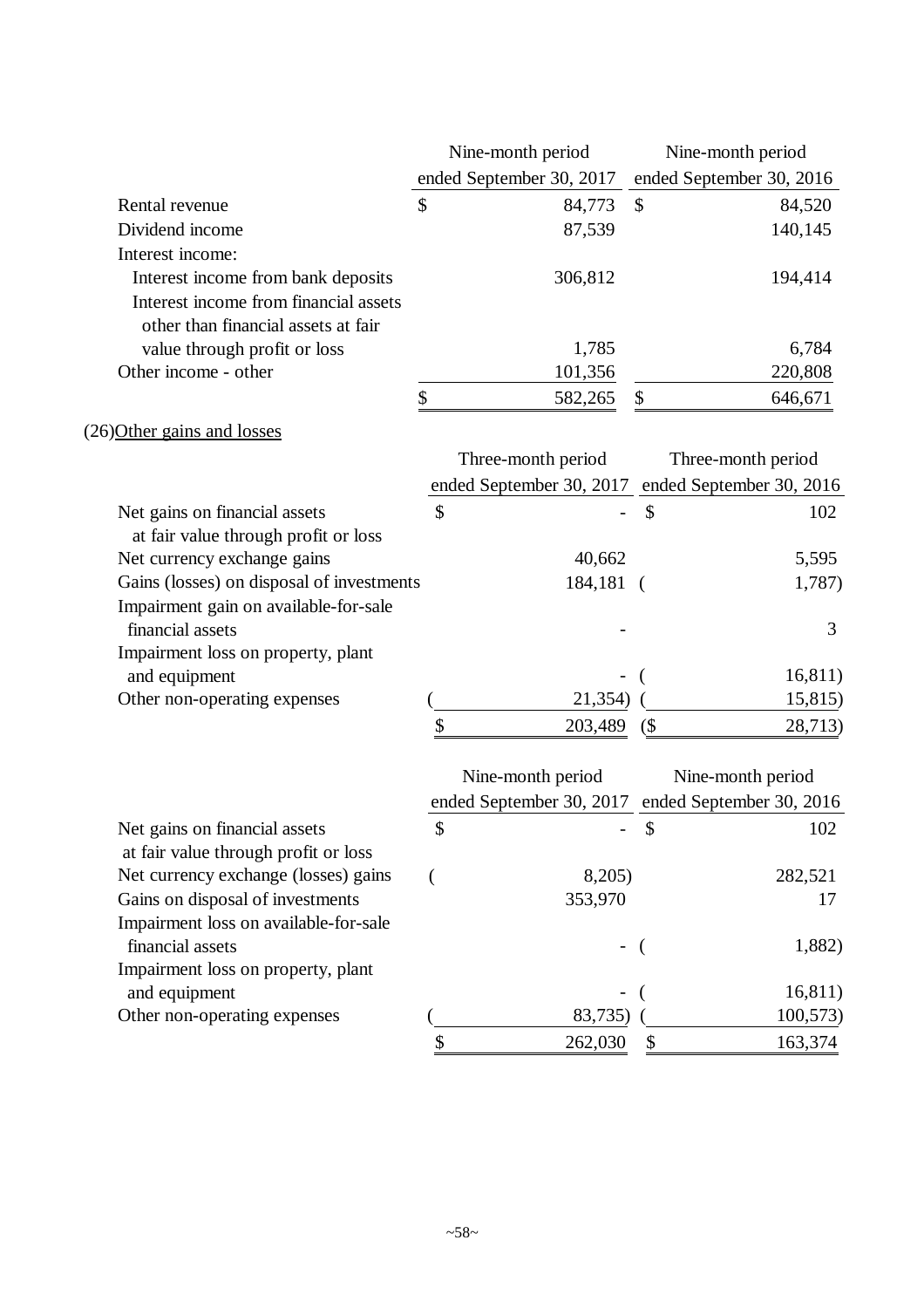# (27)Finance costs

|                                           | Three-month period       |              | Three-month period       |
|-------------------------------------------|--------------------------|--------------|--------------------------|
|                                           | ended September 30, 2017 |              | ended September 30, 2016 |
| Interest expense:                         |                          |              |                          |
| <b>Bank</b> loans                         | \$<br>351,084            | \$           | 315,511                  |
| Corporate bonds                           | 21,171                   |              | 9,679                    |
|                                           | 372,255                  |              | 325,190                  |
| Less: capitalisation of qualifying assets | 28,989)                  |              | 13,351)                  |
| Finance costs                             | \$<br>343,266            | \$           | 311,839                  |
|                                           |                          |              |                          |
|                                           | Nine-month period        |              | Nine-month period        |
|                                           | ended September 30, 2017 |              | ended September 30, 2016 |
| Interest expense:                         |                          |              |                          |
| <b>Bank</b> loans                         | \$<br>1,060,210          | \$           | 917,607                  |
| Corporate bonds                           | 48,690                   |              | 28,721                   |
|                                           | 1,108,900                |              | 946,328                  |
| Less: capitalisation of qualifying assets | 80,323)                  |              | 34,448)                  |
| Finance costs                             | \$<br>1,028,577          | \$           | 911,880                  |
| (28) Expenses by nature                   |                          |              |                          |
|                                           | Three-month period       |              | Three-month period       |
|                                           | ended September 30, 2017 |              | ended September 30, 2016 |
| Employee benefit expense                  | \$<br>1,619,924          | $\mathbb{S}$ | 1,584,568                |
| Depreciation on property, plant           |                          |              |                          |
| and equipment                             | 1,916,353                |              | 1,928,038                |
| Amortisation on intangible assets         | 9,464                    |              | 4,171                    |
| Other operating costs and expenses        | 34,958,087               |              | 30,224,507               |
|                                           | \$<br>38,503,828         | \$           | 33,741,284               |
|                                           | Nine-month period        |              | Nine-month period        |
|                                           | ended September 30, 2017 |              | ended September 30, 2016 |
| Employee benefit expense                  | \$<br>4,758,763          | \$           | 4,883,103                |
| Depreciation charges on property,         |                          |              |                          |
| plant and equipment                       | 5,725,868                |              | 6,142,431                |
| Amortisation charges on intangible        |                          |              |                          |
| assets                                    | 28,605                   |              | 14,011                   |
| Other operating costs and expenses        | 97,089,267               |              | 87,961,162               |
|                                           | \$<br>107,602,503        | \$           | 99,000,707               |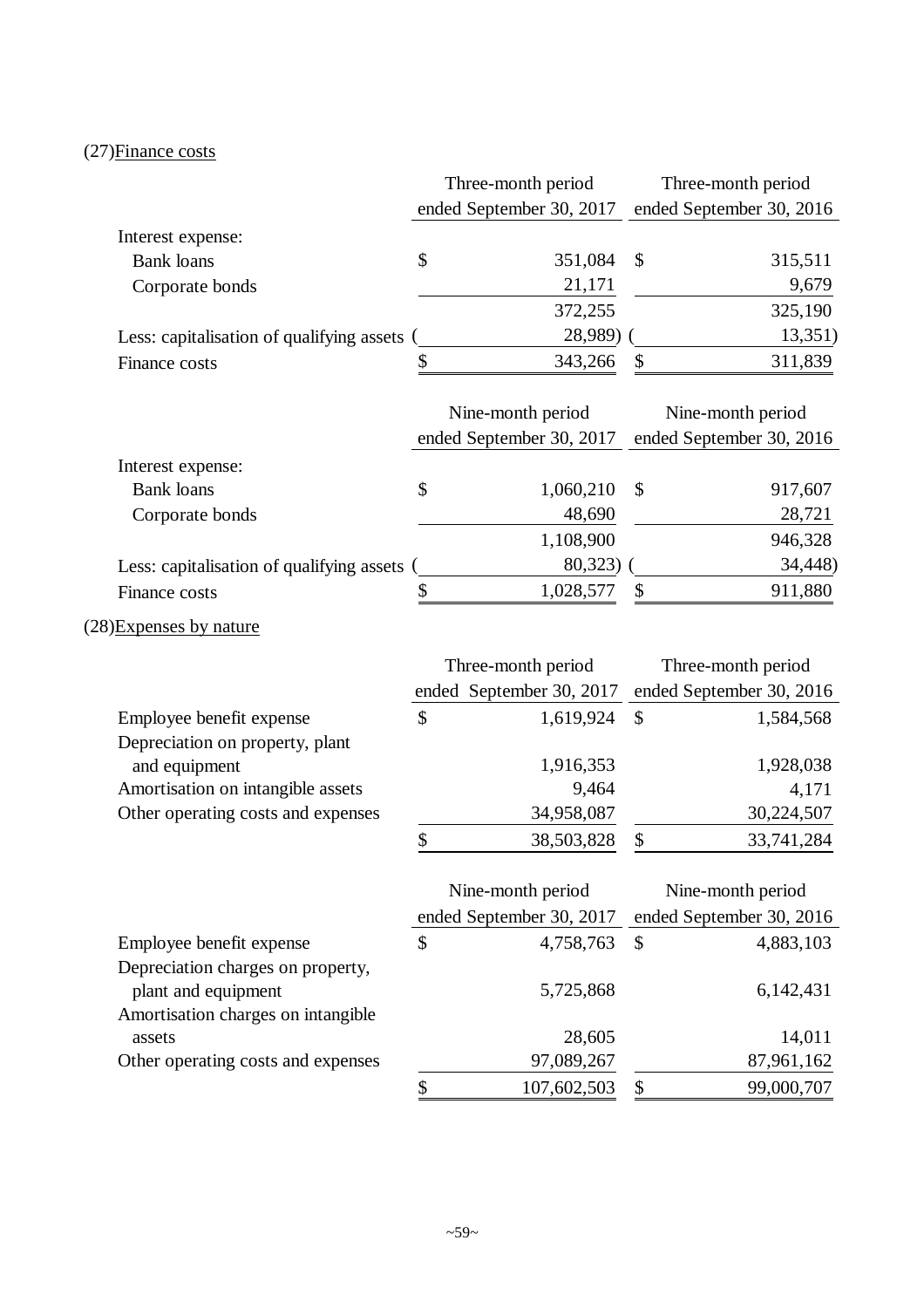#### (29)Employee benefit expense

|                                 |                   | Three-month period       |               | Three-month period       |
|---------------------------------|-------------------|--------------------------|---------------|--------------------------|
|                                 |                   | ended September 30, 2017 |               | ended September 30, 2016 |
| Wages and salaries              | \$                | 1,324,714                | $\mathcal{S}$ | 1,306,138                |
| Labor and health insurance fees |                   | 105,051                  |               | 106,935                  |
| Pension costs                   |                   | 101,928                  |               | 99,062                   |
| Other personnel expenses        |                   | 88,231                   |               | 72,433                   |
|                                 | \$                | 1,619,924                | \$            | 1,584,568                |
|                                 | Nine-month period |                          |               |                          |
|                                 |                   |                          |               | Nine-month period        |
|                                 |                   | ended September 30, 2017 |               | ended September 30, 2016 |
| Wages and salaries              | \$                | 3,905,610                | $\mathcal{S}$ | 4,055,759                |
| Labor and health insurance fees |                   | 319,656                  |               | 294,304                  |
| Pension costs                   |                   | 298,788                  |               | 299,931                  |
| Other personnel expenses        |                   | 234,709                  |               | 233,109                  |

- A. According to the Articles of Incorporation of the Company, when distributing earnings, the Company shall distribute bonus to the employees that account for no less than 0.5% and pay remuneration to the directors and supervisors that account for no more than 5% of the total distributed amount.
- B. (a) For the nine-month period ended September 30, 2017, the Company generated gain and thus accrue employees' and supervisors' remuneration according to the Articles of Incorporation of the Company. The amount was \$35,590, which was recognised as wages and salaries.
	- ..(b) For the nine-month period ended September 30, 2016, the Company generated loss and thus did not accrue employees' and supervisors' remuneration. Employees', directors' and supervisors' remuneration of 2016 as resolved by the Board of Directors were in agreement with those amounts recognised in the 2016 financial statements. Information about the appropriation of employees', directors' and supervisors' remuneration by the Company as proposed by the Board of Directors and resolved by the stockholders will be posted in the "Market Observation Post System" at the website of the Taiwan Stock Exchange.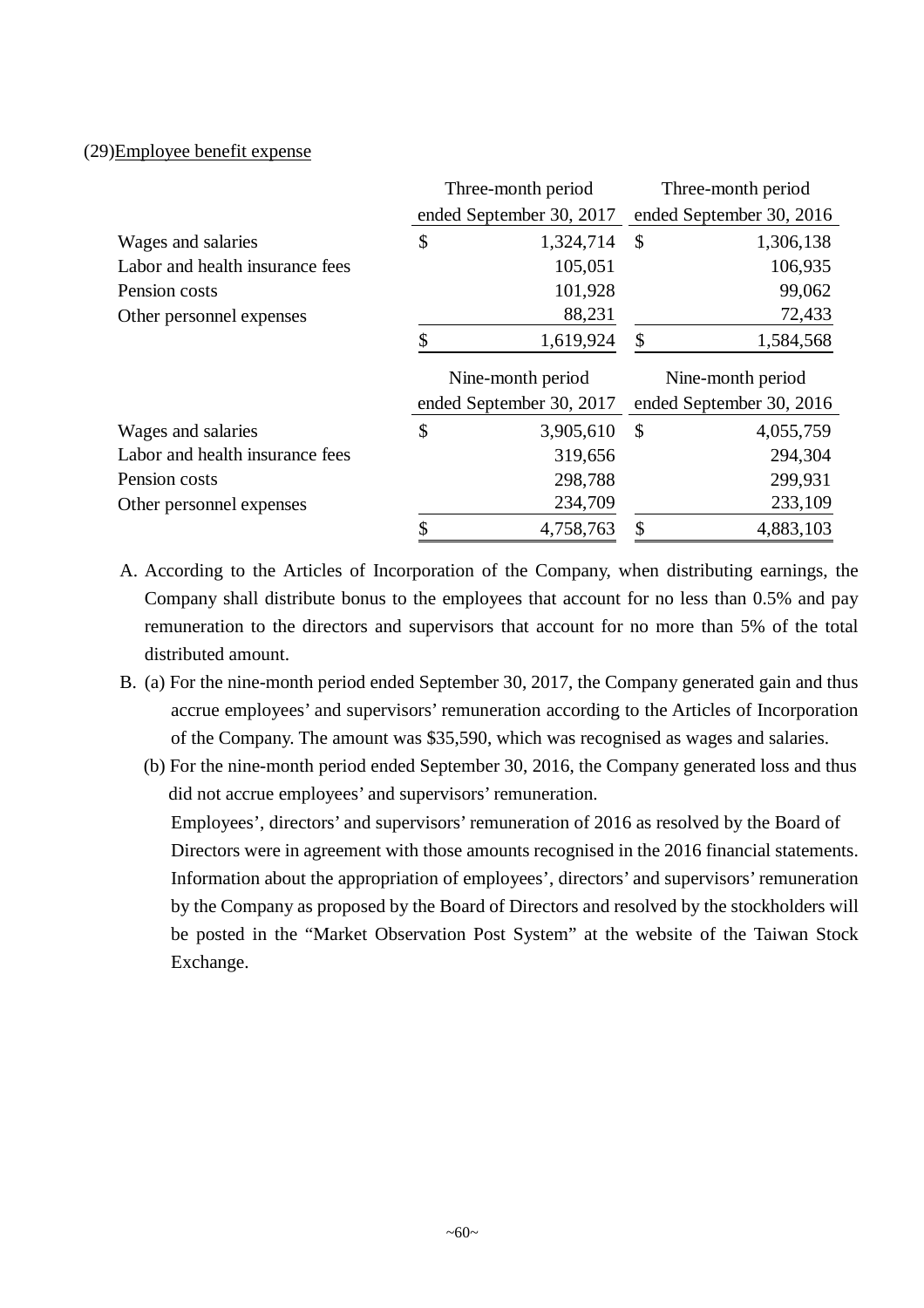## (30)Income tax

A. Income tax expense (benefit)

(a) Components of income tax expense (benefit):

|                                       | Three-month period |        | Three-month period                                |
|---------------------------------------|--------------------|--------|---------------------------------------------------|
|                                       |                    |        | ended September 30, 2017 ended September 30, 2016 |
| Current tax:                          |                    |        |                                                   |
| Current tax on profits for the period | \$<br>207,385      | \$     | 47,283                                            |
| Prior year income tax underestimation |                    |        |                                                   |
| (overestimation)                      | 4,879              |        | 15,953)                                           |
| Total current tax                     | 212,264            |        | 31,330                                            |
| Deferred tax:                         |                    |        |                                                   |
| Origination and reversal of           |                    |        |                                                   |
| temporary differences                 | 155,747            |        | 116,090)                                          |
| Total deferred tax                    | 155,747            |        | 116,090)                                          |
| Income tax expense (benefit)          | \$<br>368,011      | $($ \$ | 84,760)                                           |
|                                       |                    |        |                                                   |
|                                       | Nine-month period  |        | Nine-month period                                 |
|                                       |                    |        | ended September 30, 2017 ended September 30, 2016 |
| Current tax:                          |                    |        |                                                   |
| Current tax on profits for the period | \$<br>457,674      | \$     | 146,300                                           |
| Prior year income tax underestimation |                    |        |                                                   |
| (overestimation)                      | 4,765              |        | 18,820)                                           |
| Total current tax                     | 462,439            |        | 127,480                                           |
| Deferred tax:                         |                    |        |                                                   |
| Origination and reversal of           |                    |        |                                                   |
| temporary differences                 | 208,730            |        | 409,696)                                          |
| Total deferred tax                    | 208,730            |        | 409,696)                                          |

(b) The income tax (charge)/credit relating to components of other comprehensive income is as follows:

|                                                                            | Three-month period |  | Three-month period                                |  |
|----------------------------------------------------------------------------|--------------------|--|---------------------------------------------------|--|
|                                                                            |                    |  | ended September 30, 2017 ended September 30, 2016 |  |
| Fair value gains/losses on available-<br>for-sale financial assets         | $5,065$ (\$)       |  | 12,633)                                           |  |
| Exchange differences on translating<br>the financial statements of foreign |                    |  |                                                   |  |
| operations                                                                 | 3)                 |  | 38)                                               |  |
|                                                                            | 5,062              |  | 12.671                                            |  |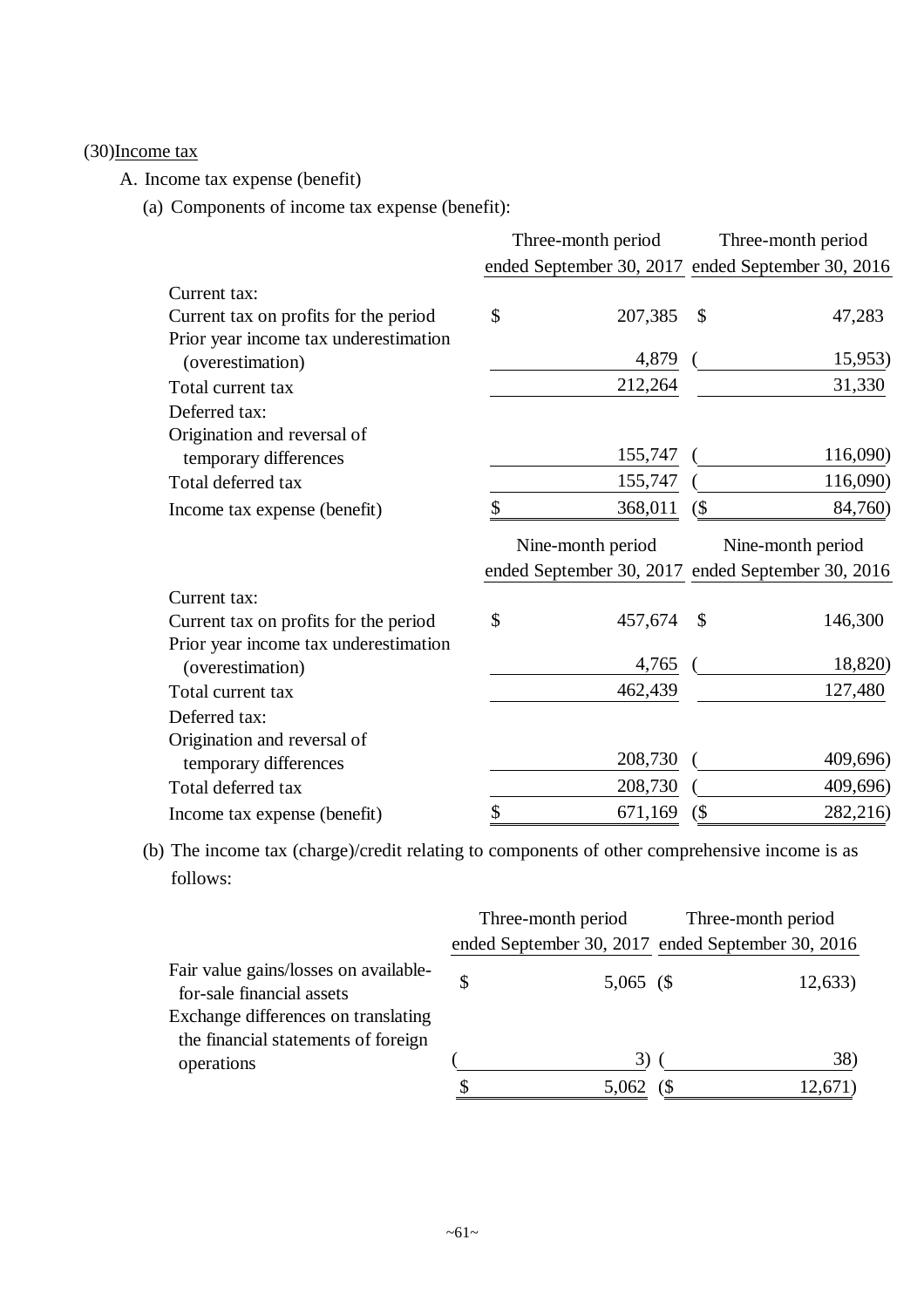|                                                                                               |                                 | Nine-month period                                       |               | Nine-month period  |            |
|-----------------------------------------------------------------------------------------------|---------------------------------|---------------------------------------------------------|---------------|--------------------|------------|
|                                                                                               |                                 | ended September 30, 2017 ended September 30, 2016       |               |                    |            |
| Fair value gains/losses on available-<br>for-sale financial assets                            | $\boldsymbol{\hat{\mathsf{S}}}$ | 14,705 (\$                                              |               |                    | 14,349)    |
| Exchange differences on translating<br>the financial statements of foreign                    |                                 |                                                         |               |                    |            |
| operations                                                                                    |                                 | 2,207)                                                  |               |                    | 2,238      |
|                                                                                               | \$                              | 12,498                                                  | $($ \$        |                    | 16,587)    |
| (c) The income tax charged/(credited) to equity during the period is as follows:              |                                 |                                                         |               |                    |            |
|                                                                                               |                                 | Three-month period                                      |               | Three-month period |            |
|                                                                                               |                                 | ended September 30, 2017 ended September 30, 2016       |               |                    |            |
| Reduction in capital surplus caused                                                           |                                 |                                                         |               |                    |            |
| by recognition of foreign investees                                                           |                                 |                                                         |               |                    |            |
| based on the shareholding ratio                                                               | \$                              | <u>16</u>                                               | $\frac{1}{2}$ |                    | 25         |
|                                                                                               |                                 | Nine-month period                                       |               |                    |            |
|                                                                                               |                                 | ended September 30, 2017 ended September 30, 2016       |               | Nine-month period  |            |
|                                                                                               |                                 |                                                         |               |                    |            |
| Reduction in capital surplus caused<br>by recognition of foreign investees                    |                                 |                                                         |               |                    |            |
| based on the shareholding ratio                                                               | \$                              | 69                                                      | $\mathcal{S}$ |                    | 79         |
| B. As of September 30, 2017, the Company's income tax returns through 2015 have been assessed |                                 |                                                         |               |                    |            |
| and approved by the Tax Authority.                                                            |                                 |                                                         |               |                    |            |
| C. Unappropriated retained earnings:                                                          |                                 |                                                         |               |                    |            |
|                                                                                               |                                 | September 30, 2017 December 31, 2016 September 30, 2016 |               |                    |            |
| Earnings generated in and before 1997                                                         | \$                              | $6,824,865$ (\$)                                        |               | $4,248,211)$ (\$   | 2,984,354) |
| D. As of September 30, 2017, December 31, 2016 and September 30, 2016, the balance of the     |                                 |                                                         |               |                    |            |
| imputation tax credit account was \$2,535,312, \$2,412,471 and \$2,412,471, respectively. The |                                 |                                                         |               |                    |            |
|                                                                                               |                                 |                                                         |               |                    |            |
| creditable tax rate was 48.15% for for the year ended December 31, 2015. As of December 31,   |                                 |                                                         |               |                    |            |
| 2016, the Company has accumulated deficits and has no distributable earnings. As a result,    |                                 |                                                         |               |                    |            |
| creditable tax rate was not disclosed.                                                        |                                 |                                                         |               |                    |            |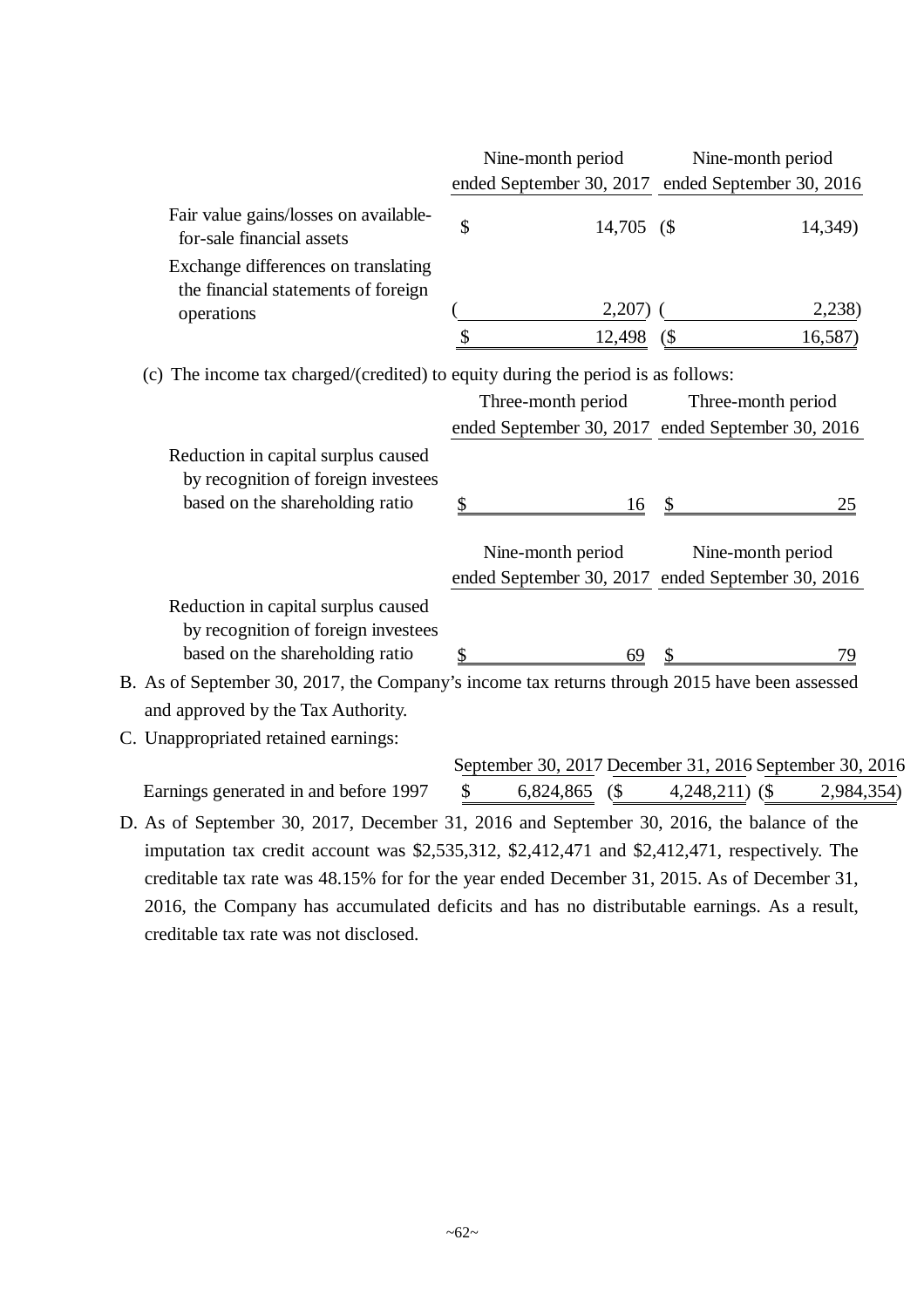## (31)Earnings (loss) per share

|                              |         |                  | Three-month period ended September 30, 2017 |                    |
|------------------------------|---------|------------------|---------------------------------------------|--------------------|
|                              |         |                  | Weighted average                            |                    |
|                              |         |                  | number of ordinary                          |                    |
|                              |         |                  | shares outstanding                          | Earnings per share |
|                              |         | Amount after tax | (share in thousands)                        | (in dollars)       |
| Basic earnings per share     |         |                  |                                             |                    |
| Net income attributable to   |         |                  |                                             |                    |
| ordinary shareholders of the |         |                  |                                             |                    |
| parent                       | \$      | 3,738,532        | 3,512,356                                   | \$<br>1.06         |
| Diluted earnings per share   |         |                  |                                             |                    |
| Net income attributable to   |         |                  |                                             |                    |
| ordinary shareholders of the |         |                  |                                             |                    |
| parent                       | \$      | 3,738,532        | 3,512,356                                   | \$<br>1.06         |
|                              |         |                  |                                             |                    |
|                              |         |                  | Three-month period ended September 30, 2016 |                    |
|                              |         |                  | Weighted average                            |                    |
|                              |         |                  | number of ordinary                          |                    |
|                              |         |                  | shares outstanding                          | Loss per share     |
|                              |         | Amount after tax | (share in thousands)                        | (in dollars)       |
| Basic loss per share         |         |                  |                                             |                    |
| Net loss attributable to     |         |                  |                                             |                    |
| ordinary shareholders of     |         |                  |                                             |                    |
| the parent                   | $($ \$  | 1,149,204        | 3,512,356 (\$)                              | 0.33)              |
| Diluted loss per share       |         |                  |                                             |                    |
| Net loss attributable to     |         |                  |                                             |                    |
| ordinary shareholders of     |         |                  |                                             |                    |
| the parent                   | $(\$\,$ | 1,149,204)       | 3,512,356 (\$)                              | 0.33)              |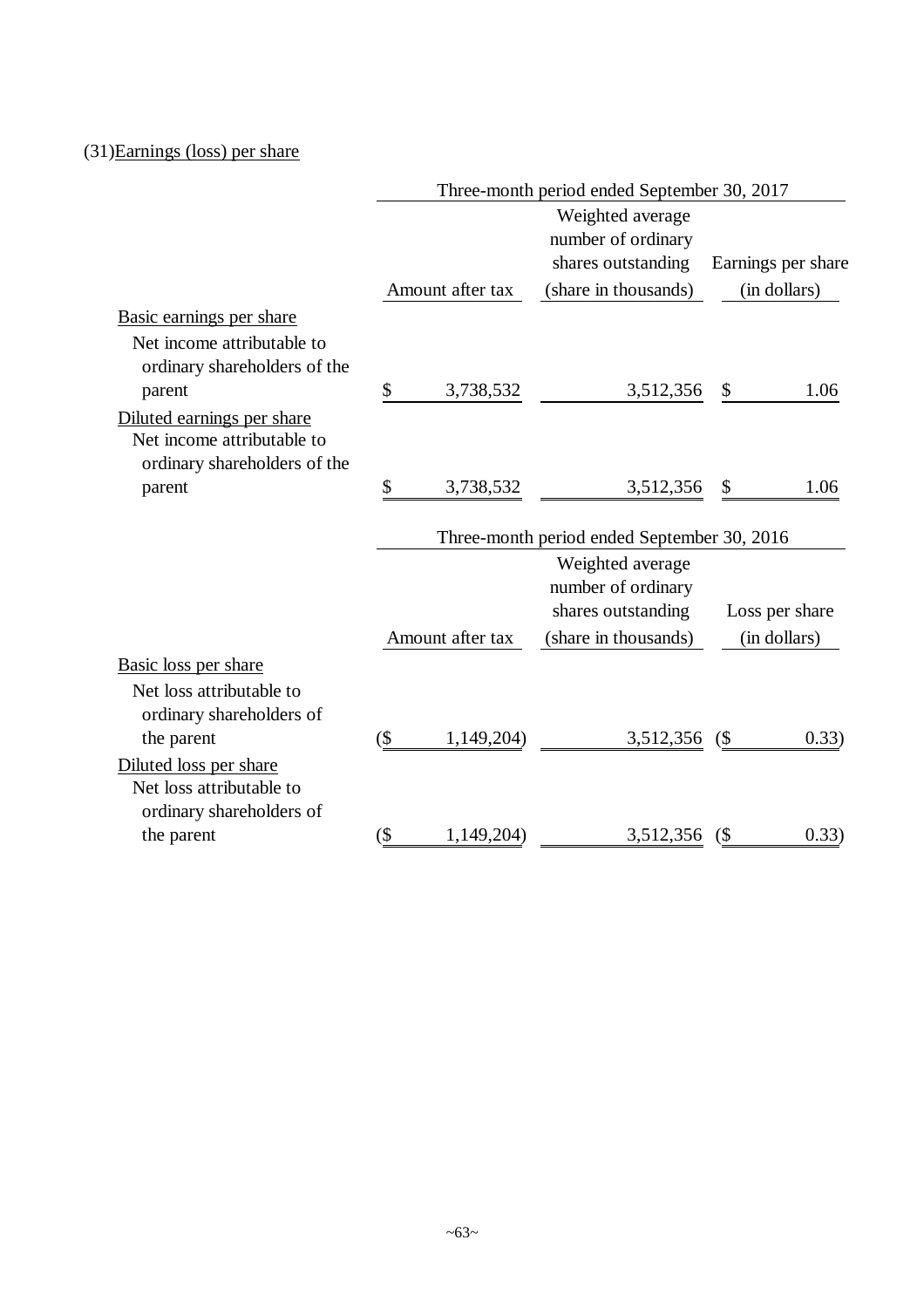|                                                 |        |                   | Nine-month period ended September 30, 2017                     |                    |
|-------------------------------------------------|--------|-------------------|----------------------------------------------------------------|--------------------|
|                                                 |        |                   | Weighted average                                               |                    |
|                                                 |        |                   | number of ordinary                                             |                    |
|                                                 |        |                   | shares outstanding                                             | Earnings per share |
|                                                 |        | Amount after tax  | (share in thousands)                                           | (in dollars)       |
| Basic earnings per share                        |        |                   |                                                                |                    |
| Net income attributable to                      |        |                   |                                                                |                    |
| ordinary shareholders of the                    |        |                   |                                                                |                    |
| parent                                          | \$     | 6,824,865         | 3,512,356                                                      | \$<br>1.94         |
| Diluted earnings per share                      |        |                   |                                                                |                    |
| Net income attributable to                      |        |                   |                                                                |                    |
| ordinary shareholders of the                    |        |                   |                                                                |                    |
| parent                                          | \$     | 6,824,865         | 3,512,356                                                      | \$<br>1.94         |
|                                                 |        |                   |                                                                |                    |
|                                                 |        |                   | Nine-month period ended September 30, 2016<br>Weighted average |                    |
|                                                 |        |                   | number of ordinary                                             |                    |
|                                                 |        |                   | shares outstanding                                             | Loss per share     |
|                                                 |        | Amount after tax  | (share in thousands)                                           | (in dollars)       |
| Basic loss per share                            |        |                   |                                                                |                    |
| Net loss attributable to                        |        |                   |                                                                |                    |
| ordinary shareholders of                        |        |                   |                                                                |                    |
| the parent                                      | $($ \$ | 5,546,179)        | 3,512,356                                                      | (<br>1.58)         |
| Diluted loss per share                          |        |                   |                                                                |                    |
| Net loss attributable to                        |        |                   |                                                                |                    |
| ordinary shareholders of                        |        |                   |                                                                |                    |
| the parent                                      | (\$    | 5,546,179)        | 3,512,356                                                      | $($ \$<br>1.58)    |
| (32) Supplemental cash flow information         |        |                   |                                                                |                    |
|                                                 |        |                   |                                                                |                    |
| Investing activities with partial cash payments |        |                   |                                                                |                    |
| A. Property, plant and equipment                |        |                   |                                                                |                    |
|                                                 |        | Nine-month period |                                                                | Nine-month period  |
|                                                 |        |                   | ended September 30, 2017 ended September 30, 2016              |                    |
| Purchase of property, plant and<br>equipment    |        | \$                | 1,448,913<br>\$                                                | 1,528,989          |
| Add: opening balance of payable                 |        |                   |                                                                |                    |
| on equipment                                    |        |                   | 15,693                                                         | 10,360             |
| Less: ending balance of payable<br>on equipment |        |                   | 9,182)                                                         | 6,312)             |
| Cash paid during the period                     |        |                   | 1,455,424                                                      | 1,533,037          |
|                                                 |        |                   |                                                                |                    |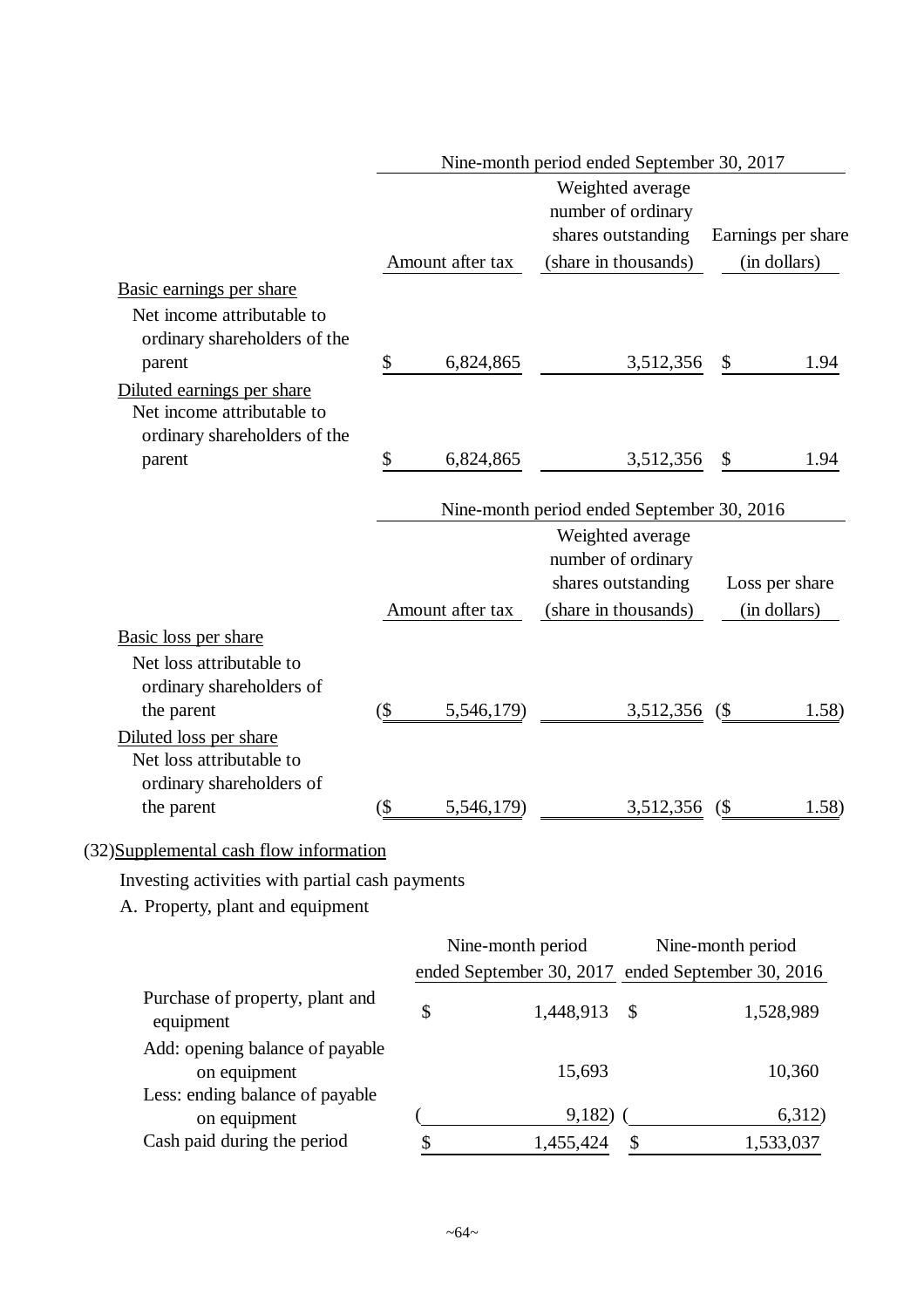|                                           | Nine-month period                                 |                            | Nine-month period |
|-------------------------------------------|---------------------------------------------------|----------------------------|-------------------|
|                                           | ended September 30, 2017 ended September 30, 2016 |                            |                   |
| Purchase of prepayments for equipment \\$ | 3,242,531                                         | $\mathcal{S}$              | 2,196,682         |
| Add: opening balance of payable           |                                                   |                            |                   |
| on prepayments for equipment              | 124,787                                           |                            | 5,767             |
| Less: ending balance of payable           |                                                   |                            |                   |
| on prepayments for equipment              | $4,775$ ) (                                       |                            | 120,453)          |
| capitalisation of qualifying              |                                                   |                            |                   |
| assets                                    | 80,323) (                                         |                            | 34,448)           |
| Cash paid during the period               | 3,282,220                                         | $\boldsymbol{\mathcal{S}}$ | 2,047,548         |
| C. Intangible assets                      |                                                   |                            |                   |
|                                           | Nine-month period                                 |                            | Nine-month period |
|                                           | ended September 30, 2017 ended September 30, 2016 |                            |                   |
| Purchase of intangible assets             | \$<br>6,736                                       | $\mathcal{S}$              |                   |
| Add: opening balance of payable           |                                                   |                            |                   |
| on equipment                              | 48,347                                            |                            |                   |
| Less: ending balance of payable           |                                                   |                            |                   |
| on equipment                              |                                                   |                            |                   |
| Cash paid during the period               | \$<br>55,083                                      | \$                         |                   |

B. Prepayments for equipment (recorded as other non-current assets)

#### 7. RELATED PARTY TRANSACTIONS

## (1) Name of related parties and their relationship with the Group

| Relationship with the Group |
|-----------------------------|
| Associate                   |
| Associate                   |
| Associate                   |
| Associate                   |
| Associate                   |
| Associate                   |
| Associate                   |
| Associate                   |
| Associate                   |
| Associate                   |
| Associate                   |
| Associate                   |
| Associate                   |
|                             |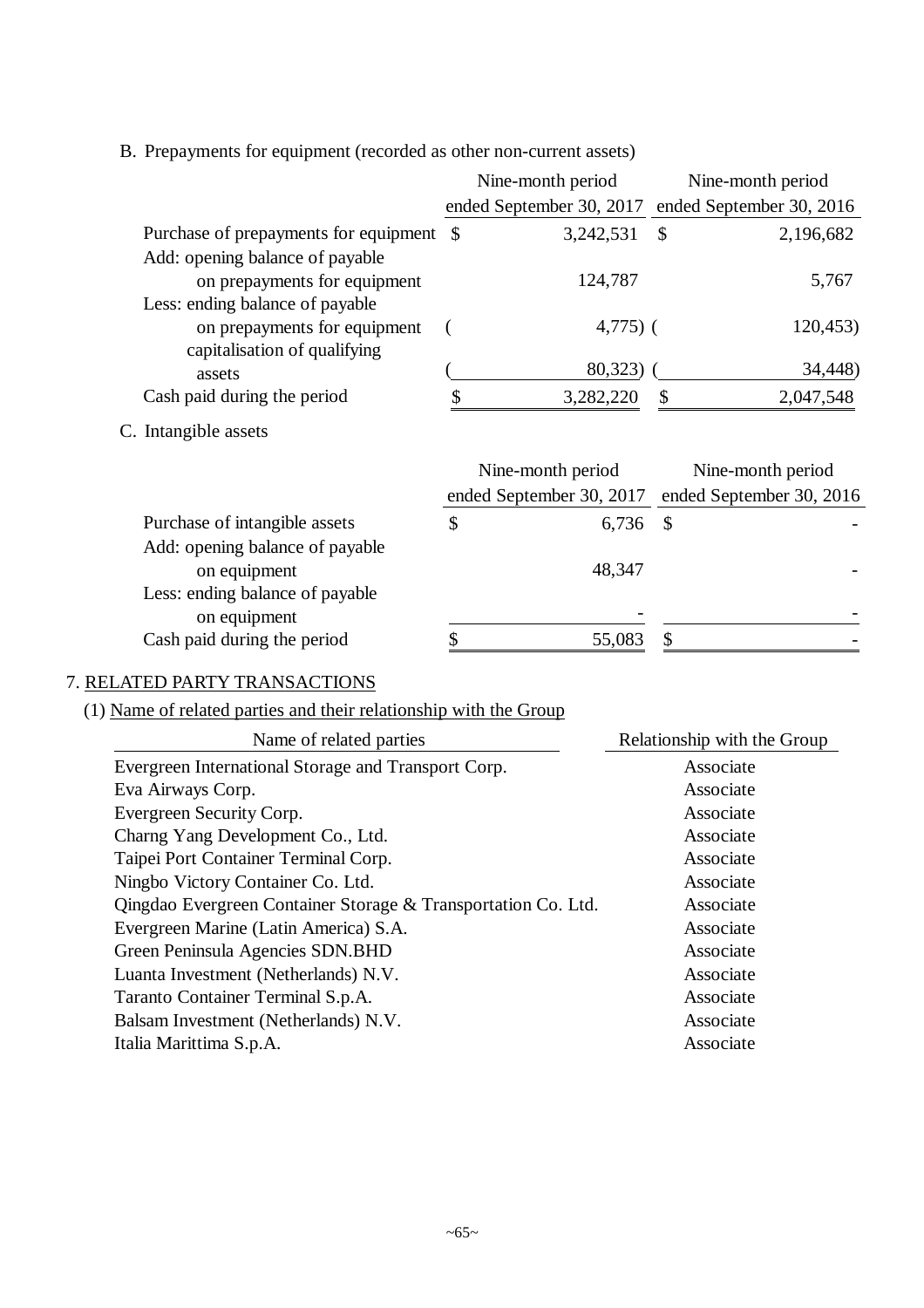| Colon Container Terminal S.A.                       | Associate           |
|-----------------------------------------------------|---------------------|
| PT. Evergreen Shipping Agency Indonesia             | Associate           |
| Evergreen Shipping Agency (Vietnam) Corp.           | Associate           |
| Evergreen Shipping Agency Co. (U.A.E) LLC           | Associate           |
| Evergreen International Corp.                       | Other related party |
| Evergreen Airline Service Corp.                     | Other related party |
| Chang Yung-Fa Charity Foundation                    | Other related party |
| Chang Yung-Fa Foundation                            | Other related party |
| Ever Accord Construction Corporation                | Other related party |
| Evergreen International S.A.                        | Other related party |
| Evergreen Marine (Singapore) Pte. Ltd.              | Other related party |
| Evergreen Marine (Hong Kong) Ltd.                   | Other related party |
| Gaining Enterprise S.A.                             | Other related party |
| Evergreen Insurance Company Limited                 | Other related party |
| Evergreen Shipping Agency (America) Corporation     | Other related party |
| Evergreen Shipping Agency (Japan) Corporation       | Other related party |
| Evergreen Shipping Agency (Philippines) Corporation | Other related party |

## (2) Significant related party transactions and balances

A. Operating revenue:

|                    |                       |    | Three-month period                                |               | Three-month period                                |
|--------------------|-----------------------|----|---------------------------------------------------|---------------|---------------------------------------------------|
|                    |                       |    | ended September 30, 2017 ended September 30, 2016 |               |                                                   |
| Sales of services: |                       |    |                                                   |               |                                                   |
|                    | Associates            | \$ | 756,029                                           | \$            | 991,571                                           |
|                    | Other related parties |    | 2,622,097                                         |               | 2,866,943                                         |
|                    |                       | S  | 3,378,126                                         | \$            | 3,858,514                                         |
|                    |                       |    | Nine-month period                                 |               | Nine-month period                                 |
|                    |                       |    |                                                   |               | ended September 30, 2017 ended September 30, 2016 |
|                    |                       |    |                                                   |               |                                                   |
| Sales of services: |                       |    |                                                   |               |                                                   |
|                    | Associates            | \$ | 2,476,955                                         | $\mathcal{S}$ | 2,514,594                                         |
|                    | Other related parties |    | 8,250,209                                         |               | 8,919,438                                         |

The business terms on which the Group transacts with related parties are of no difference from those with non-related parties.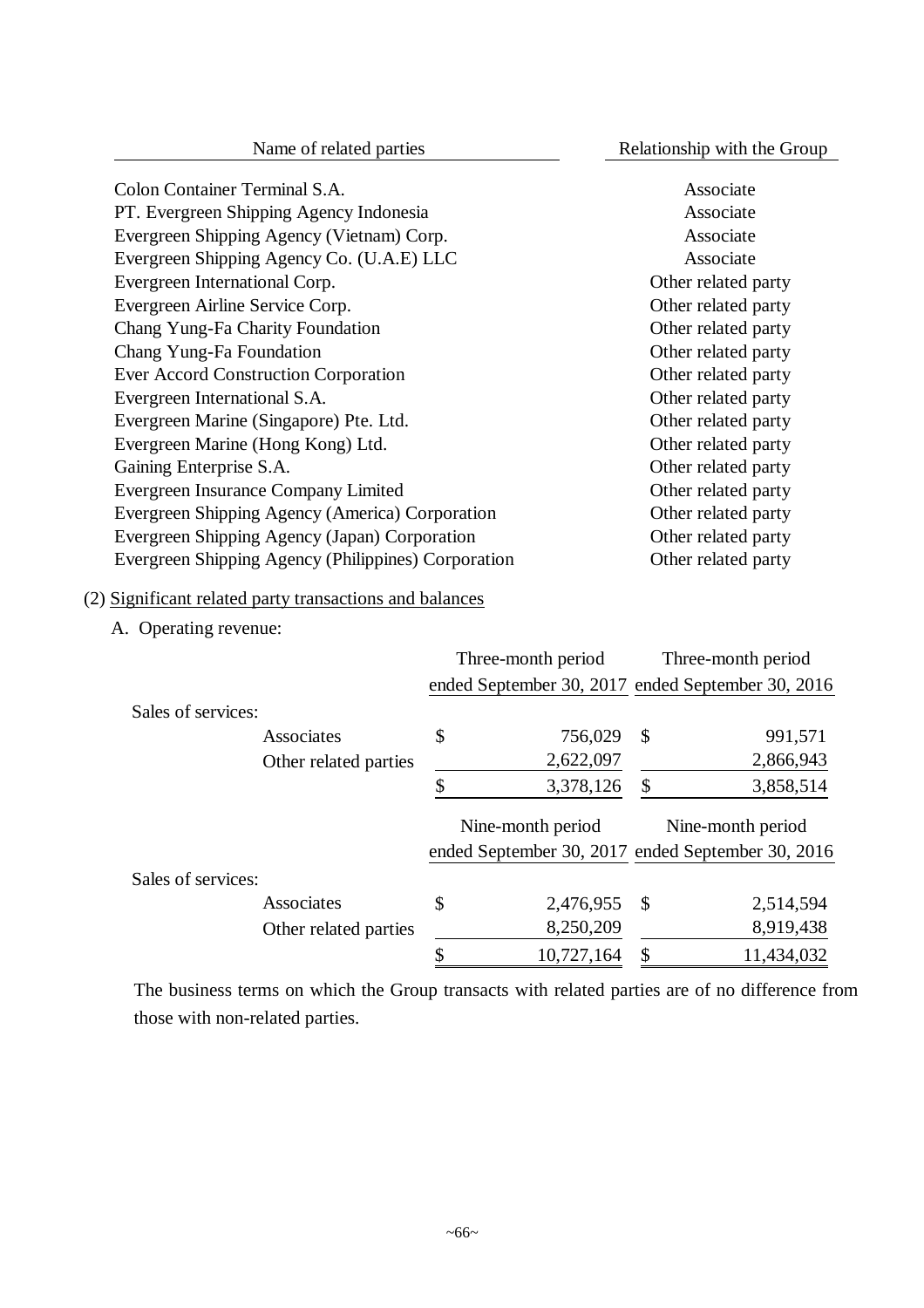B.Purchases:

|                        |                       | Three-month period |                   | Three-month period |                                                   |
|------------------------|-----------------------|--------------------|-------------------|--------------------|---------------------------------------------------|
|                        |                       |                    |                   |                    | ended September 30, 2017 ended September 30, 2016 |
| Purchases of services: |                       |                    |                   |                    |                                                   |
|                        | Associates            | \$                 | 1,093,073         | <b>S</b>           | 891,610                                           |
|                        | Other related parties |                    | 2,092,795         |                    | 1,517,170                                         |
|                        |                       |                    | 3,185,868         | \$                 | 2,408,780                                         |
|                        |                       |                    | Nine-month period |                    | Nine-month period                                 |
|                        |                       |                    |                   |                    | ended September 30, 2017 ended September 30, 2016 |
| Purchases of services: |                       |                    |                   |                    |                                                   |
|                        | Associates            | \$                 | 2,806,506         | -\$                | 2,336,189                                         |
|                        | Other related parties |                    | 5,789,179         |                    | 4,471,661                                         |
|                        |                       |                    |                   |                    |                                                   |

Goods and services are purchased from associates and other related parties on normal commercial terms and conditions.

C.Receivables from related parties :

|                          | September 30, 2017 December 31, 2016 September 30, 2016 |                 |               |
|--------------------------|---------------------------------------------------------|-----------------|---------------|
| Accounts receivable:     |                                                         |                 |               |
| Associates               | \$<br>152,190                                           | \$<br>183,493   | \$<br>97,632  |
| Other related<br>parties | 676,927                                                 | 739,181         | 669,933       |
| Subtotal                 | \$<br>829,117                                           | \$<br>922,674   | \$<br>767,565 |
| Other receivables:       |                                                         |                 |               |
| Associates               |                                                         |                 |               |
| -Other                   | \$<br>2,518                                             | 2,527           | 5,356         |
| Other related            |                                                         |                 |               |
| parties                  |                                                         |                 |               |
| -EIC                     | 152,286                                                 | 181,900         | 131,007       |
| -Other                   | 36,027                                                  | 22,829          | 28,450        |
| Subtotal                 | \$<br>190,831                                           | \$<br>207,256   | \$<br>164,813 |
| Total                    | \$<br>1,019,948                                         | \$<br>1,129,930 | \$<br>932,378 |

The receivables from related parties arise mainly from sale transactions. The receivables are unsecured in nature and bear no interest. There are no provisions against receivables from related parties.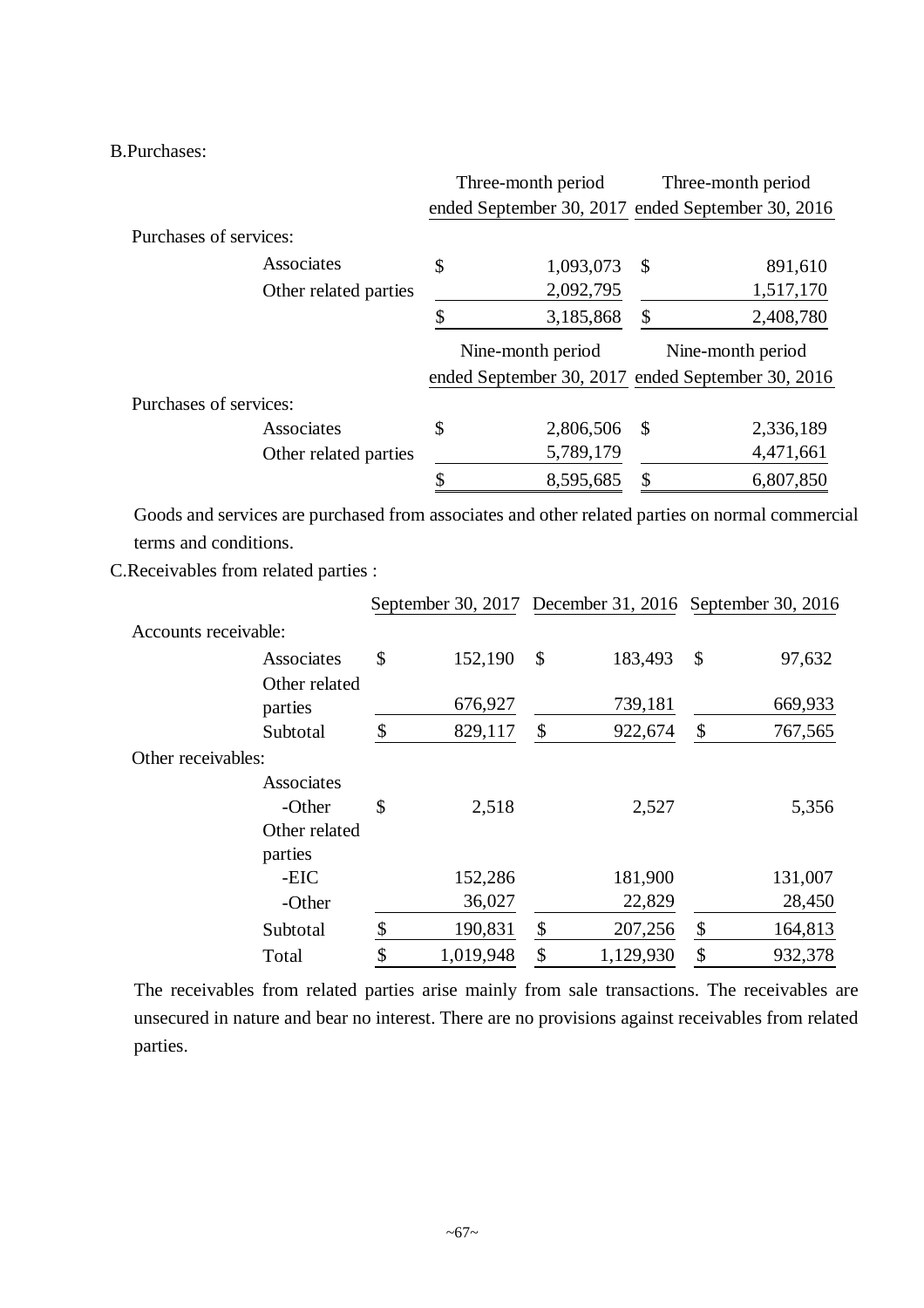D.Payables to related parties:

|                          |               |                           | September 30, 2017 December 31, 2016 September 30, 2016 |               |         |
|--------------------------|---------------|---------------------------|---------------------------------------------------------|---------------|---------|
| Accounts payable:        |               |                           |                                                         |               |         |
| Associates               | \$<br>84,822  | $\boldsymbol{\mathsf{S}}$ | 116,075                                                 | $\mathbb{S}$  | 89,615  |
| Other related<br>parties | 282,084       |                           | 175,702                                                 |               | 226,264 |
| Subtotal                 | \$<br>366,906 | \$                        | 291,777                                                 | \$            | 315,879 |
| Other payables:          |               |                           |                                                         |               |         |
| Associates               | \$<br>9,176   | $\mathcal{S}$             | 5,992                                                   | $\mathcal{S}$ | 6,401   |
| Other related<br>parties | 36,142        |                           | 72,921                                                  |               | 19,792  |
| Subtotal                 | \$<br>45,318  | \$                        | 78,913                                                  | \$            | 26,193  |
| Total                    | \$<br>412,224 | \$                        | 370,690                                                 | \$            | 342,072 |

The payables to related parties arise mainly from purchase transactions. The payables bear no interest.

E.Property transactions:

(a) Acquisition of property, plant and equipment:

|                       | Three-month period       | Three-month period |                          |  |
|-----------------------|--------------------------|--------------------|--------------------------|--|
|                       | ended September 30, 2017 |                    | ended September 30, 2016 |  |
| Associates            | \$<br>4,350<br>\$        |                    | 10,251                   |  |
| Other related parties | 61                       |                    | 1,751                    |  |
|                       | 4,411                    | \$                 | 12,002                   |  |
|                       | Nine-month period        | Nine-month period  |                          |  |
|                       |                          |                    |                          |  |
|                       | ended September 30, 2017 |                    | ended September 30, 2016 |  |
| Associates            | \$<br>4,350              | \$                 | 10,400                   |  |
| Other related parties | 61                       |                    | 3,582                    |  |

(b) Disposal of property, plant and equipment:

|                       | Three-month period       |                          |                |     | Three-month period       |    |                |  |
|-----------------------|--------------------------|--------------------------|----------------|-----|--------------------------|----|----------------|--|
|                       |                          | ended September 30, 2017 |                |     | ended September 30, 2016 |    |                |  |
|                       | Disposal                 |                          | Gain (loss) on |     | Disposal                 |    | Gain (loss) on |  |
|                       | proceeds                 |                          | disposal       |     | proceeds                 |    | disposal       |  |
| Other related parties |                          | 4,890                    | \$             | 746 | S                        |    |                |  |
|                       |                          | Nine-month period        |                |     | Nine-month period        |    |                |  |
|                       | ended September 30, 2017 |                          |                |     | ended September 30, 2016 |    |                |  |
|                       |                          | Disposal                 | Gain (loss) on |     | Disposal                 |    | Gain (loss) on |  |
|                       | proceeds                 |                          | disposal       |     | proceeds                 |    | disposal       |  |
| Other related parties | 4,890                    |                          |                | 746 |                          | 94 |                |  |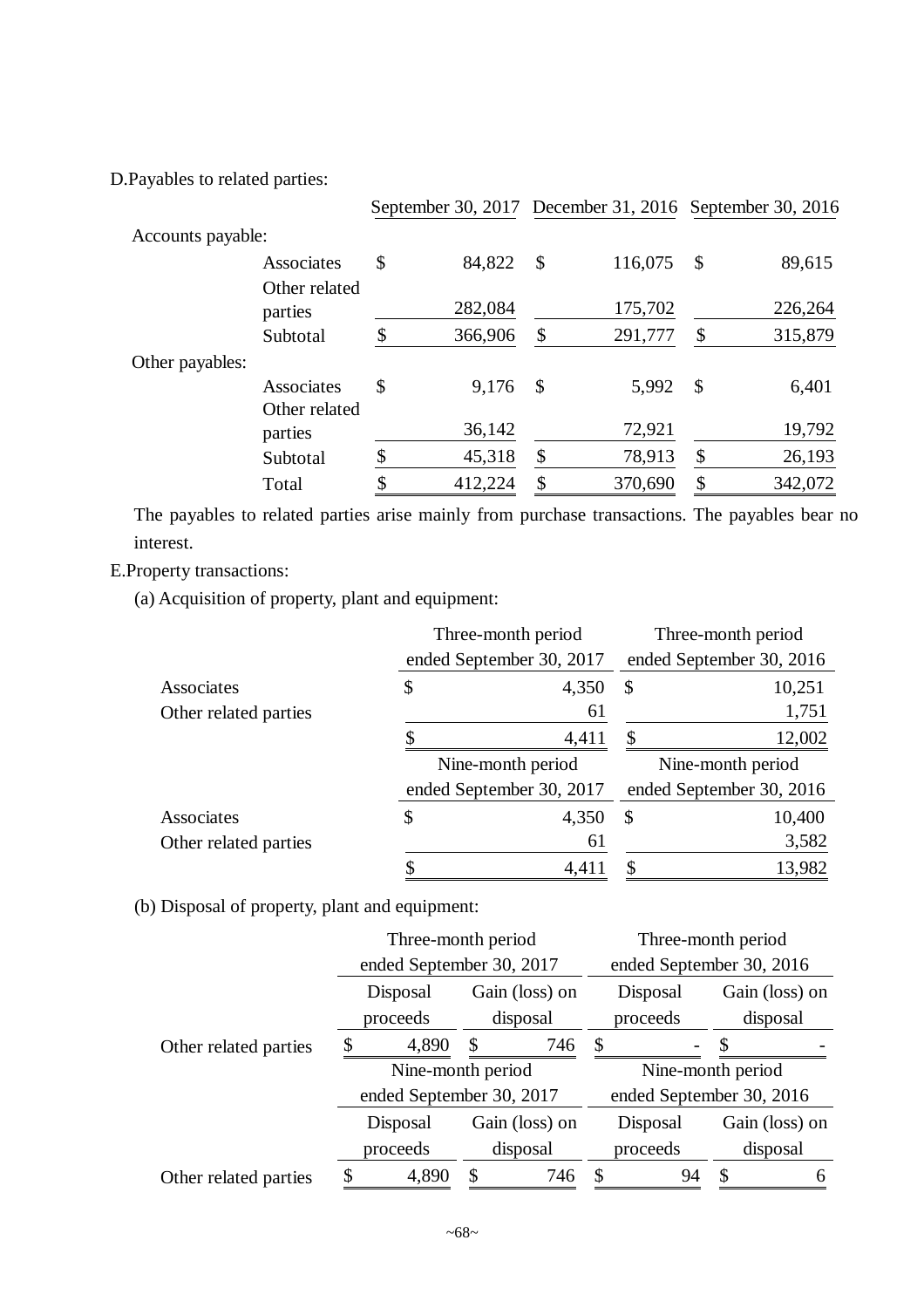F.Agency accounts:

|                                            |               |         | September 30, 2017 December 31, 2016 September 30, 2016 |                           |                                      |        |           |
|--------------------------------------------|---------------|---------|---------------------------------------------------------|---------------------------|--------------------------------------|--------|-----------|
| Debit balance of agency accounts:          |               |         |                                                         |                           |                                      |        |           |
|                                            | Associates    | \$      |                                                         | \$                        | 21,542                               | \$     | 21,704    |
|                                            |               |         | September 30, 2017 December 31, 2016 September 30, 2016 |                           |                                      |        |           |
| Credit balance of agency accounts:         |               |         |                                                         |                           |                                      |        |           |
|                                            | Associates    | $($ \$  | $150,055$ (\$)                                          |                           | $33,835$ (\$)                        |        | 37,985)   |
|                                            | Other related |         |                                                         |                           |                                      |        |           |
|                                            | parties       |         |                                                         |                           |                                      |        |           |
|                                            | -EIC          |         | $621,428$ (                                             |                           | $645,696$ (                          |        | 595,362)  |
|                                            | -Other        |         | 835,323)                                                |                           |                                      |        |           |
|                                            |               | $(\$\)$ | $1,606,806$ (\$)                                        |                           | $679,531)$ (\$                       |        | 633, 347) |
| G.Shipowner's accounts:                    |               |         |                                                         |                           |                                      |        |           |
|                                            |               |         | September 30, 2017 December 31, 2016 September 30, 2016 |                           |                                      |        |           |
| Debit balance of shipowner's               |               |         |                                                         |                           |                                      |        |           |
| accounts:                                  |               |         |                                                         |                           |                                      |        |           |
|                                            | Other related |         |                                                         |                           |                                      |        |           |
|                                            | parties       |         |                                                         |                           |                                      |        |           |
|                                            | -EIS          | \$      | 1,352,718                                               | \$                        |                                      | \$     | 79,452    |
|                                            | -GESA         |         | 27,712                                                  |                           | 24,154                               |        | 22,651    |
|                                            |               | \$      | 1,380,430                                               | $\boldsymbol{\mathsf{S}}$ | 24,154                               | \$     | 102,103   |
|                                            |               |         | September 30, 2017 December 31, 2016 September 30, 2016 |                           |                                      |        |           |
| Credit balance of shipowner's<br>accounts: |               |         |                                                         |                           |                                      |        |           |
|                                            | Associates    |         |                                                         |                           |                                      |        |           |
|                                            | -ITS          | $($ \$  | $9,403)$ (\$)                                           |                           | $310,278$ (\$)                       |        | 114,466)  |
|                                            | Other related |         |                                                         |                           |                                      |        |           |
|                                            | parties       |         |                                                         |                           |                                      |        |           |
|                                            | -EGH          |         | 841,753) (                                              |                           | 919,072) (                           |        | 593,818)  |
|                                            | -EMS          |         | $241,855$ ) (                                           |                           | 496,707) (                           |        | 284,283)  |
|                                            | -EIS          |         |                                                         |                           | 865,317)                             |        |           |
|                                            |               | $(\$\,$ | $1,093,011$ (\$)                                        |                           | $2,591,374)$ (\$                     |        | 992,567)  |
| H.Loans to/from related parties:           |               |         |                                                         |                           |                                      |        |           |
| (a)Loans to related parties:               |               |         |                                                         |                           |                                      |        |           |
| i.Outstanding balance:                     |               |         |                                                         |                           |                                      |        |           |
|                                            |               |         | September 30, 2017                                      |                           | December 31, 2016 September 30, 2016 |        |           |
|                                            | Associates    | \$      | 275,880                                                 | \$                        | 79,811                               | $\$\,$ | 77,418    |
|                                            |               |         |                                                         |                           |                                      |        |           |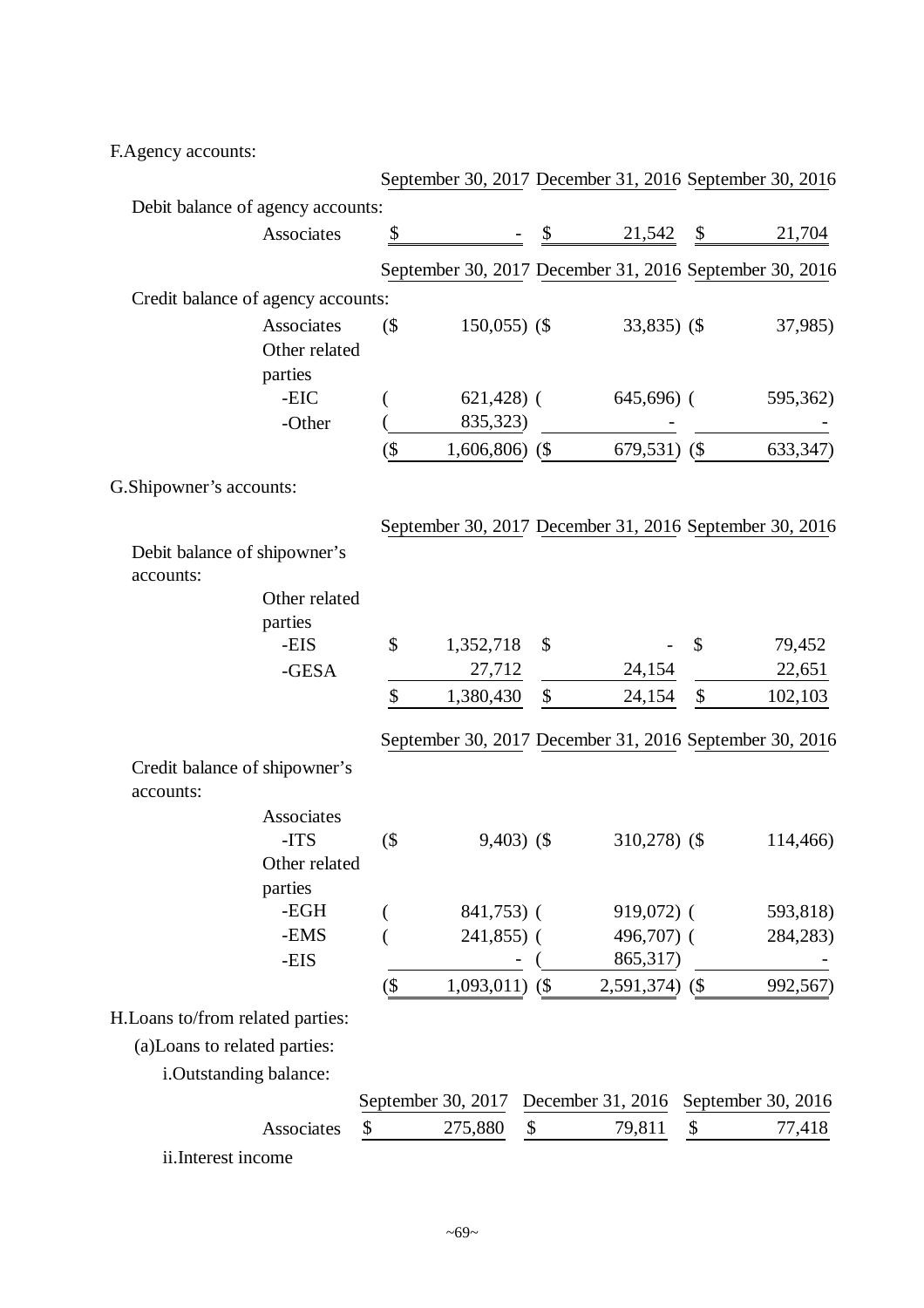|            | Three-month period       | Three-month period       |  |  |  |
|------------|--------------------------|--------------------------|--|--|--|
|            | ended September 30, 2017 | ended September 30, 2016 |  |  |  |
| Associates | 492                      | 282                      |  |  |  |
|            | Nine-month period        | Nine-month period        |  |  |  |
|            | ended September 30, 2017 | ended September 30, 2016 |  |  |  |
| Associates |                          | 2.64                     |  |  |  |

The loans to associates carry interest at floating rates for the three-month and nine-month periods ended September 30, 2017 and 2016.

(b)Loans from related parties:

i.Outstanding balance:

|               |         |           | September 30, 2017 December 31, 2016 September 30, 2016 |
|---------------|---------|-----------|---------------------------------------------------------|
| Associates    | 356 \$  | 48,472 \$ | 47,096                                                  |
| Other related |         |           |                                                         |
| parties       | 898,927 | 14,789    | 18,313                                                  |
|               | 899,283 | 63,261    | 65,409                                                  |

ii.Interest expense:

|               | Three-month period       | Three-month period        |
|---------------|--------------------------|---------------------------|
|               | ended September 30, 2017 | ended September 30, 2016  |
| Associates    | 228<br>\$                | 238<br>\$                 |
| Other related |                          |                           |
| parties       | 6,722                    |                           |
|               | 6,950                    | 238<br>\$                 |
|               |                          |                           |
|               | Nine-month period        | Nine-month period         |
|               | ended September 30, 2017 | ended September 30, 2016  |
| Associates    | \$<br>762                | $\mathbf{\hat{S}}$<br>658 |
| Other related |                          |                           |
| parties       | 8,573                    |                           |

The loans from associates carry interest at floating rates for the three-month and nine-month periods ended September 30, 2017 and 2016.

I.Endorsements and guarantees provided to related parties:

|               |              |              | September 30, 2017 December 31, 2016 September 30, 2016 |           |  |
|---------------|--------------|--------------|---------------------------------------------------------|-----------|--|
| Associates \$ | 2,223,213 \$ | 2,689,558 \$ |                                                         | 2,253,555 |  |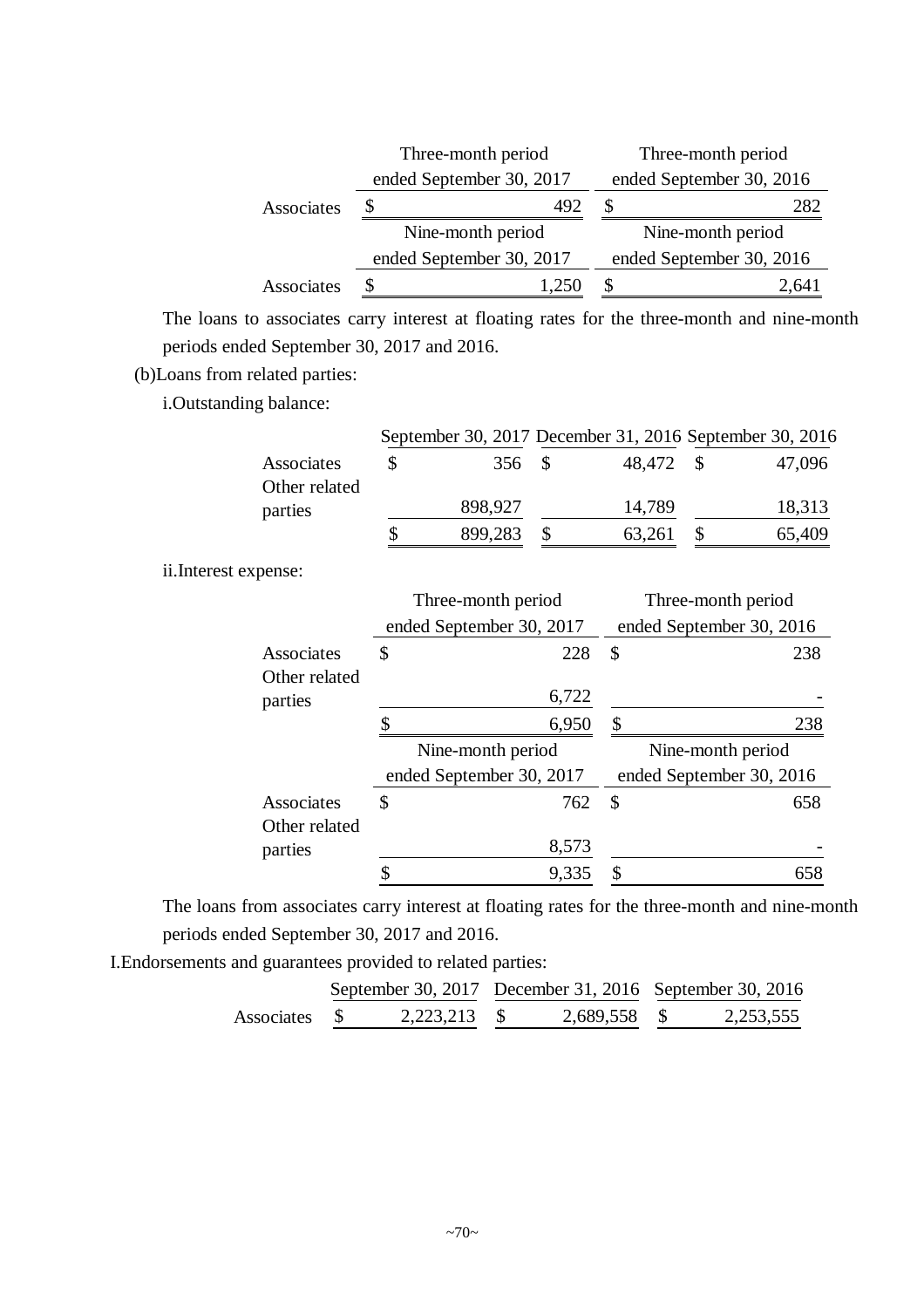## (3) Key management compensation

|                               | Three-month period |                                               | Three-month period |                                               |
|-------------------------------|--------------------|-----------------------------------------------|--------------------|-----------------------------------------------|
|                               |                    | ended September 30, 2017                      |                    | ended September 30, 2016                      |
| Salaries and other short-term |                    |                                               |                    |                                               |
| employee benefits             | \$                 | 35,634                                        | $\mathbb{S}$       | 45,730                                        |
| Post-employment benefits      |                    | 955                                           |                    | 1,043                                         |
|                               |                    | 36,589                                        | \$                 | 46,773                                        |
|                               |                    | Nine-month period<br>ended September 30, 2017 |                    | Nine-month period<br>ended September 30, 2016 |
| Salaries and other short-term |                    |                                               |                    |                                               |
| employee benefits             | \$                 | 109,679                                       | \$                 | 132,368                                       |
| Post-employment benefits      |                    | 2,953                                         |                    | 4,201                                         |
|                               |                    | 112,632                                       | \$                 | 136,569                                       |

## 8. PLEDGED ASSETS

The Group's assets pledged as collateral are as follows:

| Pledged assets                           |    |            |              |            |               | September 30, 2017 December 31, 2016 September 30, 2016 | Purpose                  |
|------------------------------------------|----|------------|--------------|------------|---------------|---------------------------------------------------------|--------------------------|
| Other financial assets                   |    |            |              |            |               |                                                         | Performance              |
| - Pledged time deposits                  | \$ | 180,176    | $\mathbb{S}$ | 183,200    | $\mathcal{S}$ | 179,323                                                 | guarantee                |
| Refundable deposits                      |    |            |              |            |               |                                                         |                          |
| - Pledged time deposits                  |    | 2,000      |              | 2,000      |               | 2,000                                                   | $^{\prime\prime}$        |
| Property, plant and equipment            |    |            |              |            |               |                                                         |                          |
| -Land                                    |    | 514,312    |              | 514,312    |               |                                                         | 514,312 Long-term loan   |
| -Buildings                               |    | 190,204    |              | 195,726    |               | 197,567                                                 |                          |
| -Loading and unloading<br>equipment      |    | 2,091,544  |              | 2,977,745  |               | 3,012,951                                               | $^{\prime\prime}$        |
| -Ships                                   |    | 56,922,643 |              | 60,825,653 |               | 60,585,824                                              | $^{\prime\prime}$        |
| -Transportation equipment                |    | 645,721    |              | 801,241    |               | 817,855                                                 | $^{\prime\prime}$        |
| -Computer and<br>communication equipment |    | 716,754    |              | 740,223    |               | 475,436                                                 | $^{\prime\prime}$        |
| Investment property                      |    |            |              |            |               |                                                         |                          |
| -Land                                    |    | 1,285,781  |              | 1,285,781  |               |                                                         | 1,285,781 Long-term loan |
| -Buildings                               |    | 475,510    |              | 489,315    |               | 493,917                                                 | $^{\prime\prime}$        |
|                                          | \$ | 63,024,645 | \$           | 68,015,196 | \$            | 67,564,966                                              |                          |

## 9. SIGNIFICANT CONTINGENT LIABILITIES AND UNRECOGNISED CONTRACT

### **COMMITMENTS**

## (1) Contingencies

None.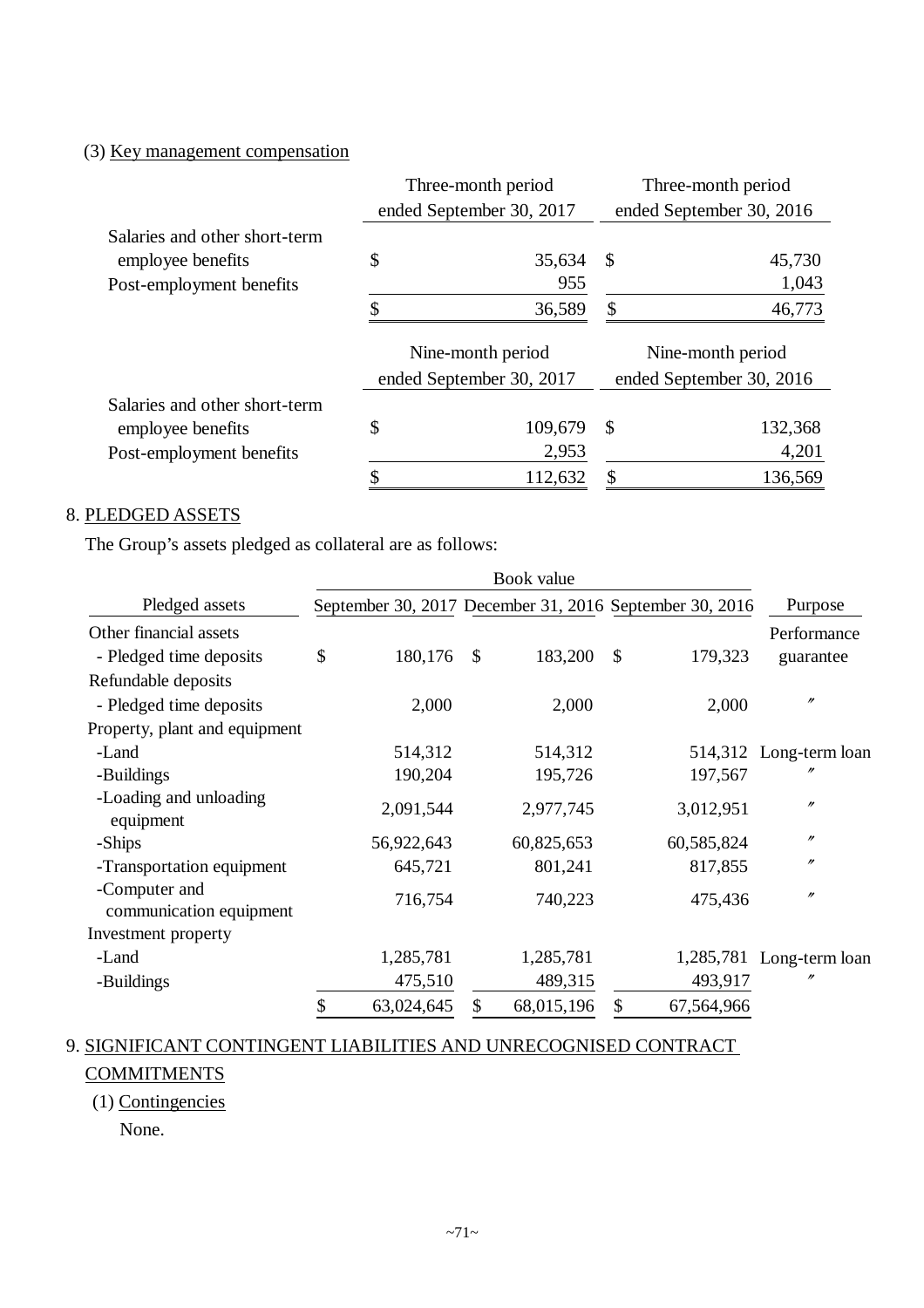## (2) Commitments

- A. As of September 30, 2017, the Company had delegated Credit Agricole Corporate and Investment Bank to issue Standby Letter of Credit amounting to USD 5,000 thousand.
- B. A former stockholder of the Company sold some of its shares through issuance of global depository receipts (GDRs). The issuance of GDRs was approved by the SEC on June 19, 1996 as per Letter (85) Tai-Cai-Zheng (1) No. 35410. On August 2, 1996, the GDRs were approved by the UK governing authority to be listed on the London Stock Exchange and were issued in Asia, Europe and the US. The total amount of the issuance of GDRs was USD 115,000 thousand. The initial number of units issued was 5,449,592, representing 54,495,920 shares of the Company's common stock at \$50.50 (in dollars) per share, and the number of supplementary units issued was 817,438. In total, the number of units issued was 6,267,030, representing 62,670,300 shares of the Company's common stock at \$50.50 (in dollars) per share, and the GDRs issued amounted to USD 115,000 thousand. Another 2,089,061 units, representing 20,890,685 shares of the Company's common stock, were issued during the period from 1997 to September 30, 2017. As of September 30, 2017, 7,994,656 units were redeemed and 361,435 units were outstanding, representing 3,614,425 shares of the Company's common stock.
- C. As of September 30, 2017, the long-term and medium-term loan facilities granted by the financial institutions with the resolution from the Board of Directors to finance the Group's purchase of new ships and general working capital requirement amounted to \$100,414,901 and the unutilized credits was \$16,690,667.
- D. Operating lease

The estimated amount of charter expense in the following years under long-term contracts is set forth as follows:

|               |            | September 30, 2017 |
|---------------|------------|--------------------|
| Within 1 year | <b>USD</b> | 349,812            |
| $1-5$ years   |            | 888,882            |
| Over 5 years  |            | 296,392            |
|               | USD        | 1,535,086          |

- E. As of September 30, 2017, the amount of guaranteed notes issued by the Company for loans borrowed was \$75,856,493.
- F. To meet its operational needs, the Company signed the shipbuilding contracts with Taiwan Shipbuilding Co., Ltd. and Imabari Shipbuilding Co., Ltd. As of September 30, 2017, the total price of the contracts, wherein the vessels have not yet been delivered, amounted to USD 763,800 thousand, USD 534,506 thousand of which remain unpaid.
- G. To broaden business in China in order to strengthen the agency business, regular liner and other marine services, the Board of Directors of the Company and the subsidiary, Peony Investment S. A., on August 11, 2017 resolved to directly acquire 79% equity interest of Evergreen Marine (Hong Kong) Ltd., and 1% equity interest of Evergreen Marine (Hong Kong) Ltd. from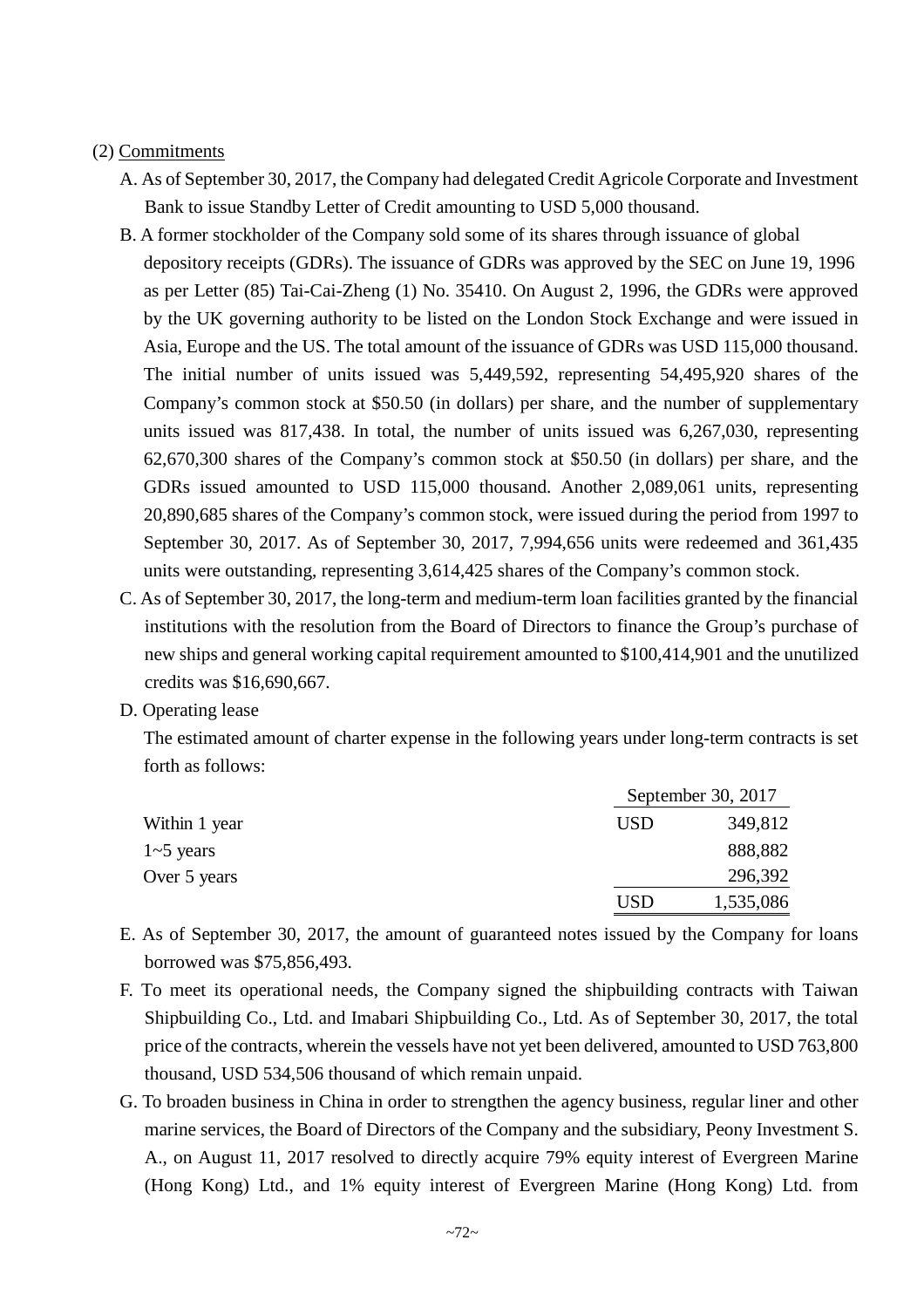Evergreen International S.A., the total transaction amount totaled USD 212,000. The execution will be after the approval of Investment Commission, Ministry of Economic Affairs.

# 10. SIGNIFICANT DISASTER LOSS

None.

# 11. SIGNIFICANT EVENTS AFTER THE BALANCE SHEET DATE

On August 11, 2017, the Board of Directors of the Company resolved to increase capital of \$5,000,000 by issuing 500,000 thousand shares at a par value of NT\$10. Of which 50,000 thousand shares are reserved for employee stock purchase plan. The proposal of capital increase has been reported and become effective on November 13, 2017, with the permit of Jin-Guan-Zheng-Fa-Zi Letter No. 1060037504 issued by the Financial Supervisory Commission dated October 18, 2017. The issue price is NT\$15.3 per share. All proceeds from share issuance is expected to be collected by November 28, 2017.

# 12. OTHERS

# (1) Capital management

The Group's objectives when managing capital are to safeguard the Group's ability to continue as a going concern in order to provide returns for shareholders and to maintain an optimal capital structure to reduce the cost of capital. In order to maintain or adjust the capital structure, the Group may adjust the amount of dividends paid to shareholders, return capital to shareholders and issue new shares to maintain an optimal capital.

# (2) Financial instruments

A.Fair value information of financial instruments

(a) Except for those listed in the table below, the book value of cash and cash equivalents and financial instruments measured at amortised cost (including notes receivable, accounts receivable, other receivables, other financial assets, refundable deposits, guarantee deposits received, held-to-maturity financial assets, short-term borrowings, accounts payable and other payables) are approximate to their fair values. The fair value information of financial instruments measured at fair value is provided in Note 12(3).

|                                             |    | September 30, 2017 |   |            |  |
|---------------------------------------------|----|--------------------|---|------------|--|
|                                             |    | Book value         |   | Fair value |  |
|                                             |    |                    |   | Level 3    |  |
| <b>Financial liabilities:</b>               |    |                    |   |            |  |
| Bonds payable                               | \$ | 8,000,000          | S | 8,132,602  |  |
| Long-term loans (including current portion) |    | 83,698,180         |   | 87,916,930 |  |
|                                             |    | 91,698,180         |   | 96,049,532 |  |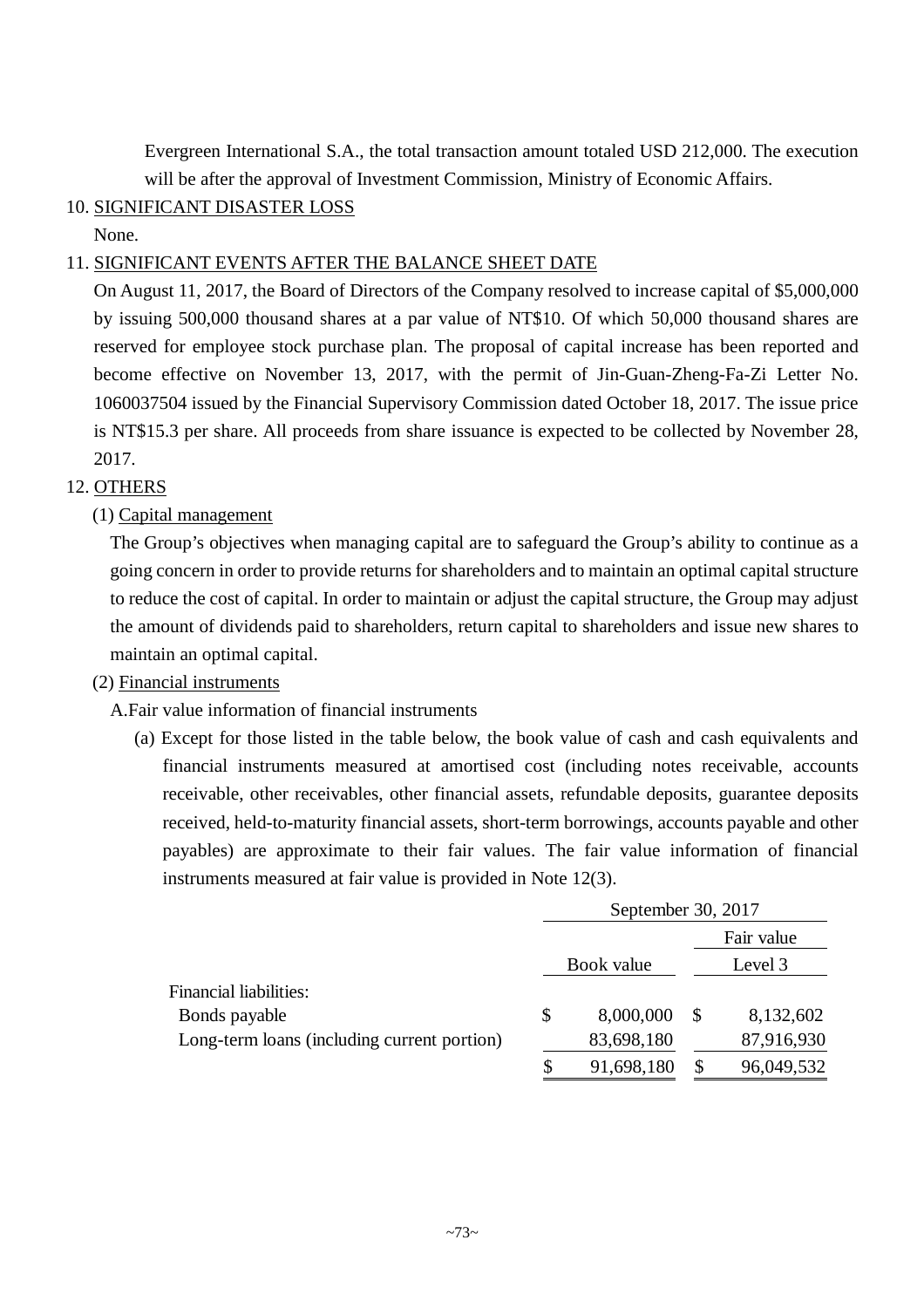|                                             | December 31, 2016 |                    |               |               |  |
|---------------------------------------------|-------------------|--------------------|---------------|---------------|--|
|                                             |                   |                    |               | Fair value    |  |
|                                             |                   | Book value         |               | Level 3       |  |
| Financial liabilities:                      |                   |                    |               |               |  |
| Bonds payable (including current portion)   | \$                | 3,000,000          | <sup>S</sup>  | 3,029,085     |  |
| Long-term loans (including current portion) |                   | 92,638,646         |               | 97,079,974    |  |
|                                             |                   | 95,638,646         | \$            | 100,109,059   |  |
|                                             |                   | September 30, 2016 |               |               |  |
|                                             |                   |                    |               | Fair value    |  |
|                                             |                   | Book value         |               | Level 3       |  |
| Financial liabilities:                      |                   |                    |               |               |  |
| Bonds payable (including current portion)   | \$                | 3,000,000          | $\mathcal{S}$ | 3,028,491     |  |
| Long-term loans (including current portion) |                   | 92,425,140         |               | 97,128,556    |  |
|                                             |                   | 95,425,140         | \$            | 100, 157, 047 |  |

(b)The methods and assumptions of fair value measurement are as follows:

i.Bonds payable:

With regards to corporate bonds issued by the Company, the coupon rate is approximate to the current market rate. This is due to the discounted value of the expected cash flows to estimate the fair value is equivalent with the carrying amount.

ii.Long-term loans:

The Group estimates the fair value using the discounted value of the expected cash flows.

- B.Financial risk management policies
	- (a) The Group's activities expose it to a variety of financial risks: market risk (including foreign exchange risk, interest rate risk and price risk), credit risk and liquidity risk. The Group's overall risk management programme focuses on the unpredictability of financial markets and seeks to minimize potential adverse effects on the Group's financial position and financial performance.
	- (b)Risk management is carried out by the Group's Finance Department under policies approved by the Board of Directors. The Group's Finance Department identifies, evaluates and hedges financial risks in close co-operation with the Group's Operating Department. The Board of Directors provides written principles for overall risk management, as well as written policies covering specific areas and matters, such as foreign exchange risk, interest rate risk, credit risk, use of derivative financial instruments and non-derivative financial instruments, and investment of excess liquidity.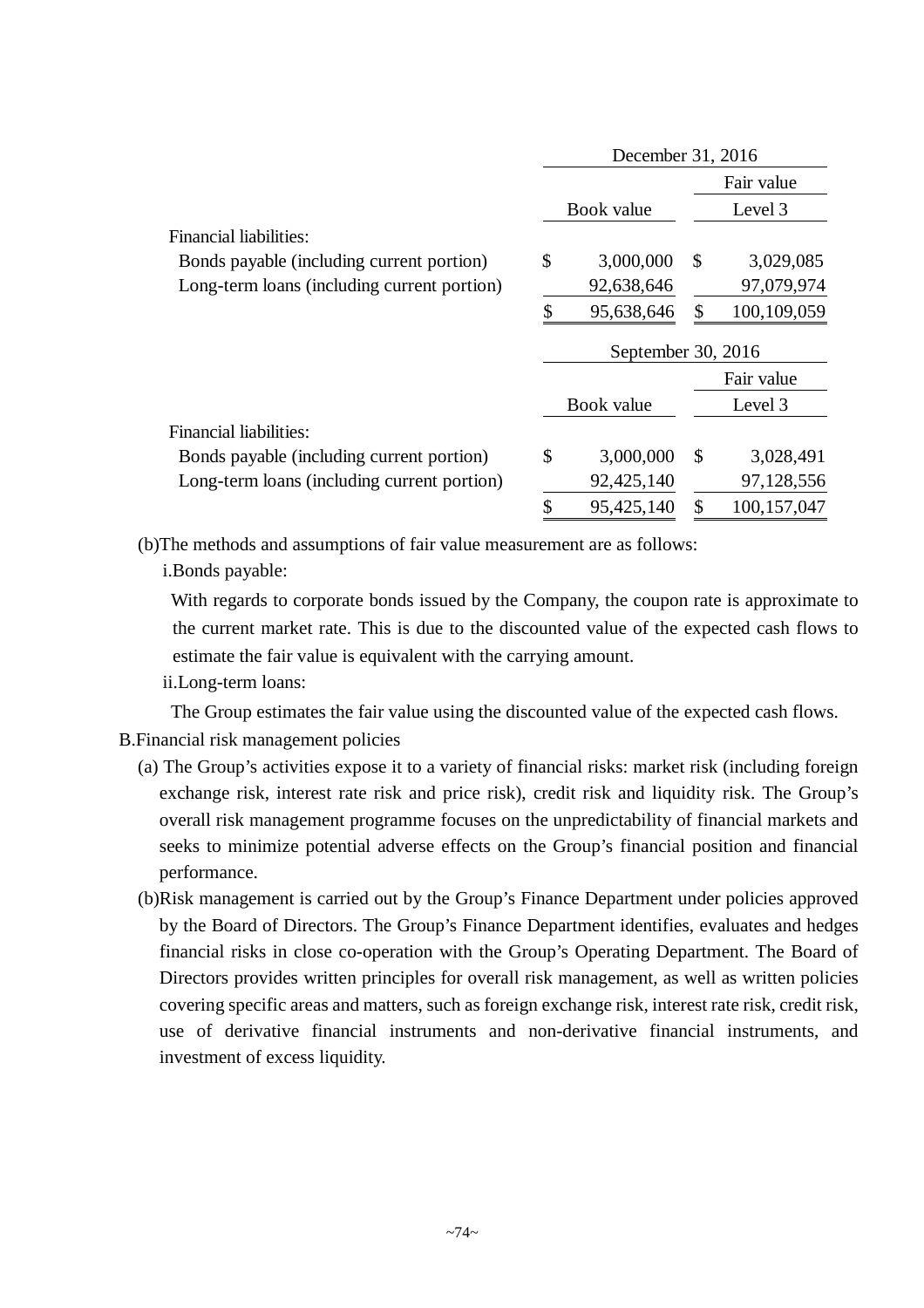C.Significant financial risks and degrees of financial risks

(a)Market risk

Foreign exchange risk

- i. The Group operates internationally and is exposed to foreign exchange risk arising from various currency exposures, primarily with respect to the USD and GBP. Foreign exchange risk arises from future commercial transactions, recognised assets and liabilities and net investment in foreign operations.
- ii. The Group's management has set up a policy to require group companies to manage their foreign exchange risk against their functional currency. The group companies are required to hedge their entire foreign exchange risk exposure with the Group's Finance Department. To manage their foreign exchange risk arising from future commercial transactions and recognised assets and liabilities, entities in the Group use forward foreign exchange contracts, transacted with Group's Finance Department. Foreign exchange risk arises when future commercial transactions or recognised assets or liabilities are denominated in a foreign currency that is not the entity's functional currency.
- iii. The Group's businesses involve some non-functional currency operations (the Company's and certain subsidiaries' functional currency: NTD; other certain subsidiaries' functional currency: USD, GBP, EUR and others). The information on assets and liabilities denominated in foreign currencies whose values would be materially affected by the exchange rate fluctuations is as follows:

|                                         | September 30, 2017           |         |               |            |  |  |
|-----------------------------------------|------------------------------|---------|---------------|------------|--|--|
|                                         | Foreign                      |         |               |            |  |  |
|                                         | currency                     |         |               |            |  |  |
|                                         | amount                       |         |               | Book value |  |  |
|                                         | (In Thousands) Exchange rate |         |               | (NTD)      |  |  |
| (Foreign currency: functional currency) |                              |         |               |            |  |  |
| Financial assets                        |                              |         |               |            |  |  |
| Monetary <i>items</i>                   |                              |         |               |            |  |  |
| USD:NTD                                 | 1,091,134                    | 30.2890 | <sup>\$</sup> | 33,049,358 |  |  |
| <b>EUR:USD</b>                          | 4,459                        | 1.1806  |               | 159,450    |  |  |
| GBP:USD                                 | 2,884                        | 1.3398  |               | 117,036    |  |  |
| <b>Financial liabilities</b>            |                              |         |               |            |  |  |
| <b>Monetary items</b>                   |                              |         |               |            |  |  |
| USD:NTD                                 | 854,696                      | 30.2890 | \$            | 25,887,887 |  |  |
| EUR:USD                                 | 2,996                        | 1.1806  | \$            | 107,135    |  |  |
| GBP:USD                                 | 4,682                        | 1.3398  |               | 190,001    |  |  |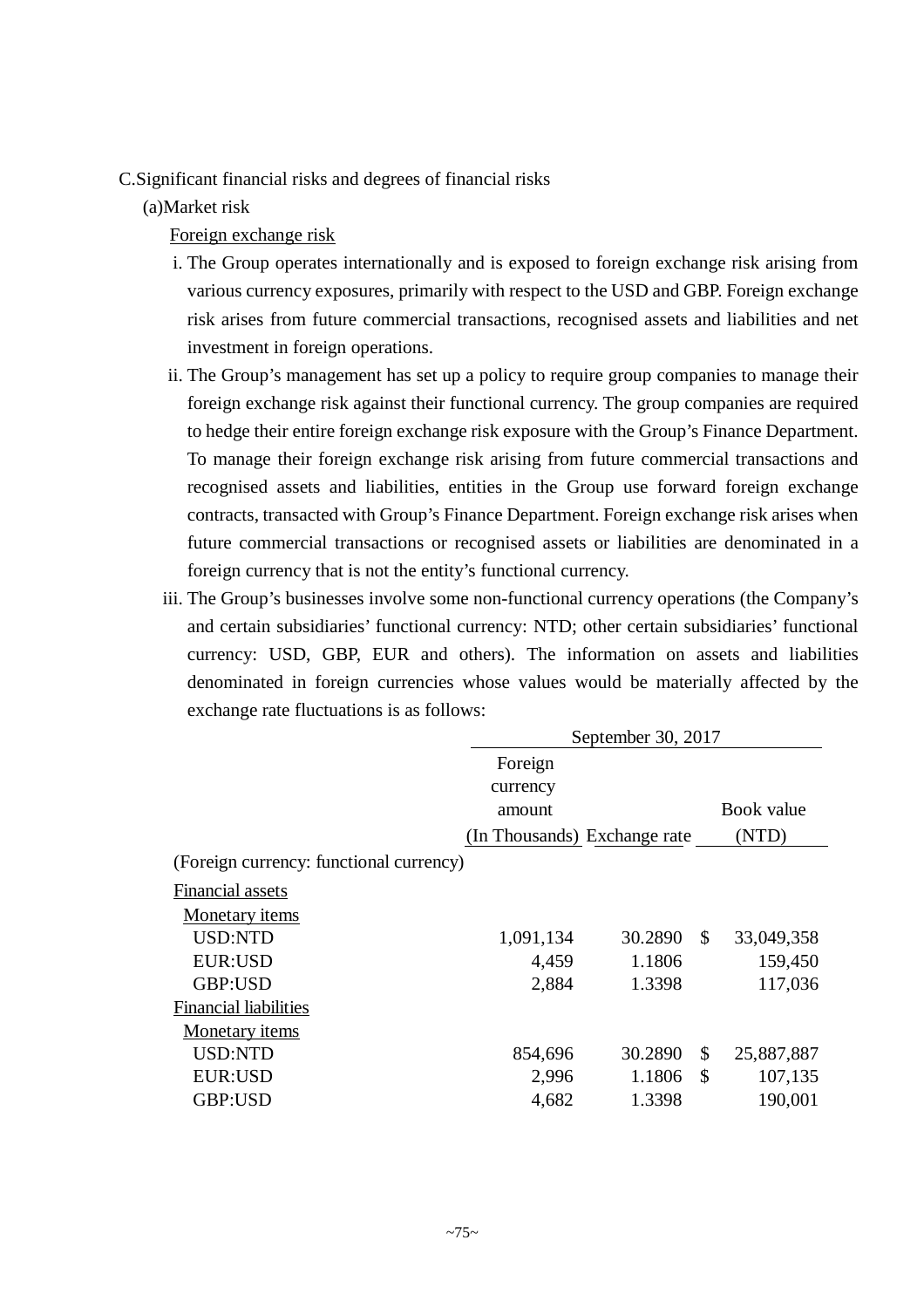|                                         | December 31, 2016            |                    |              |            |  |  |
|-----------------------------------------|------------------------------|--------------------|--------------|------------|--|--|
|                                         | Foreign                      |                    |              |            |  |  |
|                                         | currency                     |                    |              |            |  |  |
|                                         | amount                       |                    |              | Book value |  |  |
|                                         | (In Thousands) Exchange rate |                    |              | (NTD)      |  |  |
| (Foreign currency: functional currency) |                              |                    |              |            |  |  |
| <b>Financial assets</b>                 |                              |                    |              |            |  |  |
| Monetary items                          |                              |                    |              |            |  |  |
| <b>USD:NTD</b>                          | 763,170                      | 32.2315            | $\mathbb{S}$ | 24,598,114 |  |  |
| GBP:USD                                 | 13,863                       | 1.2294             |              | 549,327    |  |  |
| <b>Financial liabilities</b>            |                              |                    |              |            |  |  |
| Monetary items                          |                              |                    |              |            |  |  |
| USD:NTD                                 | 620,961                      | 32.2315            | $\mathbb{S}$ | 20,014,504 |  |  |
| GBP:USD                                 | 43,874                       | 1.2294             |              | 1,738,525  |  |  |
|                                         |                              | September 30, 2016 |              |            |  |  |
|                                         | Foreign                      |                    |              |            |  |  |
|                                         | currency                     |                    |              |            |  |  |
|                                         | amount                       |                    |              | Book value |  |  |
|                                         | (In Thousands) Exchange rate |                    |              | (NTD)      |  |  |
| (Foreign currency: functional currency) |                              |                    |              |            |  |  |
| Financial assets                        |                              |                    |              |            |  |  |
| Monetary items                          |                              |                    |              |            |  |  |
| <b>USD:NTD</b>                          | 751,092                      | 31.3975            | \$           | 23,582,411 |  |  |
| <b>EUR:USD</b>                          | 13,306                       | 1.2957             |              | 541,311    |  |  |
| <b>Financial liabilities</b>            |                              |                    |              |            |  |  |
| Monetary items                          |                              |                    |              |            |  |  |
|                                         |                              |                    |              |            |  |  |
| <b>USD:NTD</b>                          | 630,835                      | 31.3975            | \$           | 19,806,642 |  |  |

iv. The total exchange gain (loss), including realised and unrealised arising from significant foreign exchange variation on the monetary items held by the Group for the three-month and nine-month periods ended September 30, 2017 and 2016 amounted to \$40,662, \$5,595, (\$8,205) and \$282,521, respectively.

v. Analysis of foreign currency market risk arising from significant foreign exchange variation: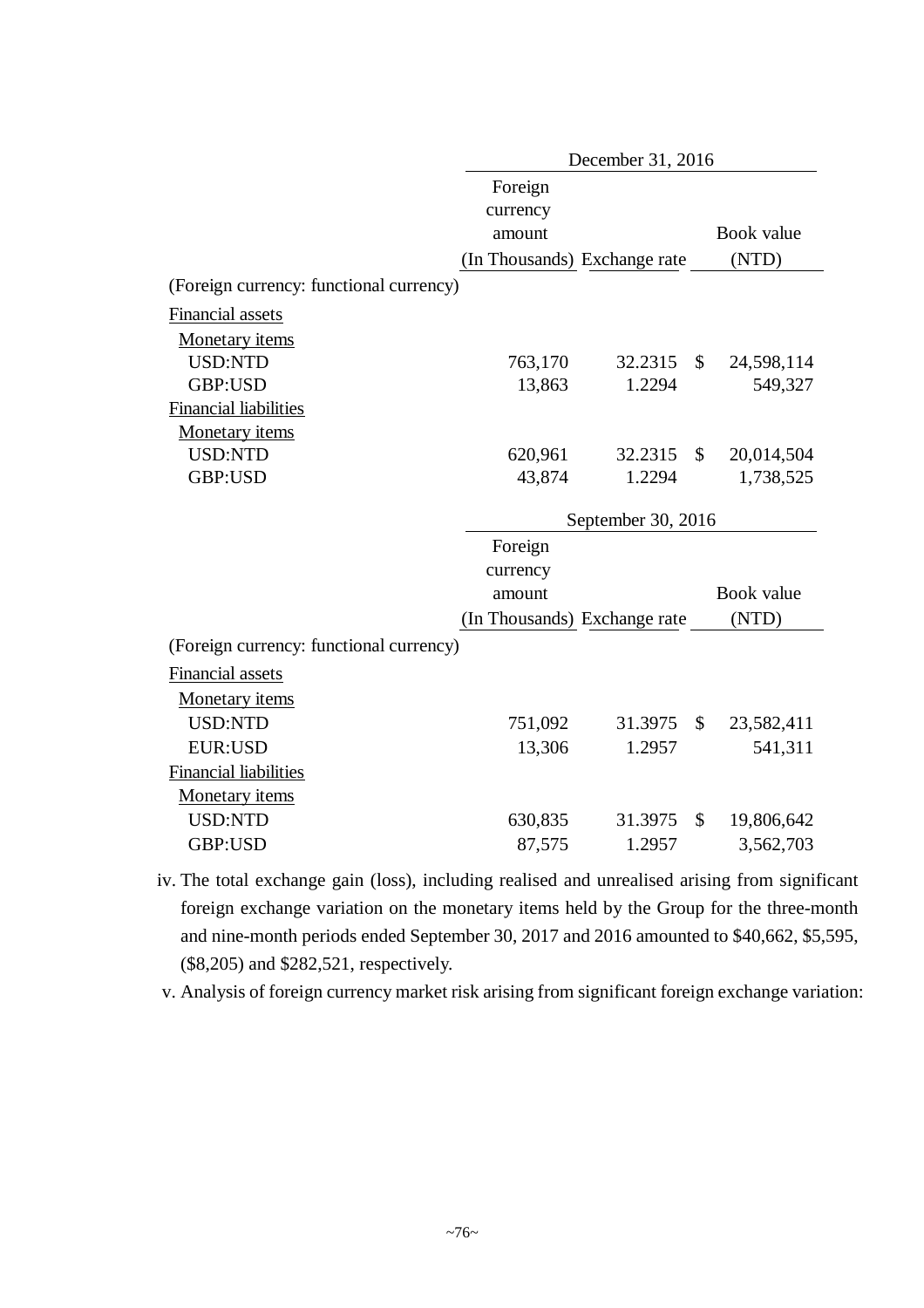|                                         | Sensitivity analysis   |    |                             |                                            |  |  |  |
|-----------------------------------------|------------------------|----|-----------------------------|--------------------------------------------|--|--|--|
|                                         | Degree of<br>variation |    | Effect on<br>profit or loss | Effect on other<br>comprehensive<br>income |  |  |  |
| (Foreign currency: functional currency) |                        |    |                             |                                            |  |  |  |
| Financial assets                        |                        |    |                             |                                            |  |  |  |
| <b>Monetary items</b>                   |                        |    |                             |                                            |  |  |  |
| <b>USD:NTD</b>                          | 1%                     | \$ | 330,494                     | \$                                         |  |  |  |
| <b>EUR:USD</b>                          | 1%                     |    | 1,595                       |                                            |  |  |  |
| GBP:USD                                 | 1%                     |    | 1,170                       |                                            |  |  |  |
| <b>Financial liabilities</b>            |                        |    |                             |                                            |  |  |  |
| Monetary <i>items</i>                   |                        |    |                             |                                            |  |  |  |
| <b>USD:NTD</b>                          | 1%                     | \$ | 258,879                     | $\mathcal{S}$                              |  |  |  |
| <b>EUR:USD</b>                          | 1%                     |    | 1,071                       |                                            |  |  |  |
| GBP:USD                                 | 1%                     |    | 1,900                       |                                            |  |  |  |
|                                         |                        |    |                             |                                            |  |  |  |

|  |  | Nine-month period ended September 30, 2017 |  |
|--|--|--------------------------------------------|--|
|--|--|--------------------------------------------|--|

Nine-month period ended September 30, 2016

|                                         | Sensitivity analysis   |                             |         |      |                                           |  |  |
|-----------------------------------------|------------------------|-----------------------------|---------|------|-------------------------------------------|--|--|
|                                         | Degree of<br>variation | Effect on<br>profit or loss |         |      | Effect on other<br>comprehensive<br>mcome |  |  |
| (Foreign currency: functional currency) |                        |                             |         |      |                                           |  |  |
| Financial assets                        |                        |                             |         |      |                                           |  |  |
| Monetary <i>items</i>                   |                        |                             |         |      |                                           |  |  |
| <b>USD:NTD</b>                          | 1%                     | \$                          | 235,824 | - \$ |                                           |  |  |
| GBP:USD                                 | 1%                     |                             | 5,413   |      |                                           |  |  |
| <b>Financial liabilities</b>            |                        |                             |         |      |                                           |  |  |
| Monetary items                          |                        |                             |         |      |                                           |  |  |
| <b>USD:NTD</b>                          | 1%                     | \$                          | 198,066 | -S   |                                           |  |  |
| GBP:USD                                 | 1%                     |                             | 35,627  |      |                                           |  |  |

## Price risk

- i. The Group is exposed to equity securities price risk because of investments held by the Group and classified on the consolidated balance sheet either as available-for-sale or at fair value through profit or loss. The Group is not exposed to commodity price risk. To manage its price risk arising from investments in equity securities, the Group diversifies its portfolio. Diversification of the portfolio is done in accordance with the limits set by the Group.
- ii. The Group's investments in equity securities comprise domestic listed and unlisted stocks. The prices of equity securities would change due to the change of the future value of investee companies. If the prices of these equity securities had increased/decreased by 1%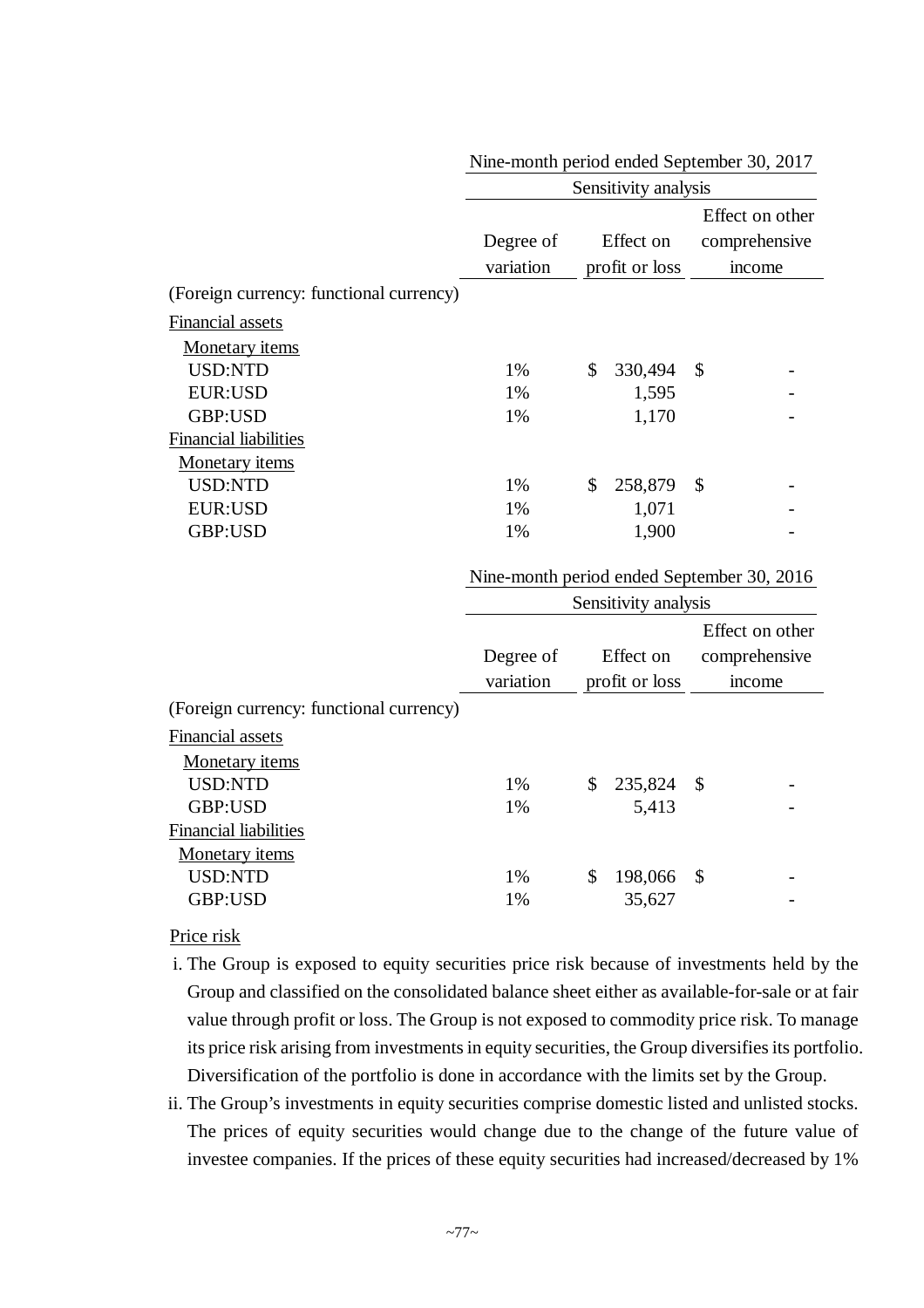with all other variables held constant, equity would have increased/decreased by \$26,600 and \$25,970 for the nine-month periods ended September 30, 2017 and 2016, respectively, as a result of gains/losses on equity securities classified as available-for-sale.

# Interest rate risk

- i. The Group's interest rate risk arises from long-term borrowings. Borrowings issued at variable rates expose the Group to cash flow interest rate risk which is partially offset by cash and cash equivalents held at variable rates. Borrowings issued at fixed rates expose the Group to fair value interest rate risk. During the nine-month periods ended September 30, 2017 and 2016, the Group's borrowings at variable rate were denominated in the NTD, USD and GBP.
- ii. At September 30, 2017 and 2016, if interest rates on borrowings had been 1% higher/lower with all other variables held constant, post-tax profit for nine-month periods ended September 30, 2017 and 2016 would have been \$717,410 and \$799,736 lower/higher, respectively, mainly as a result of higher/lower interest expense on floating rate borrowings.
- (b)Credit risk
	- i. Credit risk refers to the risk of financial loss to the Group arising from default by the clients or counterparties of financial instruments on the contract obligations. According to the Group's credit policy, each local entity in the Group is responsible for managing and analysing the credit risk for each of their new clients before standard payment and delivery terms and conditions are offered. Internal risk control assesses the credit quality of the customers, taking into account their financial position, past experience and other factors. Individual risk limits are set based on internal or external ratings in accordance with limits set by the Board of Directors. The utilisation of credit limits is regularly monitored. Credit risk arises from cash and cash equivalents, derivative financial instruments and deposits with banks and financial institutions, as well as credit exposures to wholesale and retail customers, including outstanding receivables and committed transactions. For banks and financial institutions, only independently rated parties with high reputation are accepted.
	- ii. For the nine-month periods ended September 30, 2017 and 2016, no credit limits were exceeded during the reporting periods, and management does not expect any significant losses from non-performance by these counterparties.
- iii. For credit quality information of financial assets that are neither past due nor impaired, please refer to Note 6(5).
- (c)Liquidity risk
	- i. Cash flow forecasting is performed in the operating entities of the Group and aggregated by Group's Finance Department. Group's Finance Department monitors rolling forecasts of the Group's liquidity requirements to ensure it has sufficient cash to meet operational needs.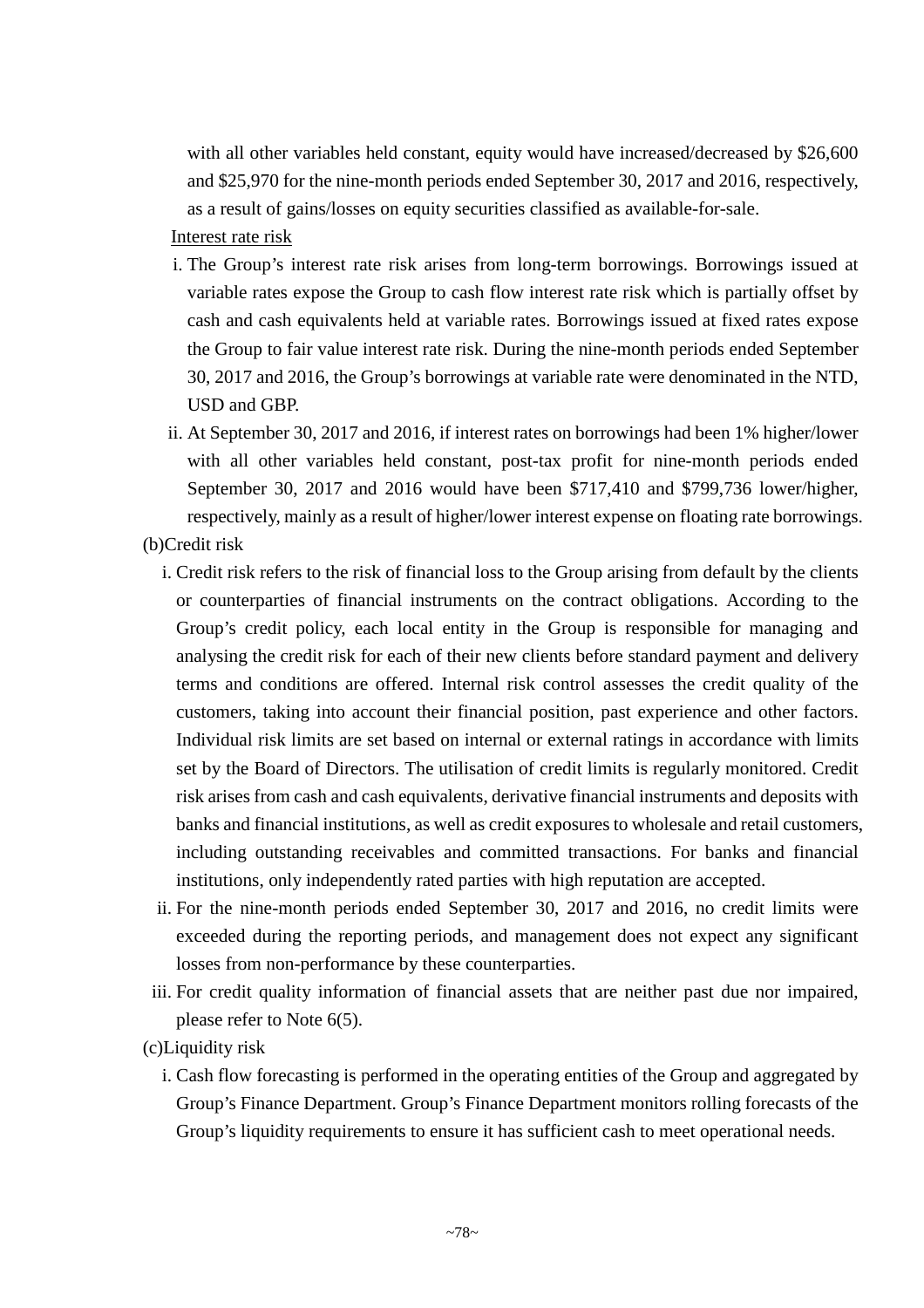ii. The table below analyses the Group's non-derivative financial liabilities and net-settled or gross-settled derivative financial liabilities into relevant maturity groupings based on the remaining period at the balance sheet date to the contractual maturity date for non-derivative financial liabilities.

|                                                    |              | Between 3    |             |                         |                      |              |
|----------------------------------------------------|--------------|--------------|-------------|-------------------------|----------------------|--------------|
| September 30, 2017                                 | Less than 3  | months and   | Between 1   | Between 2               | Over 5               |              |
|                                                    | months       | 1 year       | and 2 years | and 5 years             | years                | Total        |
| Accounts payable                                   | \$15,062,284 | \$<br>10,740 | \$<br>16    | $\mathcal{S}$<br>$\sim$ | \$<br>$\blacksquare$ | \$15,073,040 |
| Accounts payable<br>- related parties              | 362,760      | 4,146        |             |                         |                      | 366,906      |
| Other payables                                     | 1,360,100    | 286,040      |             |                         | 1,557                | 1,647,697    |
| Other payables<br>- related parties                | 48,571       | 896,030      |             |                         |                      | 944,601      |
| Bonds payable                                      |              | 84,000       | 84,000      | 8,210,000               |                      | 8,378,000    |
| Long-term loans<br>(including current<br>portion)  | 5,014,770    | 13,435,868   | 17.809.319  | 34,521,894              | 18,173,063           | 88,954,914   |
| Long-term leases<br>(including current<br>portion) | 164,827      | 1,206,889    | 1,732,337   | 8,653,846               | 370,265              | 12, 128, 164 |

# Non-derivative financial liabilities:

# Non-derivative financial liabilities:

|                                       |                   | Between 3   |             |                      |                                           |              |
|---------------------------------------|-------------------|-------------|-------------|----------------------|-------------------------------------------|--------------|
| December 31, 2016                     | Less than 3       | months and  | Between 1   | Between 2            | Over 5                                    |              |
|                                       | months            | 1 year      | and 2 years | and 5 years          | years                                     | Total        |
| Accounts payable                      | \$12,609,645      | \$<br>6,221 | \$<br>19    | \$<br>$\blacksquare$ | $\mathcal{S}$<br>$\overline{\phantom{0}}$ | \$12,615,885 |
| Accounts payable<br>- related parties | 291,777           |             |             |                      |                                           | 291,777      |
| Other payables                        | 1,465,884         | 367,305     | 3,435       |                      | 1,663                                     | 1,838,287    |
| Other payables<br>- related parties   | 78,913            | 63,261      |             |                      |                                           | 142,174      |
| Bonds payable                         |                   |             |             |                      |                                           |              |
| (including current)<br>portion)       | $\qquad \qquad -$ | 3,038,400   |             |                      |                                           | 3,038,400    |
| Long-term loans                       |                   |             |             |                      |                                           |              |
| (including current)<br>portion)       | 4,605,509         | 12,025,996  | 19,856,241  | 39,796,394           | 22,434,912                                | 98,719,052   |
| Long-term leases                      |                   |             |             |                      |                                           |              |
| (including current                    | 542,235           | 988,453     | 1,464,716   | 3,898,557            | 7,367,299                                 | 14,261,260   |
| portion)                              |                   |             |             |                      |                                           |              |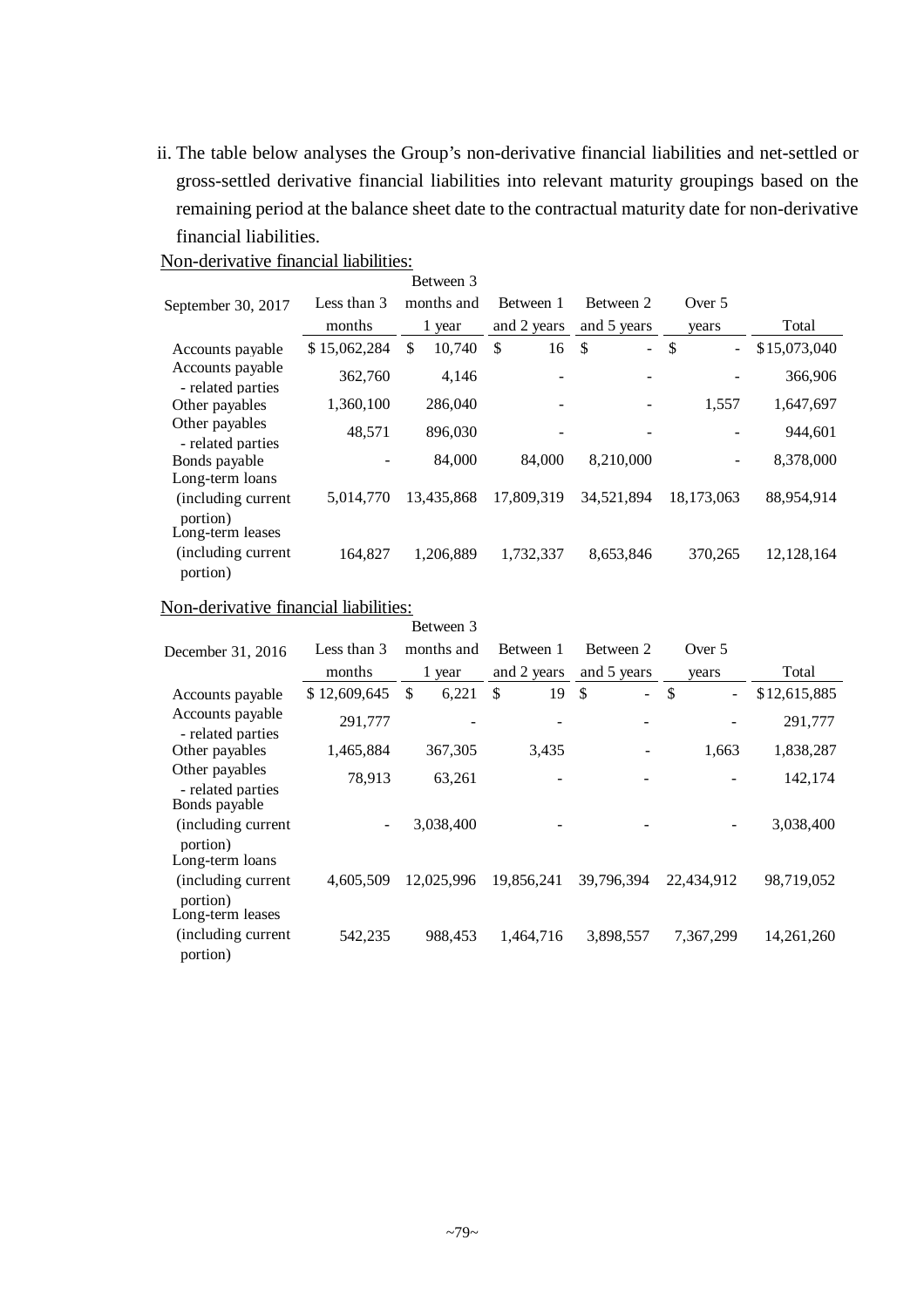|                                       |                          | Between 3            |              |                                |              |               |
|---------------------------------------|--------------------------|----------------------|--------------|--------------------------------|--------------|---------------|
| September 30, 2016                    | Less than 3              | months and           | Between 1    | Between 2                      | Over $5$     |               |
|                                       | months                   | 1 year               | and 2 years  | and 5 years                    | years        | Total         |
| Long-term loans                       | \$<br>470,963            | \$<br>$\blacksquare$ | \$<br>$\sim$ | \$<br>$\overline{\phantom{a}}$ | \$<br>$\sim$ | \$<br>470,963 |
| Accounts payable                      | 11,490,375               | 6,143                |              |                                |              | 11,496,518    |
| Accounts payable<br>- related parties | 315,879                  |                      |              |                                |              | 315,879       |
| Other payables                        | 1,391,291                | 366,995              |              |                                | 1,412        | 1,759,698     |
| Other payables<br>- related parties   | 45,318                   | 46,284               |              |                                |              | 91,602        |
| Bonds payable                         | $\overline{\phantom{a}}$ | 3,038,400            |              |                                |              | 3,038,400     |
| Long-term loans                       |                          |                      |              |                                |              |               |
| (including current)<br>portion)       | 5,129,109                | 10,898,932           | 17,949,977   | 41,031,992                     | 22,981,362   | 97,991,372    |
| Long-term leases                      |                          |                      |              |                                |              |               |
| (including current<br>portion)        | 186,141                  | 1,320,222            | 1,421,917    | 3,959,199                      | 7,190,908    | 14,078,387    |

The Group does not expect the timing of occurrence of the cash flows estimated through the maturity date analysis will be significantly earlier, nor expect the actual cash flow amount will be significantly different.

- (3) Fair value estimation
	- A. Details of the fair value of the Group's financial assets and financial liabilities not measured at fair value are provided in Note 12(2)A. Details of the fair value of the Group's investment property measured at cost are provided in Note 6(10).
	- B. The different levels that the inputs to valuation techniques are used to measure fair value of financial and non-financial instruments have been defined as follows:
		- Level 1: Inputs that are quoted prices (unadjusted) in active markets for identical assets or liabilities. A market is regarded as active if it meets all the following conditions: the items traded in the market are homogeneous; willing buyers and sellers can normally be found at any time; and prices are available to the public. The fair value of the Group's investment in listed stocks, beneficiary certificates and derivative instruments with quoted market prices is included in Level.
		- Level 2: Inputs other than quoted prices included within Level 1 that are observable for the asset or liability, either directly or indirectly.

Level 3: Inputs for the asset or liability that are not based on observable market data.

C. The related information of financial and non-financial instruments measured at fair value by level on the basis of the nature, characteristics and risks of the assets and liabilities at September 30, 2017, December 31, 2016 and September 30, 2016 is as follows: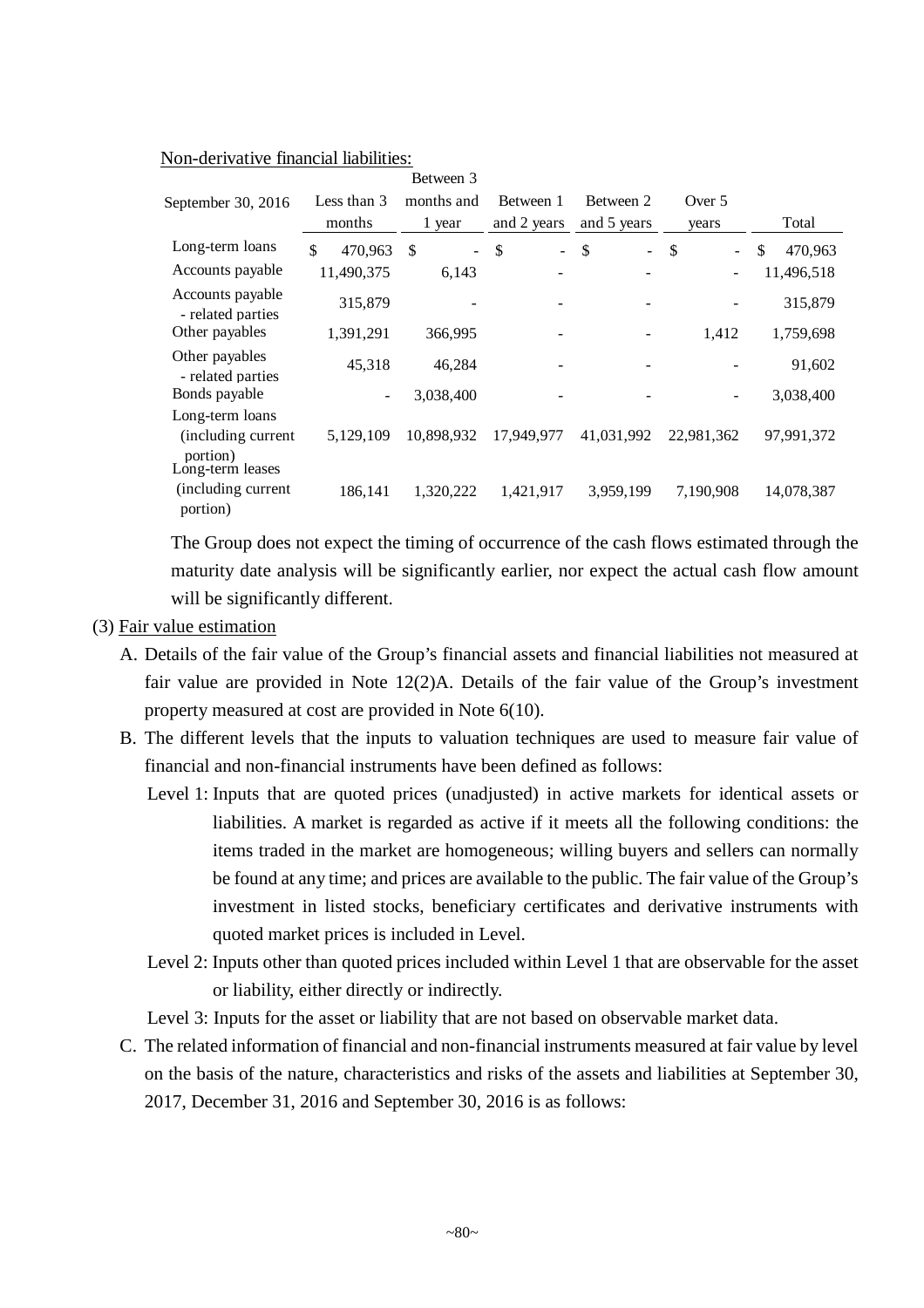| September 30, 2017                                                                            | Level 1       | Level 2       | Level 3          | Total                                |
|-----------------------------------------------------------------------------------------------|---------------|---------------|------------------|--------------------------------------|
| <b>Assets:</b><br><b>Recurring fair value</b>                                                 |               |               |                  |                                      |
| measurements<br>Available-for-sale financial assets                                           |               |               |                  |                                      |
| Equity securities                                                                             | \$1,359,972   | $\sim$        | $-$ \$ 1,355,621 | \$2,715,593                          |
| December 31, 2016                                                                             | Level 1       | Level 2       | Level 3          | Total                                |
| <b>Assets:</b><br>Recurring fair value<br>measurements<br>Available-for-sale financial assets |               |               |                  |                                      |
| <b>Equity securities</b>                                                                      | \$1,638,024   | $\mathsf{\$}$ | \$1,056,802      | \$2,694,826                          |
| September 30, 2016                                                                            | Level 1       | Level 2       | Level 3          | Total                                |
| <b>Assets:</b><br>Recurring fair value<br>measurements                                        |               |               |                  |                                      |
| Finance assets at fair value<br>through profit or loss                                        |               |               |                  |                                      |
| Beneficiary certificates<br>Available-for-sale financial assets                               | 590,102<br>\$ | <sup>\$</sup> | $\mathbb{S}$     | 590,102<br>$\boldsymbol{\mathsf{S}}$ |
| <b>Equity securities</b>                                                                      | 1,676,712     |               | 958,828          | 2,635,540                            |
|                                                                                               | \$2,266,814   | \$            | \$<br>958,828    | \$3,225,642                          |

- D. The methods and assumptions the Group used to measure fair value are as follows:
	- (a) The instruments the Group used market quoted prices as their fair values (that is, Level 1) are listed below by characteristics:

|                     | Listed shares |
|---------------------|---------------|
| Market quoted price | Closing price |

- (b) Except for financial instruments with active markets, the fair value of other financial instruments is measured by using valuation techniques or by reference to counterparty quotes. The fair value of financial instruments measured by using valuation techniques can be referred to current fair value of instruments with similar terms and characteristics in substance, discounted cash flow method or other valuation methods, including calculated by applying model using market information available at the consolidated balance sheet date (i.e. yield curves on the Taipei Exchange, average commercial paper interest rates quoted from Reuters).
- (c) When assessing non-standard and low-complexity financial instruments, the Group adopts valuation technique that is widely used by market participants. The inputs used in the valuation method to measure these financial instruments are normally observable in the market.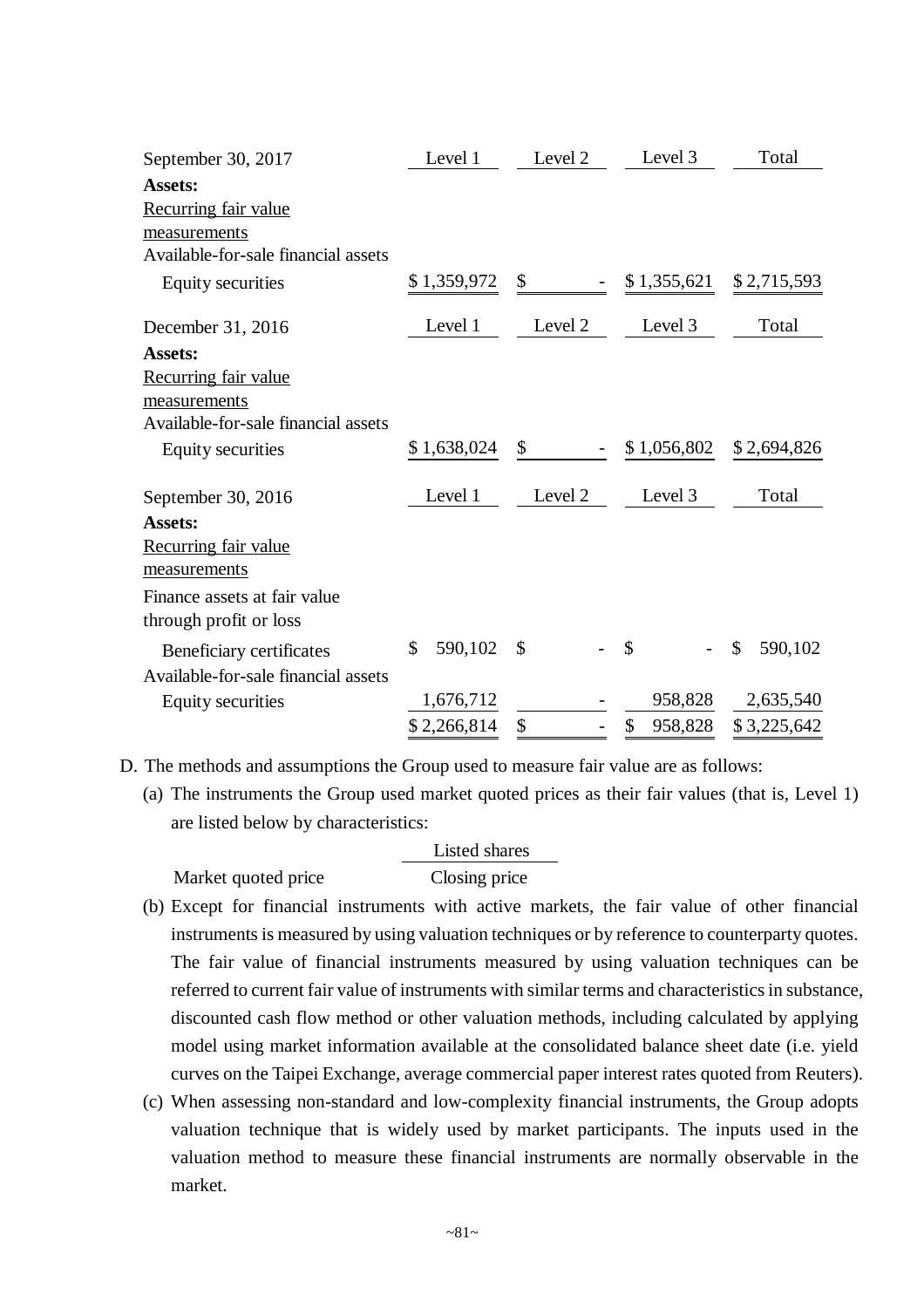- (d) The valuation of derivative financial instruments is based on valuation model widely accepted by market participants, such as present value techniques and option pricing models. Forward exchange contracts are usually valued based on the current forward exchange rate. Structured interest derivative instruments are measured by using appropriate option pricing models (i.e. Black-Scholes model) or other valuation methods, such as Monte Carlo simulation.
- (e) The output of valuation model is an estimated value and the valuation technique may not be able to capture all relevant factors of the Group's financial and non-financial instruments. Therefore, the estimated value derived using valuation model is adjusted accordingly with additional inputs, for example, model risk or liquidity risk and etc. In accordance with the Group's management policies and relevant control procedures relating to the valuation models used for fair value measurement, management believes adjustment to valuation is necessary in order to reasonably represent the fair value of financial and non-financial instruments at the consolidated balance sheet. The inputs and pricing information used during valuation are carefully assessed and adjusted based on current market conditions.
- (f) The Group takes into account adjustments for credit risks to measure the fair value of financial and non-financial instruments to reflect credit risk of the counterparty and the Group's credit quality.
- E. For the nine-month periods ended September 30, 2017 and 2016, there was no transfer between Level 1 and Level 2.
- F. The following chart is the movement of Level 3 for the nine-month periods ended September 30, 2017 and 2016:

|                             | 2017            | 2016 |           |  |
|-----------------------------|-----------------|------|-----------|--|
| At January 1                | \$<br>1,056,802 |      | 1,344,962 |  |
| Gains and losses recognised |                 |      |           |  |
| in other comprehensive      |                 |      |           |  |
| income (Note $1$ )          | 298,819         |      | 386,134)  |  |
| At September 30             | 1,355,621       |      | 958,828   |  |

Note 1: Recorded as unrealised valuation gain or loss of available-for-sale financial assets.

- G. For the nine-month periods ended September 30, 2017 and 2016, there was no transfer into or out from Level 3.
- H. The Group is in charge of valuation procedures for fair value measurements being categorised within Level 3, which is to verify independent fair value of financial instruments. Such assessment is to ensure the valuation results are reasonable by applying independent information to make results close to current market conditions, confirming the resource of information is independent, reliable and in line with other resources and represented as the exercisable price, and frequently calibrating valuation model, performing back-testing, updating inputs used to the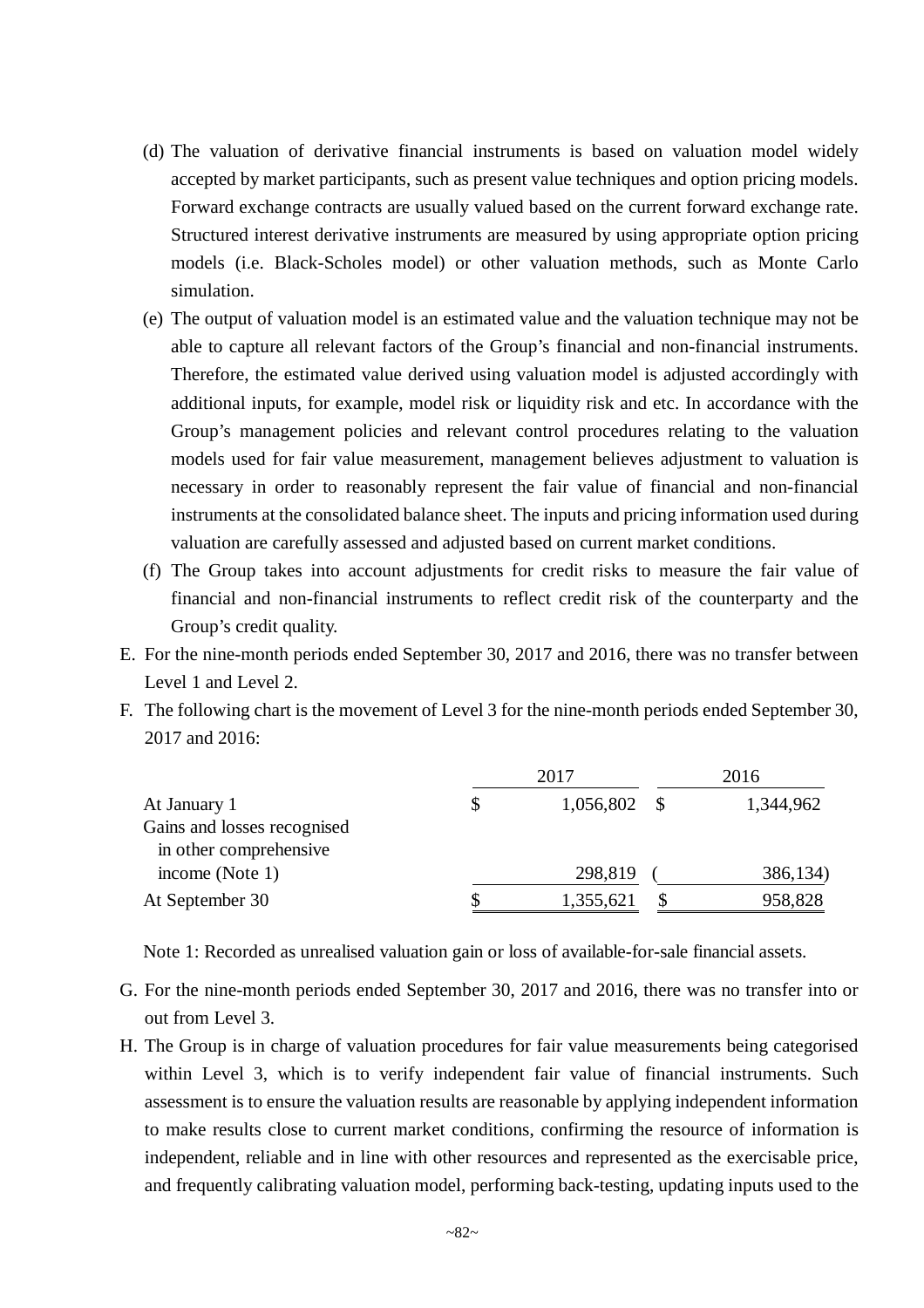valuation model and making any other necessary adjustments to the fair value.

I. The following is the qualitative information of significant unobservable inputs and sensitivity analysis of changes in significant unobservable inputs to valuation model used in Level 3 fair value measurement:

|                                                             | Fair value at<br>September<br>30, 2017 | Valuation<br>technique            | Significant<br>unobservable<br>input     | Range<br>(weighted<br>average) | Relationship of inputs<br>to fair value                                                                                |
|-------------------------------------------------------------|----------------------------------------|-----------------------------------|------------------------------------------|--------------------------------|------------------------------------------------------------------------------------------------------------------------|
| Non-derivative equity<br>instrument:                        |                                        |                                   |                                          |                                |                                                                                                                        |
| Unlisted shares                                             | \$1,347,925                            | Market<br>comparable<br>companies | Price to<br>earnings ratio<br>multiple   | $15.82 - 33.09$                | The higher the multiple<br>and control premium,<br>the higher the fair value                                           |
|                                                             |                                        |                                   | Price to book<br>ratio multiple          | $0.48 - 1.98$                  | The higher the multiple<br>and control premium,<br>the higher the fair value                                           |
|                                                             |                                        |                                   | Discount for<br>lack of<br>marketability | 20%                            | The higher the<br>weighted average cost<br>of capital and discount<br>for lack of control, the<br>lower the fair value |
| Venture capital shares<br>Private equity fund<br>investment | 7,696                                  | Net asset<br>value                | Net asset<br>value                       |                                | The higher the net asset<br>value, the higher the<br>fair value                                                        |
|                                                             | Fair value at                          |                                   | Significant                              | Range                          |                                                                                                                        |
|                                                             | December                               | Valuation                         | unobservable                             | (weighted                      | Relationship of inputs to                                                                                              |
|                                                             | 31, 2016                               | technique                         | input                                    | average)                       | fair value                                                                                                             |
| Non-derivative equity<br>instrument:                        |                                        |                                   |                                          |                                |                                                                                                                        |
| Unlisted shares                                             | \$1,049,106                            | Market<br>comparable<br>companies | Price to<br>earnings ratio<br>multiple   | $9.32 - 32.31$                 | The higher the multiple<br>and control premium, the<br>higher the fair value                                           |
|                                                             |                                        |                                   | Price to book<br>ratio multiple          | $0.42 - 2.97$                  | The higher the multiple<br>and control premium, the<br>higher the fair value                                           |
|                                                             |                                        |                                   | Discount for<br>lack of<br>marketability | 20%                            | The higher the weighted<br>average cost of capital<br>and discount for lack of<br>control, the lower the<br>fair value |
| Venture capital shares<br>Private equity fund<br>investment | 7,696                                  | Net asset<br>value                | Net asset<br>value                       |                                | The higher the net asset<br>value, the higher the fair<br>value                                                        |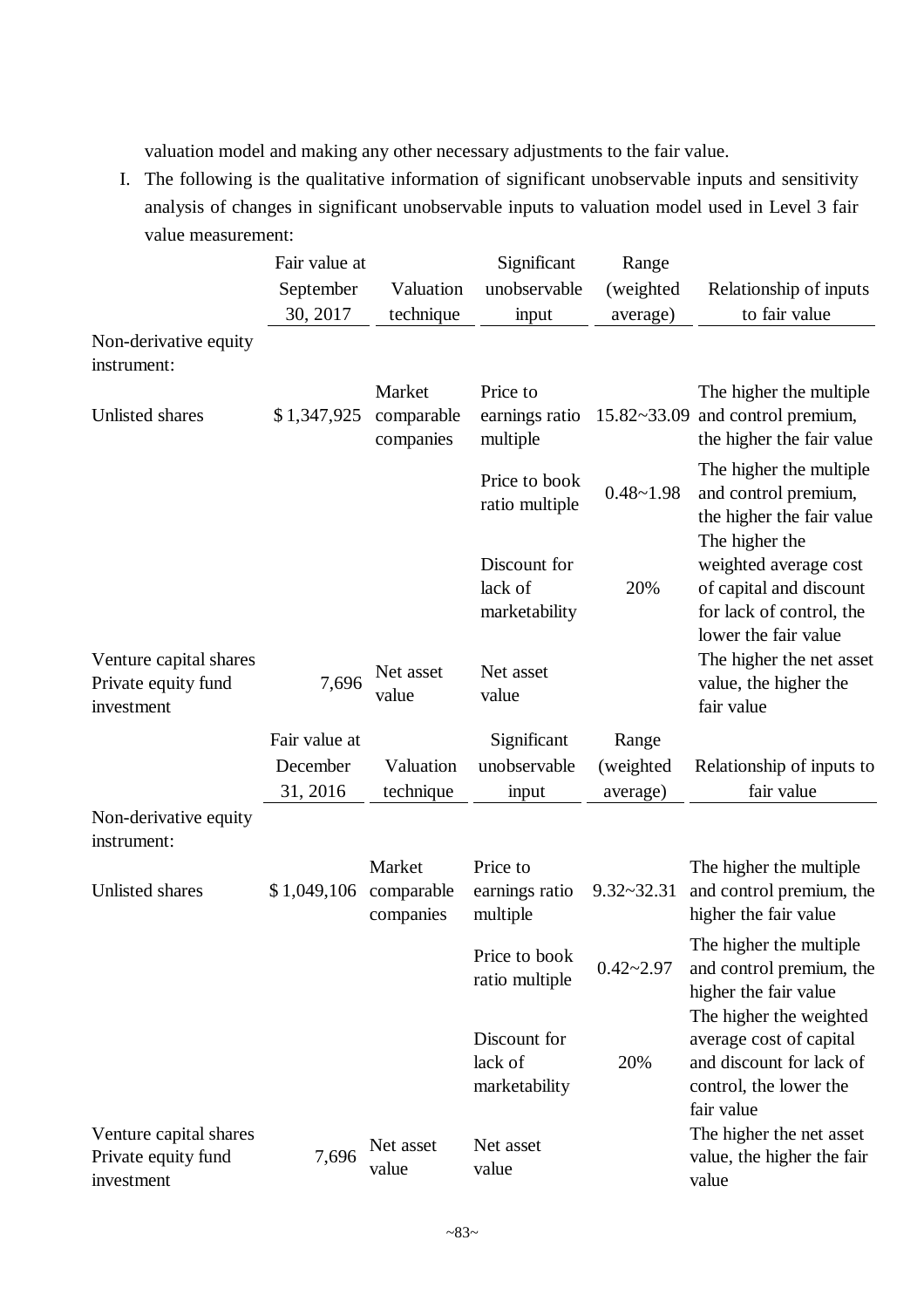|                                                             | Fair value at |                                   | Significant                              | Range          |                                                                                                                        |
|-------------------------------------------------------------|---------------|-----------------------------------|------------------------------------------|----------------|------------------------------------------------------------------------------------------------------------------------|
|                                                             | September     | Valuation                         | unobservable                             | (weighted)     | Relationship of inputs to                                                                                              |
|                                                             | 30, 2016      | technique                         | input                                    | average)       | fair value                                                                                                             |
| Non-derivative equity<br>instrument:                        |               |                                   |                                          |                |                                                                                                                        |
| Unlisted shares                                             | \$<br>951,132 | Market<br>comparable<br>companies | Price to<br>earnings ratio<br>multiple   | $8.82 - 32.48$ | The higher the multiple.<br>and control premium, the<br>higher the fair value                                          |
|                                                             |               |                                   | Price to book<br>ratio multiple          | $0.43 - 1.85$  | The higher the multiple.<br>and control premium, the<br>higher the fair value                                          |
|                                                             |               |                                   | Discount for<br>lack of<br>marketability | 20%            | The higher the weighted<br>average cost of capital<br>and discount for lack of<br>control, the lower the<br>fair value |
| Venture capital shares<br>Private equity fund<br>investment | 7,696         | Net asset<br>value                | Net asset<br>value                       |                | The higher the net asset<br>value, the higher the fair<br>value                                                        |

J. The Group has carefully assessed the valuation models and assumptions used to measure fair value; therefore, the fair value measurement is reasonable. However, use of different valuation models or assumptions may result in difference measurement. The following is the effect of profit or loss or of other comprehensive income from financial assets and liabilities categorised within Level 3 if the inputs used to valuation models have changed:

|                         |                                                                                           |           |                                | Recognised in profit or                         |              | Recognised in other     |
|-------------------------|-------------------------------------------------------------------------------------------|-----------|--------------------------------|-------------------------------------------------|--------------|-------------------------|
|                         |                                                                                           |           |                                | loss                                            |              | comprehensive income    |
|                         |                                                                                           |           |                                | Favourable Unfavourable Favourable Unfavourable |              |                         |
|                         | Input                                                                                     | Change    | change                         | change                                          | change       | change                  |
| <b>Financial assets</b> |                                                                                           |           |                                |                                                 |              |                         |
| Equity<br>instrument    | Price to earnings<br>ratio/ price to book<br>ratio/ discount for<br>lack of marketability | $\pm 1\%$ | \$<br>$\overline{\phantom{0}}$ | $\mathcal{S}$<br>$\overline{\phantom{0}}$       | \$<br>13,479 | 13,479<br>$\mathcal{S}$ |
|                         | Net asset value                                                                           | $\pm 1\%$ |                                |                                                 | 77           | 77                      |
|                         |                                                                                           |           | \$<br>$\qquad \qquad -$        |                                                 | S<br>13,556  | 13,556<br>\$            |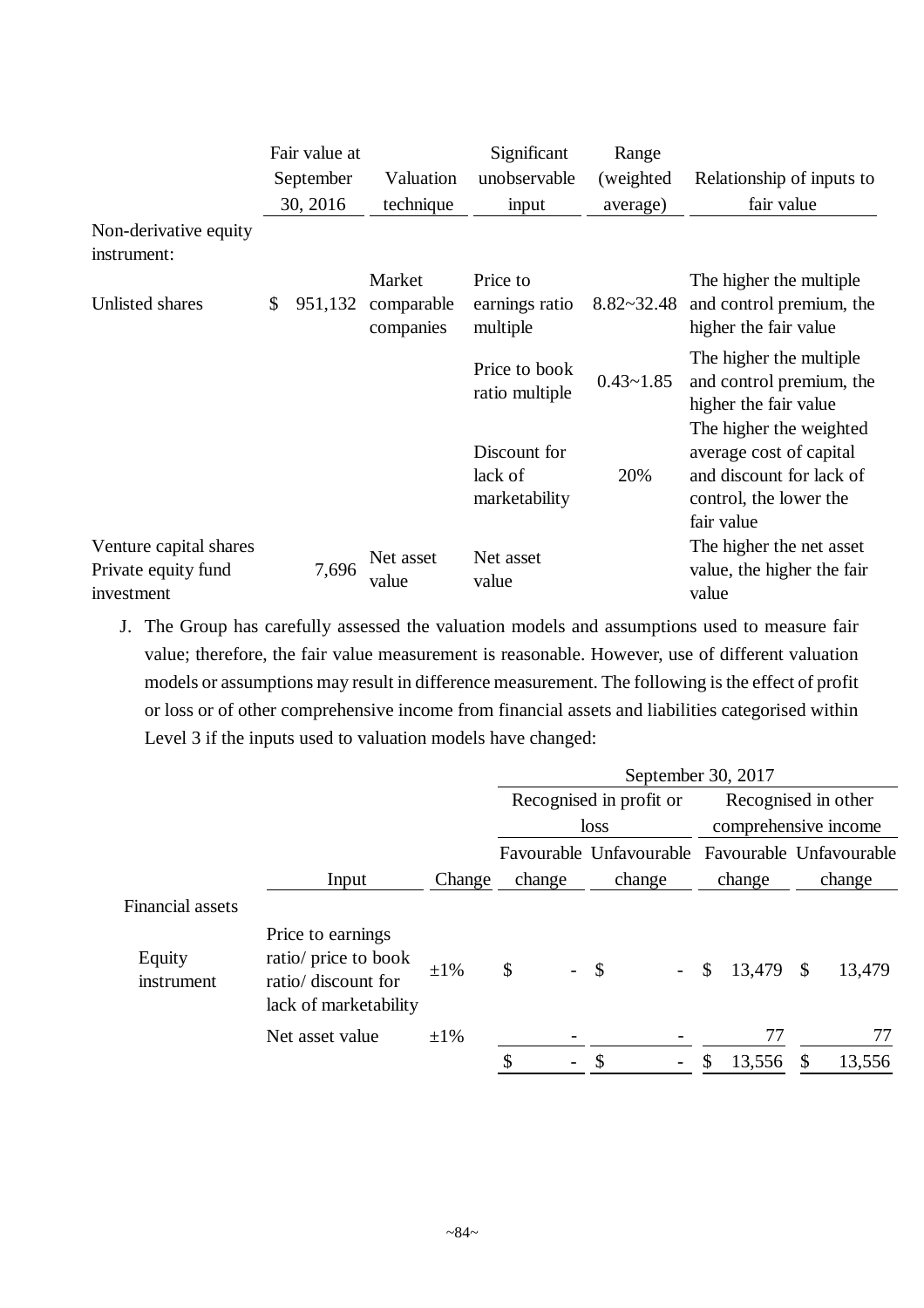|                         |                                                                                           |           |               |                                                 | December 31, 2016                   |                                                 |
|-------------------------|-------------------------------------------------------------------------------------------|-----------|---------------|-------------------------------------------------|-------------------------------------|-------------------------------------------------|
|                         |                                                                                           |           |               | Recognised in profit or<br>loss                 |                                     | Recognised in other<br>comprehensive income     |
|                         |                                                                                           |           |               | Favourable Unfavourable Favourable Unfavourable |                                     |                                                 |
|                         | Input                                                                                     | Change    | change        | change                                          | change                              | change                                          |
| <b>Financial assets</b> |                                                                                           |           |               |                                                 |                                     |                                                 |
| Equity<br>instrument    | Price to earnings<br>ratio/ price to book<br>ratio/ discount for<br>lack of marketability | $\pm 1\%$ | $\mathcal{S}$ | \$                                              | 10,491<br>$\boldsymbol{\mathsf{S}}$ | \$<br>10,491                                    |
|                         | Net asset value                                                                           | $\pm 1\%$ |               |                                                 | 77                                  | 77                                              |
|                         |                                                                                           |           | \$            | \$                                              | \$<br>10,568                        | \$<br>10,568                                    |
|                         |                                                                                           |           |               |                                                 | September 30, 2016                  |                                                 |
|                         |                                                                                           |           |               | Recognised in profit or                         |                                     | Recognised in other                             |
|                         |                                                                                           |           |               | loss                                            |                                     | comprehensive income                            |
|                         |                                                                                           |           |               |                                                 |                                     | Favourable Unfavourable Favourable Unfavourable |
|                         | Input                                                                                     | Change    | change        | change                                          | change                              | change                                          |
| <b>Financial assets</b> |                                                                                           |           |               |                                                 |                                     |                                                 |
| Equity<br>instrument    | Price to earnings<br>ratio/ price to book<br>ratio/ discount for<br>lack of marketability | $\pm 1\%$ | $\mathcal{S}$ | \$                                              | \$<br>9,511                         | $\mathcal{S}$<br>9,511                          |
|                         | Net asset value                                                                           | $\pm 1\%$ |               |                                                 | 77                                  | 77                                              |
|                         |                                                                                           |           | \$            | \$                                              | \$<br>9,588                         | \$<br>9,588                                     |

# 13. SUPPLEMENTARY DISCLOSURES

- (1) Significant transactions information
	- A. Loans to others: Please refer to table 1.
	- B. Provision of endorsements and guarantees to others: Please refer to table 2.
	- C. Holding of marketable securities at the end of the period (not including subsidiaries, associates and joint ventures): Please refer to table 3.
	- D. Acquisition or sale of the same security with the accumulated cost exceeding \$300 million or 20% of the Company's paid-in capital: Please refer to table 4.
	- E. Acquisition of real estate reaching \$300 million or 20% of paid-in capital or more: None.
	- F. Disposal of real estate reaching \$300 million or 20% of paid-in capital or more: None.
	- G. Purchases or sales of goods from or to related parties reaching \$100 million or 20% of paid-in capital or more: Please refer to table 5.
	- H. Receivables from related parties reaching \$100 million or 20% of paid-in capital or more: Please refer to table 6.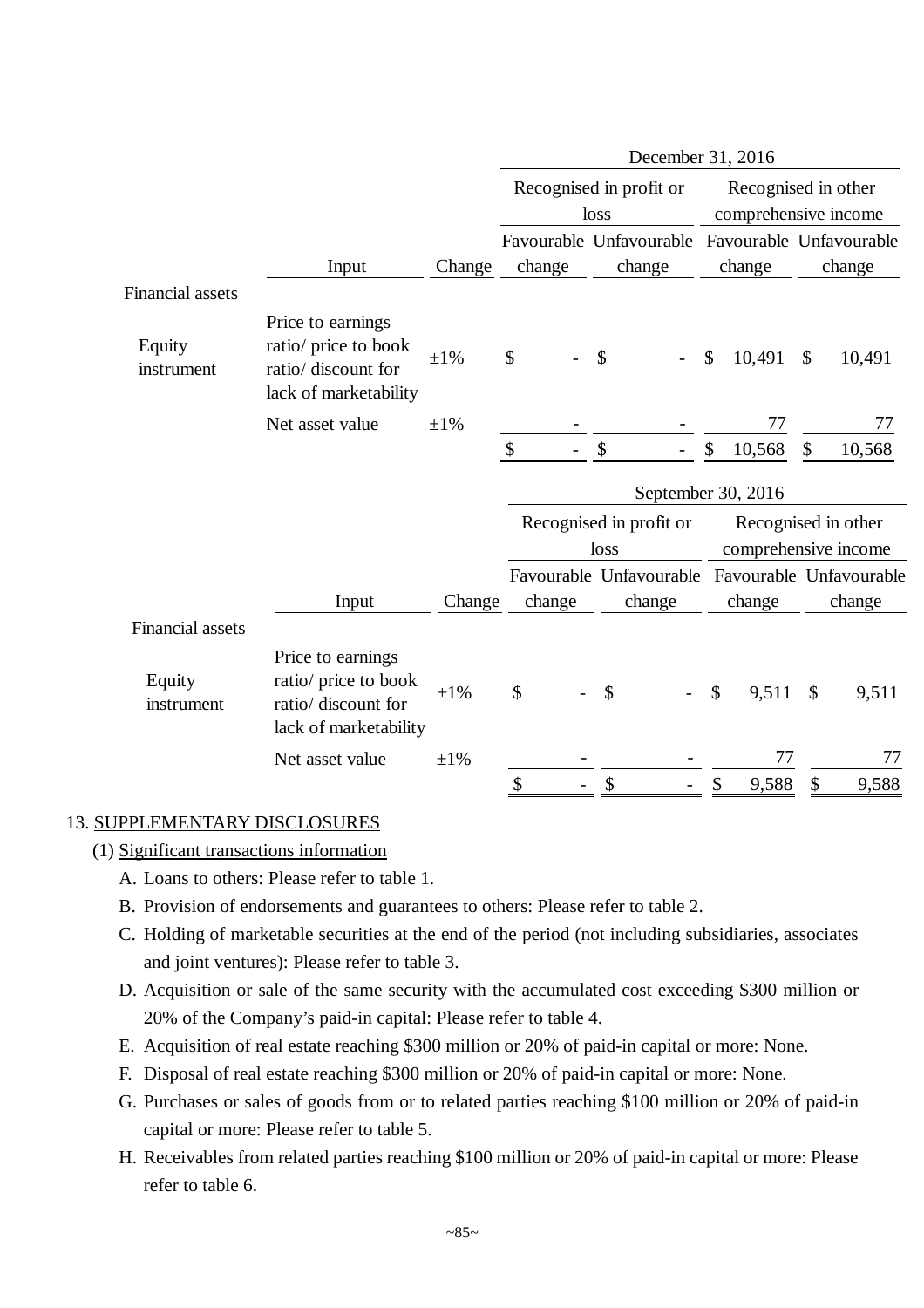- I. Trading in derivative instruments undertaken during the reporting periods: None.
- J. Significant inter-company transactions during the reporting periods: Please refer to table 7.
- (2) Information on investees (not including investees in Mainland China)

Names, locations and other information of investee companies (not including investees in Mainland China): Please refer to table 8.

- (3) Information on investments in Mainland China
	- A. Basic information: Please refer to table 9.
	- B. Significant transactions, either directly or indirectly through a third area, with investee companies in the Mainland Area: None.

# 14. SEGMENT INFORMATION

## (1) General information

- A. Management has determined the operating segments based on the reports reviewed by the chief operating decision-maker that are used to make strategic decisions.
- B. There is no material change in the basis for formation of entities and division of segments in the Group or in the measurement basis for segment information in this period.

## (2) Segment information

The segment information provided to the chief operating decision-maker for the reportable segments is as follows:

|                                                                             |                   |               | Nine-month period ended September 30, 2017 |               |                 |                   |
|-----------------------------------------------------------------------------|-------------------|---------------|--------------------------------------------|---------------|-----------------|-------------------|
|                                                                             | Transportation    |               | Other                                      |               | Adjustments and |                   |
|                                                                             | Department        |               | Departments                                |               | written-off     | Total             |
| Revenue from<br>external customers                                          | \$<br>111,730,083 | <sup>\$</sup> | 1,338,187                                  | $\mathcal{S}$ |                 | \$<br>113,068,270 |
| Revenue from<br>internal customers                                          | 12,744,699        |               |                                            |               | 12,744,699)     |                   |
| Segment revenue                                                             | 124,474,782       |               | 1,338,187 (                                |               | 12,744,699)     | 113,068,270       |
| Interest income                                                             | 297,630           |               | 10,967                                     |               |                 | 308,597           |
| Interest expense<br>Depreciation                                            | 996,933) (        |               | 31,644)                                    |               |                 | 1,028,577)        |
| and amortisation                                                            | $5,528,693$ (     |               | 240,361)                                   |               |                 | 5,769,054)        |
| Share of income (loss) of<br>associates and joint<br>ventures accounted for |                   |               |                                            |               |                 |                   |
| using equity method                                                         | 1,189,032         |               | 863,124                                    |               |                 | 2,052,156         |
| Other items                                                                 | 99,677,580)       |               | 1,193,244)                                 |               |                 | 100,870,824)      |
| Segment profit (loss)                                                       | \$<br>19,758,238  | \$            | 747,029                                    | (             | 12,744,699)     | \$<br>7,760,568   |
| Recognizable assets<br>Investments accounted for                            | \$<br>161,499,789 | \$            | 5,117,165                                  | $\mathcal{S}$ |                 | \$<br>166,616,954 |
| using equity method                                                         | 19,613,330        |               | 7,153,960                                  |               |                 | 26,767,290        |
| Segment assets                                                              | 181,113,119       | \$            | 12,271,125                                 | \$            |                 | 193,384,244       |
| Segment liabilities                                                         | 132,885,505       | \$            | 1,473,640                                  | \$            |                 | \$<br>134,359,145 |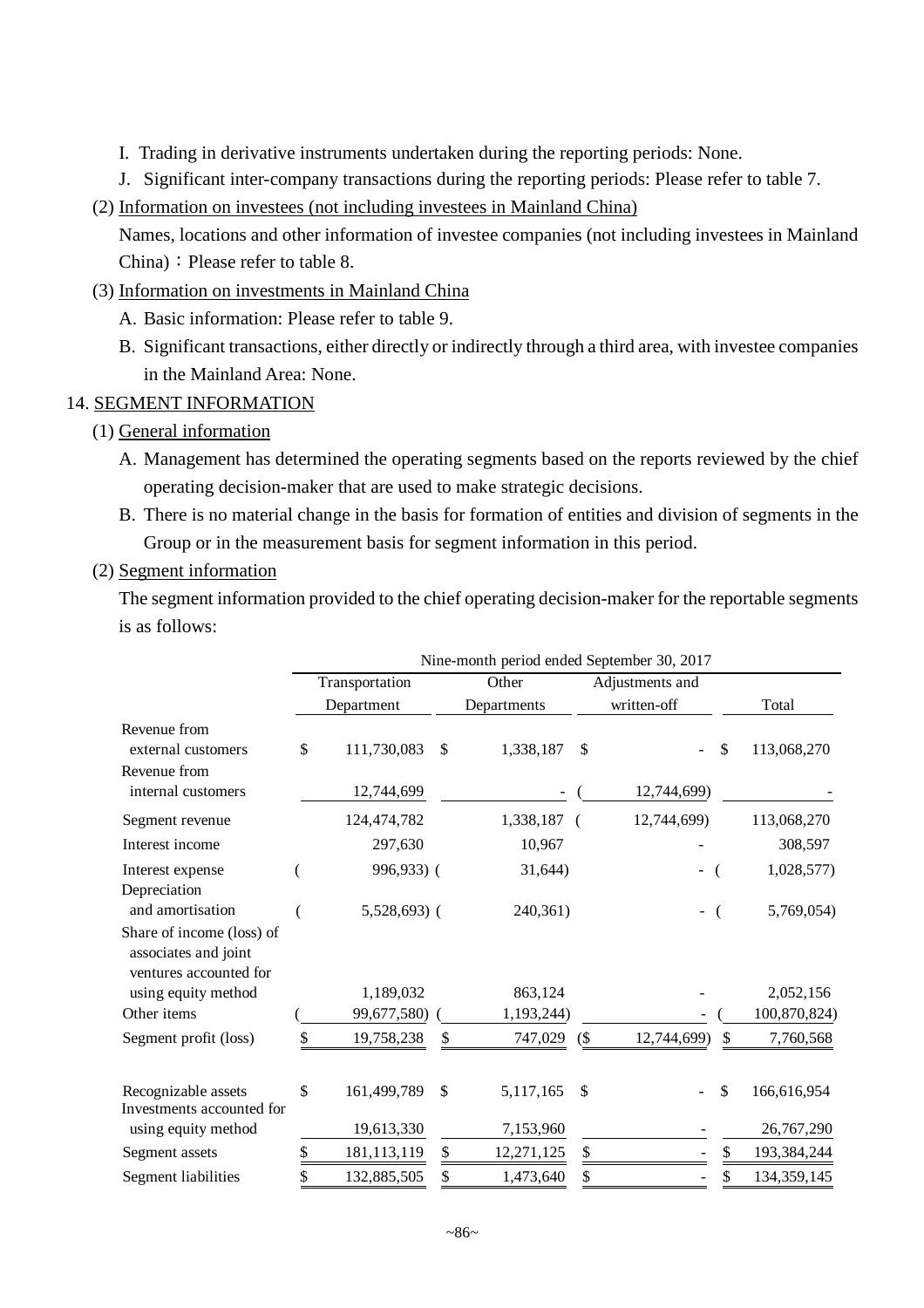|                                                                             |    |                |     | Nine-month period ended September 30, 2016 |                 |                 |    |               |
|-----------------------------------------------------------------------------|----|----------------|-----|--------------------------------------------|-----------------|-----------------|----|---------------|
|                                                                             |    |                |     | Investing and                              |                 |                 |    |               |
|                                                                             |    | Transportation |     | holding                                    | Other           | Adjustments     |    |               |
|                                                                             |    | Department     |     | Department                                 | Departments     | and written-off |    | Total         |
| Revenue from<br>external customers<br>Revenue from                          | \$ | 89,116,792     | \$  | 207,730                                    | \$<br>947,723   | \$              | \$ | 90,272,245    |
| internal customers                                                          |    | 11,959,585     |     |                                            |                 | 11,959,585)     |    |               |
| Segment revenue                                                             |    | 101,076,377    |     | 207,730                                    | 947,723         | 11,959,585)     |    | 90,272,245    |
| Interest income                                                             |    | 194,756        |     | 4,575                                      | 1,867           |                 |    | 201,198       |
| Interest expense                                                            |    | 871,886) (     |     | 39,984) (                                  | 10)             |                 |    | 911,880)      |
| Depreciation<br>and amortisation                                            |    | $5,905,884$ (  |     | 246,458) (                                 | 18,723)         |                 |    | 6,171,065     |
| Share of income (loss) of<br>associates and joint<br>ventures accounted for |    |                |     |                                            |                 |                 |    |               |
| using equity method                                                         |    | 1,065,366      |     | 1,627,769)                                 |                 |                 |    | 562,403)      |
| Other items                                                                 |    | 89,514,551)    |     | $77,013$ )                                 | 976,679)        |                 |    | 90,568,243)   |
| Segment profit (loss)                                                       |    | 6,044,178      | (S) | 1,778,919) (\$                             | $45,822$ (\$)   | 11,959,585)     | (  | 7,740,148)    |
| Recognizable assets<br>Investments accounted for                            | \$ | 155,656,115    | \$  | 3,035,894                                  | \$<br>1,522,235 | \$              | \$ | 160,214,244   |
| using equity method                                                         |    | 18,972,542     |     | 6,649,544                                  |                 |                 |    | 25,622,086    |
| Segment assets                                                              | S  | 174,628,657    |     | 9,685,438                                  | \$<br>1,522,235 | \$              | \$ | 185,836,330   |
| Segment liabilities                                                         |    | 131,440,812    |     | 1,567,538                                  | 249,075         |                 | \$ | 133, 257, 425 |

(3) Reconciliation for segment income (loss)

- A. Sales between segments are carried out at arm's length. The revenue from external parties reported to the chief operating decision-maker is measured in a manner consistent with that in the statement of comprehensive income.
- B. The amounts provided to the chief operating decision-maker with respect to total assets are measured in a manner consistent with that in the balance sheet.
- C. The amounts provided to the chief operating decision-maker with respect to total liabilities are measured in a manner consistent with that in the balance sheet.
- D. The amounts provided to the chief operating decision-maker with respect to segment profit (loss) are measured in a manner consistent with the income (loss) before tax from continuing operations.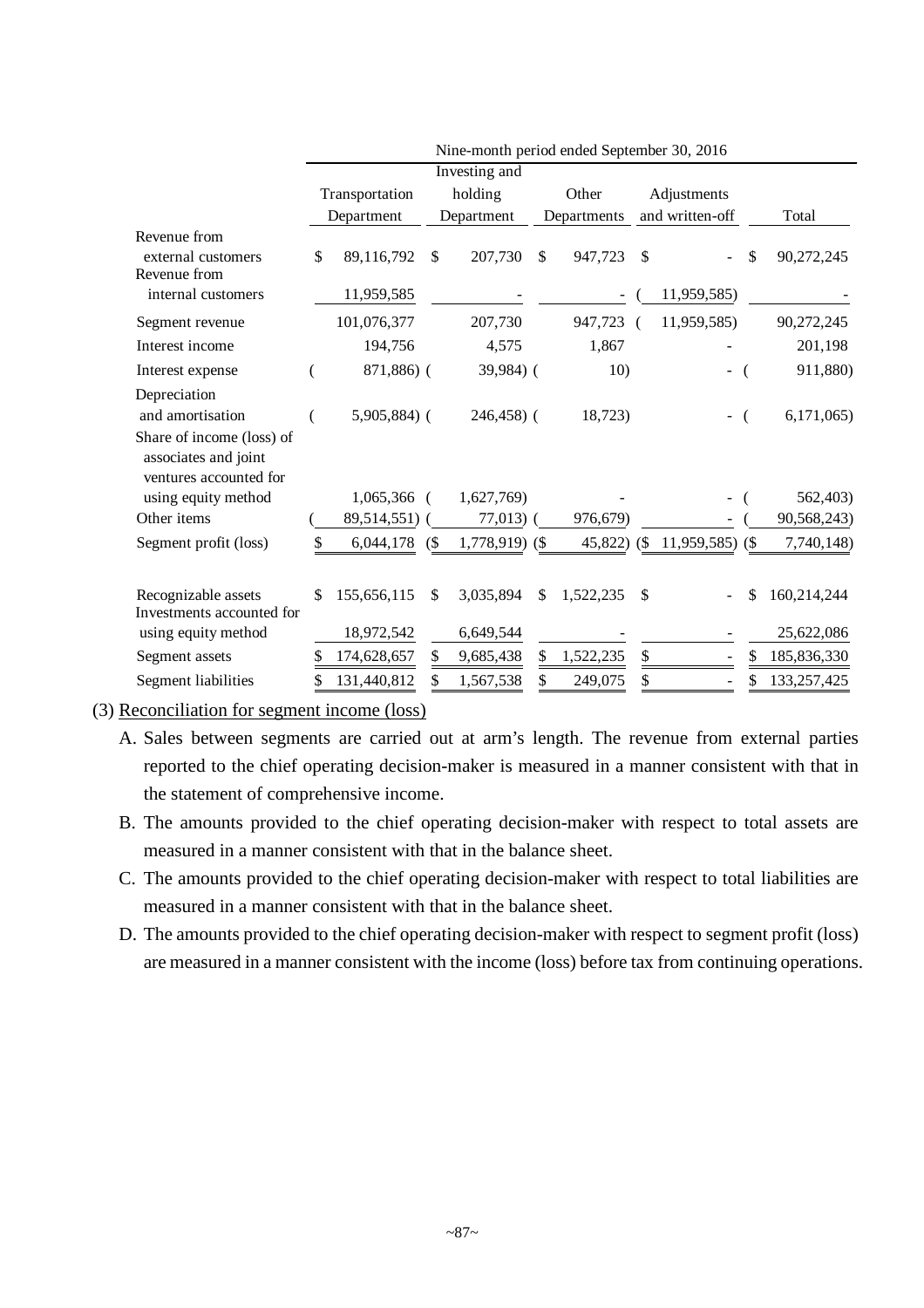#### Evergreen Marine Corporation (Taiwan) Ltd. Loans to others For the nine-month period ended September 30, 2017

Table 1 Expressed in thousands of NTD

| Number<br>(Note 1) | Creditor                 | Borrower                                 | General ledger<br>account (Note 2)  | Is a<br>related<br>party | Maximum outstanding balance<br>during the nine-month period<br>ended September 30, 2017<br>(Note 3) | <b>Balance at September</b><br>30, 2017 (Note 8) | Actual amount<br>drawn down | Interest rate     | Nature of loan<br>(Note 4) | Amount of<br>transactions with<br>borrower (Note 5) | Reason for short-term<br>financing (Note 6) | Allowance for<br>doubtful<br>accounts | Item | Collateral<br>Value | Limit on loans granted to a<br>single party (Note 7) | Ceiling on total<br>loans granted<br>(Note 7) | Footnote |
|--------------------|--------------------------|------------------------------------------|-------------------------------------|--------------------------|-----------------------------------------------------------------------------------------------------|--------------------------------------------------|-----------------------------|-------------------|----------------------------|-----------------------------------------------------|---------------------------------------------|---------------------------------------|------|---------------------|------------------------------------------------------|-----------------------------------------------|----------|
|                    |                          |                                          |                                     |                          |                                                                                                     |                                                  |                             |                   |                            |                                                     |                                             |                                       |      |                     |                                                      |                                               |          |
|                    | Peony Investment<br>S.A. | Luanta Investment<br>(Netherlands) N.V.  | Receivables from<br>related parties | Yes                      | 78,238 \$                                                                                           | 75,723                                           | 57,549                      | 2.3339-<br>2.3383 | $\sim$                     |                                                     | Working capital<br>requirement              |                                       | None |                     | 6,205,498                                            | 15,513,744                                    |          |
|                    | Peony Investment<br>S.A. | Clove Holding Ltd.                       | Receivables from<br>related parties | Yes                      | 696,647                                                                                             | 696,647                                          | 536,115                     | 2.2356-<br>2.3372 | $\sim$                     |                                                     | Working capital<br>requirement              |                                       | None |                     | 12,410,995                                           | 15,513,744                                    | (Note 9) |
|                    | Clove Holding Ltd.       | Whitney Equipment<br>LLC.                | Receivables from<br>related parties | Yes                      | 93,885                                                                                              | 90,867                                           | 90,867                      | 2.3144            |                            |                                                     | Working capital<br>requirement              |                                       | None |                     | 519,161                                              | 1,038,322                                     | (Note 9) |
|                    | Clove Holding Ltd.       | <b>Colon Container</b><br>Terminal S. A. | Receivables from<br>related parties | Yes                      | 363,468                                                                                             | 363,468                                          | 218,081                     | 2.3356            | $\sim$                     |                                                     | Working capital<br>requirement              |                                       | None |                     | 519,161                                              | 1,038,322                                     |          |

Note 1: The numbers filled in for the loans provided by the Company or subsidiaries are as follows

(1)The Company is '0'.

(2)The subsidiaries are numbered in order starting from '1'.

Note 2: Fill in the name of account in which the loans are recognised, such as receivables-related parties, current account with stockholders, prepayments, temporary payments, etc.

Note 3: Fill in the maximum outstanding balance of loans to others during the nine-month period ended September 30, 2017.

Note 4: The column of'Nature of loan' shall fill in 1.'Business transaction' or 2.'Short-term financing'.

Note 5: Fill in the amount of business transactions when nature of the loan is related to business transactions, which is the amount of business transactions occurred between the creditor and borrower in the current period

Note 6: Fill in purpose of loan when nature of loan is for short-term financing, for example, repayment of loan, acquisition of equipment, working capital, etc.

Note 7: Fill in limit on loans granted to a single party and ceiling on total loans granted as prescribed in the creditor company's "Procedures for Provision of Loans", and state each individual party to which the loans ha

the calculation for ceiling on total loans granted in the footnote.

1. According to the Company's credit policy, the total amount of loans granted to a single company should not exceed 20% of the net worth stated in the latest financial statements.

PEONY:USD 1,024,381\*30.289\*20%=6,205,498

Clove Holding Ltd.:USD 85,701\*30.289\*20%=519,161

The Company held 100% voting shares directly and indirectly in foreign company, that the total amount of loans granted to a single company should not exceed 40% of the net worth stated in the latest financial statements.

PEONY:USD 1,024,381\*30.289\*40%=12,410,995

2. According to the Company's credit policy, the total amount of loans granted should not exceed 40% of the net worth stated in the latest financial statements.

Clove Holding Ltd.:USD 85,701\*30.289\*40%=1,038,322

The Company held 100% voting shares directly and indirectly in foreign company, that the total amount of loans granted should not exceed 50% of the net worth stated in the latest financial statements.

PEONY:USD 1,024,381\*30.289\*50%=15,513,744

Note 8: The amounts of funds to be loaned to others which have been approved by the Board of Directors of a public company in accordance with Article 14, Item 1 of the "Regulations Governing Loaning of Funds and Making of at the end of the reporting period to reveal the risk of loaning the public company bears, even though they have not yet been appropriated. However, this balance should exclude the loans repaid when repayments are done sub Chairman to loan funds in instalments or in revolving within certain lines and within one year in accordance with Article 14, Item 2 of the "Regulations Governing Loaning of Funds and Making of Endorsements/Guarantees by P these lines of loaning approved by the Board of Directors, and these lines of loaning should not be excluded from this balance even though the loans are repaid subsequently, for taking into consideration that they could be

Note 9: This transaction was written off when the consolidated financial statements were prepared.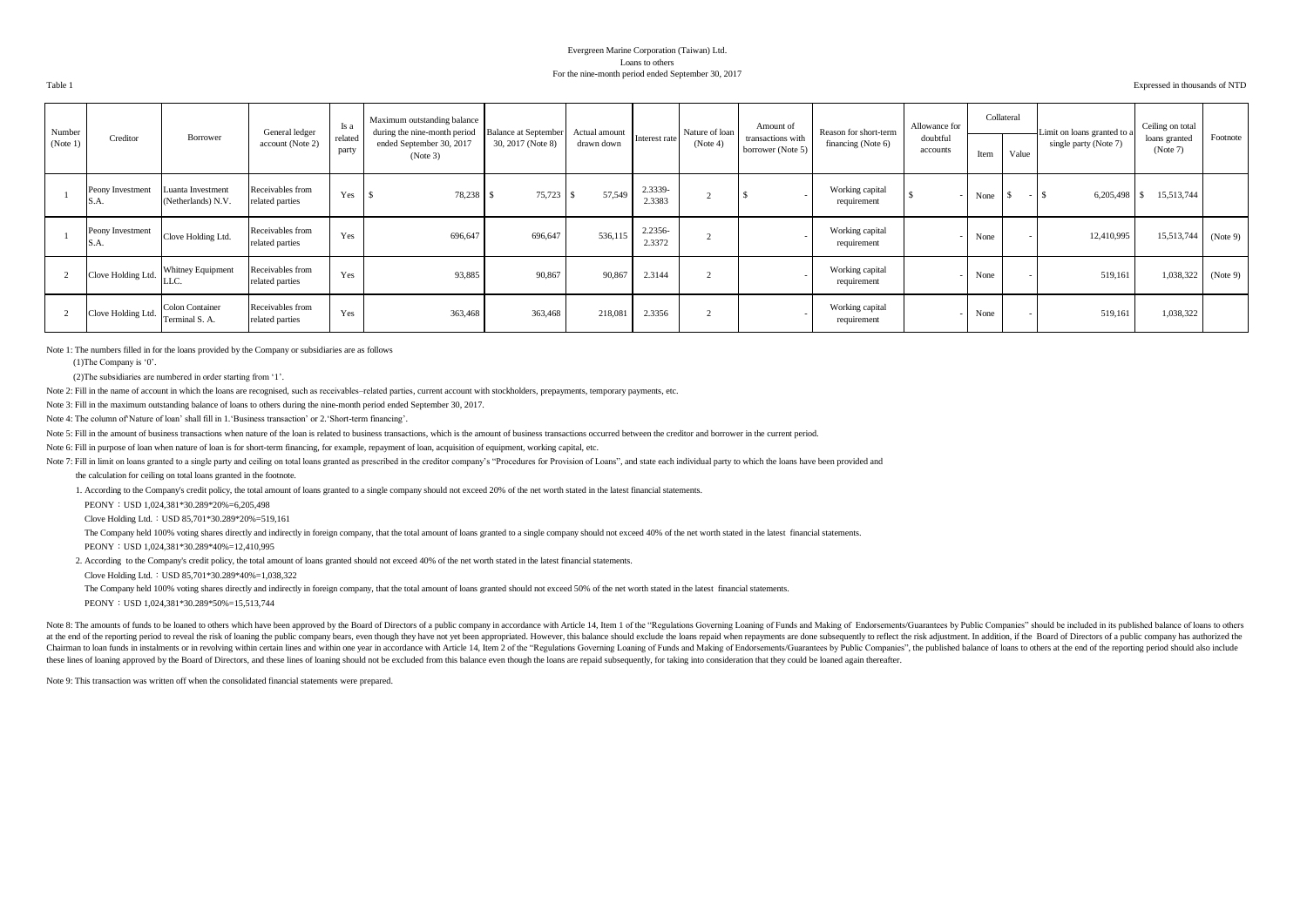#### Evergreen Marine Corporation (Taiwan) Ltd. Provision of endorsements and guarantees to others For the nine-month period ended September 30, 2017

Table 2 Expressed in thousands of NTD

|                    |                                 | Party being endorsed/guaranteed         |                                                          |                                                                             | Maximum outstanding                                                      | Outstanding                                                              |                                      | Amount of                                                 | Ratio of<br>accumulated<br>endorsement/                                               |                                                                                | Provision of                                                               | Provision of                                                                  | Provision of                                                                 |          |
|--------------------|---------------------------------|-----------------------------------------|----------------------------------------------------------|-----------------------------------------------------------------------------|--------------------------------------------------------------------------|--------------------------------------------------------------------------|--------------------------------------|-----------------------------------------------------------|---------------------------------------------------------------------------------------|--------------------------------------------------------------------------------|----------------------------------------------------------------------------|-------------------------------------------------------------------------------|------------------------------------------------------------------------------|----------|
| Number<br>(Note 1) | Endorser/Guarantor              | Company name                            | Relationship with<br>the endorser/<br>guarantor (Note 2) | Limit on endorsements/<br>guaratees provided for a<br>single party (Note 3) | endorsement/<br>guarantee amount as of<br>September 30, 2017<br>(Note 4) | endorsement/<br>guarantee amount<br>at September 30,<br>2017<br>(Note 5) | Actual amount drawn<br>down (Note 6) | endorsements/<br>guarantees<br>secured with<br>collateral | guarantee<br>amount to net<br>asset value of<br>the endorser/<br>guarantor<br>company | Ceiling on total amount<br>of endorsements/<br>guarantees provided<br>(Note 3) | endorsements/<br>guarantees by parent<br>company to subsidiary<br>(Note 7) | endorsements/<br>guarantees by<br>subsidiary to parent<br>company<br>(Note 7) | endorsements/<br>guarantees to the<br>party in Mainland<br>China<br>(Note 7) | Footnote |
| $\Omega$           | Evergreen Marine<br>Corporation | Greencompass Marine S.A.                | $\mathcal{E}$                                            | 113,038,942                                                                 | 35,449,742                                                               | 34,764,520 \$                                                            | 20,357,248 \$                        |                                                           | 61.51%                                                                                | 141,298,677                                                                    | Y                                                                          | N                                                                             | N                                                                            |          |
| $\Omega$           | Evergreen Marine<br>Corporation | Peony Investment S.A.                   | $\overline{2}$                                           | 113,038,942                                                                 | 156,475                                                                  | 151,445                                                                  |                                      |                                                           | 0.27%                                                                                 | 141,298,677                                                                    | Y                                                                          | N                                                                             | $\mathbf N$                                                                  |          |
| $\Omega$           | Evergreen Marine<br>Corporation | Evergreen Marine (UK) Limited           | $\mathcal{R}$                                            | 113,038,942                                                                 | 37,459,486                                                               | 35,033,607                                                               | 30,552,932                           |                                                           | 61.99%                                                                                | 141,298,677                                                                    | Y                                                                          | N                                                                             | $\mathbf N$                                                                  |          |
| $\Omega$           | Evergreen Marine<br>Corporation | Whitney Equipment LLC.                  | $\mathcal{E}$                                            | 113,038,942                                                                 | 701,632                                                                  | 378,803                                                                  | 270,532                              |                                                           | 0.67%                                                                                 | 141,298,677                                                                    | Y                                                                          | N                                                                             | N                                                                            |          |
| $\Omega$           | Evergreen Marine<br>Corporation | Hemlock Equipment LLC.                  | $\mathcal{E}$                                            | 113,038,942                                                                 | 433,748                                                                  | 419,805                                                                  | 261,023                              |                                                           | 0.74%                                                                                 | 141,298,677                                                                    | Y                                                                          | N                                                                             | $\mathbf N$                                                                  |          |
| $\Omega$           | Evergreen Marine<br>Corporation | Colon Container Terminal S.A.           | 6                                                        | 28,259,735                                                                  | 1,376,980                                                                | 1,332,716                                                                | 1,280,982                            |                                                           | 2.36%                                                                                 | 141,298,677                                                                    | $\mathbf N$                                                                | $_{\rm N}$                                                                    | $\mathbf N$                                                                  |          |
|                    | Evergreen Marine<br>Corporation | Balsam Investment (Netherlands)<br>N.V. | 6                                                        | 28,259,735                                                                  | 1,234,431                                                                | 890,497                                                                  | 816,289                              |                                                           | 1.58%                                                                                 | 141,298,677                                                                    | $\mathbf N$                                                                | N                                                                             | N                                                                            |          |
| $\Omega$           | Evergreen Marine<br>Corporation | <b>Everport Terminal Services Inc.</b>  | $\overline{2}$                                           | 113,038,942                                                                 | 1,533,455                                                                | 1,484,161                                                                | 1,280,089                            |                                                           | 2.63%                                                                                 | 141,298,677                                                                    | Y                                                                          | N                                                                             | N                                                                            |          |

Note 1: The numbers filled in for the endorsements/guarantees provided by the Company or subsidiaries are as follows:

(1)The Company is '0'.

(2)The subsidiaries are numbered in order starting from '1'.

Note 2: Relationship between the endorser/guarantor and the party being endorsed/guaranteed is classified into the following six categories; fill in the number of category each case belongs to:

(1) Having business relationship.

(2) The endorser/guarantor parent company owns directly more than 50% voting shares of the endorsed/guaranteed subsidiary.

(3) The endorser/guarantor parent company and its subsidiaries jointly own more than 50% voting shares of the endorsed/guaranteed company.

(4) The endorsed/guaranteed parent company directly or indirectly owns more than 50% voting shares of the endorser/guarantor subsidiary.

(5) Mutual guarantee of the trade as required by the construction contract.

(6) Due to joint venture, each shareholder provides endorsements/guarantees to the endorsed/guaranteed company in proportion to its ownership.

Note 3: Fill in limit on endorsements/guarantees provided for a single party and ceiling on total amount of endorsements/guarantees provided as prescribed in the endorser/guarantor company's "Procedures for Provision of En

Guarantees", and state each individual party to which the endorsements/guarantees have been provided and the calculation for ceiling on total amount of endorsements/guarantees provided in the footnote.

The calculation is as follows:

The Company:56,519,471\*250% = 141,298,677

Limit on endorsement or guarantees provided by the Company for a single entity is \$28,259,735 (Amounting to 50% of its net worth).

When the Company owns more than 50% voting shares of the endorsed/guaranteed company, the limit on endorsement or guarantee provided by the Company should not exceed 200% of its net worth, which equals to \$113,038,942.

Note 4: Fill in the year-to-date maximum outstanding balance of endorsements/guarantees provided as of the reporting period.

Note 5: Once endorsement/guarantee contracts or promissory notes are signed/issued by the endorser/guarantor company to the banks, the endorser/guarantor company bears endorsement/guarantee liabilities. And all other event and guarantees.

Note 6: Fill in the actual amount of endorsements/guarantees used by the endorsed/guaranteed company.

Note 7: Fill in 'Y' for those cases of provision of endorsements/guarantees by listed parent company to subsidiary, provision by subsidiary to listed parent company, and provision to the party in Mainland China.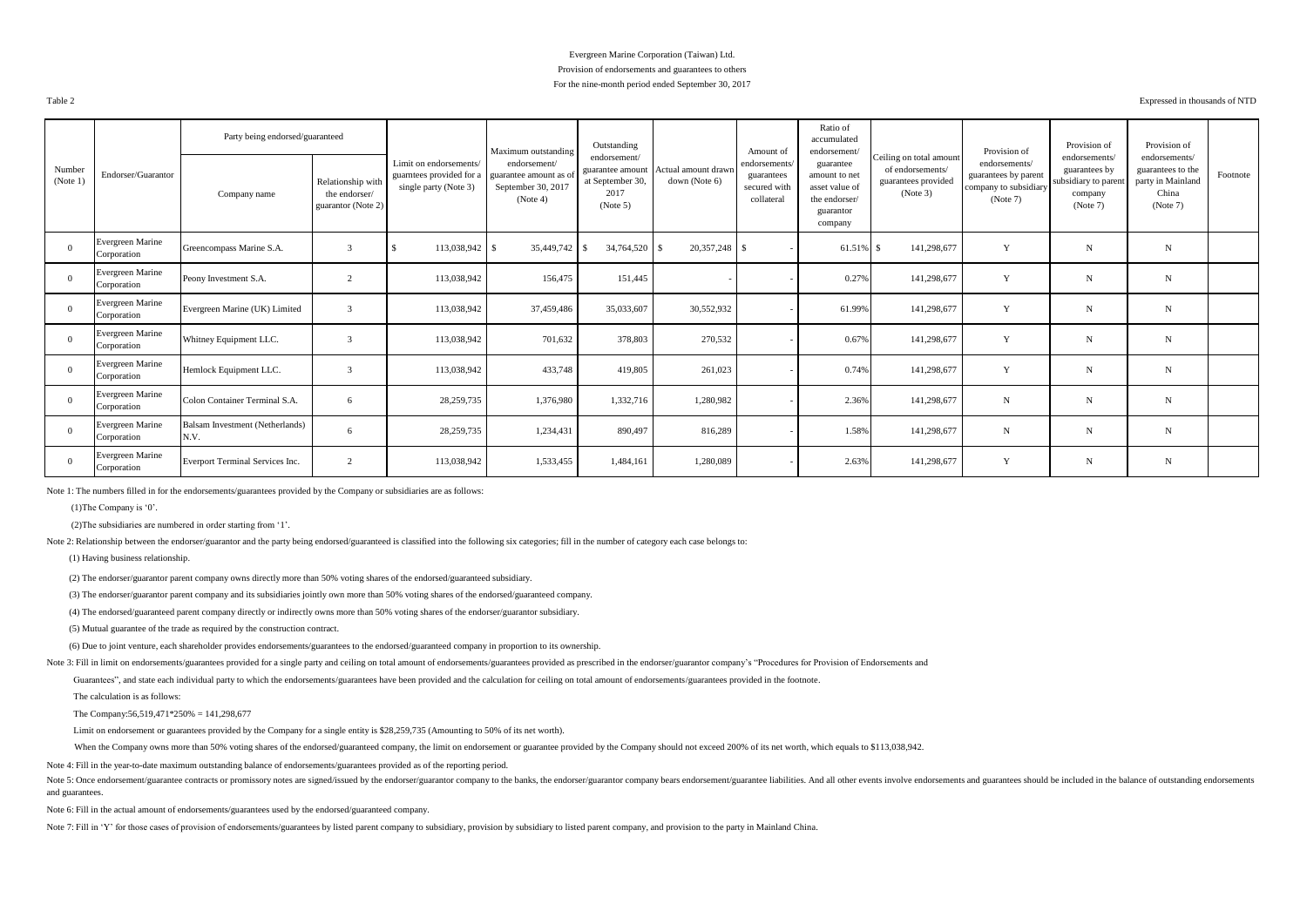#### Holding of marketable securities at the end of the period (not including subsidiaries, associates and joint ventures)

#### For the nine-month period ended September 30, 2017

#### Table 3 Expressed in thousands of shares/thousands

| Securities held by                              | Marketable securities (Note 1)                                  | Relationship with the                          | Genearl ledger account                           |                  | As of September 30, 2017 |               |                     | Footnote (Note 4) |
|-------------------------------------------------|-----------------------------------------------------------------|------------------------------------------------|--------------------------------------------------|------------------|--------------------------|---------------|---------------------|-------------------|
|                                                 |                                                                 | securities issuer (Note 2)                     |                                                  | Number of shares | Book value (Note 3)      | Ownership (%) | Fair value          |                   |
| Evergreen Marine Corporation                    | Stock:                                                          |                                                |                                                  |                  |                          |               |                     |                   |
|                                                 | Power World Fund Inc.                                           |                                                | Available-for-sale financial asset - non-current | 770 S            | 7.696                    | 5.68          | 7.696               |                   |
|                                                 | Taiwan HSR Consortium                                           |                                                | $^{\prime\prime}$                                | 26,477           | 638,096                  | 0.47          | 638,096             |                   |
|                                                 | Linden Technologies, Inc.                                       |                                                | $^{\prime\prime}$                                | 50               | 12,346                   | 1.44          | 12,346              |                   |
|                                                 | TopLogis, Inc.                                                  |                                                | $^{\prime\prime}$                                | 2,464            | 14,571                   | 17.48         | 14,571              |                   |
|                                                 | Ever Accord Construction Corp.                                  | Investee of the Company's<br>maior shareholder |                                                  | 9,317            | 120,230                  | 17.50         | 120,230             |                   |
|                                                 | Central Reinsurance Corp.                                       |                                                | $^{\prime\prime}$                                | 47,492           | 721,876                  | 8.45          | 721,876             |                   |
|                                                 | Financial bonds:                                                |                                                |                                                  |                  |                          |               |                     |                   |
|                                                 | Sunny Bank 2nd Subordinate Financial Debentures-B Issue in 2015 |                                                | Held-to-maturity financial asset - non-current   |                  | 50,000                   |               | 50,000              |                   |
|                                                 | Sunny Bank 3rd Subordinate Financial Debentures-B Issue in 2017 |                                                | $^{\prime\prime}$                                |                  | 50,000                   |               | 50,000              |                   |
| Peony Investment S.A.                           | Dongbu Pusan Container Terminal Co., Ltd.                       |                                                | Available-for-sale financial asset - non-current | 300              | 4,303<br>USD             | 15.00         | <b>USD</b><br>4,303 |                   |
|                                                 | Hutchison Inland Container Depots Ltd.                          |                                                | $^{\prime\prime}$                                | 0.75             | 263<br>USD               | 4.60          | 263<br>USD          |                   |
|                                                 | South Asia Gateway Terminals (Private) Ltd.                     |                                                | $^{\prime\prime}$                                | 18,942           | 35,066<br><b>USD</b>     | 5.00          | 35,066<br>USD       |                   |
| Evergreen Shipping Agency (Deutschland)<br>GmbH | Zoll Pool Hafen Hamburg AG                                      |                                                | $^{\prime\prime}$                                | 10               | <b>EUR</b><br>10         | 2.86          | EUR<br>10           |                   |

Note 1: Marketable securities in the table refer to stocks, bonds, beneficiary certificates and other related derivative securities within the scope of IAS39, 'Financial instruments: recognition and measurement'.

Note 2: Leave the column blank if the issuer of marketable securities is non-related party.

Note 3: Fill in the amount after adjusted at fair value and deducted by accumulated impairment for the marketable securities measured at fair value; fill in the acquisition cost or amortised cost deducted by accumulated im

marketable securities not measured at fair value.

Note 4: The number of shares of securities and their amounts pledeed as security or pledeed for loans and their restrictions on use under some aereements should be stated in the footnote if the securities presented herein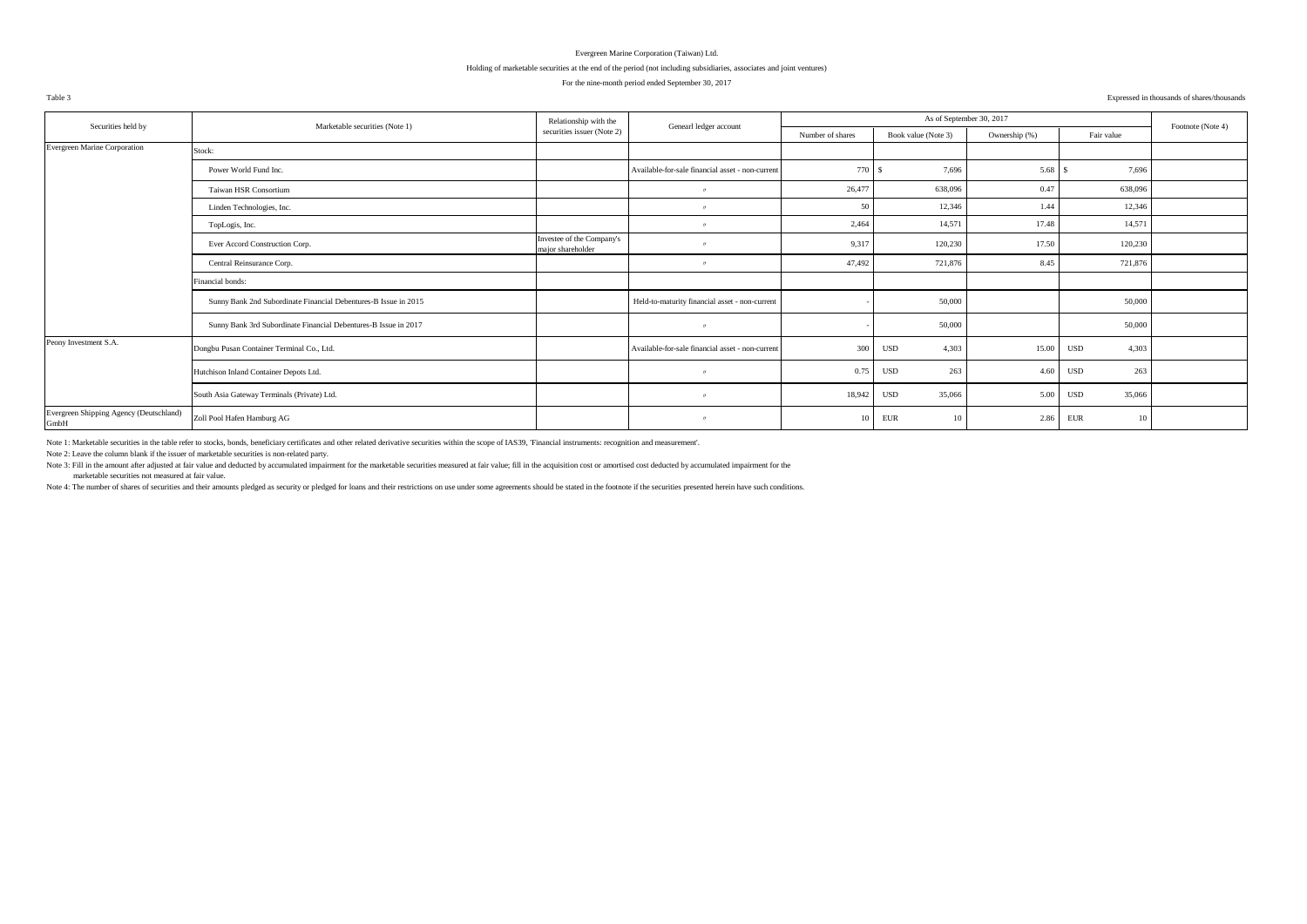## Acquisition or sale of the same security with the accumulated cost exceeding \$300 million or 20% of the Company's paid-in capital

## For the nine-month period ended September 30, 2017

Expressed in thousands of shares/thousands of NTD

| Investor                           | Marketable securities                  | General ledger                                                        |          | Counterparty Relationship with the | Balance as at January 1,<br>2017 |              | Addition (Note 3)   |                                    |                     | Disposal (Note 3)         |                            |                                      |        | Balance as at September 30,<br>2017 |
|------------------------------------|----------------------------------------|-----------------------------------------------------------------------|----------|------------------------------------|----------------------------------|--------------|---------------------|------------------------------------|---------------------|---------------------------|----------------------------|--------------------------------------|--------|-------------------------------------|
|                                    | (Note 1)                               | account                                                               | (Note 2) | investor (Note 2)                  | Number of<br>shares              | Amount       | Number of<br>shares | Amount                             | Number of<br>shares | Selling price             | Book value                 | Gain (loss) on Number of<br>disposal | shares | Amount                              |
| Evergreen<br>Marine<br>Corporation | <b>Beneficiary Certificates:</b>       |                                                                       |          |                                    |                                  |              |                     |                                    |                     |                           |                            |                                      |        |                                     |
|                                    | <b>FSITC Taiwan Money</b><br>Market    | Financial assets at fair<br>value through profit or<br>loss - current |          |                                    |                                  | $\mathbb{S}$ | 3,958               | 700,000<br>$\overline{\mathbf{s}}$ | 3,958               | 700,094<br>$\overline{1}$ | 700,000 \$<br>$\mathbb{S}$ | 94                                   |        | $\mathbf{s}$                        |
|                                    | Taishin Ta-Chong Money<br>Market Fund  | $^{\prime\prime}$                                                     |          |                                    |                                  |              | 28,405              | 400,000                            | 28,405              | 400,051                   | 400,000                    | 51                                   |        |                                     |
|                                    | Taishin 1699 Money Market<br>Fund      | $^{\prime\prime}$                                                     |          |                                    |                                  |              | 44,742              | 600,000                            | 44,742              | 600,058                   | 600,000                    | 58                                   |        |                                     |
|                                    | Capital Money Market Fund              | $^{\prime\prime}$                                                     |          |                                    |                                  |              | 62,514              | 1,000,000                          | 62,514              | 1,000,106                 | 1,000,000                  | 106                                  |        |                                     |
|                                    | <b>TCB Taiwan Money Market</b><br>Fund | $^{\prime\prime}$                                                     |          |                                    |                                  |              | 49,625              | 500,000                            | 49,625              | 500,249                   | 500,000                    | 249                                  |        |                                     |
|                                    | Stock:                                 |                                                                       |          |                                    |                                  |              |                     |                                    |                     |                           |                            |                                      |        |                                     |
|                                    | Taiwan HSR Consortium                  | Available-for-sale<br>financial asset - non-<br>current               |          |                                    | 50,694                           | 532,287      |                     |                                    | 24,217              | 607,568                   | 254,279                    | 353,289                              | 26,477 | 278,008                             |

Note 1: Marketable securities in the table refer to stocks, bonds, beneficiary certificates and other related derivative securities.

Note 2: Fill in the columns the counterparty and relationship if securities are accounted for under the equity method; otherwise leave the columns blank.

Note 3: Aggregate purchases and sales amounts should be calculated separately at their market values to verify whether they individually reach NT\$300 million or 20% of paid-in capital or more.

Note 4: Paid-in capital referred to herein is the paid-in capital of parent company.

Table 4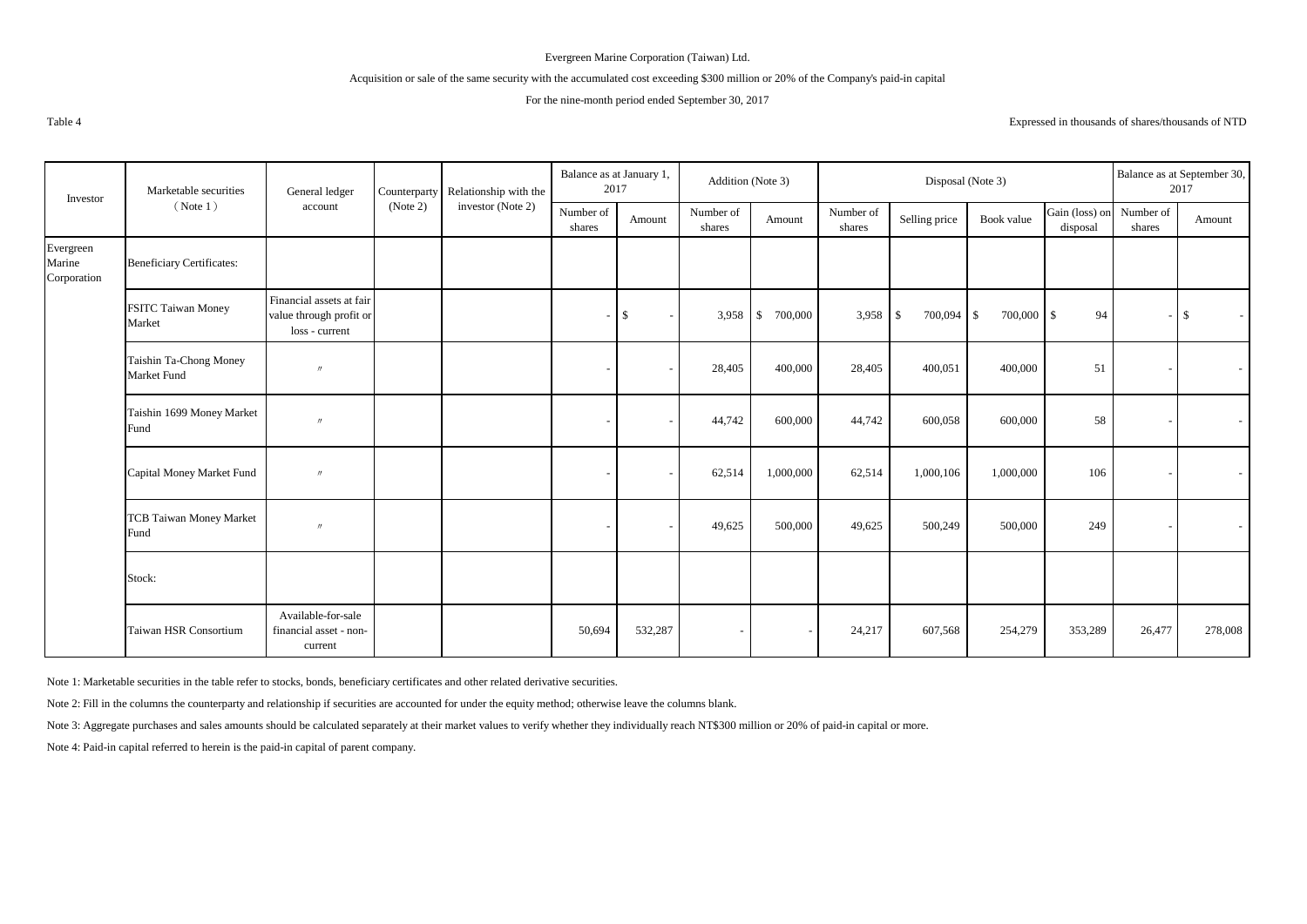## Purchases or sales of goods from or to related parties reaching NT\$100 million or 20% of paid-in capital or more

## For the nine-month period ended September 30, 2017

Table 5 Expressed in thousands

| Purchaser/Seller                    | Counterparty                                              | Relationship with the<br>counterparty          |                     |                         | Transaction                                |                |             | Differences in transaction<br>terms compared to third<br>party transactions<br>(Note 1) |              | Notes/accounts receivable (payable)                           | Footnote (Note 2) |
|-------------------------------------|-----------------------------------------------------------|------------------------------------------------|---------------------|-------------------------|--------------------------------------------|----------------|-------------|-----------------------------------------------------------------------------------------|--------------|---------------------------------------------------------------|-------------------|
|                                     |                                                           |                                                | Purchases/<br>sales | Amount                  | Percentage of<br>total purchases/<br>sales | Credit term    |             | Unit price Credit term                                                                  | Balance      | Percentage of total<br>notes/accounts<br>receivable (payable) |                   |
| <b>Evergreen Marine Corporation</b> | Everport Terminal Services Inc.                           | Subsidiary                                     | Purchases           | $\mathbb{S}$<br>711,320 | 3%                                         | 30 days        | $\mathbf S$ |                                                                                         | $\mathbb{S}$ |                                                               | (Note)            |
|                                     | Greencompass Marine S.A.                                  | Indirect subsidiary of the                     | Purchases           | 901,606                 | 4%                                         | $30 - 60$ days |             |                                                                                         | 5,620        |                                                               | (Note)            |
|                                     |                                                           | Company                                        | Sales               | 910,446                 | 4%                                         | $30 - 60$ days |             |                                                                                         | 7,704        |                                                               | (Note)            |
|                                     | Taiwan Terminal Services Co., Ltd.                        | Subsidiary                                     | Purchases           | 642,823                 | 3%                                         | $30 - 60$ days |             |                                                                                         | 73,473)      | 2%                                                            | (Note)            |
|                                     | Italia Marittima S.p.A.                                   | Investee accounted for using                   | Purchases           | 456,355                 | 2%                                         | $30 - 60$ days |             |                                                                                         |              |                                                               |                   |
|                                     |                                                           | equity method                                  | Sales               | 379,329                 | 2%                                         | $30 - 60$ days |             |                                                                                         | 1,742        |                                                               |                   |
|                                     | Evergreen International Storage and<br>Transport Corp.    | Investee accounted for using<br>equity method  | Purchases           | 335,697                 | 2%                                         | $30 - 60$ days |             |                                                                                         | 9,922)       |                                                               |                   |
|                                     | <b>Evergreen Shipping Agency</b><br>(America) Corporation | Investee of the Company's<br>major shareholder | Purchases           | 187,733                 | $1\%$                                      | $30 - 60$ days |             |                                                                                         |              |                                                               |                   |
|                                     | Gaining Enterprise S.A.                                   | Investee of the Company's<br>major shareholder | Purchases           | 1,038,660               | 5%                                         | $30 - 60$ days |             |                                                                                         |              |                                                               |                   |
|                                     | Evergreen International Corp.                             | Investee of the Company's                      | Purchases           | 297,361                 | 1%                                         | $30 - 60$ days |             |                                                                                         | 777)         |                                                               |                   |
|                                     |                                                           | major shareholder                              | Sales               | 1,336,177               | 6%                                         | $30 - 60$ days |             |                                                                                         | 84,476       | 2%                                                            |                   |
|                                     | Evergreen Marine (UK) Limited                             | Indirect subsidiary of the                     | Purchases           | 129,252                 | 1%                                         | $30 - 60$ days |             |                                                                                         |              |                                                               | (Note)            |
|                                     |                                                           | Company                                        | Purchases           | 519,294                 | 2%                                         | $30 - 60$ days |             |                                                                                         | 10,954       |                                                               | (Note)            |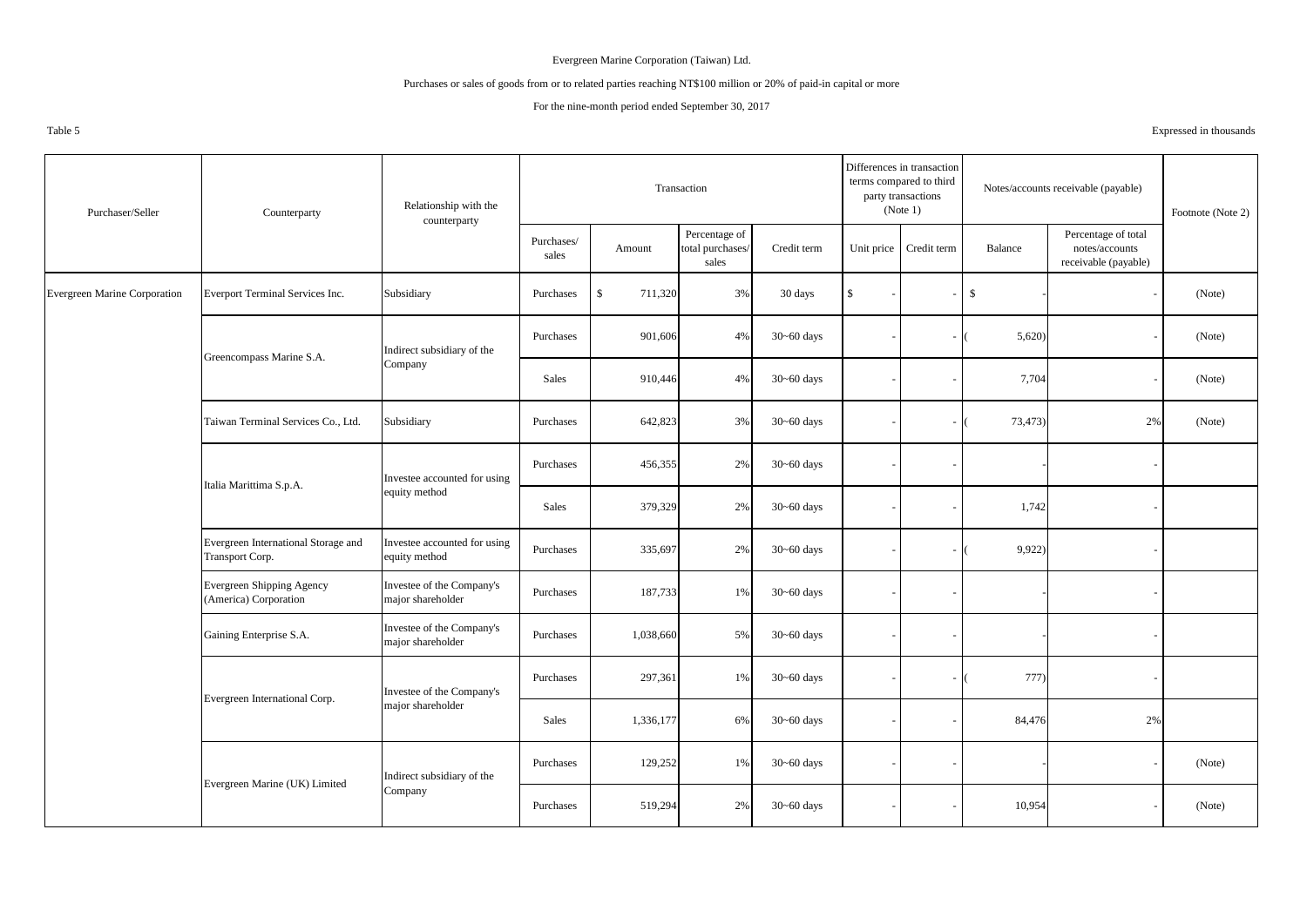| Purchaser/Seller                     | Counterparty                                       | Relationship with the<br>counterparty                 |                     |                      | Transaction                                |                |            | Differences in transaction<br>terms compared to third<br>party transactions<br>(Note 1) |                     | Notes/accounts receivable (payable)                           | Footnote (Note 2) |
|--------------------------------------|----------------------------------------------------|-------------------------------------------------------|---------------------|----------------------|--------------------------------------------|----------------|------------|-----------------------------------------------------------------------------------------|---------------------|---------------------------------------------------------------|-------------------|
|                                      |                                                    |                                                       | Purchases/<br>sales | Amount               | Percentage of<br>total purchases/<br>sales | Credit term    | Unit price | Credit term                                                                             | Balance             | Percentage of total<br>notes/accounts<br>receivable (payable) |                   |
| Evergreen Marine Corporation         | Evergreen Marine (Singapore) Pte. Ltd              | Investee of the Company's                             | Sales               | 120,747              | 1%                                         | $30 - 60$ days |            |                                                                                         |                     |                                                               |                   |
|                                      |                                                    | najor shareholder                                     | Purchases           | 742,129              | 4%                                         | $30 - 60$ days |            |                                                                                         | 19,826              | 1%                                                            |                   |
|                                      | Evergreen Marine (Hong Kong) Ltd.                  | Investee of the Company's<br>major shareholder        | Purchases           | 350,250              | 2%                                         | $30 - 60$ days |            |                                                                                         |                     |                                                               |                   |
| Taiwan Terminal Services<br>Co.,Ltd. | Evergreen Marine Corp.                             | The parent                                            | Sales               | 642,823              | 100%                                       | $30 - 60$ days |            |                                                                                         | 73,473              | 99%                                                           | (Note)            |
| Everport Terminal Services Inc.      | Evergreen Marine Corp.                             | The parent                                            | Sales               | <b>USD</b><br>23,313 | 8%                                         | 30 days        |            |                                                                                         |                     |                                                               | (Note)            |
|                                      | Evergreen Marine (Singapore) Pte. Ltd              | Investee of the Parent<br>Company's major shareholder | Sales               | <b>USD</b><br>66,669 | 22%                                        | 30 days        |            |                                                                                         | <b>USD</b><br>16    |                                                               |                   |
|                                      | Greencompass Marine S.A.                           | Indirect subsidiary of the<br>Parent Company          | Sales               | <b>USD</b><br>29,233 | 10%                                        | 30 days        |            |                                                                                         |                     |                                                               | (Note)            |
|                                      | Evergreen Marine (UK) Limited                      | Indirect subsidiary of the<br>Parent Company          | Sales               | <b>USD</b><br>93,715 | 32%                                        | 30 days        |            |                                                                                         |                     |                                                               | (Note)            |
|                                      | Italia Marittima S.p.A.                            | Investee of Balsam                                    | Sales               | <b>USD</b><br>14,110 | 5%                                         | 30 days        |            |                                                                                         |                     |                                                               |                   |
|                                      | Whitney Equipment LLC.                             | Investee of the Parent<br>Company                     | Purchases           | <b>USD</b><br>5,615  | 2%                                         | 30 days        |            |                                                                                         | (USD<br>356)        | 2%                                                            |                   |
|                                      | Evergreen Shipping Agency (America)<br>Corporation | Investee of the Parent<br>Company's major shareholder | Purchases           | <b>USD</b><br>5,990  | 2%                                         | 30 days        |            |                                                                                         |                     |                                                               |                   |
| Greencompass Marine S.A.             | Evergreen Marine (UK) Limited                      | Indirect subsidiary of the                            | Sales               | <b>USD</b><br>40,636 | 3%                                         | $30 - 60$ days |            |                                                                                         | <b>USD</b><br>2,264 | 1%                                                            | (Note)            |
|                                      |                                                    | Parent Company                                        | Purchases           | <b>USD</b><br>18,328 | 1%                                         | $30 - 60$ days |            |                                                                                         | (USD<br>222)        |                                                               | (Note)            |
|                                      | Evergreen Marine Corp.                             | The parent                                            | Sales               | <b>USD</b><br>29,550 | 2%                                         | $30 - 60$ days |            |                                                                                         | 186                 |                                                               | (Note)            |
|                                      |                                                    |                                                       | Purchases           | <b>USD</b><br>29,839 | 2%                                         | $30 - 60$ days |            |                                                                                         | (USD<br>254)        |                                                               | (Note)            |
|                                      | Everport Terminal Services Inc.                    | Subsidiary                                            | Purchases           | <b>USD</b><br>29,233 | 2%                                         | 30 days        |            |                                                                                         |                     |                                                               | (Note)            |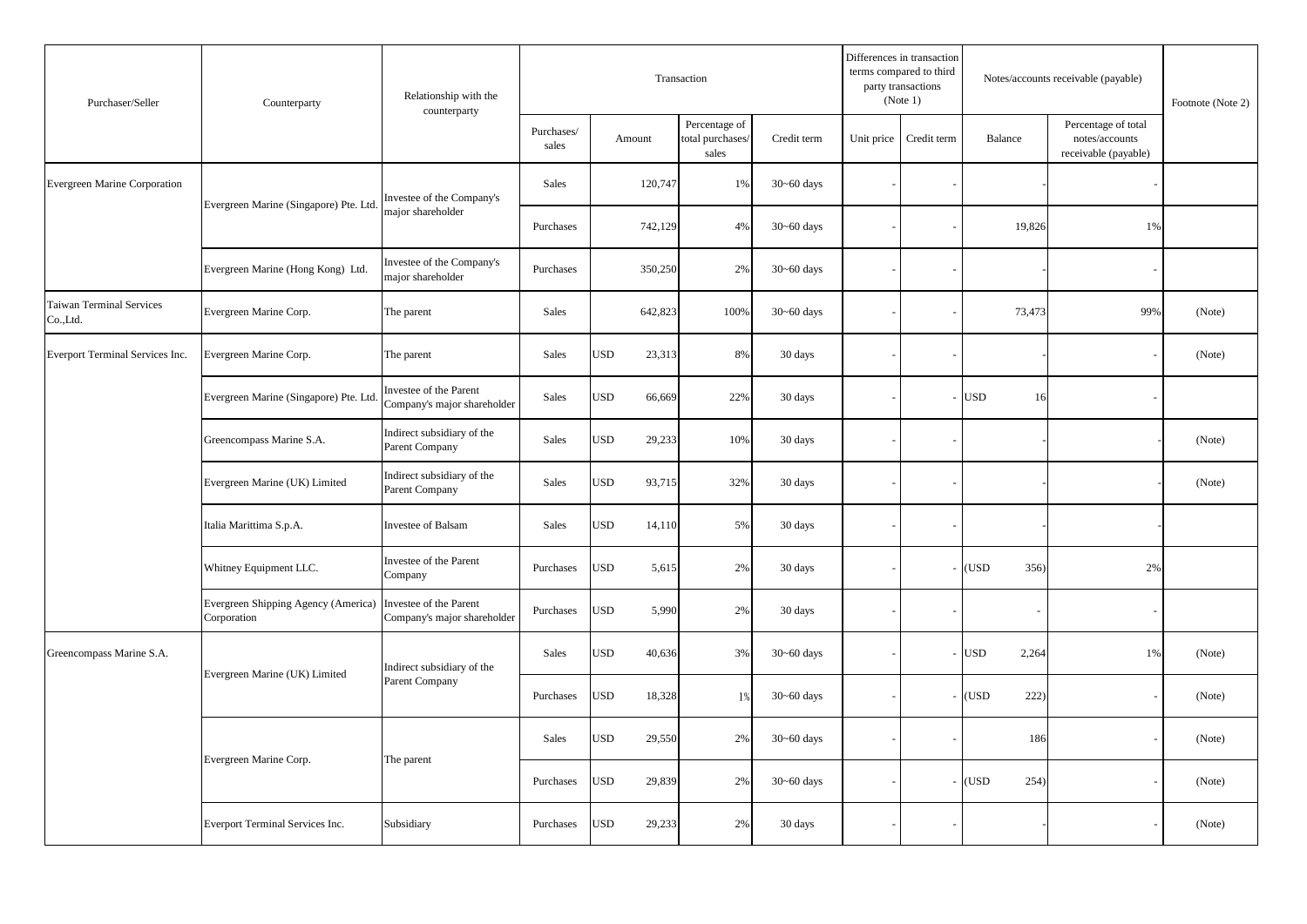| Purchaser/Seller              | Counterparty                                                              | Relationship with the<br>counterparty                 |                     |               | Transaction                                |                |            | Differences in transaction<br>terms compared to third<br>party transactions<br>(Note 1) |                     | Notes/accounts receivable (payable)                           | Footnote (Note 2) |
|-------------------------------|---------------------------------------------------------------------------|-------------------------------------------------------|---------------------|---------------|--------------------------------------------|----------------|------------|-----------------------------------------------------------------------------------------|---------------------|---------------------------------------------------------------|-------------------|
|                               |                                                                           |                                                       | Purchases/<br>sales | Amount        | Percentage of<br>total purchases/<br>sales | Credit term    | Unit price | Credit term                                                                             | Balance             | Percentage of total<br>notes/accounts<br>receivable (payable) |                   |
| Greencompass Marine S.A.      | Evergreen Marine (Singapore) Pte. Ltd.                                    | Investee of the Parent                                | Sales               | USD<br>59,481 | 4%                                         | $30 - 60$ days |            |                                                                                         | USD<br>1,811        | 1%                                                            |                   |
|                               |                                                                           | Company's major shareholder                           | Purchases           | USD<br>16,111 | 1%                                         | $30 - 60$ days |            |                                                                                         | (USD<br>4)          |                                                               |                   |
|                               | Italia Marittima S.p.A.                                                   | <b>Investee of Balsam</b>                             | Sales               | USD<br>27,356 | 2%                                         | $30 - 60$ days |            |                                                                                         |                     |                                                               |                   |
|                               |                                                                           |                                                       | Purchases           | USD<br>25,338 | 2%                                         | $30 - 60$ days |            |                                                                                         |                     |                                                               |                   |
|                               | Evergreen Marine (Hong Kong) Ltd.                                         | Investee of the Parent<br>Company's major shareholder | Purchases           | USD<br>25,453 | 2%                                         | $30 - 60$ days |            |                                                                                         |                     |                                                               |                   |
|                               | Evergreen Shipping Agency (America) Investee of the Parent<br>Corporation | Company's major shareholder                           | Purchases           | USD<br>10,244 | 1%                                         | $30 - 60$ days |            |                                                                                         |                     |                                                               |                   |
|                               | Evergreen International Corp.                                             | Investee of the Parent<br>Company's major shareholder | Purchases           | USD<br>7,865  | 1%                                         | $30 - 60$ days |            |                                                                                         |                     |                                                               |                   |
|                               | Evergreen Shipping Agency (Japan)                                         | Investee of the Parent<br>Company's major shareholder | Purchases           | USD<br>3,934  | 0%                                         | $30 - 60$ days |            |                                                                                         |                     |                                                               |                   |
|                               | Evergreen Shipping Agency (Europe)<br>GmbH                                | Indirect subsidiary of the<br>Parent Company          | Purchases           | USD<br>4,279  | 0%                                         | $30 - 60$ days |            |                                                                                         |                     |                                                               | (Note)            |
| Evergreen Marine (UK) Limited | Greencompass Marine S.A.                                                  | Indirect subsidiary of the                            | Sales               | USD<br>18,328 | 1%                                         | $30 - 60$ days |            |                                                                                         | <b>USD</b><br>222   |                                                               | (Note)            |
|                               |                                                                           | Parent Company                                        | Purchases           | USD<br>40,636 | 3%                                         | $30 - 60$ days |            |                                                                                         | (USD<br>2,264)      | 1%                                                            | (Note)            |
|                               | Evergreen Marine Corp.                                                    | The Parent                                            | Sales               | USD<br>4,236  | 0%                                         | $30 - 60$ days |            |                                                                                         |                     |                                                               | (Note)            |
|                               |                                                                           |                                                       | Purchases           | USD<br>17,020 | 1%                                         | $30 - 60$ days |            |                                                                                         | (USD<br>362)        |                                                               | (Note)            |
|                               | Everport Terminal Services Inc.                                           | Subsidiary of the Parent<br>Company                   | Purchases           | USD<br>93,715 | 7%                                         | 30 days        |            |                                                                                         |                     |                                                               | (Note)            |
|                               | Italia Marittima S.p.A.                                                   | Investee of Balsam                                    | Sales               | USD<br>13,512 | 1%                                         | $30 - 60$ days |            |                                                                                         | <b>USD</b><br>2,767 | 1%                                                            |                   |
|                               |                                                                           |                                                       | Purchases           | USD<br>27,745 | 2%                                         | $30 - 60$ days |            |                                                                                         | (USD<br>665)        |                                                               |                   |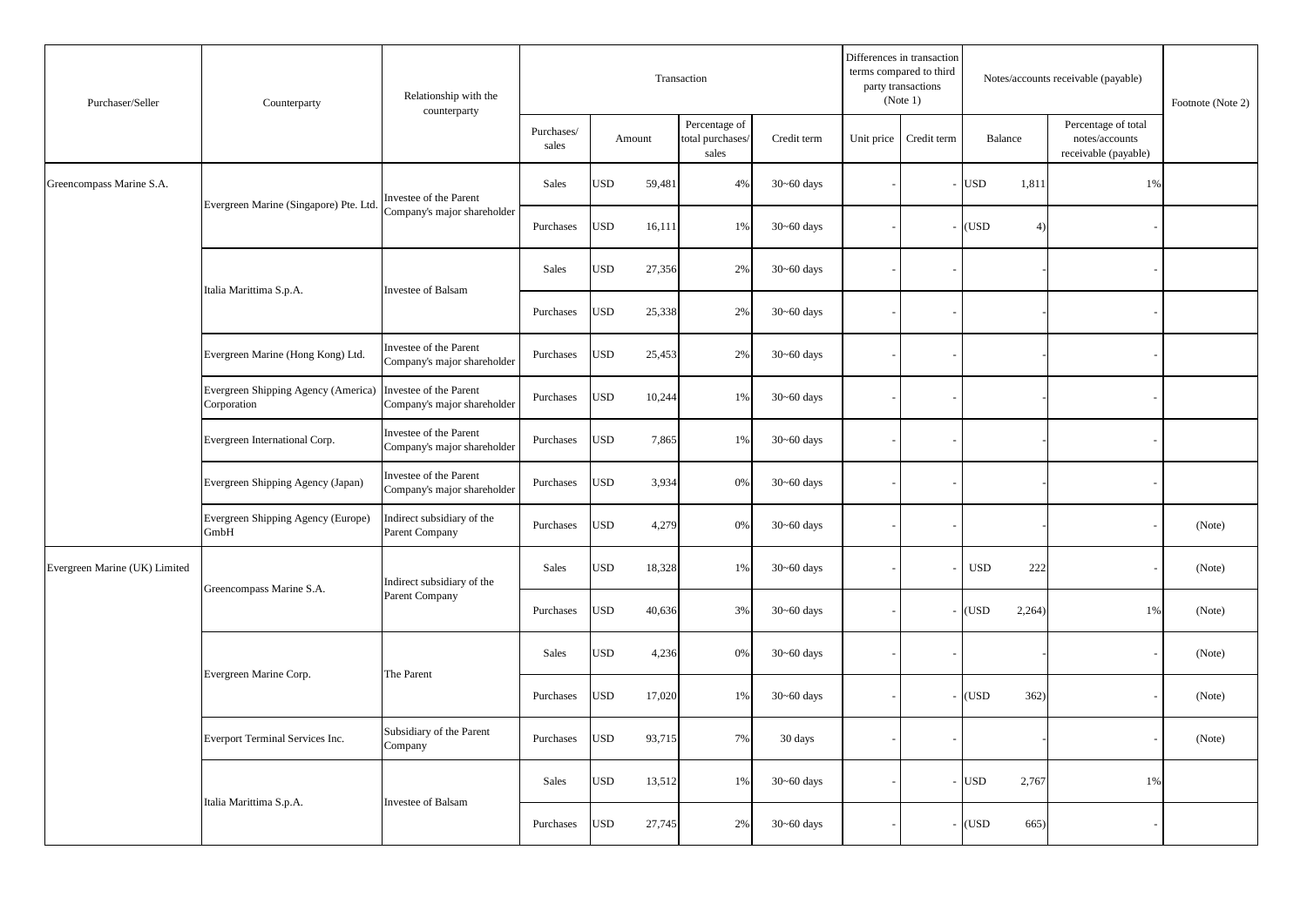| Purchaser/Seller                                     | Counterparty                                       | Relationship with the<br>counterparty                 |                     |                       | Transaction                                |                |            | Differences in transaction<br>terms compared to third<br>party transactions<br>(Note 1) |            |         | Notes/accounts receivable (payable)                           | Footnote (Note 2) |
|------------------------------------------------------|----------------------------------------------------|-------------------------------------------------------|---------------------|-----------------------|--------------------------------------------|----------------|------------|-----------------------------------------------------------------------------------------|------------|---------|---------------------------------------------------------------|-------------------|
|                                                      |                                                    |                                                       | Purchases/<br>sales | Amount                | Percentage of<br>total purchases/<br>sales | Credit term    | Unit price | Credit term                                                                             |            | Balance | Percentage of total<br>notes/accounts<br>receivable (payable) |                   |
| Evergreen Marine (UK) Limited                        | Evergreen Marine (Singapore) Pte. Ltd              | Investee of the Parent                                | Sales               | <b>USD</b><br>17,223  | 1%                                         | $30 - 60$ days |            |                                                                                         | <b>USD</b> | 229     |                                                               |                   |
|                                                      |                                                    | Company's major shareholder                           | Purchases           | <b>JSD</b><br>7,288   | 1%                                         | $30 - 60$ days |            |                                                                                         | (USD       | 733)    |                                                               |                   |
|                                                      | Evergreen Shipping Agency (America)<br>Corporation | Investee of the Parent<br>Company's major shareholder | Purchases           | JSD<br>22,648         | 2%                                         | $30 - 60$ days |            |                                                                                         |            |         |                                                               |                   |
|                                                      | Evergreen International Corp.                      | Investee of the Parent<br>Company's major shareholder | Purchases           | <b>JSD</b><br>7,602   | 1%                                         | $30 - 60$ days |            |                                                                                         | (USD)      | 328)    |                                                               |                   |
|                                                      | Evergreen Insurance Company Limited                | Investee of the Parent<br>Company's major shareholder | Purchases           | USD<br>3,416          | 0%                                         | $30 - 60$ days |            |                                                                                         | (USD)      | 643)    |                                                               |                   |
|                                                      | Evergreen Shipping Agency (Europe)<br>GmbH         | Indirect subsidiary of the<br>Parent Company          | Purchases           | JSD<br>4,579          | 0%                                         | $30 - 60$ days |            |                                                                                         |            |         |                                                               | (Note)            |
| Evergreen Heavy Industrial<br>Corp.(Malaysia) Berhad | Gaining Enterprise S.A.                            | Investee of EITC                                      | Sales               | <b>MYR</b><br>166,976 | 100%                                       | 45 days        |            |                                                                                         | <b>MYR</b> | 39,522  | 100%                                                          |                   |
| Evergreen Shipping Agency<br>(Europe) GmbH           | Greencompass Marine S.A.                           | Indirect subsidiary of the<br>Parent Company          | Sales               | <b>MYR</b><br>3,841   | 31%                                        | $30 - 60$ days |            |                                                                                         |            |         |                                                               | (Note)            |
|                                                      | Italia Marittima S.p.A.                            | Investee of Balsam                                    | Sales               | <b>MYR</b><br>2,571   | 21%                                        | $30 - 60$ days |            |                                                                                         | <b>EUR</b> | 265     | 1%                                                            |                   |
|                                                      | Evergreen Marine (UK) Limited                      | Indirect subsidiary of the<br>Parent Company          | Sales               | <b>MYR</b><br>4,110   | 33%                                        | $30 - 60$ days |            |                                                                                         |            |         |                                                               | (Note)            |
|                                                      | Evergreen Marine (Singapore) Pte. Ltd              | Investee of the Parent<br>Company's major shareholder | Sales               | <b>MYR</b><br>2,727   | 22%                                        | $30 - 60$ days |            |                                                                                         | EUR        | 305     | 1%                                                            |                   |
| Whitney Equipment LLC.                               | Everport Terminal Services Inc.                    | Subsidiary of the Parent<br>Company                   | Sales               | <b>USD</b><br>5,615   | 51%                                        | 5 days         |            |                                                                                         | <b>USD</b> | 356     | 23%                                                           | (Note)            |

Note: This transaction was written off when the consolidated financial statements were prepared.

Note 1: If terms of related-party transactions are different from third-party transactions, explain the differences and reasons in the 'Unit price' and 'Credit term' columns.

Note 2: In case related-party transaction terms involve advance receipts (prepayments) transactions, explain in the footnote the reasons, contractual provisions, related amounts, and differences in types of transactions co

transactions.

Note 3: Paid-in capital referred to herein is the paid-in capital of parent company.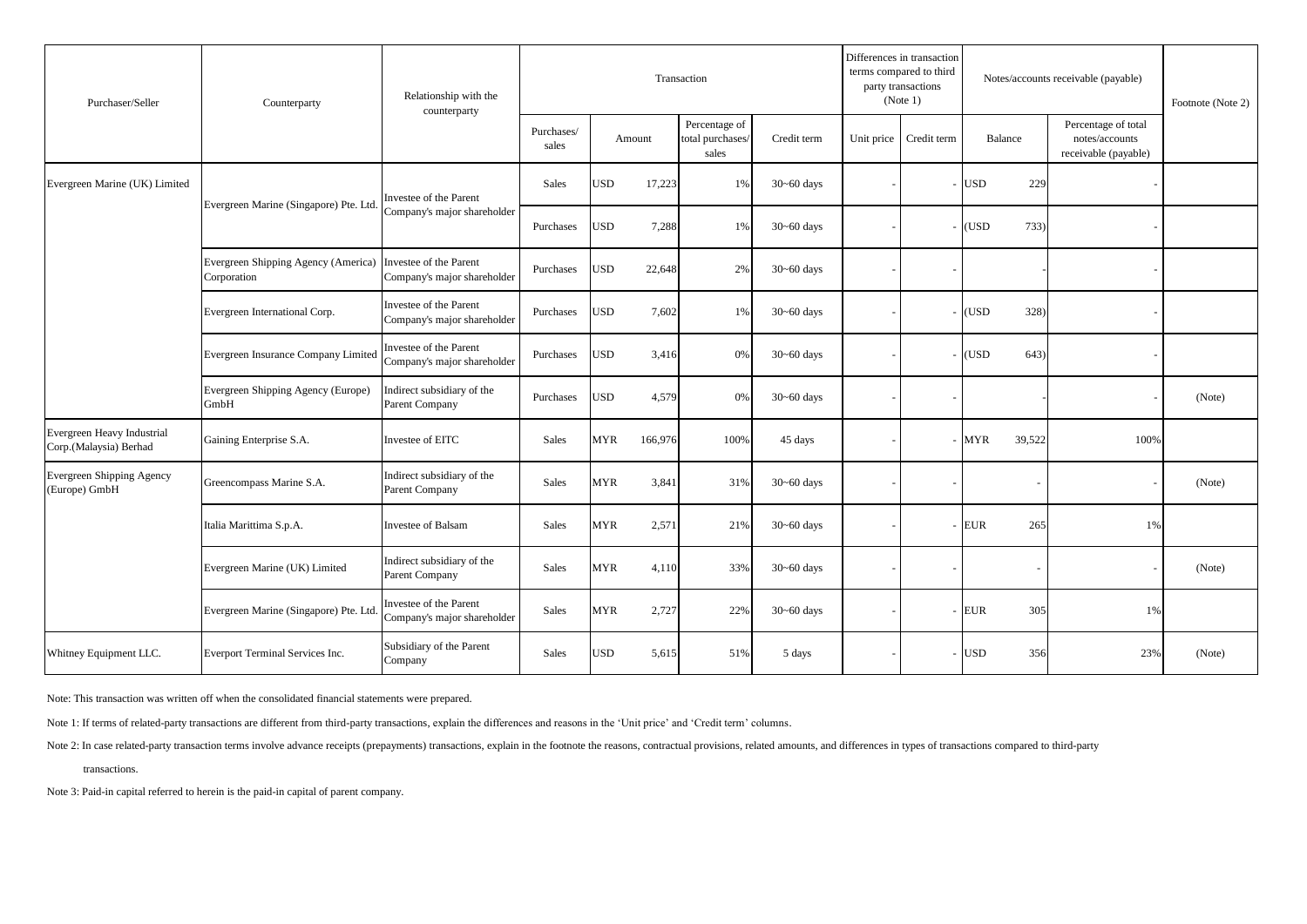## Evergreen Marine Corporation (Taiwan) Ltd. Receivables from related parties reaching NT\$100 million or 20% of paid-in capital or more September 30, 2017

Table 6 Expressed in thousands

|                                                       |                                     | Relationship with the                                                             | Balance as at                  |               |      |        | Overdue receivables | Amount collected                        | Allowance for            |
|-------------------------------------------------------|-------------------------------------|-----------------------------------------------------------------------------------|--------------------------------|---------------|------|--------|---------------------|-----------------------------------------|--------------------------|
| Creditor                                              | Counterparty                        | counterparty                                                                      | September 30, 2017<br>(Note 1) | Turnover rate |      | Amount | Action taken        | subsequent to the<br>balance sheet date | doubtful accounts        |
| Evergreen Marine Corp.                                | Evergreen International Corporation | Investee of the<br>Company's major<br>shareholder                                 | 236,712<br>\$                  |               | - 35 |        |                     | 236,490                                 | $\overline{\phantom{0}}$ |
| Peony Investment S.A.                                 | Clove Holding Ltd. (Note)           | Subsidiary                                                                        | 17,877<br><b>USD</b>           |               |      |        |                     |                                         |                          |
| Evergreen Heavy Industrial Corp.<br>(Malaysia) Berhad | Gaining Enterprise S.A.             | Investee of the Parent<br>Company's major<br>shareholder                          | <b>MYR</b><br>39,522           |               |      |        |                     | 39,522<br><b>MYR</b>                    | $\overline{\phantom{a}}$ |
| Clove Holding Ltd.                                    | Colon Container Terminal, S.A.      | Investee company of<br>Clove Holding Ltd.<br>accounted for using<br>equity method | <b>USD</b><br>7,200            |               |      |        |                     |                                         |                          |

Note: This transaction was written off when the consolidated financial statements were prepared.

Note 1: Fill in separately the balances of accounts receivable–related parties, notes receivable–related parties, other receivables–related parties, etc.

Note 2: Paid-in capital referred to herein is the paid-in capital of parent company.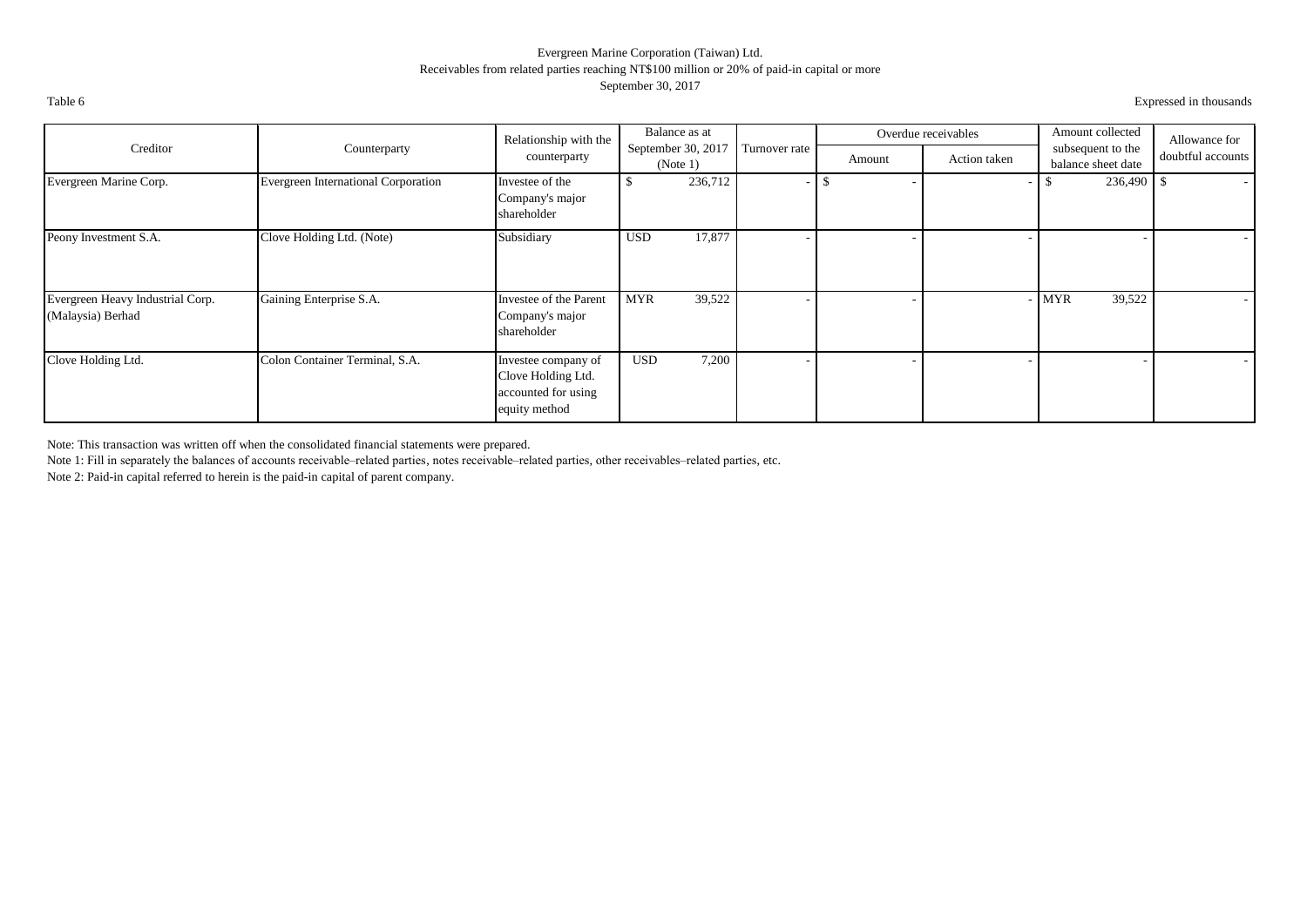#### Evergreen Marine Corporation (Taiwan) Ltd. Significant inter-company transactions during the reporting periods For the nine-month period ended September 30, 2017

Expressed in thousands of NTD

|                    |                                     |                                         |                       |                              | Transaction              |                   |                                                                                    |
|--------------------|-------------------------------------|-----------------------------------------|-----------------------|------------------------------|--------------------------|-------------------|------------------------------------------------------------------------------------|
| Number<br>(Note 1) | Company name                        | Counterparty                            | Relationship (Note 2) | General ledger account       | Amount                   | Transaction terms | Percentage of consolidated total<br>operating<br>revenues or total assets (Note 3) |
| $\overline{0}$     | <b>Evergreen Marine Corporation</b> | Taiwan Terminal Services Co., Ltd.      |                       | Operating cost               | $\mathcal{S}$<br>642,823 | Note 4            | 0.57                                                                               |
| $\mathbf{0}$       | Evergreen Marine Corporation        | Greencompass Marine S.A.                |                       | Shipowner's account - credit | 833,402                  |                   | 0.43                                                                               |
| $\mathbf{0}$       | <b>Evergreen Marine Corporation</b> | Greencompass Marine S.A.                |                       | Operating revenue            | 910,446                  |                   | 0.81                                                                               |
| $\mathbf{0}$       | Evergreen Marine Corporation        | Greencompass Marine S.A.                |                       | Operating cost               | 901,606                  |                   | 0.80                                                                               |
| $\mathbf{0}$       | Evergreen Marine Corporation        | Evergreen Marine (UK) Limited           |                       | Shipowner's account - debit  | 841,599                  |                   | 0.44                                                                               |
| $\Omega$           | <b>Evergreen Marine Corporation</b> | Evergreen Marine (UK) Limited           |                       | Operating revenue            | 519,294                  |                   | 0.46                                                                               |
| $\mathbf{0}$       | Evergreen Marine Corporation        | Evergreen Marine (UK) Limited           |                       | Operating cost               | 129,252                  |                   | 0.11                                                                               |
| $\mathbf{0}$       | Evergreen Marine Corporation        | Everport Terminal Services Inc.         |                       | Operating cost               | 711,320                  |                   | 0.63                                                                               |
|                    | Greencompass Marine S.A.            | Evergreen Marine (UK) Limited           | 3                     | Operating revenue            | 1,239,871                |                   | 1.10                                                                               |
|                    | Greencompass Marine S.A.            | Evergreen Marine (UK) Limited           | 3                     | Operating cost               | 559,216                  |                   | 0.49                                                                               |
|                    | Greencompass Marine S.A.            | Evergreen Marine (UK) Limited           | 3                     | Shipowner's account - debit  | 128,175                  |                   | 0.07                                                                               |
|                    | Greencompass Marine S.A.            | Everport Terminal Services Inc.         | 3                     | Operating cost               | 891,960                  |                   | 0.79                                                                               |
|                    | Greencompass Marine S.A.            | Evergreen Shipping Agency (Europe) GmbH | 3                     | Operating cost               | 117,422                  |                   | 0.10                                                                               |
|                    | Evergreen Marine (UK) Limited       | Everport Terminal Services Inc.         | 3                     | Operating cost               | 2,859,402                |                   | 2.53                                                                               |
| 2                  | Evergreen Marine (UK) Limited       | Greencompass Marine S.A.                | 3                     | Shipowner's account - credit | 100,393                  |                   | 0.05                                                                               |
| 2                  | Evergreen Marine (UK) Limited       | Evergreen Shipping Agency (Europe) GmbH | 3                     | Operating cost               | 108,546                  |                   | 0.10                                                                               |
| 3                  | Whitney Equipment LLC.              | Everport Terminal Services Inc.         | 3                     | Operating revenue            | 171,332                  |                   | 0.15                                                                               |
|                    | Peony Investment S.A.               | Clove Holding Ltd.                      | 3                     | Other receivables            | 541,482                  |                   | 0.28                                                                               |

Note 1: The numbers filled in for the transaction company in respect of inter-company transactions are as follows:

(1) Parent company is '0'.

(2) The subsidiaries are numbered in order starting from '1'.

Note 2: Relationship between transaction company and counterparty is classified into the following three categories; Fill in the number of category each case belongs to (If transactions between parent company and subsidiar subsidiaries refer to the same transaction, it is not required to disclose twice. For example, if the parent company has already disclosed its transaction with a subsidiary, then the subsidiary is not required to disclose

for transactions between two subsidiaries, if one of the subsidiaries has disclosed the transaction, then the other is not required to disclose the transaction.):

(1) Parent company to subsidiary.

(2) Subsidiary to parent company

(3) Subsidiary to subsidiary

Note 3: Regarding percentage of transaction amount to consolidated total operating revenues or total assets, it is computed based on period-end balance of transaction to consolidated total assets for balance sheet accounts

accumulated transaction amount for the period to consolidated total operating revenues for income statement accounts.

Note 4: Terms are approximately the same as for general transactions.

Note 5:The Company may decide whether or not to disclose transaction details in this table based on the Materiality Principle.

Table 7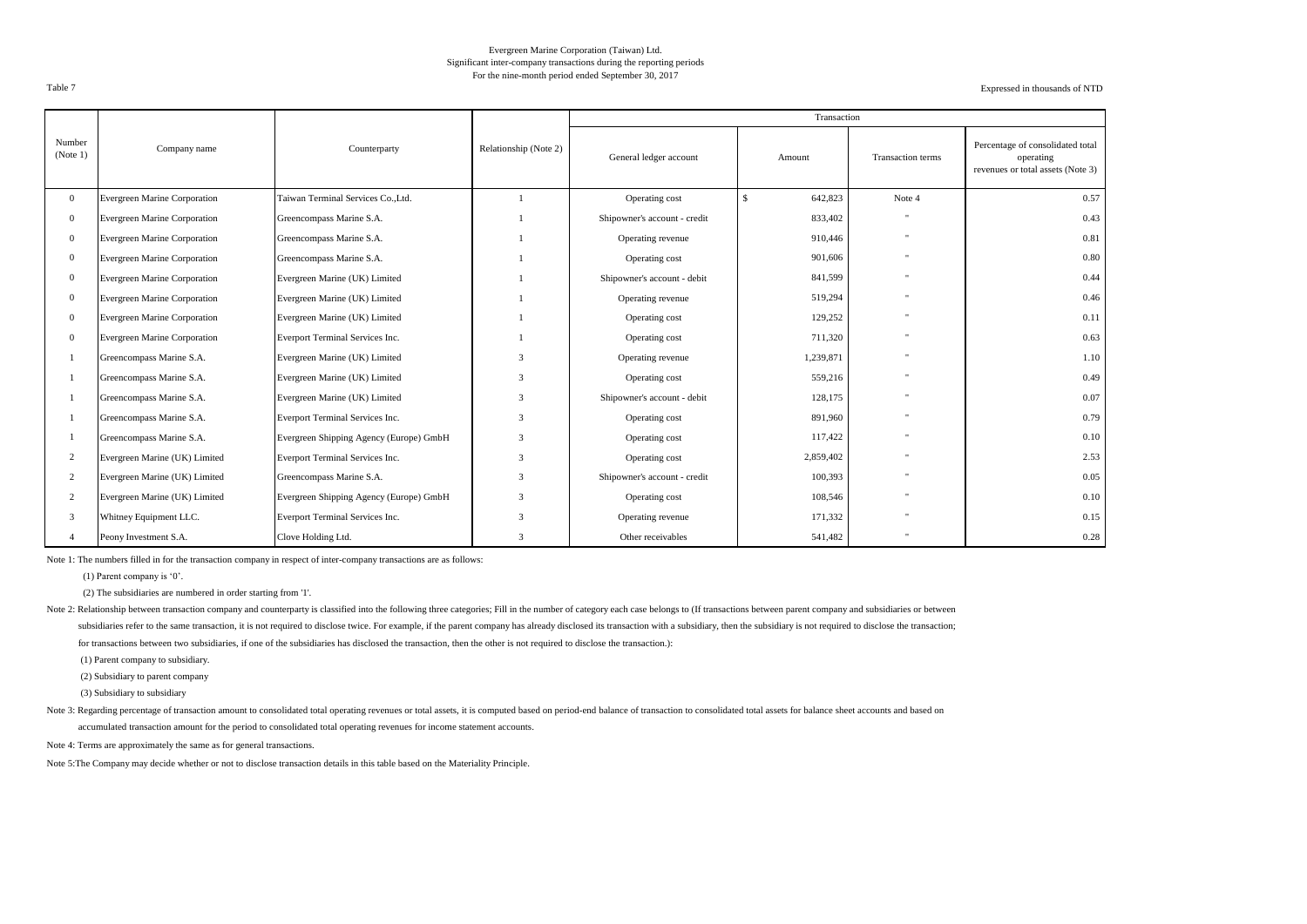#### Information on investees

### For the nine-month period ended September 30, 2017

Table 8

| Table 8                |                                                                     |                                  |                                                                     |                                     |                                    |                     |                                      |                  |                                                                | Expressed in thousands of shares/thousands of NTD                    |                                                 |
|------------------------|---------------------------------------------------------------------|----------------------------------|---------------------------------------------------------------------|-------------------------------------|------------------------------------|---------------------|--------------------------------------|------------------|----------------------------------------------------------------|----------------------------------------------------------------------|-------------------------------------------------|
|                        | Investee (Note 1 and 2)                                             |                                  |                                                                     | Initial investment amount           |                                    |                     | Shares held as of September 30, 2017 |                  | Net profit (loss) of the investee<br>For the nine-month period | Investment income (loss)<br>recognised by the Company                |                                                 |
| Investor               |                                                                     | Location                         | Main business activities                                            | Balance as of<br>September 30, 2017 | Balance as of<br>December 31, 2016 | Number of<br>shares | Ownership<br>(% )                    | Book value       | ended September 30, 2017<br>(Note $2(2)$ )                     | For the nine-month period<br>ended September 30, 2017<br>(Note 2(3)) | Footnote                                        |
| Evergreen Marine Corp. | Peony Investment S.A.                                               | Republic of<br>Panama            | nvestment activities                                                | $\mathbf{s}$<br>14,491,318          | $\mathcal{S}$<br>14,491,318        | 4,765               | 100.00                               | 30,868,484<br>\$ | $\mathbb{S}$<br>4,852,408                                      | $\hat{\mathbf{S}}$<br>4,846,213                                      | Subsidiary of the<br>Company (Note)             |
|                        | Taiwan Terminal Services Co., Ltd.                                  | Taiwan                           | Loading and discharging operations of<br>ontainer yards             | 55,000                              | 55,000                             | 5,500               | 55.00                                | 44,403           | 8,811                                                          | 4,846                                                                | $\text{W}$ (Note)                               |
|                        | Everport Terminal Services Inc.                                     | U.S.A                            | Terminal services                                                   | 3,041                               | 3,041                              |                     | 100.00                               | 468,258          | 304,809                                                        | 304,809                                                              | $\prime\prime$ (Note)                           |
|                        | Charng Yang Development Co., Ltd.                                   | Taiwan                           | Development, rental, sale of<br>esidential and commercial buildings | 320,000                             | 320,000                            | 58,542              | 40.00                                | 520,612          | 130,158                                                        | 52,063                                                               | nvestee accounted for<br>using equity method    |
|                        | Evergreen International Storage and<br><b>Transport Corporation</b> | Taiwan                           | Container transportation and gas<br>stations                        | 4,753,514                           | 4,753,514                          | 424,063             | 39.74                                | 8,395,940        | 573,236                                                        | 229,933                                                              | $^{\prime\prime}$                               |
|                        | <b>Evergreen Security Corporation</b>                               | Taiwan                           | General security guards services                                    | 25,000                              | 25,000                             | 6,336               | 31.25                                | 100,555          | 35,262                                                         | 11,019                                                               | $^{\prime\prime}$                               |
|                        | <b>EVA Airways Corporation</b>                                      | Taiwan                           | International passengers and cargo<br>ransportation                 | 10,767,879                          | 10,767,879                         | 680,786             | 16.31                                | 9,431,346        | 5,366,910                                                      | 875,467                                                              | $^{\prime\prime}$                               |
|                        | Taipei Port Container Terminal<br>Corporation                       | Taiwan                           | Container distribution and cargo<br>stevedoring                     | 1,094,073                           | 1,094,073                          | 109,378             | 21.03                                | 971,569          | 19,464                                                         | 4,094                                                                | $^{\prime\prime}$                               |
|                        | Evergreen Marine (Latin America),<br>S.A.                           | Republic of<br>Panama            | Management consultancy                                              | 3,193                               | 3,193                              | 105                 | 17.50                                | 4,387            | 1,132                                                          | 198                                                                  |                                                 |
|                        | VIP Greenport Joint Stock Company                                   | Vietnam                          | Terminal services                                                   | 162,500                             | 162,500                            | 12,500              | 21.74                                | 184,785          | 73,926                                                         | 16,071                                                               | $^{\prime\prime}$                               |
| Peony Investment S.A.  | Clove Holding Ltd.                                                  | <b>British Virgin</b><br>Islands | Investment holding company                                          | 1,591,665                           | 1,591,665                          | 10                  | 100.00                               | 2,595,804        | 29,903)                                                        | 29,903)                                                              | Indirect subsidiary of<br>the Company<br>(Note) |
|                        | Evergreen Shipping Agency (Europe)<br>GmbH                          | Germany                          | Shipping agency                                                     | 251,883                             | 251,883                            |                     | 100.00                               | 210,929          | 9,401                                                          | 9,401                                                                | $\prime\prime$ (Note)                           |
|                        | Evergreen Shipping Agency (Korea)<br>Corporation                    |                                  | South Korea Shipping agency                                         | 73,481                              | 73,481                             | 121                 | 100.00                               | 60,206           | 20,410                                                         | 20,410                                                               | $\text{M}$ (Note)                               |
|                        | <b>Evergreen Shipping Agency</b><br>(Netherlands) B.V.              |                                  | Netherlands Shipping agency                                         | 120,459                             | 120,459                            | 0.047               | 100.00                               | 49,947           | 2,531)                                                         | 2,531)                                                               | $\prime\prime$ (Note)                           |
|                        | Evergreen Shipping Agency (Poland)<br>SP. ZO. O                     | Poland                           | Shipping agency                                                     | 20,051                              | 20,051                             | $\overline{2}$      | 100.00                               | 10,586           | 1,061                                                          | 1,061                                                                | $\prime\prime$ (Note)                           |
|                        | Greencompass Marine S.A.                                            | Republic of<br>Panama            | Marine transportation                                               | 10,707,162                          | 10,707,162                         | 3,535               | 100.00                               | 17,859,838       | 3,583,987                                                      | 3,583,987                                                            | $\text{M}$ (Note)                               |
|                        | Evergreen Shipping Agency (India) Pvt.<br>Ltd.                      | India                            | Shipping agency                                                     | 35,643                              | 35,643                             | 100                 | 99.99                                | 93,677           | 32,465                                                         | 32,465                                                               | $\text{M}$ (Note)                               |
|                        | Evergreen Argentina S.A.                                            | Argentina                        | Leasing                                                             | 4,240                               | 4,240                              | 150                 | 95.00                                | 457              | 1,931)                                                         | 1,835                                                                | $\text{M}$ (Note)                               |
|                        | Evergreen Shipping Agency France<br><b>S.A.S.</b>                   | France                           | Shipping agency                                                     |                                     | 27,472                             |                     |                                      |                  | 4,244                                                          | 4,244                                                                | $\prime\prime$ (Note)                           |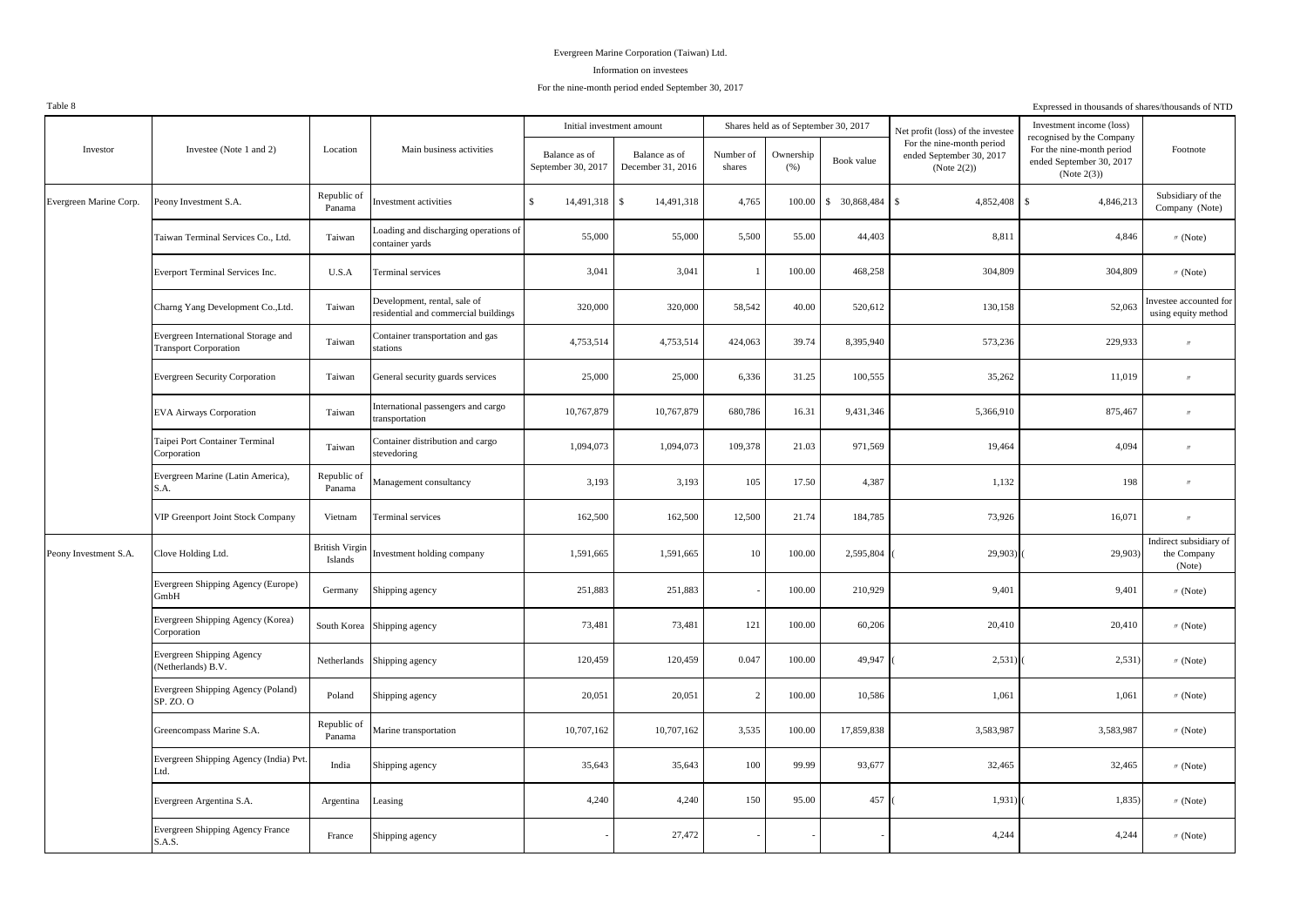|                       |                                                       |                                |                                                                                      | Initial investment amount           |                                    |                     | Shares held as of September 30, 2017 |                          | Net profit (loss) of the investee                                       | Investment income (loss)                                                                          |                                                                   |
|-----------------------|-------------------------------------------------------|--------------------------------|--------------------------------------------------------------------------------------|-------------------------------------|------------------------------------|---------------------|--------------------------------------|--------------------------|-------------------------------------------------------------------------|---------------------------------------------------------------------------------------------------|-------------------------------------------------------------------|
| Investor              | Investee (Note 1 and 2)                               | Location                       | Main business activities                                                             | Balance as of<br>September 30, 2017 | Balance as of<br>December 31, 2016 | Number of<br>shares | Ownership<br>(% )                    | Book value               | For the nine-month period<br>ended September 30, 2017<br>(Note $2(2)$ ) | recognised by the Company<br>For the nine-month period<br>ended September 30, 2017<br>(Note 2(3)) | Footnote                                                          |
| Peony Investment S.A. | PT. Multi Bina Pura International                     | Indonesia                      | coading and discharging operations of<br>container yards and inland<br>ransportation | $\mathbb{S}$<br>237,494             | 237,494<br><sup>\$</sup>           | 17                  | 95.03                                | 395,501<br>$\mathcal{S}$ | $\mathbb{S}$<br>63,347                                                  | $\mathbf{s}$<br>60,199                                                                            | Indirect subsidiary of<br>the Company<br>(Note)                   |
|                       | PT. Multi Bina Transport                              | Indonesia                      | Container repair, cleaning and inland<br>ransportation                               | 24,361                              | 24,361                             | $\overline{c}$      | 17.39                                | 13,976                   | 2,191                                                                   | 381                                                                                               | $\text{M}$ (Note)                                                 |
|                       | Evergreen Heavy Industrial Corp.<br>(Malaysia) Berhad | Malaysia                       | Container manufacturing                                                              | 826,734                             | 826,734                            | 42,120              | 84.44                                | 944,025                  | 39,361                                                                  | 33,236                                                                                            | $\text{M}$ (Note)                                                 |
|                       | Armand Investment (Netherlands) N.V.                  | Curacao                        | Investment holding company                                                           | 348,703                             | 348,703                            | $\overline{4}$      | 70.00                                | 308,424                  | 90)                                                                     | 63)                                                                                               | $\text{M}$ (Note)                                                 |
|                       | Evergreen Shipping (Spain) S.L.                       | Spain                          | Shipping agency                                                                      | 117,218                             | 117,218                            | $\overline{3}$      | 55.00                                | 91,719                   | 77,126                                                                  | 42,419                                                                                            | $\prime\prime$ (Note)                                             |
|                       | Evergreen Shipping Agency (Italy)<br>S.p.A.           | Italy                          | Shipping agency                                                                      | 71,240                              | 71,240                             | 0.55                | 55.00                                | 76,596                   | 45,299                                                                  | 24,914                                                                                            | $\prime\prime$ (Note)                                             |
|                       | Evergreen Marine (UK) Limited                         | U.K                            | Marine transportation                                                                | 2,517,096                           | 972,357                            | 765                 | 51.00                                | 1,353,354                | 67,271                                                                  | 34,308                                                                                            | $\text{M}$ (Note)                                                 |
|                       | Evergreen Shipping Agency (Australia)<br>Pty. Ltd.    | Australia                      | Shipping agency                                                                      | 7,484                               | 7,484                              | 0.675               | 67.50                                | 40,243                   | 54,017                                                                  | 36,461                                                                                            | $\prime\prime$ (Note)                                             |
|                       | Evergreen Shipping Agency (Russia)<br>Ltd.            | Russia                         | Shipping agency                                                                      | 25,685                              | 25,685                             |                     | 51.00                                | 11,577                   | 51,785                                                                  | 26,410                                                                                            | $\text{M}$ (Note)                                                 |
|                       | Evergreen Shipping Agency(Singapore)<br>Pte. Ltd.     | Singapore                      | Shipping agency                                                                      | 65,333                              | 65,333                             | 765                 | 51.00                                | 37,029                   | 40,942                                                                  | 20,880                                                                                            | $\prime\prime$ (Note)                                             |
|                       | Evergreen Shipping Agency (Thailand)<br>Co., Ltd.     | Thailand                       | Shipping agency                                                                      | 44,646                              | 44,646                             | 408                 | 51.00                                | 61,941                   | 66,419                                                                  | 33,874                                                                                            | $\text{W}$ (Note)                                                 |
|                       | Evergreen Agency (South Africa) (Pty)<br>Ltd.         | South Africa                   | Shipping agency                                                                      | 17,591                              | 17,591                             | 5,500               | 55.00                                | 114,429                  | 98.729                                                                  | 54,301                                                                                            | $\text{W}$ (Note)                                                 |
|                       | PT. Evergreen Shipping Agency<br>Indonesia            | Indonesia                      | Shipping agency                                                                      | 29,471                              | 29,471                             | 0.441               | 49.00                                | 133,704                  | 78,715                                                                  | 38,570                                                                                            | Investee company of<br>Peony accounted for<br>using equity method |
|                       | Evergreen Shipping Agency (Vietnam)<br>Corp.          | Vietnam                        | Shipping agency                                                                      | 13,751                              | 13,751                             |                     | 49.00                                | 181,967                  | 97,989                                                                  | 48,014                                                                                            | $^{\prime\prime}$                                                 |
|                       | Luanta Investment (Netherlands) N.V.                  | Curaçao                        | Investment holding company                                                           | 1,431,988                           | 1,431,988                          | 460                 | 50.00                                | 1,888,654                | 30,805                                                                  | 15,403                                                                                            | $^{\prime\prime}$                                                 |
|                       | Balsam Investment (Netherlands) N.V.                  | Curaçao                        | Investment holding company                                                           | 11,463,975                          | 11,463,975                         | 0.451               | 49.00                                | 1,229,302                | 1,263,212                                                               | 618,974                                                                                           | $\prime$                                                          |
|                       | Green Peninsula Agencies SDN. BHD.                    | Malaysia                       | Investment holding company                                                           | 219,747                             | 219,747                            | 1,500               | 30.00                                | 177,614                  | 224,035                                                                 | 67,210                                                                                            | $^{\prime\prime}$                                                 |
|                       | Evergreen Shipping Agency Co.<br>(U.A.E.) LLC         | <b>United Arab</b><br>Emirates | Shipping agency                                                                      | 63,062                              | 63,062                             |                     | 49.00                                | 71,175                   | 72,800                                                                  | 35,672                                                                                            | $^{\prime\prime}$                                                 |
|                       | Greenpen Properties Sdn. Bhd.                         | Malaysia                       | Renting estate and storehouse<br>company                                             | 12,904                              | 12,904                             | 1,500               | 30.00                                | 48,002                   | 11,087                                                                  | 3,326                                                                                             | $^{\prime\prime}$                                                 |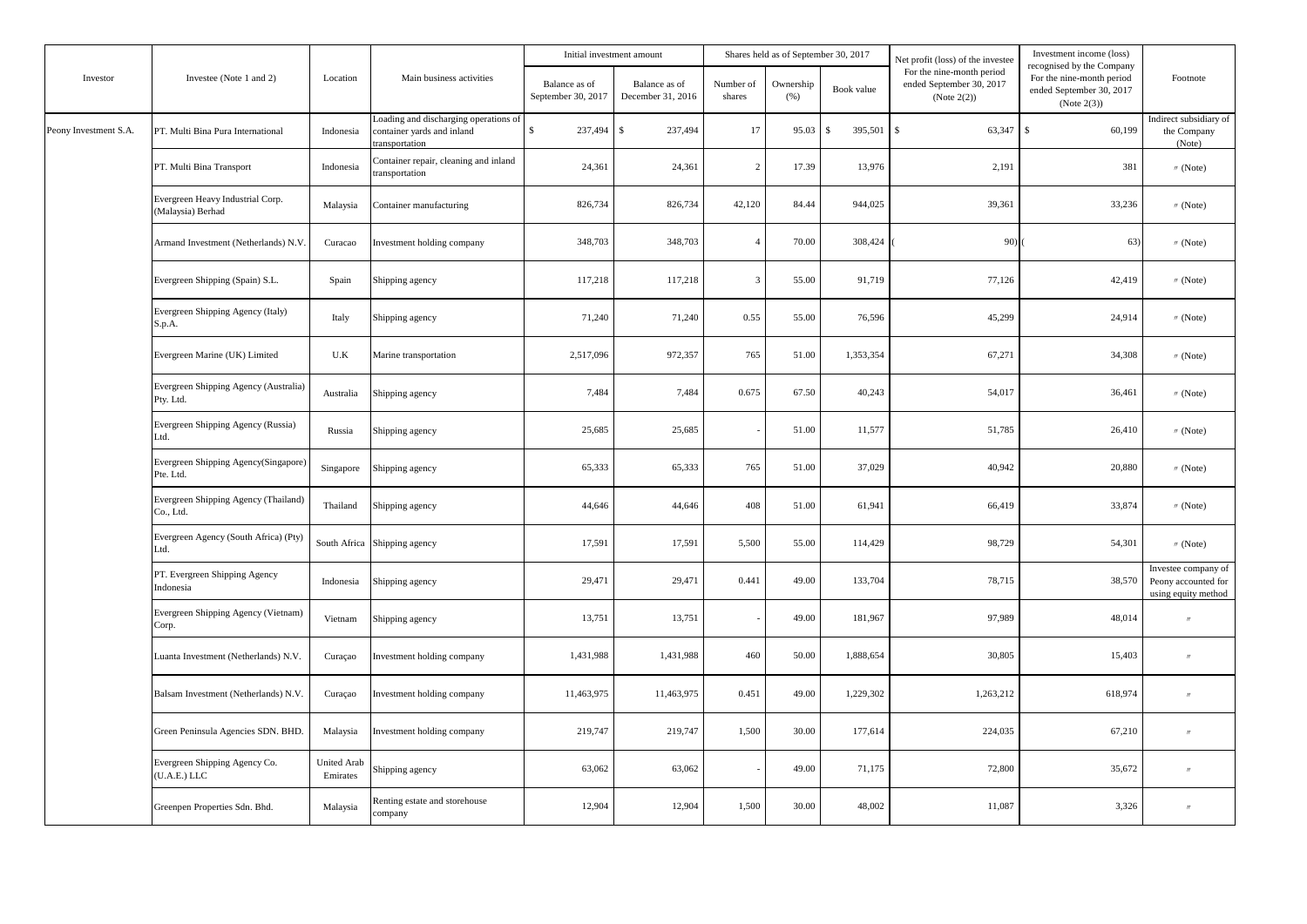|                                                   |                                                 |                       |                                                        | Initial investment amount           |                                    |                     | Shares held as of September 30, 2017 |                 | Net profit (loss) of the investee                                       | Investment income (loss)                                                                          |                                                                                                 |
|---------------------------------------------------|-------------------------------------------------|-----------------------|--------------------------------------------------------|-------------------------------------|------------------------------------|---------------------|--------------------------------------|-----------------|-------------------------------------------------------------------------|---------------------------------------------------------------------------------------------------|-------------------------------------------------------------------------------------------------|
| Investor                                          | Investee (Note 1 and 2)                         | Location              | Main business activities                               | Balance as of<br>September 30, 2017 | Balance as of<br>December 31, 2016 | Number of<br>shares | Ownership<br>(% )                    | Book value      | For the nine-month period<br>ended September 30, 2017<br>(Note $2(2)$ ) | recognised by the Company<br>For the nine-month period<br>ended September 30, 2017<br>(Note 2(3)) | Footnote                                                                                        |
| <b>Armand Investment</b><br>Netherlands ) N.V.    | Armand Estate B.V.                              | Netherlands           | Investment holding company                             | 512,972<br>\$.                      | 512,972<br>-S                      | 0.045               | 100.00                               | 443.541<br>- \$ | 473<br>$\mathbf{s}$                                                     | - S<br>473                                                                                        | Indirect subsidiary of<br>the Company<br>(Note)                                                 |
| Armand Estate B.V.                                | Taipei Port Container Terminal<br>Corporation   | Taiwan                | Container distribution and cargo<br>stevedoring        | 506,019                             | 506,019                            | 50,602              | 9.73                                 | 448,711         | 19,464                                                                  | 1,894                                                                                             | Investee company of<br>Armand Estate B.V.<br>accounted for using<br>equity method               |
| Clove Holding Ltd.                                | Colon Container Terminal, S.A.                  | Republic of<br>Panama | Inland container storage and loading                   | 692,407                             | 692,407                            | 22,860              | 40.00                                | 2,537,405       | 81,447)                                                                 | 32,579)                                                                                           | Investee company of<br>Clove Holding Ltd.<br>accounted for using<br>equity method               |
|                                                   | Island Equipment LLC.                           | U.S.A                 | Investment holding company                             | 4,362                               | 4,362                              |                     | 36.00                                | 165,101         | 19,002                                                                  | 6,841                                                                                             | Indirect subsidiary of<br>the Company<br>(Note)                                                 |
| Island Equipment LLC                              | Whitney Equipment LLC.                          | U.S.A                 | Equipment leasing company                              | 6,058                               | 6,058                              |                     | 100.00                               | 170,757         | 22,679                                                                  | 22,679                                                                                            | $\prime\prime$ (Note)                                                                           |
|                                                   | Hemlock Equipment LLC.                          | U.S.A                 | Equipment leasing company                              | 6,058                               | 6,058                              |                     | 100.00                               | 309,629         | 15,479                                                                  | 15,479                                                                                            | $\prime\prime$ (Note)                                                                           |
| Evergreen Marine (UK)<br>Limited                  | Island Equipment LLC.                           | U.S.A                 | Investment holding company                             | 1,817                               | 1,817                              |                     | 15.00                                | 68,792          | 19,002                                                                  | 2,850                                                                                             | $\prime\prime$ (Note)                                                                           |
|                                                   | Evergreen Shipping Agency (UK)<br>Limited       | U.K                   | Shipping agency                                        | 0.06                                | 0.06                               |                     | 100.00                               | 25,607          |                                                                         |                                                                                                   | $\prime\prime$ (Note)                                                                           |
|                                                   | Evergreen Marine (Latin America),<br>S.A.       | Republic of<br>Panama | Management consultancy                                 | 2,999                               | 2,999                              | 99                  | 16.50                                | 4,137           | 1,132                                                                   | 187                                                                                               | Investee company of<br>Evergreen Marine<br>(UK) Limited<br>accounted for using<br>equity method |
|                                                   | Evergreen Shipping Agency (Ireland)<br>Ltd.     | Ireland               | Shipping agency                                        | 3,065                               | 3,065                              | 0.1                 | 100.00                               | 3,065           |                                                                         |                                                                                                   | Indirect subsidiary of<br>the Company<br>(Note)                                                 |
| PT. Multi Bina Pura<br>International              | PT. Multi Bina Transport                        | Indonesia             | Container repair cleaning and inland<br>transportation | 99,996                              | 99,996                             | $\mathbf{R}$        | 72.95                                | 58,627          | 21,958                                                                  | 1,606                                                                                             | $\prime\prime$ (Note)                                                                           |
| <b>Evergreen Shipping</b><br>Agency (Europe) GmbH | Evergreen Shipping Agency (Austria)<br>GmbH     | Austria               | Shipping agency                                        |                                     | 650                                |                     | 0.00                                 |                 | 327                                                                     | 327                                                                                               | $\prime\prime$ (Note)                                                                           |
|                                                   | Evergreen Shipping Agency<br>(Switzerland) S.A. | Switzerland           | Shipping agency                                        | 2,463                               | 2,463                              | 0.1                 | 100.00                               | 9,297           | 840                                                                     | 840                                                                                               | $\prime\prime$ (Note)                                                                           |

Note: This transaction was written off when the consolidated financial statements were prepared.

Note 1: If a public company is equipped with an overseas holding company and takes consolidated financial report as the main financial report according to the local law rules, it can only disclose the information of the ov company about the disclosure of related overseas investee information.

Note 2: If situation does not belong to Note 1, fill in the columns according to the following regulations:

(1) The columns of 'Investee', 'Location', 'Main business activities', Initial investment amount' and 'Shares held as at September 30, 2017' should fill orderly in the Company's (public company's) information on investees directly or indirectly controlled investee's investment information, and note the relationship between the Company (public company) and its investee each (ex. direct subsidiary or indirect subsidiary) in the 'footnote' col

(2) The 'Net profit (loss) of the investee For the nine-month period ended September 30, 2017' column should fill in amount of net profit (loss) of the investee for this period.

(3) The 'Investment income (loss) recognised by the Company For the nine-month period ended September 30, 2017' column should fill in the Company (public company) recognised investment income (loss) of its direct subsidiar recognised investment income (loss) of its investee accounted for under the equity method for this period. When filling in recognised investment income (loss) of its direct subsidiary, the Company (public company) should confirm that direct subsidiary's net profit (loss) for this period has included its investment income (loss) which shall be recognised by regulations.